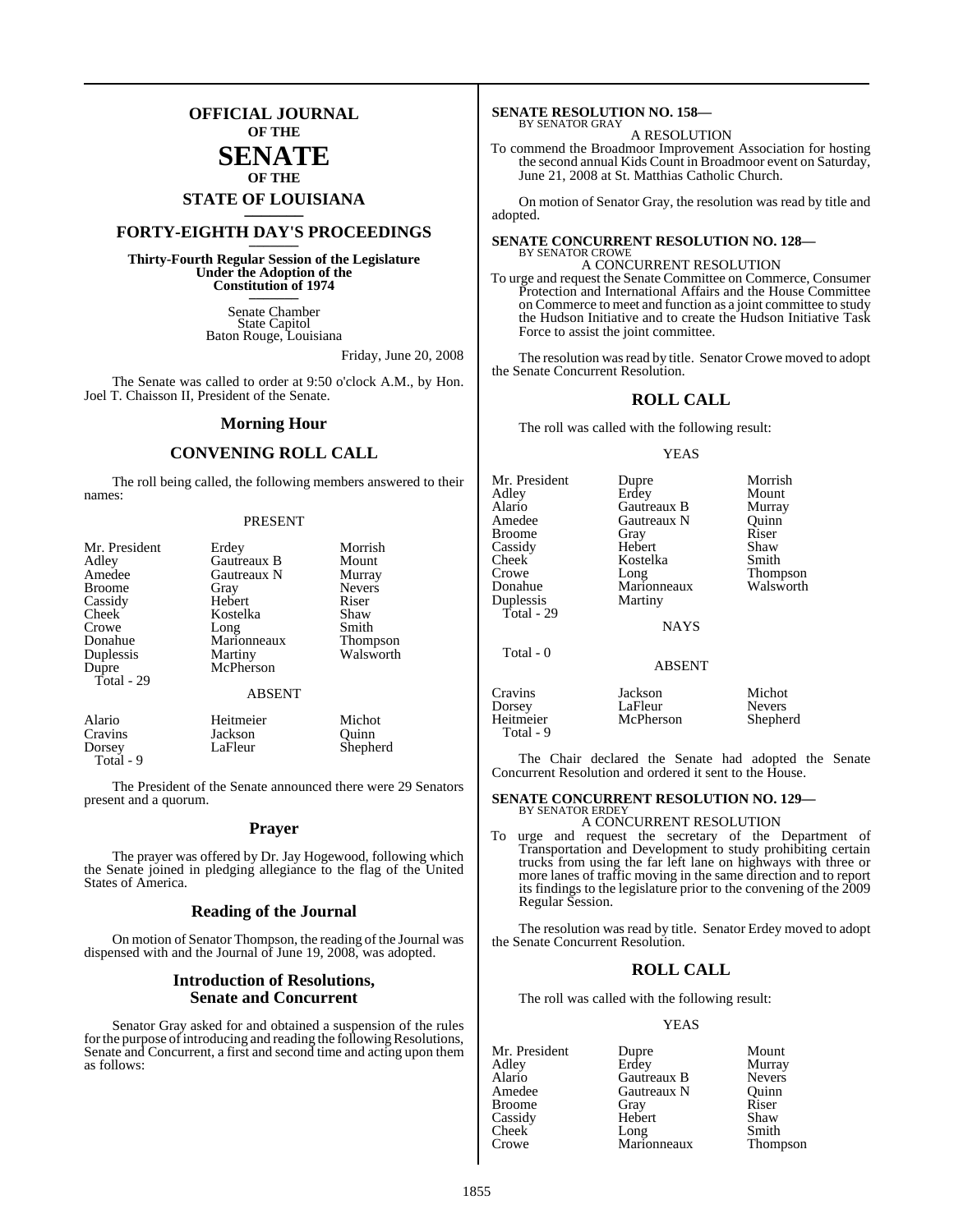| Donahue<br>Duplessis<br>Total - 29          | Martiny<br>Morrish<br><b>NAYS</b> | Walsworth                       |  |
|---------------------------------------------|-----------------------------------|---------------------------------|--|
| Total - 0                                   | <b>ABSENT</b>                     |                                 |  |
| Cravins<br>Dorsey<br>Heitmeier<br>Total - 9 | Jackson<br>Kostelka<br>LaFleur    | McPherson<br>Michot<br>Shepherd |  |

The Chair declared the Senate had adopted the Senate Concurrent Resolution and ordered it sent to the House.

#### **Privilege Report of the Legislative Bureau**

June 20, 2008

To the President and Members of the Senate:

I am directed by your Legislative Bureau to submit the following report:

The following bills are approved as to construction and duplication. We advise and suggest the following amendments to the engrossed bills.

#### **HOUSE BILL NO. 745—** BY REPRESENTATIVE FRANKLIN

AN ACT

To enact R.S. 33:2740.69, relative to Calcasieu Parish; to create and provide for the Lake Charles North Economic Development District within such parish; to provide for the governance, plans, boundaries, and powers and duties of the district; and to provide for related matters.

Reported with amendments.

#### **LEGISLATIVE BUREAU AMENDMENTS**

Amendments proposed by Legislative Bureau to Reengrossed House Bill No. 745 by Representative Franklin

#### AMENDMENT NO. 1

In Senate Committee Amendment No. 6 proposed by the Senate Committee on Local and Municipal Affairs and adopted by the Senate on June 19, 2008, on line 15, after "Chamber Southwest" add "Louisiana"

#### AMENDMENT NO. 2

In Senate Committee Amendment No. 6 proposed by the Senate Committee on Local and Municipal Affairs and adopted by the Senate on June 19, 2008, on line 16, change "Afro American Chamber" to "African American Chamber of Commerce at Lake Charles, LA'

> Respectfully submitted, ROB MARIONNEAUX Chairman

#### **Adoption of Legislative Bureau Report**

On motion of Senator Marionneaux, the Legislative Bureau amendments were adopted and the Bill was read by title and passed to a third reading.

# **Page 2 SENATE 48th DAY'S PROCEEDINGS**

#### **Messages from the House**

The following Messages from the House were received and read as follows:

#### **Message from the House**

#### **PASSED SENATE BILLS AND JOINT RESOLUTIONS**

June 20, 2008

To the Honorable President and Members of the Senate:

I am directed to inform your honorable body that the House of Representatives has finally passed the following Senate Bills and Joint Resolutions:

# **SENATE BILL NO. 308—** BY SENATOR DONAHUE

AN ACT

To amend and reenact Code of Civil Procedure Article 1425(C) and to enact Code of Civil Procedure Article 1425(F), relative to discovery and experts; to extend the deadline for filing expert witness disclosures; to provide for a pre-trial hearing regarding the qualifications and admissibility of testimony of an expert witness; to provide procedures for conducting the hearing and appealing the decision of the judge; and to provide for related matters.

Reported with amendments.

#### **SENATE BILL NO. 342—** BY SENATOR ERDEY

AN ACT

To enact R.S. 32:289 and 398.10(A)(6), relative to operating motor vehicles; to prohibit certain persons from using a cellular telephone while operating a motor vehicle; to provide for certain exceptions; to provide relative for violations; and to provide for related matters.

Reported with amendments.

# **SENATE BILL NO. 437—** BY SENATOR WALSWORTH

AN ACT

To amend and reenact R.S. 39:126, relative to capital outlay projects; to provide for certain change orders to be approved by the Joint Legislative Committee on the Budget; and to provide for related matters.

Reported with amendments.

#### **SENATE BILL NO. 573—**

BY SENATOR MICHOT AN ACT

To amend and reenact R.S. 39:1490(B)(5), 1522, and 1526(A), relative to procurement; to provide for appeals under the Professional, Personal, Consulting, and Social Services Procedure Code; to clarify that an appeal to the First Circuit Court of Appeal or the Louisiana Supreme Court is authorized by law under the code; to provide for an effective date; and to provide for related matters.

Reported with amendments.

#### **SENATE BILL NO. 601—**

BY SENATOR MICHOT

AN ACT To enact Subpart P of Part II-A of Chapter 1 of Subtitle I of Title 39 of the Louisiana Revised Statutes of 1950, to be comprised of R.S. 39:100.71 through 100.77, relative to special treasury funds; to create the Post Employment Benefits Trust Fund as a special permanent trust in the state treasury; to establish sources of funding for the trust; to provide for the deposit, investment,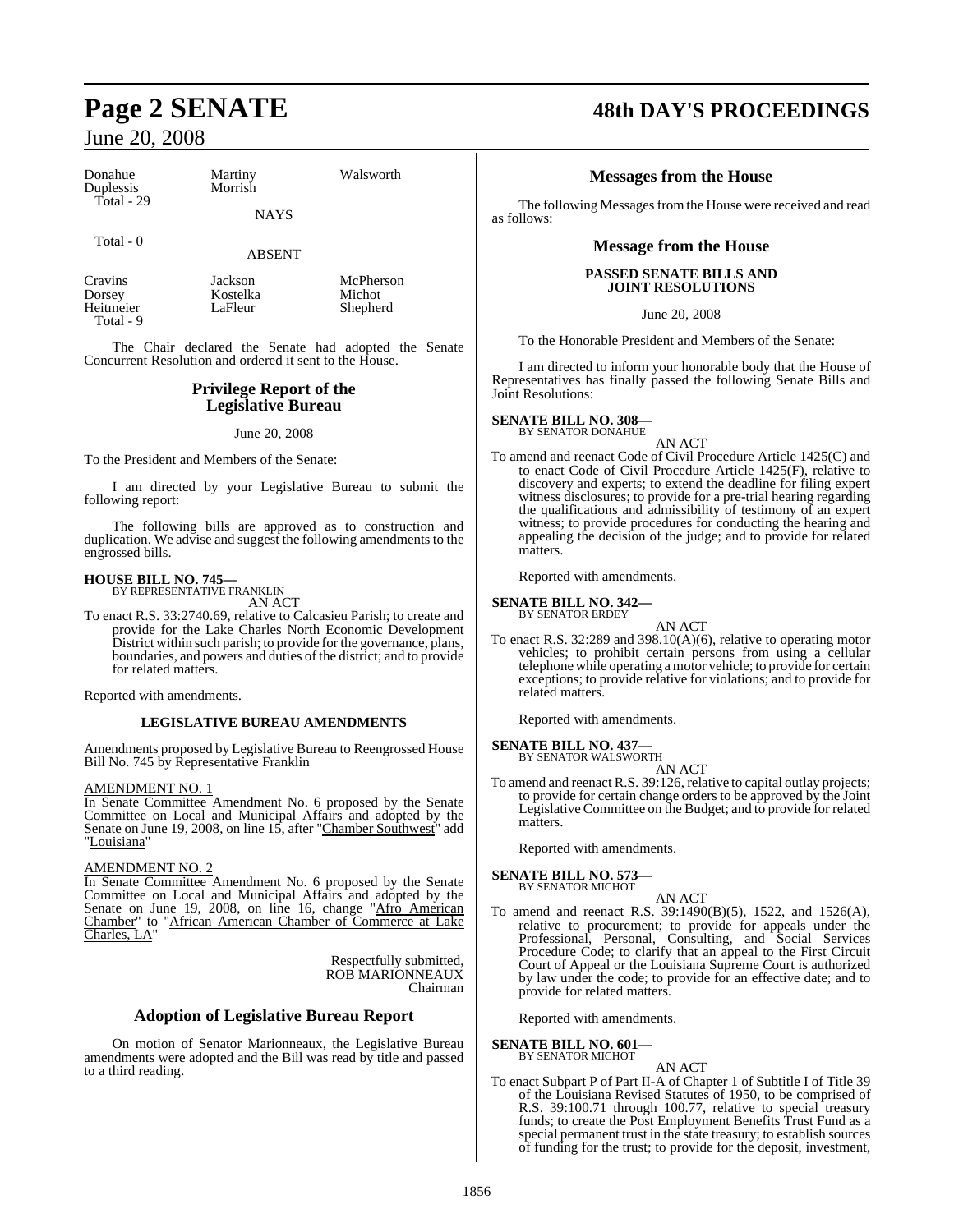# **48th DAY'S PROCEEDINGS Page 3 SENATE**

# June 20, 2008

and use of monies in the fund; to establish the Board of Trustees of the Post Employment Benefits Trust Fund; to provide for the composition and powers, duties, and functions of the board; to provide for reports; and to provide for related matters.

Reported with amendments.

 $\begin{tabular}{ll} \textbf{SENATE BILL NO. 644} & \textbf{B1CL NO. 644} \\ \textbf{BY SENATORS ADEN. ALARIO, BROOME, CASIDY, CHEEK, GRANNS, CROWE, DONAHUE, DORSEY, DUPLESSIS, DUPRE, ERDEY, B. GAUTREAUX, N. GAUTREAUX, GRAY, HEBERT, HEITMEIER, JACKSON, KOSTELKA, LAFLEUR, LONG, MARIONNEAUX, MARTINY, MCFHERSON, MICHOT, MORRAY, NEVERS, RISER, SCALISE, SHEPHERO, SMTPF, AND WALSWORTH & \textbf{A12.} \\ \end{tabular}$ 

To enact R.S.36:784(A)(8), relative to veterans' affairs; to provide for To enact R.S.36:784(A)(8), relative to veterans' affairs; to provide for a Louisiana Veterans' Honor Medal Program; to provide that the secretary of veterans affairs shall manage the program; to provide for an advisory committee to assist the secretary of veterans affairs in operating the program; to provide for eligibility of awards; and to provide for related matters.

Reported with amendments.

# **SENATE BILL NO. 652—** BY SENATOR MICHOT

AN ACT

To amend and reenact R.S. 40:1299.41(E)(1), 1299.42(A)(3), (B)(2) and (3)(a), 1299.44(A)(4) and 1299.47(A)(1)(e), and to enact R.S. 40:1299.41(A)(22) and 1299.44(D)(2)(b)(xiv) and (xv) and (E), relative to medical malpractice; to provide certain definitions; to provide certain terms, conditions, and procedures; to allow the Patient's Compensation Fund Oversight Board to intervene in lawsuits under certain circumstances; to provide for the admissibility of certain documents relative to stipulations exceeding one hundred thousand dollars; to provide for the board to receive a copy of the complaint filed in court by a person having a claim subject to the Medical Malpractice Act and notice of the trial date; to provide for an effective date; and to provide for related matters.

Reported with amendments.

#### **SENATE BILL NO. 678—** BY SENATOR ADLEY

AN ACT

To enact Subpart P of Part II-A of Subtitle I of Title 39 of the Louisiana Revised Statues of 1950, to be comprised of R.S. 39:100.71, relative to the FEMA Mobile Home Reimbursement Fund; to provide for the deposit and credit of certain money to the fund; to require appropriations for refunding certain tax, penalty, and interest paid on certain mobile or manufactured homes; and to provide for related matters.

Reported with amendments.

#### **SENATE BILL NO. 771—** BY SENATOR HEBERT

AN ACT

To enact R.S. 32:297.1, relative to motor vehicles; to authorize certain Kie series mini-trucks to operate on the streets and highways, except interstate highways; and to provide for related matters.

Reported with amendments.

## **SENATE BILL NO. 808— (Substitute of Senate Bill No. 527 by Senator Marionneaux)** BY SENATOR MARIONNEAUX

AN ACT

To amend and reenact R.S. 39:101(A)(1), (B)(1)(a), (c), (d) and (2) and (F)(1), 103(A)(1) and (B)(1), 111, 112, 113, and 115, to enact R.S.  $39:101(F)(3)$  and  $103(B)(3)$ , and to repeal R.S.

39:105, relative to capital outlay; to provide with respect to capital outlay budget development and enactment; to provide relative to the submission of capital outlay budget requests; to provide relative to the standards for capital projects and evaluation of such projects; to provide relative to inclusion of certain non-state projectsin the capital outlay budget; to provide for inclusion of certain revenue bond projects in the capital outlay budget; to provide for an effective date; and to provide for related matters.

Reported with amendments.

#### **SENATE BILL NO. 566—** BY SENATOR CROWE

AN ACT

To enact Chapter 34 of Title 25 of the Louisiana Revised Statutes of 1950, to be comprised of R.S. 25:1311 through 1315, relative to the Louisiana Wetlands Conservation and Hurricane Protection Tourist Center; to provide for legislative intent; to provide for creation, domicile, and membership; to provide for powers and duties; to provide for donations and grants; to provide for operating funds; to provide for rules; and to provide for related matters.

Reported without amendments.

**SENATE BILL NO. 454—**

#### BY SENATOR MICHOT

AN ACT To amend and reenact R.S. 39:29(A)(2), relative to the budget of the state; to provide relative to the submission of the continuation budget; and to provide for related matters.

Reported without amendments.

#### **SENATE BILL NO. 528—** BY SENATOR MICHOT

AN ACT To amend and reenact R.S. 47:9029(B), relative to the Compulsive and Problem Gaming Fund; to provide that the treasurer shall annually transfer five hundred thousand dollars from the Louisiana Lottery Proceeds Fund to the Compulsive and Problem Gaming Fund; and to provide for related matters.

Reported without amendments.

**SENATE BILL NO. 541—**

BY SENATOR SMITH AN ACT

To enact R.S. 39:562(O), relative to the limit of indebtedness of school districts; to authorize an increase in bonded indebtedness in certain parishes, with voter approval; to provide for an effective date; and to provide for related matters.

Reported without amendments.

**SENATE BILL NO. 42—**<br>BY SENATORS B. GAUTREAUX AND NEVERS AND REPRESENTATIVE<br>ROBIDEAUX

AN ACT

To amend and reenactR.S. 11:102(B)(3)(introductory paragraph) and (d)(introductory paragraph), (i), (ii), (iii), and (iv) and to enact R.S. 11:102(B)(3)(d)(viii), relative to employer contributions for the State Police Pension and Retirement System; to provide for the annual amortization payments to the system; to specify that the amortization period for certain changes, gains, and losses shall be thirty years from the year in which the change, gain, or loss occurs; to provide for amortization of outstanding balances of previously established amortization bases; to provide for level dollar payments; to provide for an effective date; and to provide for related matters.

Reported without amendments.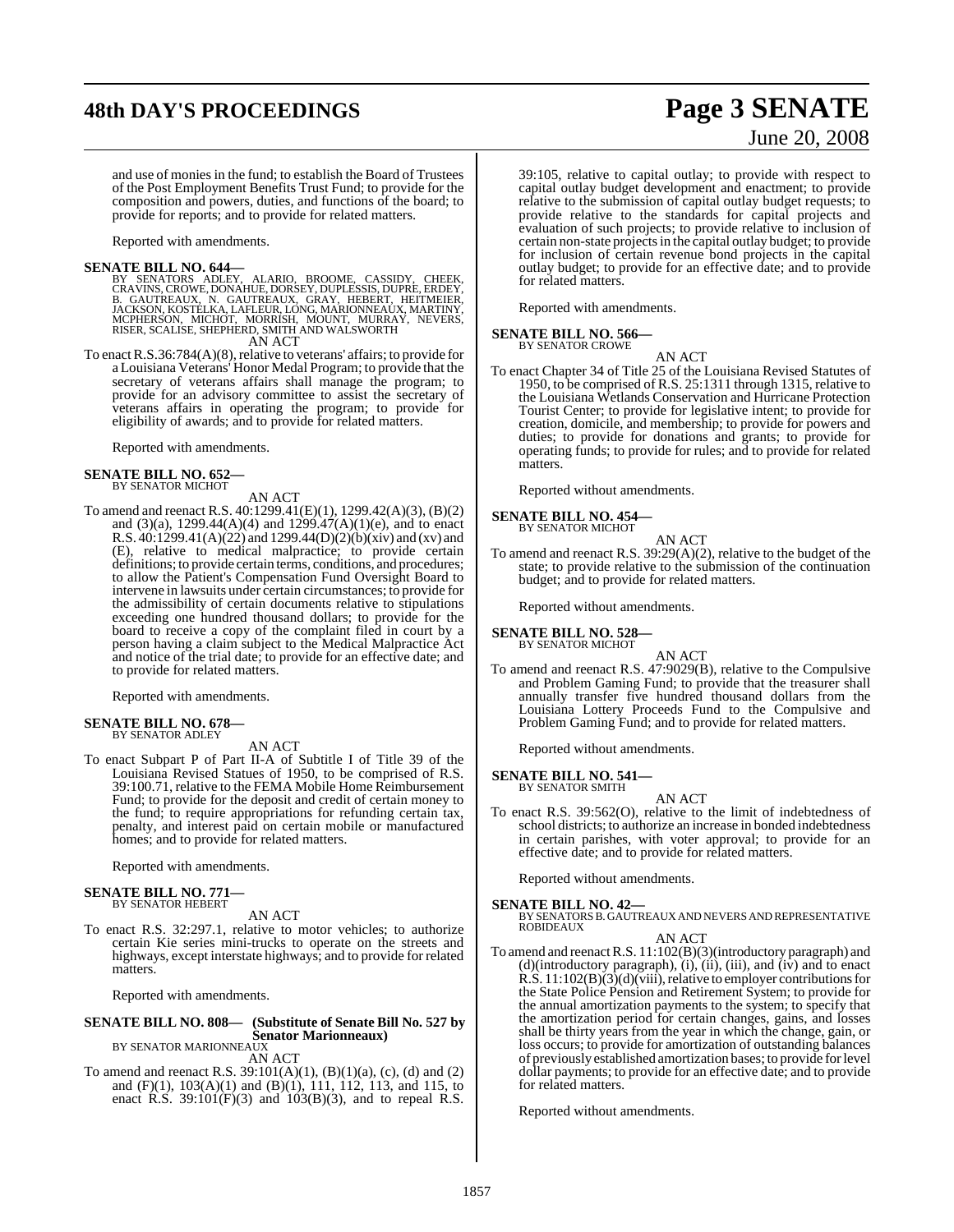# **Page 4 SENATE 48th DAY'S PROCEEDINGS**

June 20, 2008

#### **SENATE BILL NO. 575—** BY SENATOR MICHOT

AN ACT

To amend and reenact R.S. 39:98.4(C)(2), relative to the Louisiana Fund; to provide relative to the date for submission of the governor's plan of expenditures from such fund; to change such date; and to provide for related matters.

Reported without amendments.

**SENATE BILL NO. 726—** BY SENATORS JACKSON, CHEEK AND WALSWORTH AN ACT

To enact R.S. 17:1517.1, relative to Louisiana State University Health Sciences Center at Shreveport; to provide for utilization of hospital revenues; to provide for an effective date; and to provide for related matters.

Reported without amendments.

Respectfully submitted, ALFRED W. SPEER Clerk of the House of Representatives

#### **Message from the House**

#### **DISAGREEMENT TO HOUSE BILL**

June 19, 2008

To the Honorable President and Members of the Senate:

I am directed to inform your honorable body that the House of Representatives has refused to concur in the proposed Senate Amendment(s) to House Bill No. 585 by Representative Abramson, and ask the President to appoint on the part of the Senate a committee to confer with a like committee from the House on the disagreement.

> Respectfully submitted, ALFRED W. SPEER Clerk of the House of Representatives

#### **Message from the House**

#### **HOUSE CONFEREES APPOINTED**

June 19, 2008

To the Honorable President and Members of the Senate:

I am directed to inform your honorable body that the Speaker of the House of Representatives has appointed the following members, on the part of the House of Representatives, to confer, with a like committee from the Senate, on the disagreement to House Bill No. 585 by Representative Abramson:

Representatives Abramson, T. Burns and Foil.

Respectfully submitted, ALFRED W. SPEER Clerk of the House of Representatives

#### **Message from the House**

#### **HOUSE CONFEREES APPOINTED**

#### June 19, 2008

To the Honorable President and Members of the Senate:

I am directed to inform your honorable body that the Speaker of the House of Representatives has appointed the following members, on the part of the House of Representatives, to confer, with a like committee from the Senate, on the disagreement to House Bill No. 1084 by Representative Robideaux:

Representatives Robideaux, Pope and Downs.

Respectfully submitted, ALFRED W. SPEER Clerk of the House of Representatives

#### **Message from the House**

#### **HOUSE CONFEREES APPOINTED**

June 19, 2008

To the Honorable President and Members of the Senate:

I am directed to inform your honorable body that the Speaker of the House of Representatives has appointed the following members, on the part of the House of Representatives, to confer, with a like committee from the Senate, on the disagreement to House Bill No. 341 by Representative Johnson:

Representatives Johnson, T. Burns and Wooton.

Respectfully submitted, ALFRED W. SPEER Clerk of the House of Representatives

#### **Message from the House**

#### **HOUSE CONFEREES APPOINTED**

June 20, 2008

To the Honorable President and Members of the Senate:

I am directed to inform your honorable body that the Speaker of the House of Representatives has appointed the following members, on the part of the House of Representatives, to confer, with a like committee from the Senate, on the disagreement to House Bill No. 420 by Representative Gallot:

Representatives Greene and vice T. Burns.

Respectfully submitted, ALFRED W. SPEER Clerk of the House of Representatives

**Message from the House**

#### **ASKING CONCURRENCE IN HOUSE CONCURRENT RESOLUTIONS**

June 20, 2008

To the Honorable President and Members of the Senate:

I am directed to inform your honorable body that the House of Representatives has finally passed and asks your concurrence in the following House Concurrent Resolutions:

#### **HOUSE CONCURRENT RESOLUTION NO. 205—** BY REPRESENTATIVE BARROW A CONCURRENT RESOLUTION

To urge and request the Louisiana State Law Institute to study the replacement of all politically incorrect and insensitive terms in law and to make recommendations as to specific legislation at least thirty days prior to the beginning of the 2009 Regular Session of the Legislature.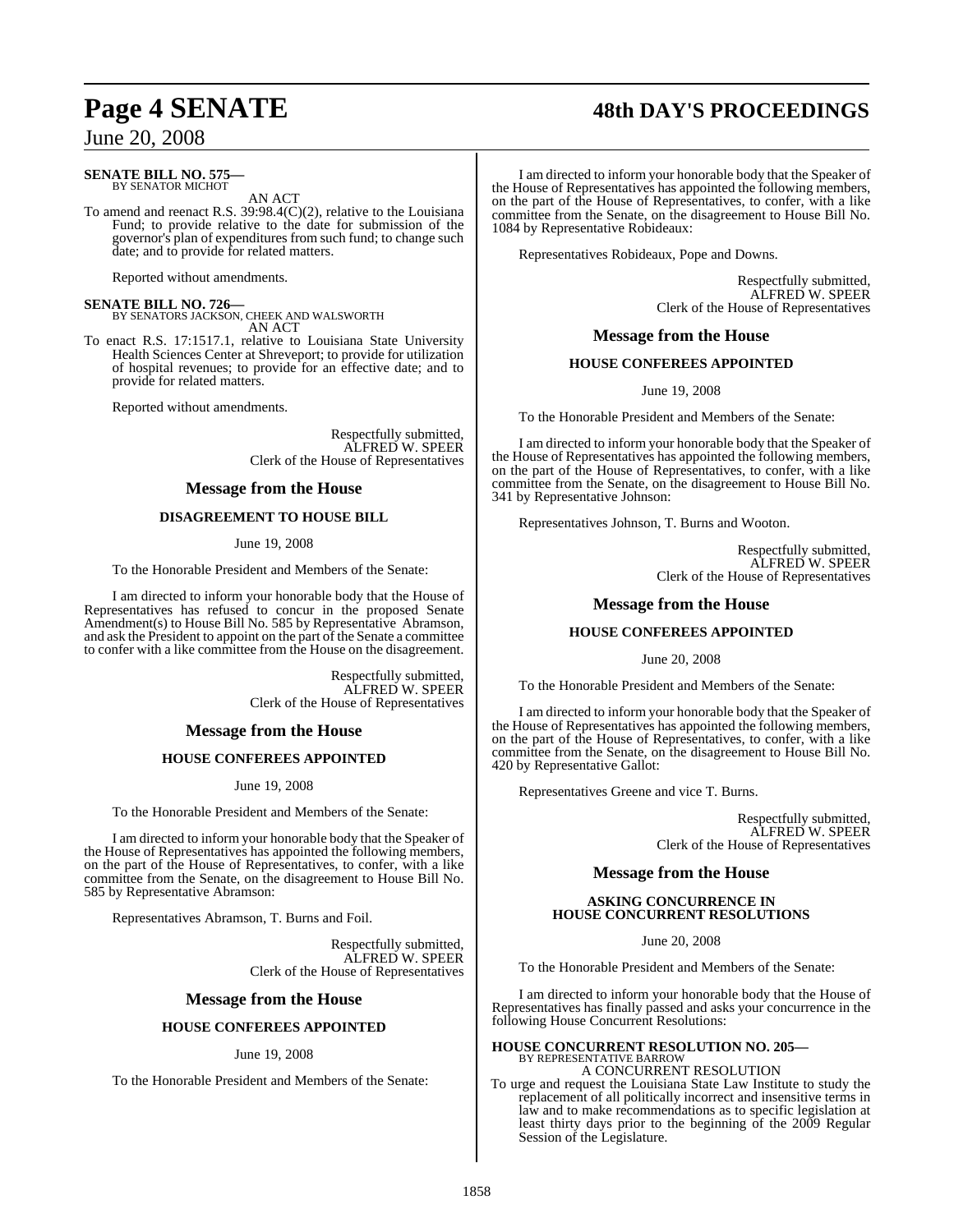# **48th DAY'S PROCEEDINGS Page 5 SENATE**

#### **HOUSE CONCURRENT RESOLUTION NO. 219—**

BY REPRESENTATIVE TRAHAN A CONCURRENT RESOLUTION

To urge and request the State Board of Elementary and Secondary Education to study the certification processfor foreign associate teachers, including the possibility of providing for reciprocal agreements with other states relative to the certification of such teachers, and to submit a written report of its findings, including any recommendations for legislation relative to the issue, to the House Committee on Education and the Senate Committee on Education not later than sixty days prior to the beginning of the 2009 Regular Session.

# **HOUSE CONCURRENT RESOLUTION NO. 222—** BY REPRESENTATIVE MORRELL A CONCURRENT RESOLUTION

To urge and request the House Committee on Municipal, Parochial and Cultural Affairs and the Senate Committee on Local and Municipal Affairs to meet and function as a joint committee to study the issues related to changing the membership of the Sewerage and Water Board of New Orleans, including the appointment process, the member confirmation process, the length of terms of board members, board member qualifications, and the recusal and resignation process.

## **HOUSE CONCURRENT RESOLUTION NO. 231—** BY REPRESENTATIVE MONTOUCET A CONCURRENT RESOLUTION

To encourage the Congrès Mondial Acadien (World Acadian Congress) to hold its 2014 celebration in Louisiana.

# **HOUSE CONCURRENT RESOLUTION NO. 232—** BY REPRESENTATIVE PATRICIA SMITH

A CONCURRENT RESOLUTION To commend LSU track and field coach Dennis Shaver upon being named the 2008 NCAA Women's Outdoor Coach of the Year.

## **HOUSE CONCURRENT RESOLUTION NO. 233—**

BY REPRESENTATIVE FOIL A CONCURRENT RESOLUTION To commend Captain Frederick A. Wild III upon his retirement from the United States Navy.

> Respectfully submitted, ALFRED W. SPEER Clerk of the House of Representatives

#### **Senator Broome in the Chair**

#### **House Concurrent Resolutions**

Senator Mount asked for and obtained a suspension of the rules to take up at this time the following House Concurrent Resolutions just received from the House which were taken up, read a first and second time by their titles and acted upon as follows:

# **HOUSE CONCURRENT RESOLUTION NO. 205—** BY REPRESENTATIVE BARROW

A CONCURRENT RESOLUTION To urge and request the Louisiana State Law Institute to study the

replacement of all politically incorrect and insensitive terms in law and to make recommendations as to specific legislation at least thirty days prior to the beginning of the 2009 Regular Session of the Legislature.

The resolution was read by title. Senator Broome moved to concur in the House Concurrent Resolution.

#### **ROLL CALL**

The roll was called with the following result:

# June 20, 2008

YEAS Mr. President Dupre Morrish<br>
Adley Erdey Mount Adley Erdey Mount<br>Alario Gautreaux B Murray Alario Gautreaux B Murray Gautreaux N Nevers<br>
Gray Ouinn Broome Gray Quinn<br>Cassidy Hebert Riser Cassidy Cheek Long Shaw<br>Crowe Marionneaux Smith Crowe Marionneaux<br>
Donahue Martiny Donahue Martiny Thompson<br>
Duplessis Michot Walsworth Walsworth Total - 30 NAYS Total - 0 ABSENT Cravins Jackson McPherson Kostelka Shepherd<br>LaFleur Heitmeier Total - 8

The Chair declared the Senate had concurred in the House Concurrent Resolution and ordered it returned to the House.

#### **HOUSE CONCURRENT RESOLUTION NO. 219—** BY REPRESENTATIVE TRAHAN

A CONCURRENT RESOLUTION

To urge and request the State Board of Elementary and Secondary Education to study the certification processforforeign associate teachers, including the possibility of providing for reciprocal agreements with other states relative to the certification of such teachers, and to submit a written report of its findings, including any recommendations for legislation relative to the issue, to the House Committee on Education and the Senate Committee on Education not later than sixty days prior to the beginning of the 2009 Regular Session.

The resolution was read by title. Senator N. Gautreaux moved to concur in the House Concurrent Resolution.

#### **ROLL CALL**

The roll was called with the following result:

#### YEAS

| Mr. President<br>Adlev<br>Alario<br>Amedee<br>Broome<br>Cassidy<br>Cheek<br>Crowe<br>Donahue<br>Duplessis<br>Dupre<br>Total - 31 | Erdey<br>Gautreaux B<br>Gautreaux N<br>Gray<br>Hebert<br>Kostelka<br>Long<br>Marionneaux<br>Martiny<br>Michot<br>Morrish<br>NAYS | Mount<br>Murray<br><b>Nevers</b><br>Ouinn<br>Riser<br>Shaw<br>Smith<br>Thompson<br>Walsworth |
|----------------------------------------------------------------------------------------------------------------------------------|----------------------------------------------------------------------------------------------------------------------------------|----------------------------------------------------------------------------------------------|
| Total $-0$                                                                                                                       | <b>ABSENT</b>                                                                                                                    |                                                                                              |
| Cravins<br>Dorsey<br>Heitmeier                                                                                                   | Jackson<br>LaFleur<br>McPherson                                                                                                  | Shepherd                                                                                     |

 Total - 7 The Chair declared the Senate had concurred in the House

Concurrent Resolution and ordered it returned to the House.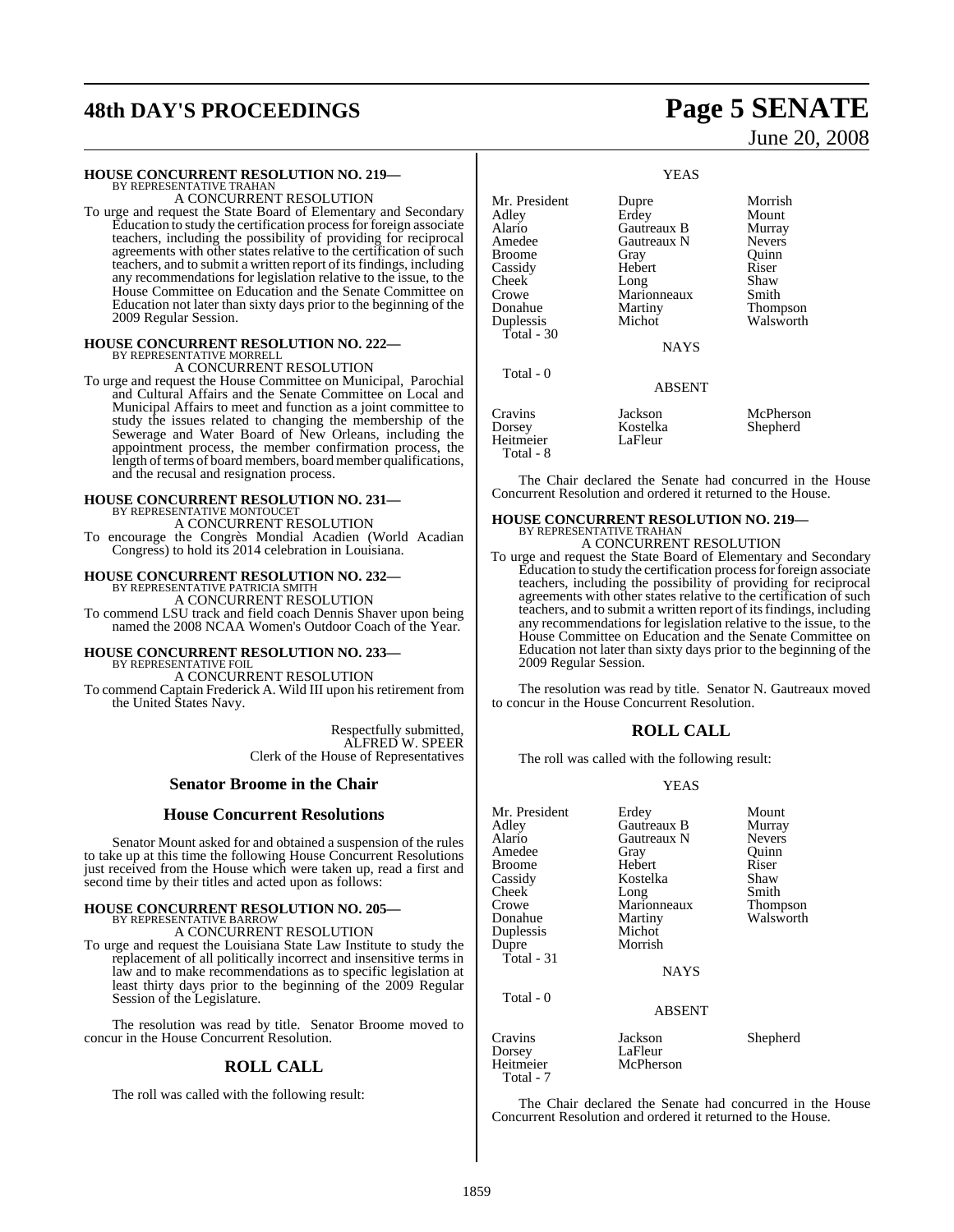#### **HOUSE CONCURRENT RESOLUTION NO. 222—**

BY REPRESENTATIVE MORRELL A CONCURRENT RESOLUTION

To urge and request the House Committee on Municipal, Parochial and Cultural Affairs and the Senate Committee on Local and Municipal Affairs to meet and function as a joint committee to study the issues related to changing the membership of the Sewerage and Water Board of New Orleans, including the appointment process, the member confirmation process, the length of terms of board members, board member qualifications, and the recusal and resignation process.

The resolution was read by title. Senator Murray moved to concur in the House Concurrent Resolution.

#### **ROLL CALL**

The roll was called with the following result:

#### YEAS

| Mr. President<br>Adley<br>Alario<br>Amedee<br><b>Broome</b> | Dupre<br>Erdey<br>Gautreaux B<br>Gautreaux N<br>Gray | Morrish<br>Mount<br>Murray<br><b>Nevers</b><br>Ouinn |
|-------------------------------------------------------------|------------------------------------------------------|------------------------------------------------------|
| Cassidy                                                     | Hebert                                               | Riser                                                |
| Cheek                                                       | Long                                                 | Shaw                                                 |
| Crowe                                                       | Marionneaux                                          | Smith                                                |
| Donahue                                                     | Martiny                                              | <b>Thompson</b>                                      |
| Duplessis                                                   | Michot                                               | Walsworth                                            |
| Total - 30                                                  | <b>NAYS</b>                                          |                                                      |
| Total - 0                                                   | <b>ABSENT</b>                                        |                                                      |

| Cravins   | Jackson  | McPherson |
|-----------|----------|-----------|
| Dorsey    | Kostelka | Shepherd  |
| Heitmeier | LaFleur  |           |
| Total - 8 |          |           |

The Chair declared the Senate had concurred in the House Concurrent Resolution and ordered it returned to the House.

#### **HOUSE CONCURRENT RESOLUTION NO. 231—** BY REPRESENTATIVE MONTOUCET

A CONCURRENT RESOLUTION

To encourage the Congrès Mondial Acadien (World Acadian Congress) to hold its 2014 celebration in Louisiana.

The resolution was read by title. Senator N. Gautreaux moved to concur in the House Concurrent Resolution.

#### **ROLL CALL**

The roll was called with the following result:

#### YEAS

| Mr. President | Erdey       | Morrish         |
|---------------|-------------|-----------------|
| Adley         | Gautreaux B | Mount           |
| Alario        | Gautreaux N | Murray          |
| Amedee        | Gray        | <b>Nevers</b>   |
| <b>Broome</b> | Hebert      | Riser           |
| Cassidy       | Kostelka    | Shaw            |
| Cheek         | Long        | Smith           |
| Crowe         | Marionneaux | <b>Thompson</b> |
| Donahue       | Martiny     | Walsworth       |
| Dupre         | Michot      |                 |
| Total - 29    |             |                 |
|               | <b>NAYS</b> |                 |
|               |             |                 |

Total - 0

**Page 6 SENATE 48th DAY'S PROCEEDINGS**

#### ABSENT

| Cravins   | Heitmeier | McPherson |
|-----------|-----------|-----------|
| Dorsey    | Jackson   | Ouinn     |
| Duplessis | LaFleur   | Shepherd  |
| Total - 9 |           |           |

The Chair declared the Senate had concurred in the House Concurrent Resolution and ordered it returned to the House.

**HOUSE CONCURRENT RESOLUTION NO. 232—** BY REPRESENTATIVE PATRICIA SMITH A CONCURRENT RESOLUTION

To commend LSU track and field coach Dennis Shaver upon being named the 2008 NCAA Women's Outdoor Coach of the Year.

The resolution was read by title. Senator Broome moved to concur in the House Concurrent Resolution.

#### **ROLL CALL**

The roll was called with the following result:

#### YEAS

| Mr. President<br>Adley<br>Alario<br>Amedee<br><b>Broome</b><br>Cassidy<br>Cheek<br>Crowe<br>Donahue<br>Duplessis<br>Dupre<br>$Total - 31$ | Erdey<br>Gautreaux B<br>Gautreaux N<br>Gray<br>Hebert<br>Kostelka<br>Long<br>Marionneaux<br>Martiny<br>Michot<br>Morrish | Mount<br>Murray<br><b>Nevers</b><br>Quinn<br>Riser<br>Shaw<br>Smith<br>Thompson<br>Walsworth |
|-------------------------------------------------------------------------------------------------------------------------------------------|--------------------------------------------------------------------------------------------------------------------------|----------------------------------------------------------------------------------------------|
|                                                                                                                                           | <b>NAYS</b>                                                                                                              |                                                                                              |
| Total - 0                                                                                                                                 | <b>ABSENT</b>                                                                                                            |                                                                                              |
| Cravins<br>Dorsey<br>Heitmeier                                                                                                            | Jackson<br>LaFleur<br>McPherson                                                                                          | Shepherd                                                                                     |

The Chair declared the Senate had concurred in the House Concurrent Resolution and ordered it returned to the House.

#### **HOUSE CONCURRENT RESOLUTION NO. 233—** BY REPRESENTATIVE FOIL

A CONCURRENT RESOLUTION To commend Captain Frederick A. Wild III upon his retirement from the United States Navy.

The resolution was read by title. Senator Cassidy moved to concur in the House Concurrent Resolution.

#### **ROLL CALL**

The roll was called with the following result:

#### YEAS

Mr. President Erdey Mount<br>Adley Gautreaux B Murray Adley Gautreaux B Murray<br>Alario Gautreaux N Nevers Amedee Gray Quinn<br>Broome Hebert Riser Broome Hebert Riser<br>
Riser Kostelka Shaw Cassidy **Kostelka** Shaw<br>Cheek Long Smith Cheek Long Smith<br>Crowe Marionneaux Thompson Crowe Marionneaux<br>Donahue Martiny

Total - 7

Gautreaux N Nevers<br>
Gray Quinn

Walsworth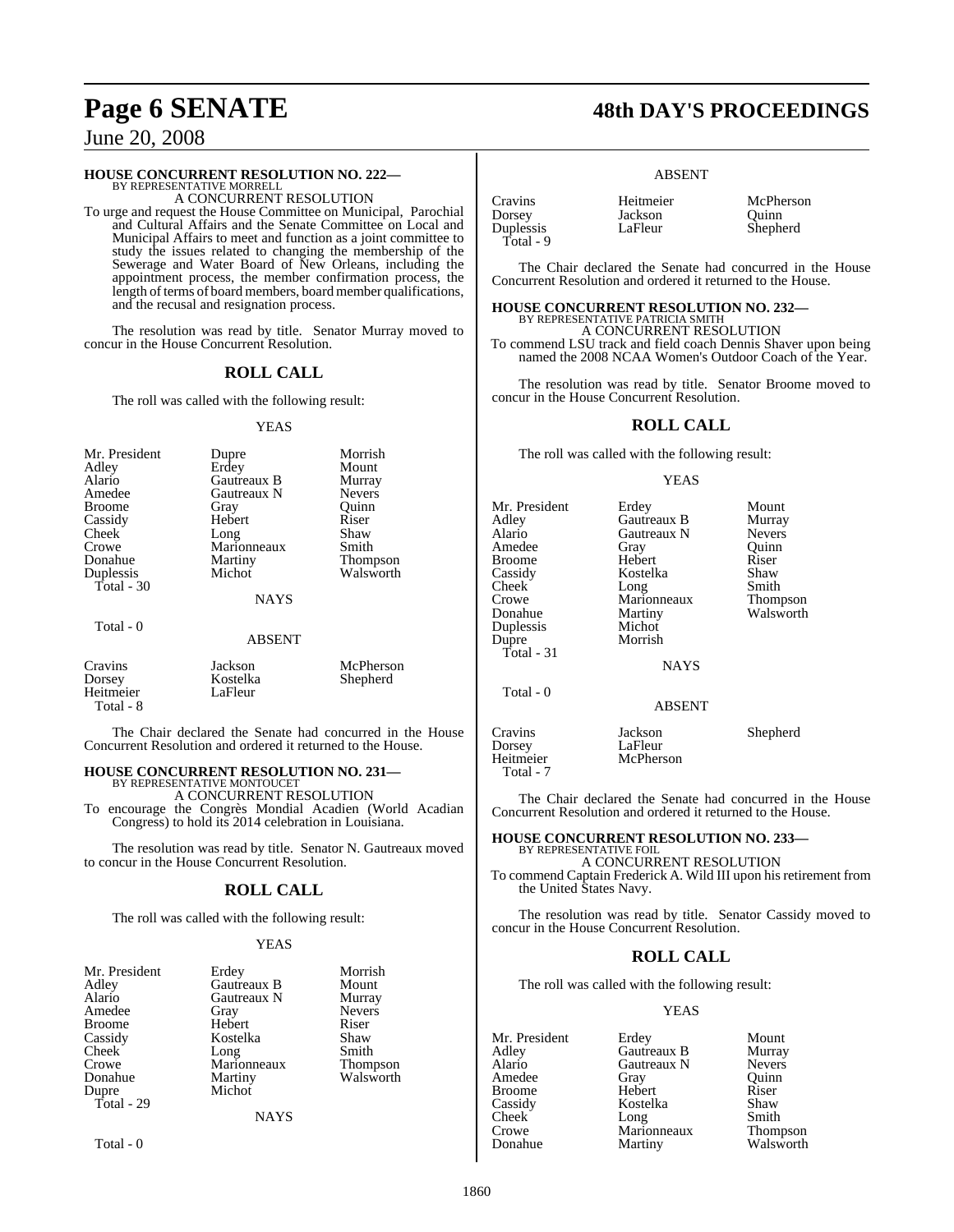# **48th DAY'S PROCEEDINGS Page 7 SENATE**

Duplessis Michot Dupre Morrish Total - 31

**NAYS** 

McPherson

Total - 0

ABSENT

Dorsey LaFleur<br>
Heitmeier McPhers Total - 7

Cravins Jackson Shepherd

The Chair declared the Senate had concurred in the House Concurrent Resolution and ordered it returned to the House.

#### **Rules Suspended**

Senator Chaisson asked for and obtained a suspension of the rules for the purpose of advancing to the order of

#### **House Bills and Joint Resolutions on Third Reading and Final Passage, Subject to Call**

The following House Bills and Joint Resolutions on Third Reading and Final Passage, subject to call, were taken up and acted upon as follows:

### **Called from the Calendar**

Senator Chaisson asked that House Bill No. 1104 be called from the Calendar at this time for its final passage.

HOUSE BILL NO. 1104—<br>
BY REPRESENTATIVES TUCKER, HONEY, PONTI, TRAHAN,<br>
BY REPRESENTATIVES TUCKER, HONEY, PONTI, TRAHAN,<br>
BOBBY BADON, BALDONE, BARRAS, BILLIOT, BURFORD, HENRY<br>
BURNS, TIM BURNS, BURRELL, CARMODY, CARTER, C

To amend and reenact R.S. 23:1 through 12, 14(A), 15, 16, 71, 72(1) and  $(3)$ ,  $73(A)(1)$ (introductory paragraph) and  $(2)$ ,  $(B)$ ,  $(C)$ ,  $(D)$ , and (E)(2), 74, 75(D), 76(C), 1472(1), 2042 through 2046, 2047(A), 2048 through 2056, 2061 through 2063, 2065 through  $2067, 2069(A), 2070, 2091(A)$ (introductory paragraph) and (I), (B)(introductory paragraph) and (8), and  $(C)$ , 2092, 2100, 2151(A), (B), and (E), 2152, 2153, 2191, and 2192, R.S. 36:3(2), (3), (4), (6), and (7), 4(A)(6), 8(E)(1), 301 through 307, 308(A) and (D), 309(B), (C)(introductory paragraph) and (4), (D), (E), and (F), 310, and 313, and R.S. 49:191(3)(g) and 968(B)(5) and (21)(b), to enact R.S. 23:17 through 20, 33, 34, 72(4) and (5), 73(A)(1)(d), 75(E), 77, 78, and 2193 through 2212 and R.S. 36:8(E)(2)(j), and to repeal R.S. 23:2064, 2068, and 2093 through 2099 and R.S. 36:4(B)(14), 311, and 312, relative to the Department of Labor; to change the name of the Department of Labor to the Louisiana Workforce Commission; to provide for the creation of the commission; to provide for the executive director of the commission; to establish the purpose of the commission; to establish the powers and duties of the commission; to provide for employee performance evaluations; to require the integration of certain workforce development programs; to provide for client accessibility; to authorize the executive director to delegate certain functions; to require the design and implementation of a plan for workforce training and

# June 20, 2008

services; to provide for the administration of funding; to provide relative to block grants for local workforce development areas; to establish legislative intent; to provide for definitions; to require the maintenance of a comprehensive labor market information system; to require entities to cooperate with the commission; to provide for the availability of consumer information; to provide with respect to data exchange; to provide for the Occupational Forecasting Conference and its duties; to provide for the development and management of workforce system information resources; to change the name of the Louisiana Workforce Commission to the Louisiana Workforce Investment Council and to establish its purposes; to provide for the membership of the council; to provide procedures to select the chairman and vice chairman; to provide for the terms of the membership; to authorize the removal of members under certain circumstances; to provide for designees of the council members; to establish the goals of the council; to require the adoption of a strategic plan; to establish the duties and functions of the council; to establish the organizational structure of the council; to provide for workforce investment boards; to authorize the governor to designate workforce development areas; to authorize the creation of local workforce development boards; to provide for the training for local workforce development board members; to authorize the commission to charter boards; to authorize the governor to certify boards; to provide the membership of boards; to provide for the removal of workforce investment board members; to provide for the responsibilities of the board; to establish the board's duties; to provide for the components of the local workforce development system; to require the adoption of local and regional workforce development plans; to require the adoption of a budget; to require the submission of a report; to require approval of the board's fiscal agent; to provide for contracting service delivery; to provide relative to conflicts of interests; to provide for the eligibility of incentives and waivers; to allow the application for nonprofit status; to authorize the employment of staff; to include the Louisiana Workforce Commission as a department within the executive branch of government; to provide for its officers, duties, and offices; to provide for the termination of the Louisiana Workforce Commission; to require the commission to submit certain reports; to require the Louisiana Workforce Investment Council to submit certain reports; and to provide for related matters.

#### **Floor Amendments Sent Up**

Senator Riser sent up floor amendments which were read.

#### **SENATE FLOOR AMENDMENTS**

Amendments proposed by Senator Riser to Re-Reengrossed House Bill No. 1104 by Representative Tucker

AMENDMENT NO. 1 On page 6, line 9, change "Section" to "Chapter"

AMENDMENT NO. 2 On page 10, line 14, delete "A."

AMENDMENT NO. 3 On page 10, delete lines 23 through 28.

AMENDMENT NO. 4 On page 11, at the beginning of line 2, add " $\underline{A}$ ."

#### AMENDMENT NO. 5

On page 11, between lines 8 and 9, insert the following:

"B. If monies are appropriated by the legislature to conduct a workforce facility condition assessment, service market data study/location analysis and master plan, the executive director shall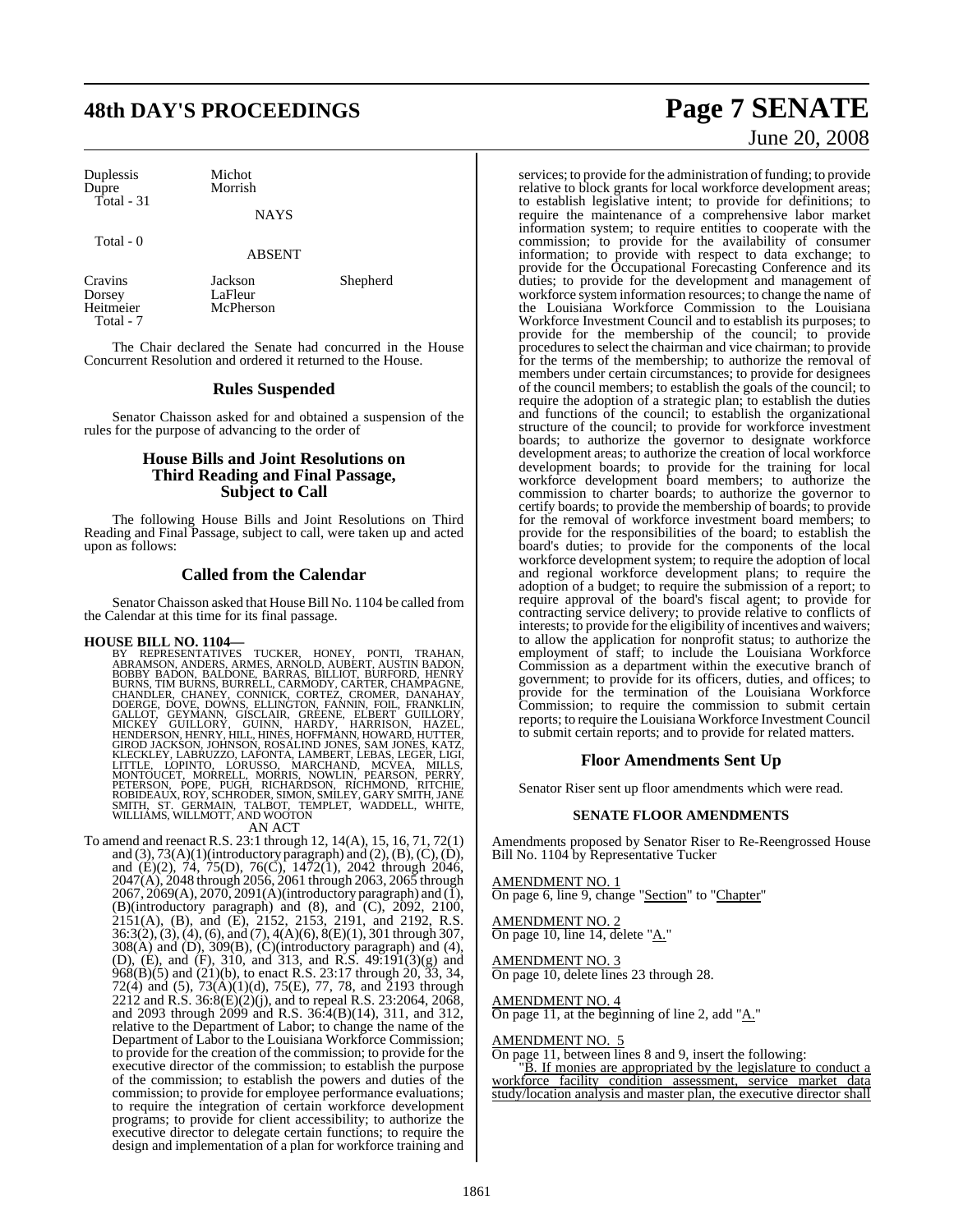# **Page 8 SENATE 48th DAY'S PROCEEDINGS**

## June 20, 2008

transfer such monies to the Louisiana Community and Technical College System to conduct such workforce facility condition assessment, service market data study/location analysis and master plan to maximize the delivery of workforce training and services throughout the state.

#### AMENDMENT NO. 6

On page 22, line 23, delete "first"

#### AMENDMENT NO. 7

On page 22, line 25, change "Subsequent releases of occupational" to "Occupational"

#### AMENDMENT NO. 8

On page 30, lines  $\overline{4}$  and 5, change "Louisiana Film Industry Association" to "Motion Picture Association of Louisiana"

#### AMENDMENT NO. 9

On page 31, delete lines 24 through 26, and insert the following: "entity fall to make all or any of the nominations required by July I, 1997 provided in Subsection A of this Section, then the governor shall make the appointment without regard to any of the entity's nominees.

#### AMENDMENT NO. 10

On page 39, line 5, change "biannual" to "biennual"

On motion of Senator Riser, the amendments were adopted.

The bill was read by title. Senator Chaisson moved the final passage of the amended bill.

## **ROLL CALL**

The roll was called with the following result:

#### YEAS

| Mr. President<br>Adley<br>Alario<br>Amedee<br><b>Broome</b><br>Cassidy<br>Cheek<br>Crowe<br>Donahue<br>Duplessis<br>Total $-30$ | Dupre<br>Erdey<br>Gautreaux B<br>Gautreaux N<br>Gray<br>Kostelka<br>Long<br>Marionneaux<br>Martiny<br>Michot<br><b>NAYS</b> | Morrish<br>Mount<br>Murray<br><b>Nevers</b><br>Ouinn<br>Riser<br>Shaw<br>Smith<br>Thompson<br>Walsworth |
|---------------------------------------------------------------------------------------------------------------------------------|-----------------------------------------------------------------------------------------------------------------------------|---------------------------------------------------------------------------------------------------------|
| Total - 0                                                                                                                       | <b>ABSENT</b>                                                                                                               |                                                                                                         |

| Cravins   | Heitmeier | McPherson |
|-----------|-----------|-----------|
| Dorsey    | Jackson   | Shepherd  |
| Hebert    | LaFleur   |           |
| Total - 8 |           |           |

The Chair declared the amended bill was passed and returned to the House. Senator Chaisson moved to reconsider the vote by which the bill was passed and laid the motion on the table.

#### **Senate Bills and Joint Resolutions Returned from the House of Representatives with Amendments**

The following Senate Bills and Joint Resolutions returned from the House of Representatives with amendments were taken up and acted upon as follows:

#### **SENATE BILL NO. 137—** BY SENATOR QUINN

AN ACT

To amend and reenact R.S. 32:398.10(A)(introductory paragraph) and to enact R.S. 32:300.5, 300.6, and 398.10(A)(6), relative to driver distractions; to prohibit text messaging by any person while operating a motor vehicle; to prohibit the use of certain cellular telephones by certain drivers while operating a motor vehicle; to provide exceptions; to provide penalties for violation; to require law enforcement officers to record certain information at traffic stops; to require the compilation of statistical information on crashes involving the use of cellular telephones and other wireless telecommunications devices; and to provide for related matters.

The bill was read by title. Returned from the House of Representatives with the following amendments:

#### **HOUSE COMMITTEE AMENDMENTS**

Amendments proposed by House Committee on Transportation, Highways, and Public Works to Reengrossed Senate Bill No. 137 by Senator Quinn

#### AMENDMENT NO. 1

On page 1, at the beginning of line 15, after "**A.(1)**" delete "**(a)**"

#### AMENDMENT NO. 2

On page 2, at the end of line 1, after "**communication.**" add the following: "**For purposes of this Section, a person shall not be deemed to be writing, reading, or sending a text message if the person reads, selects, or enters a telephone number or name in a wireless telecommunications device for the purpose of making a** telephone call.

AMENDMENT NO. 3

On page 2, at the beginning of line 2, change " $(b)(i)$ " to " $(2)(a)$ "

#### AMENDMENT NO. 4

On page 2, at the end of line 7, add the following: "**It does not include citizens band radios, citizens band radio hybrids, commercial two-way radio communication devices, or electronic communication devices with a push-to-talk function.**"

#### AMENDMENT NO. 5

On page 2, at the beginning of line 8, change "**(ii)**" to "**(b)**"

AMENDMENT NO. 6 On page 2, delete lines 12 through 15 in their entirety

#### AMENDMENT NO. 7

On page 2, between lines 26 and 27, add the following:

"**(3) A physician or other health care provider using a wireless telecommunications device to communicate with a hospital, health clinic or the office of the physician, or to otherwise provide for the health care of an individual or medical emergency through a text-based communication.**"

#### AMENDMENT NO. 8

On page 3, between lines 6 and 7, add the following:

"**(4) Any violation of this Section shall constitute a moving violation. A law enforcement officer shall enforce the provisions of this Section only as a secondary action when the officer detains a driver for an alleged violation of another provision of this Chapter.**"

#### AMENDMENT NO. 9

On page 3, lines 7,11,12,13, 14, 25, and on page 4, line 11, change "**cellular phones**"to "**Wireless telecommunications device**"

Senator Quinn moved to concur in the amendments proposed by the House.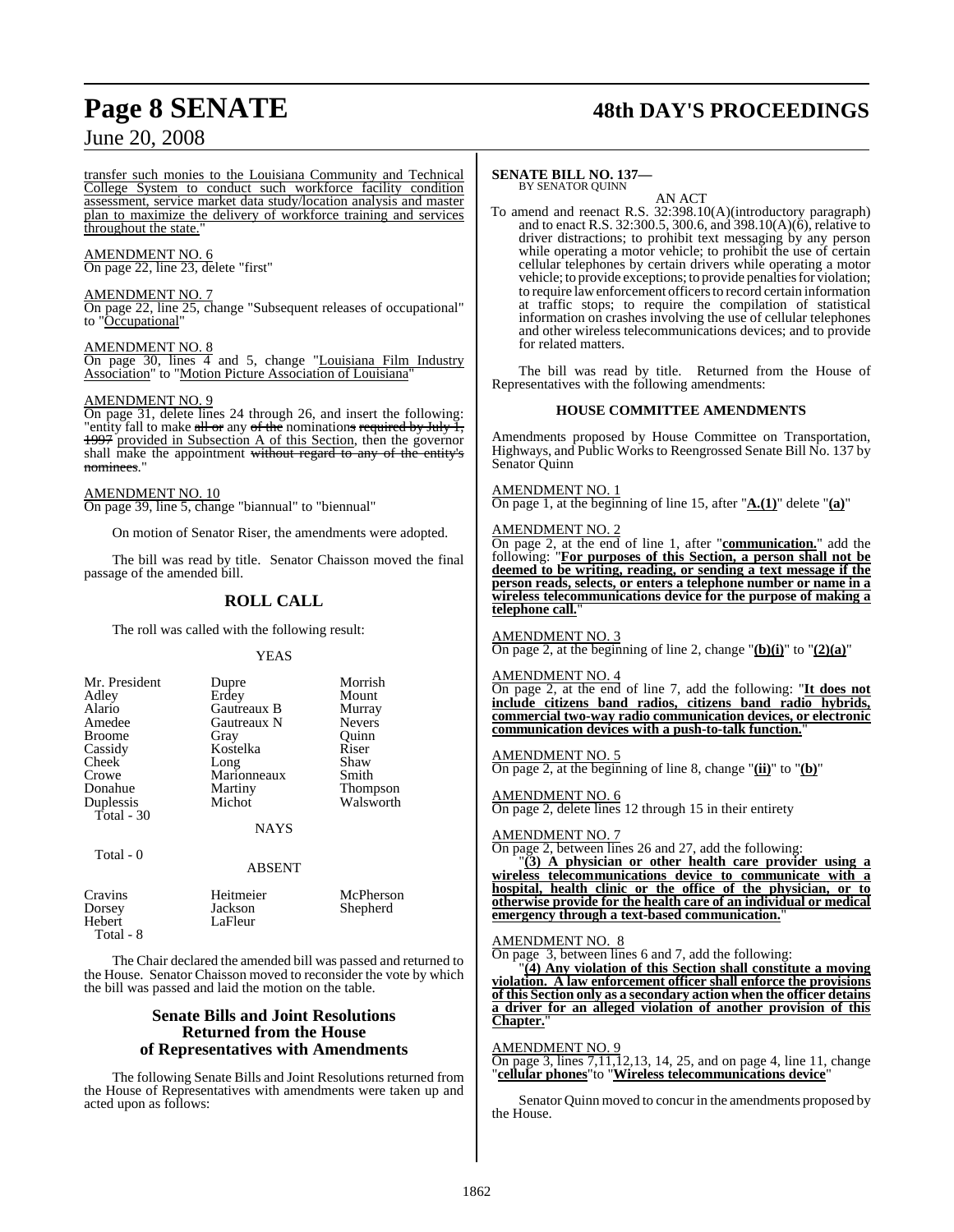# **48th DAY'S PROCEEDINGS Page 9 SENATE**

# June 20, 2008

## **ROLL CALL**

The roll was called with the following result:

YEAS

|             | Michot                               |
|-------------|--------------------------------------|
| Gautreaux B | Morrish                              |
| Gautreaux N | Mount                                |
|             | <b>Nevers</b>                        |
| Hebert      | Ouinn                                |
| Jackson     | Riser                                |
| Kostelka    | Shaw                                 |
|             | Smith                                |
|             | Thompson                             |
| Martiny     | Walsworth                            |
|             |                                      |
| NAYS        |                                      |
|             | Erdey<br>Gray<br>Long<br>Marionneaux |

Murray Total - 1

#### ABSENT

| Amedee    | Heitmeier | Shepherd |
|-----------|-----------|----------|
| Cravins   | LaFleur   |          |
| Dorsey    | McPherson |          |
| Total - 7 |           |          |

The Chair declared the amendments proposed by the House were concurred in. Senator Quinn moved to reconsider the vote by which the amendments were concurred in and laid the motion on the table.

# **SENATE BILL NO. 159—** BY SENATORS CRAVINS AND ERDEY

AN ACT

To enact R.S. 32:300.5 and 398.10(A)(6), relative to driver distractions; to prohibit the use of any wireless telecommunications device by certain persons while operating a motor vehicle; to provide exceptions; to provide penalties for violation; to require the compilation of statistical information on crashes involving the use of a wireless telecommunication device by any driver; and to provide for related matters.

On motion of Senator Broome, the bill was read by title and returned to the Calendar, subject to call.

SENATE BILL NO. 287—<br>
BY SENATORS MOUNT, ALARIO, BROOME, CASSIDY, CHEEK,<br>
DONAHUE, ERDEY, N. GAUTREAUX, GRAY, JACKSON, LAFLEUR,<br>
MICHOT, NEVERS, SMITH AND THOMPSON AND REPRESENTATIVES<br>
ARNOLD, BOBBY BADON, BARROW, BURFORD,

To amend and reenact Part L of Chapter 5 of Title 40 of the Louisiana Revised Statutes of 1950, to be comprised of R.S. 40:1300.111 through 1300.114, relative to health care data reporting; to provide for Louisiana health care consumers right to know; to provide for the collection and publication of provider specific health care quality and outcome data; to provide for the membership of the Health Data Panel; and to provide for related matters.

The bill was read by title. Returned from the House of Representatives with the following amendments:

#### **HOUSE COMMITTEE AMENDMENTS**

Amendments proposed by House Committee on Health and Welfare to Re-Reengrossed Senate Bill No. 287 by Senator Mount

AMENDMENT NO. 1 On page 1, line 4, change "consumers" to "consumers' "

AMENDMENT NO. 2

On page 1, line 6, after "data" and before the semicolon ";" insert "by the Department of Health and Hospitals" and after "Panel;" insert "to provide for penalties;"

AMENDMENT NO. 3 On page 1, line 13, change "**CONSUMERS**" to "**CONSUMERS'** "

AMENDMENT NO. 4 On page 2, line 2, after "**treatment**" insert a comma "**,**"

AMENDMENT NO. 5 On page 2, line 4, after "**quality**" insert a comma "**,**"

AMENDMENT NO. 6 On page 2, line 5, after "**providers**" insert a comma "**,**"

AMENDMENT NO. 7 On page 2, line 10, after "**Hospitals**" insert a comma "**,**"

AMENDMENT NO. 8 On page 2, line 12, after "**quality**" insert a comma "**,**"

AMENDMENT NO. 9 On page 2, line 15, change "**consumers**" to "**consumers'** "

AMENDMENT NO. 10 On page 2, line 17, after "**facilities**" change "**and**" to a comma "**,**" and after "**providers**" insert a comma "**,**"

AMENDMENT NO. 11 On page 3, line 1, after "**quality**" insert a comma "**,**"

AMENDMENT NO. 12 On page 3, line 6, after "**quality**" insert a comma "**,**"

AMENDMENT NO. 13 On page 3, line 7, after "**location**" insert a comma "**,**"

AMENDMENT NO. 14 On page 3, at the end of line 10, insert a comma "**,**"

AMENDMENT NO. 15 On page 7, line 12, delete "**La.**"

AMENDMENT NO. 16 On page 7, line 15, after "**quality**" insert a comma "**,**"

AMENDMENT NO. 17 On page 7, line 27, after "**maintain**" insert a comma "**,**"

AMENDMENT NO. 18 On page 8, line 2, between "**All**" and "**providers**" insert "**health care**"

AMENDMENT NO. 19 On page 8, line 25, after "**certification**" insert a comma "**,**"

AMENDMENT NO. 20

On page 8, at the beginning of line 26, after "**plan**" insert a comma "**,**"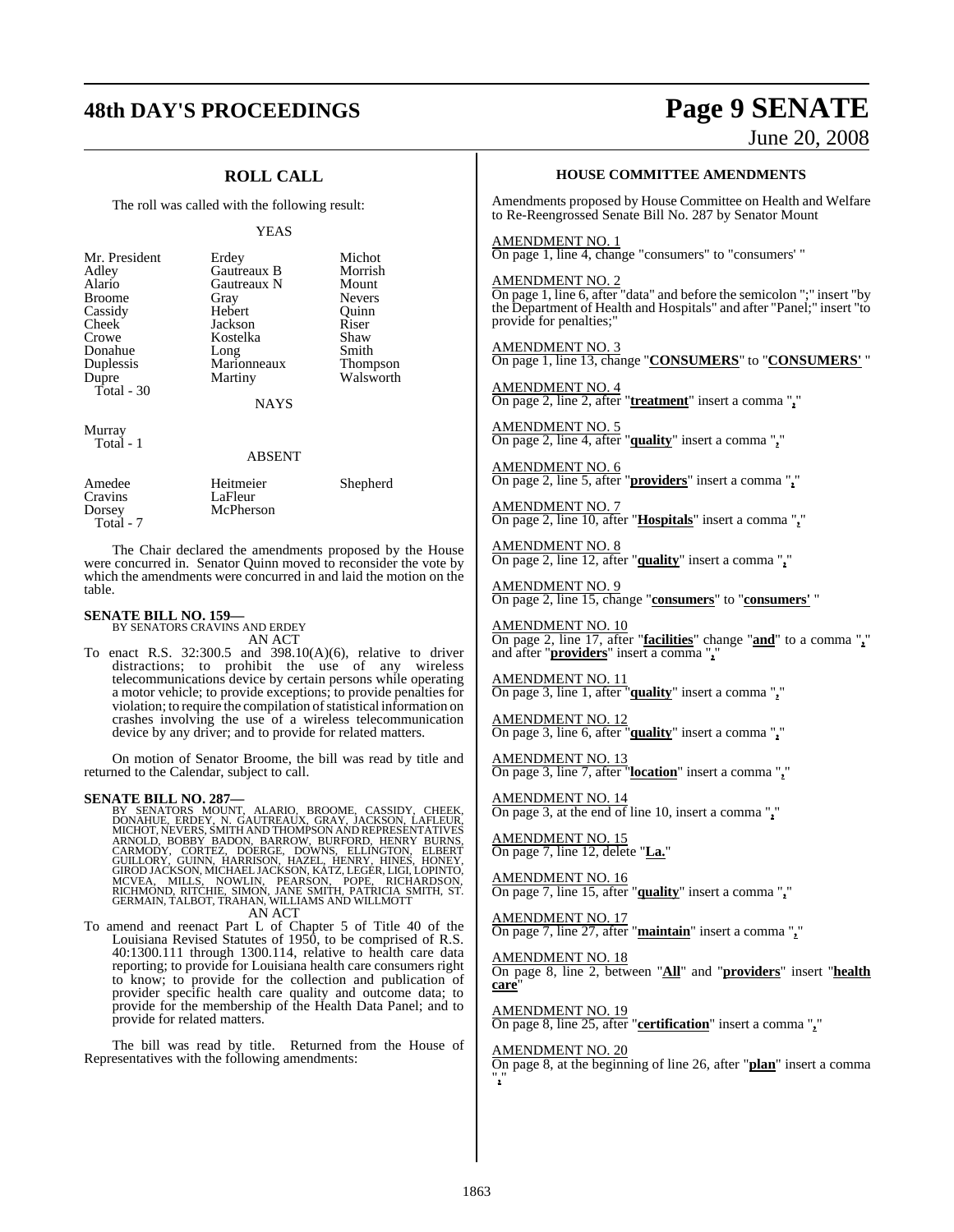#### AMENDMENT NO. 21

On page 8, after line 27, insert the following:

"Section 2. This Act shall become effective upon signature by the governor or, if not signed by the governor, upon expiration of the time for bills to become law without signature by the governor, as provided by Article III, Section 18 of the Constitution of Louisiana. If vetoed by the governor and subsequently approved by the legislature, this Act shall become effective on the day following such approval."

Senator Mount moved to concur in the amendments proposed by the House.

## **ROLL CALL**

The roll was called with the following result:

#### YEAS

| Mr. President<br>Adley<br>Alario<br>Amedee<br>Broome<br>Cassidy<br>Cheek<br>Crowe<br>Donahue<br>Duplessis<br>Total - 30 | Dupre<br>Erdey<br>Gautreaux B<br>Gray<br>Hebert<br>Jackson<br>Long<br>Marionneaux<br>Martiny<br>Michot<br><b>NAYS</b> | Morrish<br>Mount<br>Murray<br><b>Nevers</b><br>Ouinn<br>Riser<br>Shaw<br>Smith<br>Thompson<br>Walsworth |
|-------------------------------------------------------------------------------------------------------------------------|-----------------------------------------------------------------------------------------------------------------------|---------------------------------------------------------------------------------------------------------|
| Total - 0                                                                                                               | <b>ABSENT</b>                                                                                                         |                                                                                                         |
| Cravins<br>Dorsey<br>Gautreaux N<br>Total - 8                                                                           | Heitmeier<br>Kostelka<br>LaFleur                                                                                      | McPherson<br>Shepherd                                                                                   |

The Chair declared the amendments proposed by the House were concurred in. Senator Mount moved to reconsider the vote by which the amendments were concurred in and laid the motion on the table.

#### **SENATE BILL NO. 296—** BY SENATOR ADLEY

A JOINT RESOLUTION

Proposing to amend Article III, Section 2(B) of the Constitution of Louisiana, relative to calling extraordinary sessions of the legislature; to require that the proclamation calling the session be issued and made public so that at least five calendar days elapse after the day the proclamation is made public and prior to the day of the start of such session; and to specify an election for submission of the proposition to electors and provide a ballot proposition.

The bill was read by title. Returned from the House of Representatives with the following amendments:

#### **HOUSE COMMITTEE AMENDMENTS**

Amendments proposed by House Committee on House and Governmental Affairs to Engrossed Senate Bill No. 296 by Senator Adley

#### AMENDMENT NO. 1

On page 1, line 3, after "of the legislature;" delete the remainder of the line and delete lines 4 and 5 and on line 6, delete "of such session;" and insert "to require the proclamation to be issued at least seven calendar days prior to the convening of the legislature in extraordinary session;

# **Page 10 SENATE 48th DAY'S PROCEEDINGS**

#### AMENDMENT NO. 2

On page 2, delete lines 1 through 4 and insert the following: "petition shall be provided by law. At least five **seven calendar** days prior to convening the legislature in extraordinary session, the governor or the presiding officers, as the case may be, shall issue a proclamation stating the objects of the **extraordinary**"

#### AMENDMENT NO. 3

Total - 5

On page 2, delete lines 17 through 19 and on line 20, delete "starts." and insert the following: "To require a proclamation which calls the legislature into extraordinary session to be issued at least seven calendar days prior to the convening of the legislature in extraordinary session.

Senator Adleymoved to concur in the amendments proposed by the House.

### **ROLL CALL**

The roll was called with the following result:

#### YEAS

| Mr. President<br>Adley<br>Alario<br>Amedee<br><b>Broome</b><br>Cassidy<br>Cheek<br>Crowe<br>Donahue<br>Duplessis<br>Dupre<br>Total - $33$ | Erdey<br>Gautreaux B<br>Gautreaux N<br>Gray<br>Hebert<br>Heitmeier<br>Jackson<br>Kostelka<br>Long<br>Marionneaux<br>Martiny | Michot<br>Morrish<br>Mount<br>Murray<br><b>Nevers</b><br>Ouinn<br>Riser<br>Shaw<br>Smith<br>Thompson<br>Walsworth |
|-------------------------------------------------------------------------------------------------------------------------------------------|-----------------------------------------------------------------------------------------------------------------------------|-------------------------------------------------------------------------------------------------------------------|
|                                                                                                                                           | <b>NAYS</b>                                                                                                                 |                                                                                                                   |
| Total - 0                                                                                                                                 | <b>ABSENT</b>                                                                                                               |                                                                                                                   |
| Cravins<br>Dorsey                                                                                                                         | LaFleur<br>McPherson                                                                                                        | Shepherd                                                                                                          |

The Chair declared the amendments proposed by the House were concurred in. Senator Adley moved to reconsider the vote by which the amendments were concurred in and laid the motion on the table.

#### **House Concurrent Resolutions on Third Reading and Final Passage**

The following House Bills and Joint Resolutions on Third Reading and Final Passage were taken up and acted upon as follows:

#### **HOUSE CONCURRENT RESOLUTION NO. 159—**

BY REPRESENTATIVE ANDERS A CONCURRENT RESOLUTION

To suspend until June 30, 2009, the provisions of R.S. 3:551.33(B), relative to the assessment levied on grain sorghum grown within the state.

The resolution was read by title. Senator Walsworth moved to concur in the House Concurrent Resolution.

#### **ROLL CALL**

The roll was called with the following result:

#### **YEAS**

| Mr. President | Erdev       | Michot  |
|---------------|-------------|---------|
| Adley         | Gautreaux B | Morrish |
| Alario        | Gautreaux N | Murray  |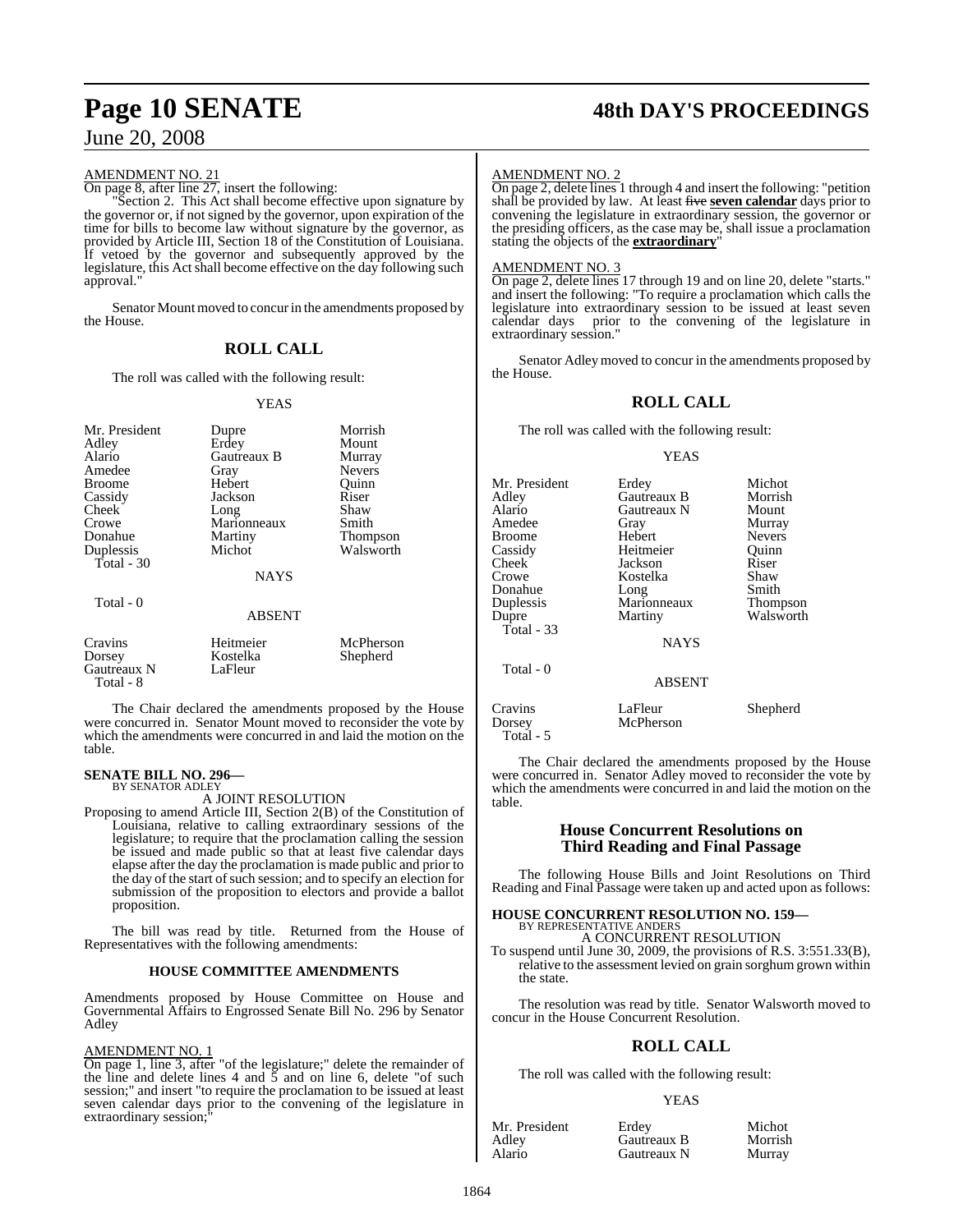# **48th DAY'S PROCEEDINGS Page 11 SENATE**

| Amedee              |
|---------------------|
| <b>Broome</b>       |
| Cassidy             |
| Cheek               |
| Crowe               |
| Donahue             |
| Duplessis           |
|                     |
| Dupre<br>Total - 32 |
|                     |

Gray Nevers<br>
Hebert Quinn Hebert Quinn<br>
Heitmeier Riser Heitmeier Riser<br>Jackson Shaw Jackson Shaw<br>Kostelka Smith Kostelka Long Thompson<br>Marionneaux Walsworth Marionneaux Martiny

**NAYS** 

#### Total - 0

ABSENT

| Cravins   | LaFleur   | Mount    |
|-----------|-----------|----------|
| Dorsey    | McPherson | Shepherd |
| Total - 6 |           |          |

The Chair declared the Senate had concurred in the House Concurrent Resolution and ordered it returned to the House.

#### **House Bills and Joint Resolutions on Third Reading and Final Passage**

The following House Bills and Joint Resolutions on Third Reading and Final Passage were taken up and acted upon as follows:

**HOUSE BILL NO. 89—**<br>BY REPRESENTATIVES DOERGE AND MONTOUCET AND SENATORS<br>NEVERS AND SMITH AN ACT

To amend and reenact R.S. 11:449(A) and (B), 450(B), 451.1(A), and 788(C)(introductory paragraph) and to enact R.S. 11:788(C)(4), relative to the Louisiana State Employees' Retirement System and the Teachers' Retirement System of Louisiana; to provide with respect to the Deferred Retirement Option Plan; to provide for interest on plan accounts; to provide for waiver of rights; to provide for rules; to provide limitations; to provide for an effective date; and to provide for related matters.

On motion of Senator Mount, the bill was read by title and returned to the Calendar, subject to call.

# **HOUSE BILL NO. 522—** BY REPRESENTATIVE ROBIDEAUX

AN ACT<br>To amend and reenact R.S. 11:1195.1(A) and to enact R.S.<br>11:1195.2, relative to the Louisiana School Employees'<br>Retirement System; to provide with respect to the unfunded accrued liability; to provide for payment by certain employers in cases where certain positions are eliminated; to provide for an effective date; and to provide for related matters.

The bill was read by title. Senator B. Gautreaux moved the final passage of the bill.

## **ROLL CALL**

The roll was called with the following result:

#### YEAS

| Adley<br>Alario<br>Amedee<br><b>Broome</b><br>Cassidy<br>Cheek <sup>'</sup><br>Crowe<br>Donahue<br><b>Duplessis</b><br>Dupre<br>Erdey | Gautreaux B<br>Gautreaux N<br>Gray<br>Hebert<br>Heitmeier<br>Jackson<br>Kostelka<br>Long<br>Marionneaux<br>Martiny<br>Michot | Morrish<br>Murray<br><b>Nevers</b><br>Ouinn<br>Riser<br>Shaw<br>Smith<br>Thompson<br>Walsworth |
|---------------------------------------------------------------------------------------------------------------------------------------|------------------------------------------------------------------------------------------------------------------------------|------------------------------------------------------------------------------------------------|
|                                                                                                                                       |                                                                                                                              |                                                                                                |
| Total $-31$                                                                                                                           | <b>NAYS</b>                                                                                                                  |                                                                                                |

Total - 0

June 20, 2008

#### ABSENT

Dorsey Total - 7

Mr. President LaFleur Shepherd<br>Cravins McPherson McPherson<br>Mount

The Chair declared the bill was passed and returned to the House. Senator B. Gautreaux moved to reconsider the vote by which the bill was passed and laid the motion on the table.

# **HOUSE BILL NO. 710—** BY REPRESENTATIVE GREENE

AN ACT<br>To amend and reenact R.S. 11:2221(F)(2)(introductory paragraph)<br>and to enact R.S. 11:2221(F)(2)(d), relative to the Municipal<br>Police Employees' Retirement System; to provide for investment<br>of deferred retirement opt effective date; and to provide for related matters.

The bill was read by title. Senator Cassidy moved the final passage of the bill.

#### **ROLL CALL**

YEAS

The roll was called with the following result:

| Mr. President<br>Adley<br>Alario<br>Amedee<br>Broome<br>Cassidy<br>Cheek <sup>-</sup><br>Cravins<br>Donahue<br>Duplessis<br>Dupre<br>Total - 32 | Erdey<br>Gautreaux B<br>Gautreaux N<br>Gray<br>Hebert<br>Heitmeier<br>Jackson<br>Kostelka<br>Long<br>Marionneaux<br>Martiny<br><b>NAYS</b> | Michot<br>Morrish<br>Mount<br>Murray<br><b>Nevers</b><br>Riser<br>Shaw<br>Smith<br>Thompson<br>Walsworth |
|-------------------------------------------------------------------------------------------------------------------------------------------------|--------------------------------------------------------------------------------------------------------------------------------------------|----------------------------------------------------------------------------------------------------------|
| Total - 0                                                                                                                                       | <b>ABSENT</b>                                                                                                                              |                                                                                                          |
| Crowe<br>Dorsey<br>Total - 6                                                                                                                    | LaFleur<br>McPherson                                                                                                                       | Ouinn<br>Shepherd                                                                                        |

The Chair declared the bill was passed and returned to the House. Senator Cassidy moved to reconsider the vote by which the bill was passed and laid the motion on the table.

**HOUSE BILL NO. 891—**<br>BY REPRESENTATIVE FANNIN<br>To amend and reenact R.S. 39:1490(B)(5), 1522, and 1526(A),<br>relative to state procurement of professional, personal,<br>consulting, and social services; to provide relative to a of contractual review to adopt certain rules and regulations; to clarify the meaning of the term "court"; to provide relative to judicial review of certain claims or controversies; and to provide for related matters.

On motion of Senator Mount, the bill was read by title and returned to the Calendar, subject to call.

**HOUSE BILL NO. 926—** BY REPRESENTATIVE FANNIN AND SENATOR MICHOT AN ACT

To enact Subpart P of Part II-A of Chapter 1 of Subtitle I of Title 39 of the Louisiana Revised Statutes of 1950, to be comprised of R.S. 39:100.71, relative to state funds; to create the Community<br>Water Enrichment Fund as a special fund in the state treasury<br>and to provide for the deposit of monies into and use of such<br>monies in the fund; to provide fo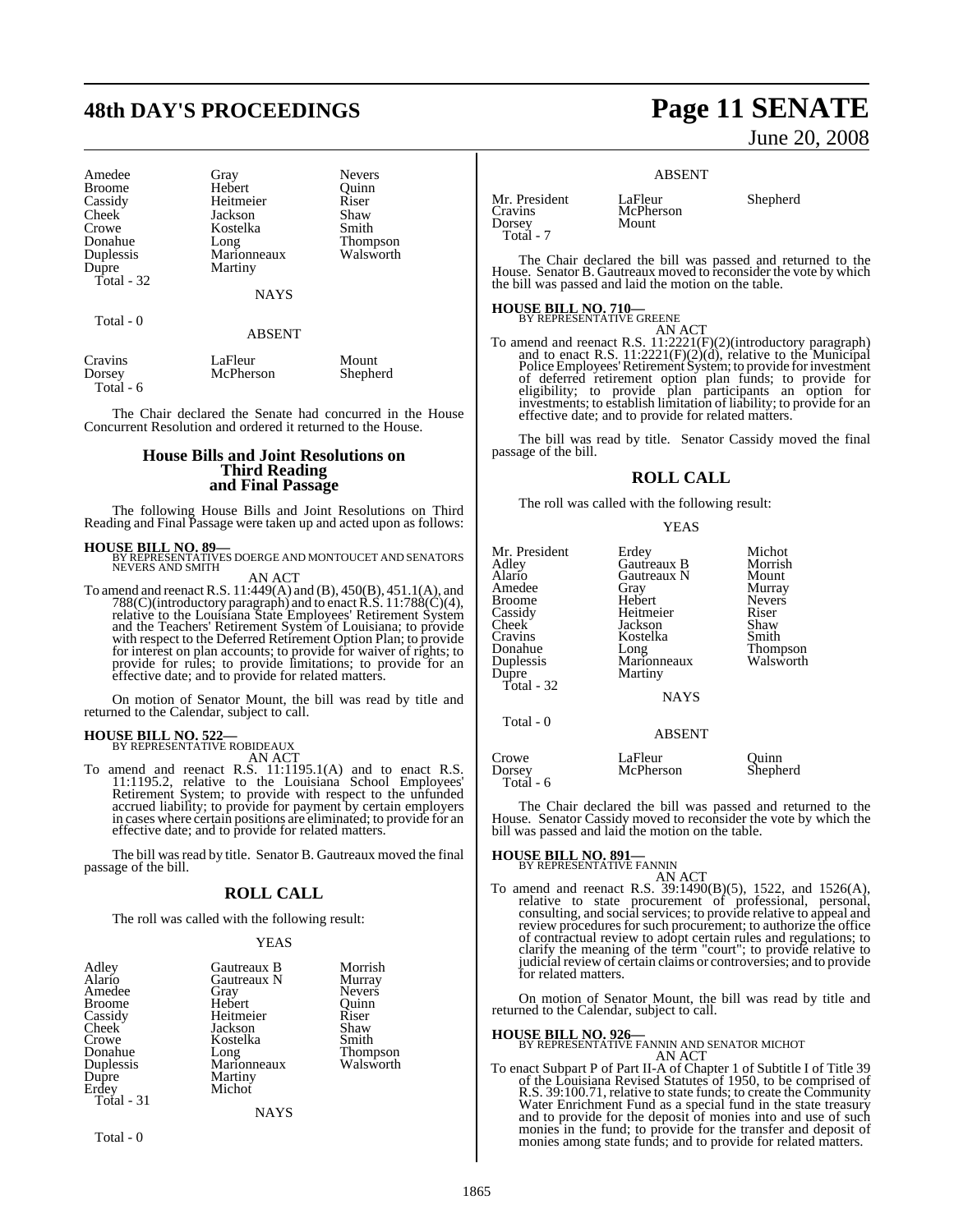On motion of Senator Mount, the bill was read by title and returned to the Calendar, subject to call.

# **HOUSE BILL NO. 996—** BY REPRESENTATIVE ARMES

AN ACT

To amend and reenact R.S. 11:1007(A)(1) and to repeal R.S. 11:1007(G), relative to reemployed school bus drivers in the Louisiana School Employees' Retirement System; to eliminate certain restrictions on the full-time reemployment of such persons; to repeal the sunset date relative to when employers may reemploy such bus drivers; and to provide for related matters.

The bill was read by title. Senator Smith moved the final passage of the bill.

#### **ROLL CALL**

The roll was called with the following result:

YEAS

| Mr. President<br>Adley<br>Alario<br>Amedee<br><b>Broome</b><br>Cassidy<br>Cheek <sup>-</sup><br>Cravins<br>Donahue<br><b>Duplessis</b><br>Dupre<br>Total $-33$ | Erdey<br>Gautreaux B<br>Gautreaux N<br>Gray<br>Hebert<br>Heitmeier<br>Jackson<br>Kostelka<br>Long<br>Marionneaux<br>Martiny<br><b>NAYS</b> | Michot<br>Morrish<br>Mount<br>Murray<br><b>Nevers</b><br>Quinn<br>Riser<br>Shaw<br>Smith<br>Thompson<br>Walsworth |
|----------------------------------------------------------------------------------------------------------------------------------------------------------------|--------------------------------------------------------------------------------------------------------------------------------------------|-------------------------------------------------------------------------------------------------------------------|
| Total - 0                                                                                                                                                      | <b>ABSENT</b>                                                                                                                              |                                                                                                                   |
| $C_{\bm{r} \alpha \bm{w} \alpha}$                                                                                                                              | $L_0$ Flour                                                                                                                                | Shaphard                                                                                                          |

Crowe LaFleur Shepherd<br>Dorsey McPherson McPherson Total - 5

The Chair declared the bill was passed and returned to the House. Senator Smith moved to reconsider the vote by which the bill was passed and laid the motion on the table.

# **HOUSE BILL NO. 1033—** BY REPRESENTATIVE GEYMANN

AN ACT

To enact R.S. 11:1644 and to repeal R.S. 11:1639 through 1643, relative to the District Attorneys' Retirement System; to create a back-deferred retirement option plan (Back-DROP) applicable<br>to current and former DROP participants; to provide for<br>eligibility, procedures for application, and calculation of<br>benefits of such program; to provide for res for effective dates; and to provide for related matters.

The bill was read by title. Senator B. Gautreaux moved the final passage of the bill.

#### **ROLL CALL**

The roll was called with the following result:

#### YEAS

| Mr. President       | Erdey               | Michot                |
|---------------------|---------------------|-----------------------|
| Adley               | Gautreaux B         | Morrish               |
| Alario              | Gautreaux N         | Mount                 |
| Amedee              | Gray                | Murray                |
| Broome              | Hebert              | <b>Nevers</b>         |
| Cassidy             | Heitmeier           | Ouinn                 |
| Cheek <sup>-</sup>  | Jackson             | Riser                 |
| Cravins             | Kostelka            | Shaw                  |
| Donahue             |                     | Smith                 |
| Duplessis           | Long<br>Marionneaux |                       |
| Dupre<br>Total - 33 | Martiny             | Thompson<br>Walsworth |
|                     |                     |                       |

# **Page 12 SENATE 48th DAY'S PROCEEDINGS**

NAYS

ABSENT

 Total - 0 Crowe LaFleur Shepherd<br>
Dorsey McPherson Total - 5

**McPherson** 

The Chair declared the bill was passed and returned to the House. Senator B. Gautreaux moved to reconsider the vote by which the bill was passed and laid the motion on the table.

# **HOUSE BILL NO. 1109—** BY REPRESENTATIVE FANNIN

AN ACT

To provide for the establishment and reestablishment of agency<br>ancillary funds, to be specifically known as internal service<br>funds, auxiliary accounts, or enterprise funds for certain state<br>institutions, officials, and age

On motion of Senator Mount, the bill was read by title and returned to the Calendar, subject to call.

#### **HOUSE BILL NO. 1174—**

BY REPRESENTATIVES FANNIN AND TUCKER AND SENATORS MICHOT AND CHAISSON

AN ACT<br>To appropriate funds to defray the expenses of the Louisiana<br>Judiciary, including the Supreme Court, Courts of Appeal,<br>District Courts, Criminal District Court of Orleans Parish, and<br>other courts; and to provide for

On motion of Senator Mount, the bill was read by title and returned to the Calendar, subject to call.

# **HOUSE BILL NO. 1287—** BY REPRESENTATIVE FANNIN

AN ACT<br>To appropriate funds and to make certain reductions in appropriations<br>from certain sources to be allocated to designated agencies and purposes in specific amounts for the making of supplemental appropriations and reductionsforsaid agencies and purposesfor Fiscal Year 2007-2008; and to provide for related matters.

On motion of Senator Mount, the bill was read by title and returned to the Calendar, subject to call.

# **HOUSE BILL NO. 1288—** BY REPRESENTATIVE FANNIN

AN ACT

To provide with respect to the Revenue Sharing Fund and the allocation and distribution thereof for Fiscal Year 2008-2009; and to provide for related matters.

On motion of Senator Mount, the bill was read by title and returned to the Calendar, subject to call.

# **HOUSE BILL NO. 1294—** BY REPRESENTATIVE TUCKER

AN ACT

To appropriate funds for Fiscal Year 2008-2009 to defray the expenses ofthe Louisiana Legislature, including the expenses of the House of Representatives and the Senate, of legislative service agencies, and of the Louisiana State Law Institute; and otherwise to provide with respect to the appropriations and allocations herein made.

On motion of Senator Mount, the bill was read by title and returned to the Calendar, subject to call.

# **HOUSE BILL NO. 1308—** BY REPRESENTATIVE ELLINGTON

AN ACT

To amend and reenact R.S. 40:1730.23(A), relative to inspections of commercial and residential structures; to allow the office of state fire marshal to conduct plan reviews and inspections on commercial structures; and to provide for related matters.

The bill was read by title. Senator Walsworth moved the final passage of the bill.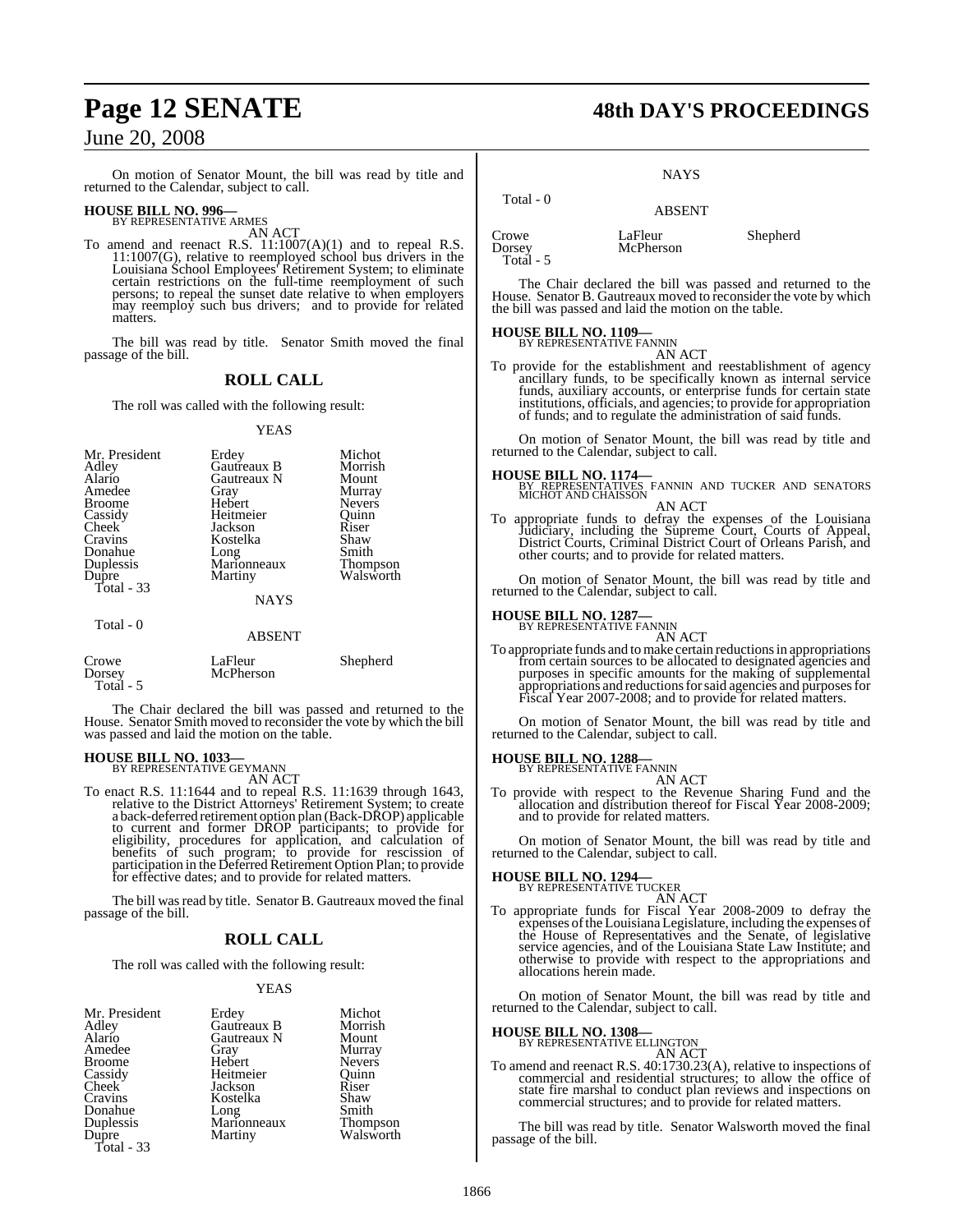# **48th DAY'S PROCEEDINGS Page 13 SENATE**

## **ROLL CALL**

#### The roll was called with the following result:

YEAS

| Mr. President<br>Adley<br>Alario<br>Amedee<br><b>Broome</b><br>Cassidy<br>Cheek <sup>®</sup><br>Cravins<br>Crowe<br>Donahue<br>Duplessis<br>Total - 31 | Dupre<br>Erdey<br>Gautreaux B<br>Gautreaux N<br>Gray<br>Hebert<br>Heitmeier<br>Jackson<br>Kostelka<br>Long<br>Marionneaux<br><b>NAYS</b> | Martiny<br>Michot<br>Morrish<br>Murray<br><b>Nevers</b><br>Riser<br>Shaw<br>Smith<br>Thompson |
|--------------------------------------------------------------------------------------------------------------------------------------------------------|------------------------------------------------------------------------------------------------------------------------------------------|-----------------------------------------------------------------------------------------------|
| Total - 0                                                                                                                                              | <b>ABSENT</b>                                                                                                                            |                                                                                               |

| Dorsey    | Mount    | Walsworth |
|-----------|----------|-----------|
| LaFleur   | Ouinn    |           |
| McPherson | Shepherd |           |
| Total - 7 |          |           |

The Chair declared the bill was passed and returned to the House. Senator Walsworth moved to reconsider the vote by which the bill was passed and laid the motion on the table.

#### **House Bills and Joint Resolutions on Third Reading and Final Passage, Subject to Call**

The following House Bills and Joint Resolutions on Third Reading and Final Passage, subject to call, were taken up and acted upon as follows:

#### **Called from the Calendar**

Senator Marionneaux asked that House Bill No. 447 be called from the Calendar at this time for its final passage.

# **HOUSE BILL NO. 447—** BY REPRESENTATIVE ST. GERMAIN

AN ACT

To amend and reenact Children's Code Articles 1117, 1121(A), 1122(B)(4), (5), (10), and (11), and 1130(A) and to enact Children's Code Articles 1130(E) and 1131(H), relative to the surrender of parental rights; to provide for licensing by the Department of Social Services; to provide for the declarations in the act of surrender; to provide time limitations for private adoptions; to provide time limitations for agency adoptions; to provide for the filing of the act of surrender; and to provide for related matters.

#### **Floor Amendments Sent Up**

Senator Marionneaux sent up floor amendments which were read.

#### **SENATE FLOOR AMENDMENTS**

Amendments proposed by Senator Marionneaux to Reengrossed House Bill No. 447 by Representative St. Germain

#### AMENDMENT NO. 1

On page 1, delete lines 2 and 3, and insert the following:<br>
"To amend and reenact Children's Code Articles 1117, 1121(A),<br>  $1122(B)(1)$ ,  $(4)$ ,  $(5)$ ,  $(9)$ ,  $(10)$ , and  $(11)$ ,  $F(4)$ ,  $(5)$ , and  $(6)$ ,  $G(4)$ ,<br>  $(5)$ ,  $(6$ 

AMENDMENT NO. 2

On page 1, delete lines 10 through 12, and insert the following:<br>
"Section 1. Children's Code Articles 1117, 1121(A), 1122(B)(1),<br>
(4), (5), (9), (10), and (11), F(4), (5), and (6), G(4), (5), (6) and (10), and 1130 (A) and (B) are hereby amended and reenacted and

# June 20, 2008

Children's Code Articles 1130(E), and 1131(H) are hereby enacted to read as follows:

AMENDMENT NO. 3 On page 1, delete lines 13 through 19, and insert the following: "Art. 1117. Domiciliary requirements; acceptance of surrender by

agency on behalf of resident adoptive parent Ifthe surrendering parent has not been domiciled in thisstate for at least eight months, then the agency must be accepting a surrender on behalf of a prospective adoptive parent who has been domiciled

in this state for at least eight months, or on behalf of a child who is<br>in the custody of the Department of Social Services. A. If a surrendering parent is not domiciled in thisstate, then the agency shall be domiciled in this state or be accepting the surrender

of a child who is in the custody of the Department of Social Services.

#### AMENDMENT NO. 4

On page 2, after line 16, insert the following:<br>"(1) That the act is not being executed earlier than the fifth  $(a)$ the third day following the birth of the child if it is an agency adoption, or (b) the fifth day following the birth of a child if the adoption is a private adoption; or, when a father is surrendering earlier than the fifth day following the birth of the child, that (a) the adoption is an agency adoption, or (b) that the act is for private adoption and the act is being executed earlier than the fifth day following the birth of the child."

AMENDMENT NO. 5<br>On page 2, after line 25, insert the following:<br>"(9) That either a surrendering parent <del>or a prospective adoptive<br>parent has been domiciled in this state for at least eight months, the<br>agency accepting the</del>

#### AMENDMENT NO. 6

On page 3, after line 8, insert the following: "F. The Act of Surrender for a surrendering mother shall contain the requirements in substantially the following form:

\* \* \* (4) The person, agency, or representative to whom this child is hereby surrendered is (NAME OF PERSON, AGENCY OR REPRESENTATIVE), whose address is (ADDRESS), who hereby accepts this surrender from a surrendering parent who has be domiciled in this state for at least eight months. The (NAME OF PERSON, AGENCY, ORREPRESENTATIVE) declaresthat he has no knowledge of any question concerning the parent's capacity to execute a surrender that has not been resolved by the court pursuant to Article 1130.1.

OR

The person, agency, or representative to whom this child is hereby surrendered is (NAME OF PERSON, AGENCY, OR REPRESENTATIVE), whose addressis(ADDRESS). Although the surrendering parent has not been domiciled in this state for the required period of time, (NAME OF PERSON, AGENCY, OR REPRESENTATIVE) hereby accepts this surrender on behalf of a prospective adoptive parent who has been domiciled in this state for at least eight months, or on behalf of a child who is in the custody of<br>the Department of Social Services. The (NAME OF PERSON,<br>AGENCY, OR REPRESENTATIVE) declares that he has no<br>knowledge of any question concerning the pa to Article 1130.1.

The agency to whom this child is hereby surrendered is (NAME OF PERSON, AGENCY OR REPRESENTATIVE), whose address is (ADDRESS), who hereby accepts this surrender is domiciled in this state. The (NAME OF AGENCY) declares that he has no knowledge of any question concerning the parent's capacity to execute a surrender that has not been resolved by the court pursuant to Article 1130.1.

OR

If the surrender is for private adoption, the Person or Representative to whom this child is hereby surrendered is (NAME OF PERSON OR REPRESENTATIVE), whose address is (ADDRESS), hereby accepts this surrender from a surrendering parent who is domiciled in this state or on behalf of adoptive parents domiciled in this state. (NAME OF PERSON OR REPRESENTATIVE) declares that he has no knowledge of any question concerning the parent's capacity to execute a surrender that has not been resolved by the court pursuant to Article 1130.1.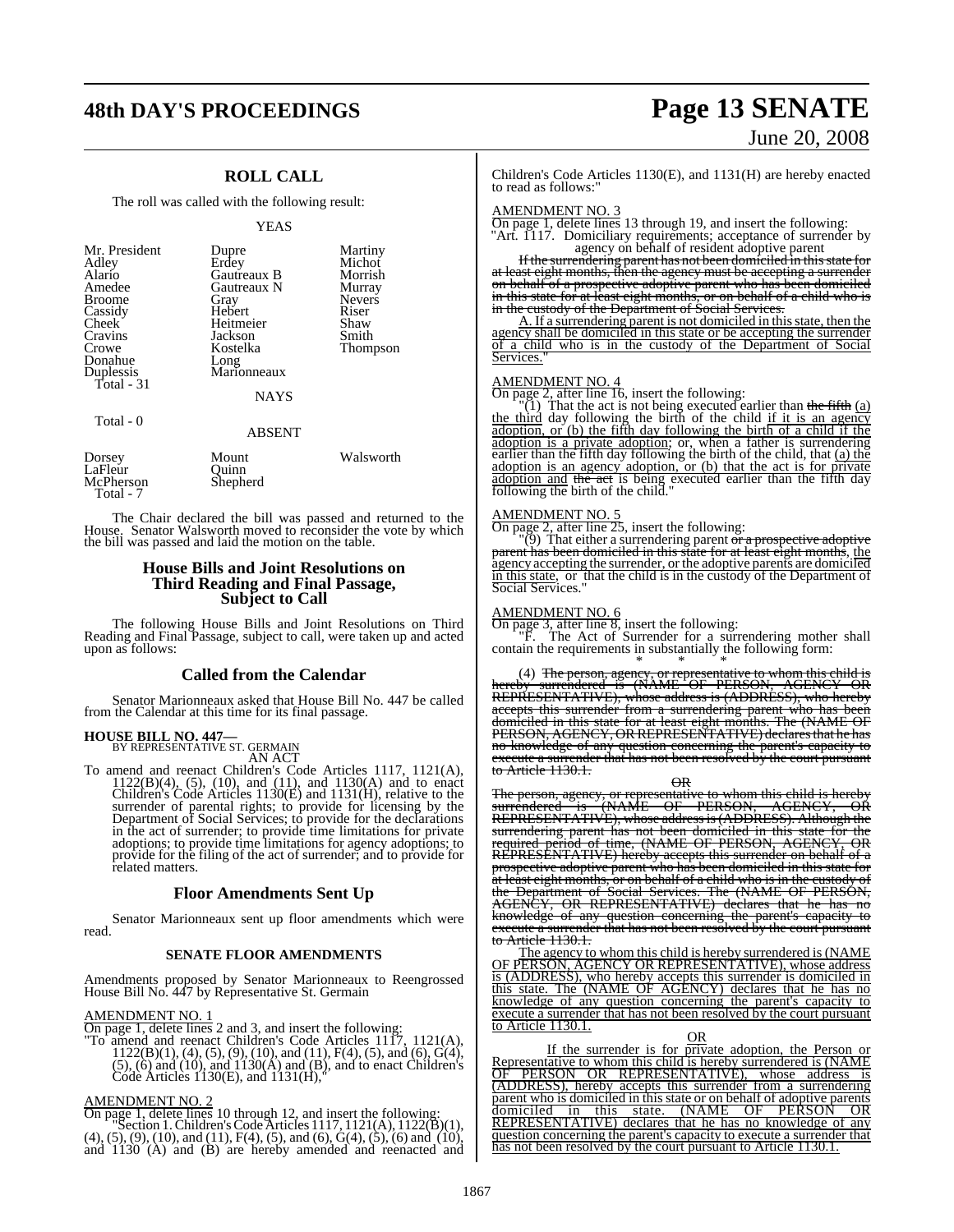# **Page 14 SENATE 48th DAY'S PROCEEDINGS**

## June 20, 2008

(5) The court in which this surrender is to be filed is (NAME OF JUVENILE COURT) located in (CITY AND PARISH OF COURT) and that said court has jurisdiction over the status of the child by virtue of either a surrendering parent, or a prospective<br>adoptive parent, <u>or a legal guardian</u> being domiciled in this state for<br>at least eight months, or that the child is in the custody of the<br>Department of Soc

child in a surrender for private adoption.

G. The Act of Surrender for a surrendering father shall contain<br>the requirements in substantially the following form:

<sup>\*</sup> (4) The person, agency, or representative to whom this child is<br> **hereby** surrendered is (NAME OF PERSON, AGENCY OR<br>
REPRESENTATIVE), whose address is (ADDRESS), who hereby<br>
accepts this surrender from a surrendering p no knowledge of any question concerning the parent's capacity to execute a surrender that has not been resolved by the court pursuant to Article 1130.1.

 $\overline{AP}$ 

The person, agency, or representative to whom this child is hereby surrendered is (NAME OF PERSON, AGENCY, OR surrendered "is '(NAME OF PERSON, "AGENCY, OR<br>REPRESENTATIVE), whose address is (ADDRESS). Although the surrendering parent has not been domiciled in this state for the<br>required period of time, (NAME OF PERSON, AGENCY, OR<br>REPRESENTATIVE) hereby accepts this surrender on behalf of a<br>prospective adoptive parent who has been do at least eight months, or on behalf of a child who is in the custody of<br>the Department of Social Services. The (NAME OF PERSON,<br>AGENCY, OR REPRESENTATIVE) declares that he has no knowledge of any question concerning the parent's capacity to execute a surrender that has not been resolved by the court pursuant to Article 1130.1.

The agency to whom this child is hereby surrendered is (NAME OF PERSON, AGENCY OR REPRESENTATIVE), whose address is (ADDRESS), who hereby accepts this surrender is domiciled in this state. The (NAME OF AGENCY) declares that he has no knowledge of any question concerning the parent's capacity to execute a surrender that has not been resolved by the court pursuant to Article 1130.1.

#### OR

If the surrender is for private adoption, the Person or Representative to whom this child is hereby surrendered is (NAME OF PERSON OR REPRESENTATIVE), whose address is (ADDRESS), hereby accepts this surrender from a surrendering parent who is domiciled in this state or on behalf of adoptive parents domiciled in this state. (NAME OF PERSON OR REPRESENTATIVE) declares that he has no knowledge of any question concerning the parent's capacity to execute a surrender that

has not been resolved by the court pursuant to Article 1130.1.<br>
(5) The court in which this surrender is to be filed is (NAME<br>
OF JUVENILE COURT) located in (CITY AND PARISH) and that<br>
said court has jurisdiction over the or that the child is in the custody of the Department of Social Services.

(6) Affiant declares that this Act of Surrender is/is not being<br>executed earlier than the fifth third day following the birth of the<br>child <u>for agency adoptions</u>, or the fifth day following the birth of the<br>child in a sur

(10) Affiant declares that he consents to an adoption, which consent is final and irrevocable on the fifth third day following the birth of this child/expected child <u>for agency adoptions, and on</u> the fifth day following the birth of this child/expected child less than five days old if this is a private adoption.

OR Affiant declares that he consents to an adoption, which consent is final and irrevocable upon the execution of this surrender."

AMENDMENT NO. 7 On page 3, after line 11, insert the following: "B. A father may execute an act of surrender prior to the birth of the child or at any time after the birth. However, any surrender

executed by a father for private adoption earlier than the fifth day following the birth of the child shall not be irrevocable until the fifth day following the birth of the child."

#### AMENDMENT NO. 8

On page 3, line 13, after "surrender" and before "for" insert "by a birth mother or father as defined in Children's Code Article 1193"

On motion of Senator Marionneaux, the amendments were adopted.

The bill was read by title. Senator Marionneaux moved the final passage of the amended bill.

#### **ROLL CALL**

The roll was called with the following result:

YEAS

| Mr. President<br>Adley<br>Alario<br>Amedee<br>Broome<br>Cassidy<br>Cheek <sup>-</sup><br>Cravins<br>Crowe<br>Donahue<br>Duplessis<br>Total - 33 | Erdey<br>Gautreaux B<br>Gray<br>Hebert<br>Heitmeier<br>Jackson<br>Kostelka<br>Long<br>Marionneaux<br>Martiny<br>McPherson | Michot<br>Morrish<br>Mount<br>Murray<br><b>Nevers</b><br>Quinn<br>Riser<br>Shaw<br>Smith<br>Thompson<br>Walsworth |
|-------------------------------------------------------------------------------------------------------------------------------------------------|---------------------------------------------------------------------------------------------------------------------------|-------------------------------------------------------------------------------------------------------------------|
| Total - 0                                                                                                                                       | <b>NAYS</b>                                                                                                               |                                                                                                                   |
|                                                                                                                                                 | <b>ABSENT</b>                                                                                                             |                                                                                                                   |
| Dorsey<br>Dupre<br>Total - 5                                                                                                                    | Gautreaux N<br>LaFleur                                                                                                    | Shepherd                                                                                                          |

The Chair declared the amended bill was passed and returned to the House. Senator Marionneaux moved to reconsider the vote by which the bill was passed and laid the motion on the table.

#### **Mr. President in the Chair**

#### **Called from the Calendar**

Senator Kostelka asked that House Bill No. 905 be called from the Calendar at this time for its final passage.

**HOUSE BILL NO. 905—** BY REPRESENTATIVE TUCKER

AN ACT To amend and reenact R.S. 33:9039.15(B), relative to community development districts; to provide for the appointment rather than the election of certain members of certain boards of commissioners of community development districts; and to provide for related matters.

#### **Floor Amendments Sent Up**

Senator Kostelka sent up floor amendments which were read.

#### **SENATE FLOOR AMENDMENTS**

Amendments proposed by Senator Kostelka to Reengrossed House Bill No. 905 by Representative Tucker

#### AMENDMENT NO. 1

Delete Senate Floor Amendment No. 2 proposed by Senator Shepherd and adopted by the Senate on June 10, 2008.

#### AMENDMENT NO. 2

On page 1, line 10, after " $(1)$ " insert " $(a)$ "

AMENDMENT NO. 3 On page 1, delete lines 12 through 17 and insert "whose term has expired shall be filled by a qualified elector of the district elected by the qualified electors of the district in accordance with Title 18 of the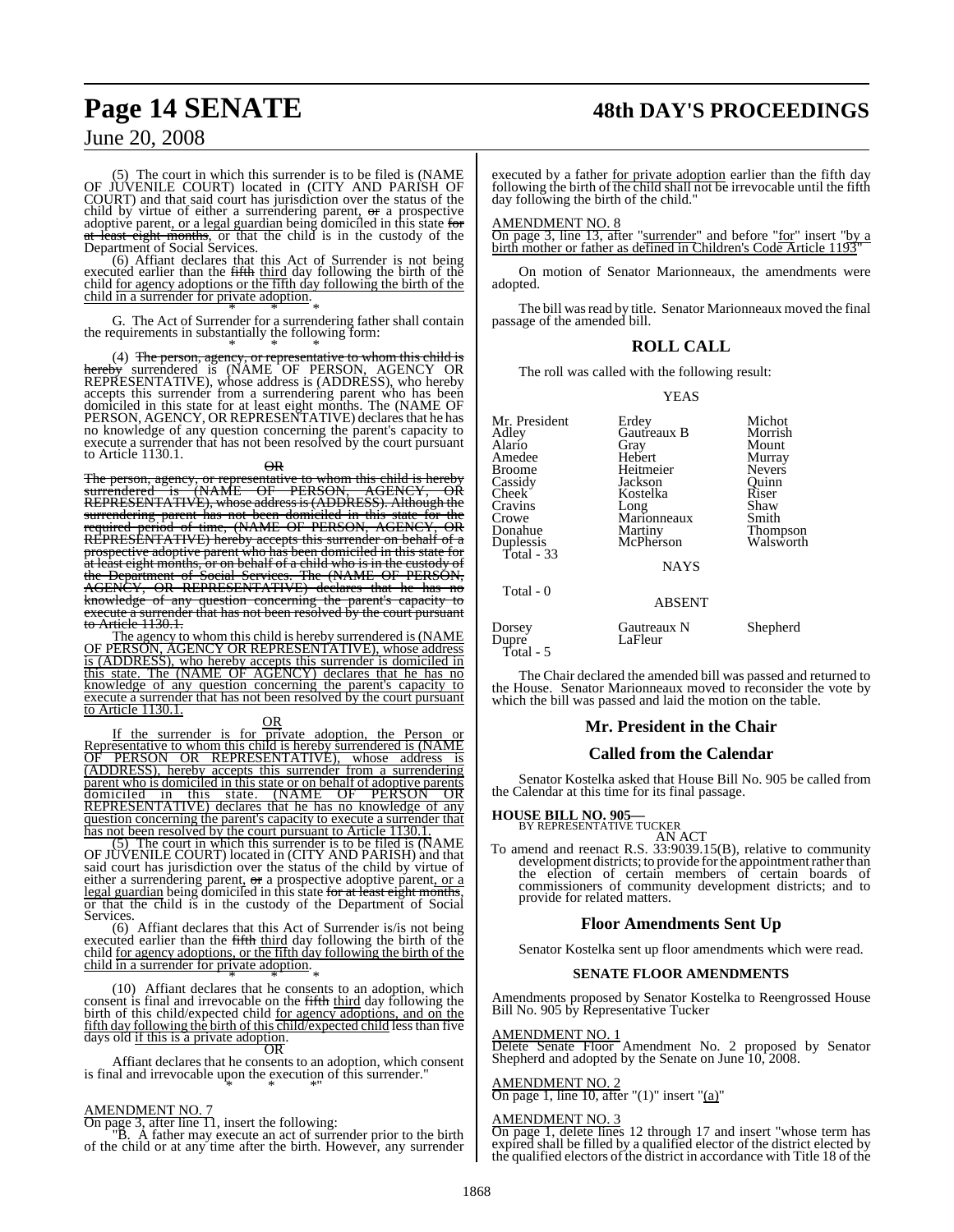# **48th DAY'S PROCEEDINGS Page 15 SENATE**

# June 20, 2008

Louisiana Revised Statutes of 1950 or, if there are no qualified electors of the district, a qualified elector of the parish or municipality that created the district.

(b) However, in districts consisting of a population of less than six hundred persons, the governing authority of the parish or municipality that created the district shall appoint the members of the board.

On motion of Senator Kostelka, the amendments were adopted.

The bill was read by title. Senator Kostelka moved the final passage of the amended bill.

#### **ROLL CALL**

The roll was called with the following result:

#### YEAS

| Mr. President<br>Adley<br>Alario<br>Amedee<br><b>Broome</b><br>Cassidy<br><b>Cheek</b><br>Cravins<br>Crowe<br>Donahue<br>Duplessis<br>Total - 32 | Erdey<br>Gautreaux B<br>Gautreaux N<br>Gray<br>Hebert<br>Heitmeier<br>Jackson<br>Kostelka<br>Long<br>Marionneaux<br>McPherson<br><b>NAYS</b> | Michot<br>Morrish<br>Mount<br>Murray<br>Quinn<br>Riser<br>Shaw<br>Smith<br>Thompson<br>Walsworth |
|--------------------------------------------------------------------------------------------------------------------------------------------------|----------------------------------------------------------------------------------------------------------------------------------------------|--------------------------------------------------------------------------------------------------|
| Total - 0                                                                                                                                        | <b>ABSENT</b>                                                                                                                                |                                                                                                  |
| Dorsey<br>Dupre<br>$T^* = 1$<br>$\overline{\phantom{a}}$                                                                                         | LaFleur<br>Martiny                                                                                                                           | <b>Nevers</b><br>Shepherd                                                                        |

Total - 6

The Chair declared the amended bill was passed and returned to the House. Senator Kostelka moved to reconsider the vote by which the bill was passed and laid the motion on the table.

#### **Called from the Calendar**

Senator Hebert asked that House Bill No. 1023 be called from the Calendar at this time for its final passage.

**HOUSE BILL NO. 1023—** BY REPRESENTATIVES BARRAS, CHAMPAGNE, AND SAM JONES AN ACT To enact Subpart B-40 of Part IV of Chapter 1 of Title 33 of the Louisiana Revised Statutes of 1950, to be comprised of R.S.<br>33:130.761 through 130.771, relative to economic development; to create and provide with respect to the Iberia Economic<br>Development Authority; to provide relative to the board of<br>commissioners for the authority; to provide for the powers,<br>duties, and functions of the authority; to au financial activities by the board of commissioners, including the authority to levy taxes, incur debt, and issue bonds to accomplish the purposes of the authority; to exempt the authority from all state taxation; and to provide for related matters.

#### **Floor Amendments Sent Up**

Senator Hebert sent up floor amendments which were read.

#### **SENATE FLOOR AMENDMENTS**

Amendments proposed by Senator Hebert to Reengrossed House Bill<br>No. 1023 by Representative Barras

AMENDMENT NO. 1 On page 1, line 3, between "130.771" and the comma "," add ", and Subpart B-41 of Part IV of Chapter 1 of Title 33 of the Louisiana Revised Statutes of 1950, to be comprised of R.S. 33:130.781"

#### AMENDMENT NO. 2

On page 1, line 9, between "taxation;" and "and" insert "to establish and provide for a parish convention center commission in certain parishes:

#### MENDMENT NO. 3

On page 11, between lines 27 and 28, insert the following:<br>
"Section 2. Subpart B-41 of Part IV of Chapter 1 of Title 33 of<br>
the Louisiana Revised Statutes of 1950, comprised of R.S.<br>
33:130.781, is hereby enacted to read

§130.781. Parish convention center commissions A. There is hereby established a conference center commission in every parish with a population of no less than seventy thousand persons nor more than seventy-five thousand persons based on the latest federal decennial census. The commission shall study and develop the best possible plan and design for a future conference center.

B. The commission shall be composed of the following persons:<br>(1) One member nominated by the chief executive officer of the<br>parish and confirmed by the parish governing authority.

(2) One member from each municipality within the parish, other than the municipality that is the parish seat, nominated by the mayor

and confirmed by the municipal governing authority. (3) One member nominated by the director of the parish tourist commission, however named, and confirmed by the parish tourist commission.

(4) One member nominated by a member of the legislative delegation representing the parish selected by the legislative delegation.

(5) One member nominated by the director of the parish economic development commission, however named, and confirmed by the parish economic development commission.

(6) Two members from the municipality that is the parish seat nominated by the mayor and confirmed by the municipal governing authority.

C. The names of the members shall be forwarded to the mayor of the municipality that isthe parish seat who shall be responsible for calling the organizational meeting of the commission no later than October 1, 2008.

D. The commission shall elect a chairman from its membership who shall be a resident of the parish. In addition, the commission may elect other officers as deemed necessary.

E. The members shall receive no compensation for their service on the commission.

F. The parish and any municipality in the parish may provide assistance and support to the commission for the purpose of this Subpart."

# AMENDMENT NO. 4

On page 11, line 28, change "Section 2. The provisions" to "Section 3. The provisions of Section 1"

**AMENDMENT NO. 5**<br>On page 11, after line 29, add the following:<br>"Section 4. If any provision or item of this Act, or the<br>application thereof, is held invalid, such invalidity shall not affect<br>other provisions, items, or ap effect without the invalid provision, item, or application."

On motion of Senator Hebert, the amendments were adopted.

The bill was read by title. Senator Hebert moved the final passage of the amended bill.

#### **ROLL CALL**

The roll was called with the following result:

#### YEAS

Mr. President Gautreaux B Morrish<br>
Adley Gautreaux N Mount<br>
Alario Grav Murray Gautreaux N<br>Gray Murray Amedee Hebert Nevers<br>Broome Heitmeier Quinn Heitmeier Quinn<br>Jackson Riser Cassidy Jackson Riser Kostelka Shaw<br>Long Smith Cravins Long Smith<br>Crowe Marionneaux Thompson Crowe Marionneaux<br>Donahue Martiny Walsworth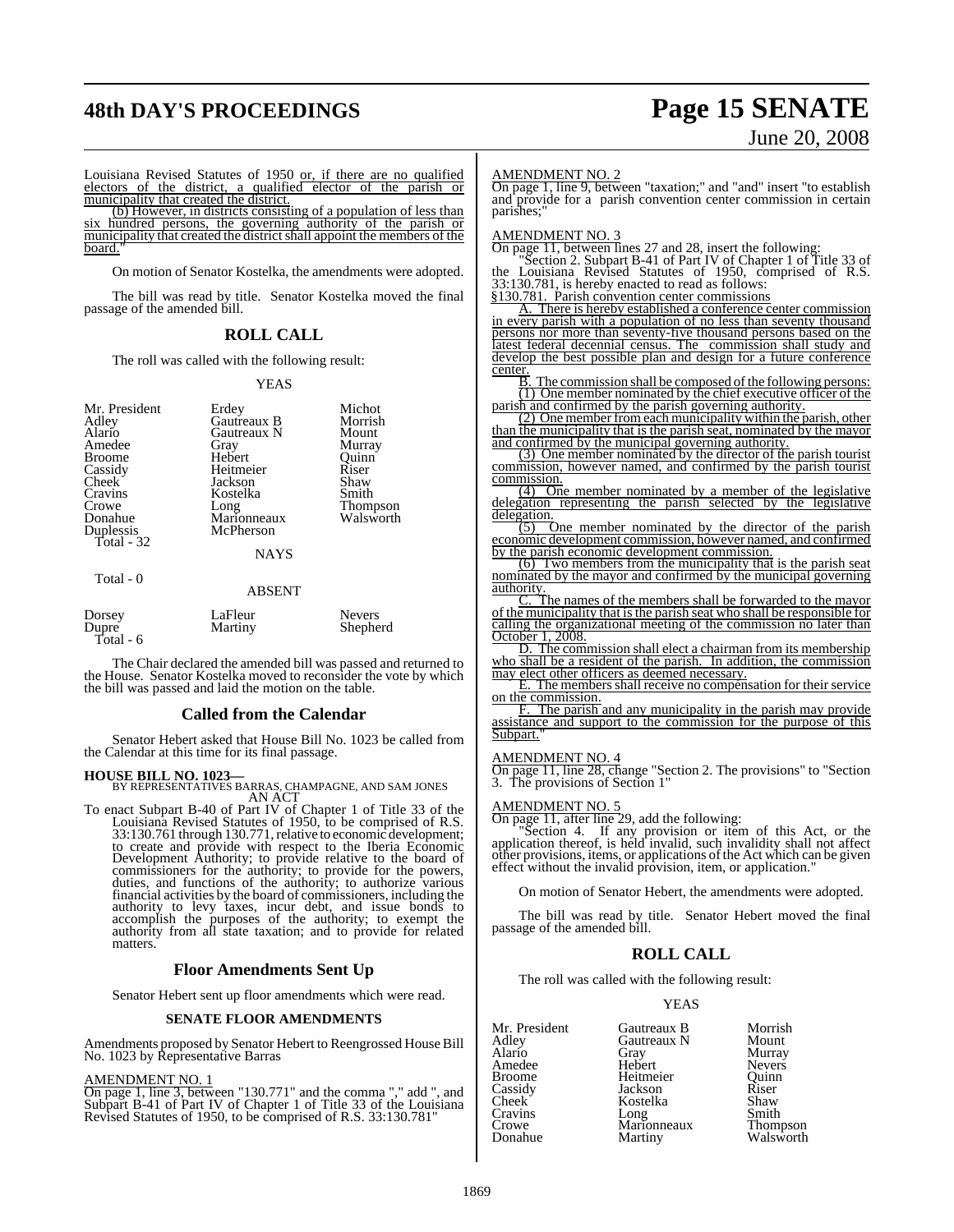| Duplessis<br>Erdey | McPherson<br>Michot |  |
|--------------------|---------------------|--|
| Total - 34         | <b>NAYS</b>         |  |
| Total - 0          | <b>ARSENT</b>       |  |

Dorsey LaFleur<br>Dunre Shenher Shepherd Total - 4

The Chair declared the amended bill was passed and returned to the House. Senator Hebert moved to reconsider the vote by which the bill was passed and laid the motion on the table.

#### **Called from the Calendar**

Senator Cassidy asked that House Bill No. 23 be called from the Calendar at this time for its final passage.

**HOUSE BILL NO. 23—** BY REPRESENTATIVES GREENE AND NORTON AN ACT

To amend and reenact Code of Criminal Procedure Article 271(A)(1), relative to bail in extradition cases; to provide for the court's authority to admit a person arrested for extradition to another state; and to provide for related matters.

The bill was read by title. Senator Cassidy moved the final passage of the bill.

## **ROLL CALL**

The roll was called with the following result:

YEAS

| Mr. President<br>Adley<br>Alario<br>Amedee<br><b>Broome</b><br>Cassidy<br>Cheek <sup>-</sup><br>Cravins<br>Crowe<br>Donahue<br>Duplessis<br>Total - 33 | Erdey<br>Gautreaux B<br>Gautreaux N<br>Gray<br>Hebert<br>Heitmeier<br>Jackson<br>Kostelka<br>Long<br>Marionneaux<br>Martiny | Michot<br>Morrish<br>Mount<br>Murray<br>Nevers<br>Ouinn<br>Riser<br>Shaw<br>Smith<br>Thompson<br>Walsworth |
|--------------------------------------------------------------------------------------------------------------------------------------------------------|-----------------------------------------------------------------------------------------------------------------------------|------------------------------------------------------------------------------------------------------------|
|                                                                                                                                                        | <b>NAYS</b>                                                                                                                 |                                                                                                            |
| Total - 0                                                                                                                                              | <b>ABSENT</b>                                                                                                               |                                                                                                            |
| Dorsey<br>Dupre                                                                                                                                        | LaFleur<br>McPherson                                                                                                        | Shepherd                                                                                                   |

Total - 5

The Chair declared the bill was passed and returned to the House. Senator Cassidy moved to reconsider the vote by which the bill was passed and laid the motion on the table.

#### **Rules Suspended**

Senator Adley asked for and obtained a suspension of the rules for the purpose of reverting to the order of

#### **House Concurrent Resolutions on Second Reading Reported by Committees, Subject to Call**

The following House Concurrent Resolutions reported by Committees,subject to call, were taken up and acted upon asfollows:

## **Called from the Calendar**

Senator Adley asked that House Concurrent Resolution No. 120 be called from the Calendar at this time.

# **Page 16 SENATE 48th DAY'S PROCEEDINGS**

## **HOUSE CONCURRENT RESOLUTION NO. 120—** BY REPRESENTATIVE HARDY A CONCURRENT RESOLUTION

To urge and request the secretary of the Department of Public Safety and Corrections, the sheriff, or any operator of a private correctional facility to provide notification within one hour of discovery of the escape of a prisoner to the newspaper of general circulation in the area where the prisoner escaped and to the radio and television media servicing the area where the prisoner escaped for publication and broadcast.

Reported favorably by the Committee on Judiciary B.

The resolution was read by title. Senator Adley moved to concur in the House Concurrent Resolution.

## **ROLL CALL**

The roll was called with the following result:

#### YEAS

Mr. President Gautreaux B Morrish<br>Adley Gautreaux N Mount Alario Gray Murray Amedee Hebert Nevers<br>Broome Heitmeier Quinn Broome Heitmeier Quinn Cassidy Jackson Riser Cravins Long Smith<br>Crowe Marionneaux Thompson Crowe Marionneaux<br>Donahue Martiny Duplessis McPherson Michot Total - 34

Gautreaux N Mount<br>Gray Murray Kostelka Shaw<br>Long Smith Walsworth

**NAYS** 

ABSENT

Dorsey LaFleur<br>Dupre Shepher Shepherd

Total - 0

Total - 4

The Chair declared the Senate had concurred in the House Concurrent Resolution and ordered it returned to the House.

#### **Messages from the House**

The following Messages from the House were received and read as follows:

## **Message from the House**

# **PASSED SENATE BILLS AND JOINT RESOLUTIONS**

June 20, 2008

To the Honorable President and Members of the Senate:

I am directed to inform your honorable body that the House of Representatives has finally passed the following Senate Bills and Joint Resolutions:

**SENATE BILL NO. 51—**<br>BY SENATORS MCPHERSON, ERDEY, B. GAUTREAUX, LAFLEUR AND<br>SHAW

AN ACT

To enact R.S. 32:292.1, relative to motor vehicles; to authorize the transportation and storage of lawfully possessed firearms in privately owned motor vehicles; to provide exceptions; and to provide for related matters.

Reported with amendments.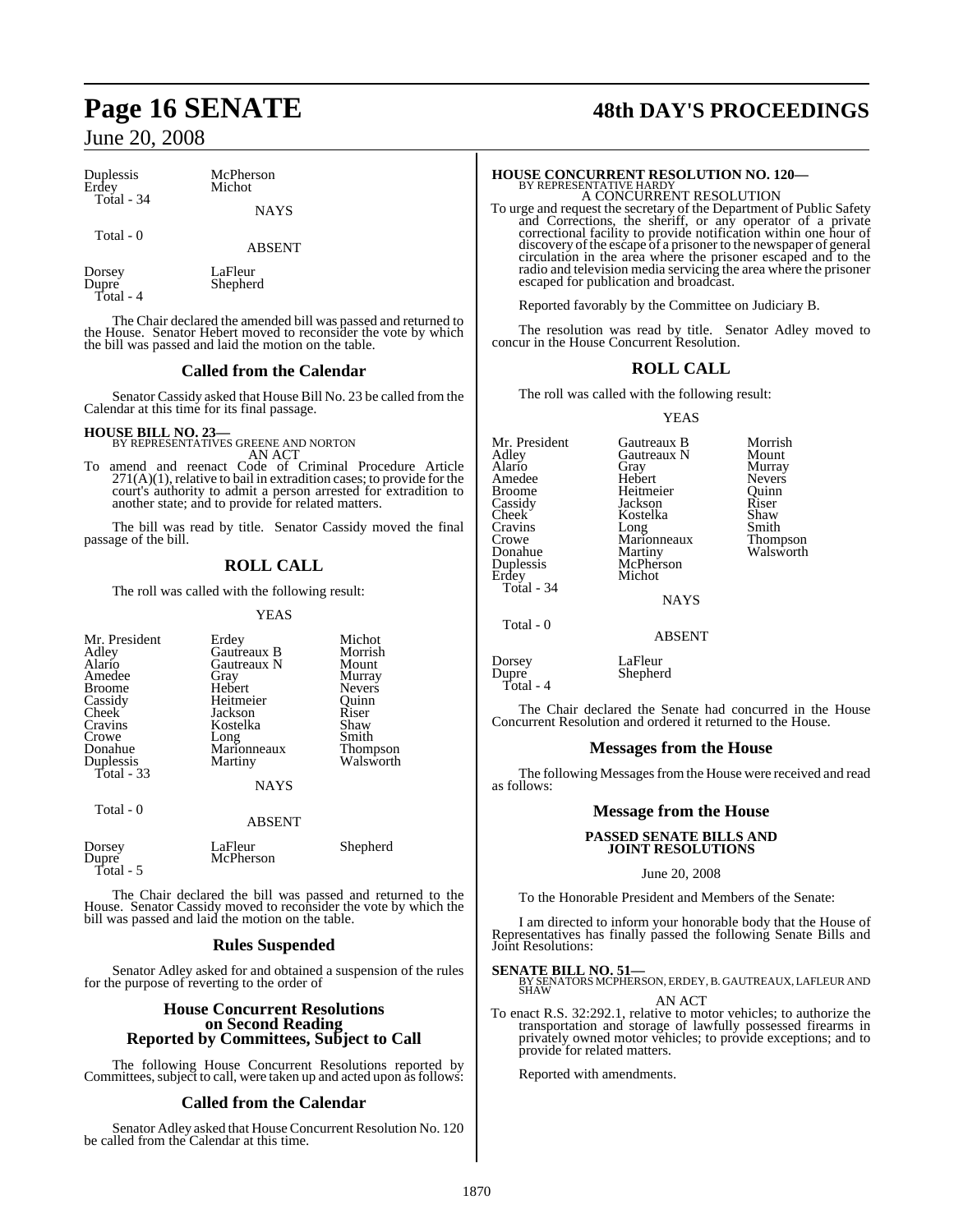# **48th DAY'S PROCEEDINGS Page 17 SENATE**

# **SENATE BILL NO. 388—** BY SENATOR DONAHUE

AN ACT

To enact R.S. 42:1111(A)(5), relative to ethics; to provide for compensation paid to public school teachers and administrators for assisting non-profit testing organizations in the administration ofstandardized testsforstudent evaluation or for college admissions; to provide that such compensation shall not violate the Code of Governmental Ethics regarding nonpublic payments to public employees; and to provide for related matters.

Reported with amendments.

#### **SENATE BILL NO. 811— (Substitute of Senate Bill No. 621 by Senator Cravins)** BY SENATOR CRAVINS

AN ACT<br>To enact Chapter 13-J of Title 33 of the Louisiana Revised Statutes<br>of 1950, to be comprised of R.S. 33:4720.151 and 4720.161, relative to local redevelopment, to create certain parish<br>redevelopment authorities; to create the North Lafayette and Downtown Redevelopment Authority; to provide for the<br>formation of a program or programs for the use of appropriate<br>private and public resources to eliminate and prevent the<br>development or spread of slum, blighted, and dist Rita; to provide for the governing body of such authorities; to provide for the powers, duties, functions, and liabilities of redevelopment authorities; to authorize public bodiesto furnish funds, series, facilities, and property in aid of redevelopment projects; to authorize the authorities to initiate expedited quiet title and foreclosure actions; and to provide for related matters.

Reported with amendments.

# **SENATE BILL NO. 16—** BY SENATOR CRAVINS

AN ACT<br>To amend and reenact R.S. 22:25.1(B) and (C), R.S. 32:862(B)(1)<br>and to enact R.S. 32:898(C) and 899(C), relative to motor vehicle liability policies; to provide with respect to a database to determine compliance with the Motor Vehicle Safety Responsibility Law; to provide for the duration of maintaining the database; to provide with respect to proof of compliance to be sent to the commissioner of insurance; and to provide for related matters.

Reported with amendments.

Respectfully submitted, ALFRED W. SPEER Clerk of the House of Representatives

#### **Appointment of Conference Committee on Senate Bill No. 224**

The President of the Senate appointed the following members to confer with a like committee from the House for the purpose of considering the disagreement on Senate Bill No. 224: Senators Martiny, Broome and Shepherd.

#### **Appointment of Conference Committee on Senate Bill No. 315**

The President of the Senate appointed the following members to confer with a like committee from the House for the purpose of considering the disagreement on Senate Bill No. 315: Senators Nevers, B. Gautreaux and Hebert.

#### **Appointment of Conference Committee on Senate Bill No. 363**

The President of the Senate appointed the following members to confer with a like committee from the House for the purpose of considering the disagreement on Senate Bill No. 363: Senators Nevers, Chaisson and Kostelka.

#### **Appointment of Conference Committee on House Bill No. 159**

The President of the Senate appointed on the Conference Committee on House Bill No. 159 the following members of the Senate: Senators B. Gautreaux, N. Gautreaux and Hebert.

#### **Appointment of Conference Committee on House Bill No. 371**

The President of the Senate appointed on the Conference Committee on House Bill No. 371 the following members of the Senate: Senators Martiny, Kostelka and Chaisson.

#### **Appointment of Conference Committee on House Bill No. 598**

The President of the Senate appointed on the Conference Committee on House Bill No. 598 the following members of the Senate: Senators Quinn, Martiny and Alario.

#### **Appointment of Conference Committee on House Bill No. 1008**

The President of the Senate appointed on the Conference Committee on House Bill No. 1008 the following members of the Senate: Senators Kostelka, Quinn and Walsworth.

#### **Appointment of Conference Committee on House Bill No. 1248**

The President of the Senate appointed on the Conference Committee on House Bill No. 1248 the following members of the Senate: Senators McPherson, Adley and Riser.

#### **Messages from the Governor**

The following messages from the Governor were received and read as follows:

#### **STATE OF LOUISIANA State of the Governor**

June 20, 2008

Honorable Joel C. Chaisson II Louisiana State Senate P.O. Box 94183 Baton Rouge, LA 70804

Mr. President,

Please be advised that the following individuals have been commissioned as Notaries Public for the parishes indicated from April 28, 2008 to June 20, 2008.

In compliance with Revised Statute 35:1, I hereby present them for the advice and consent of the Senate.

> Appreciatively, BOBBY JINDAL Governor

# June 20, 2008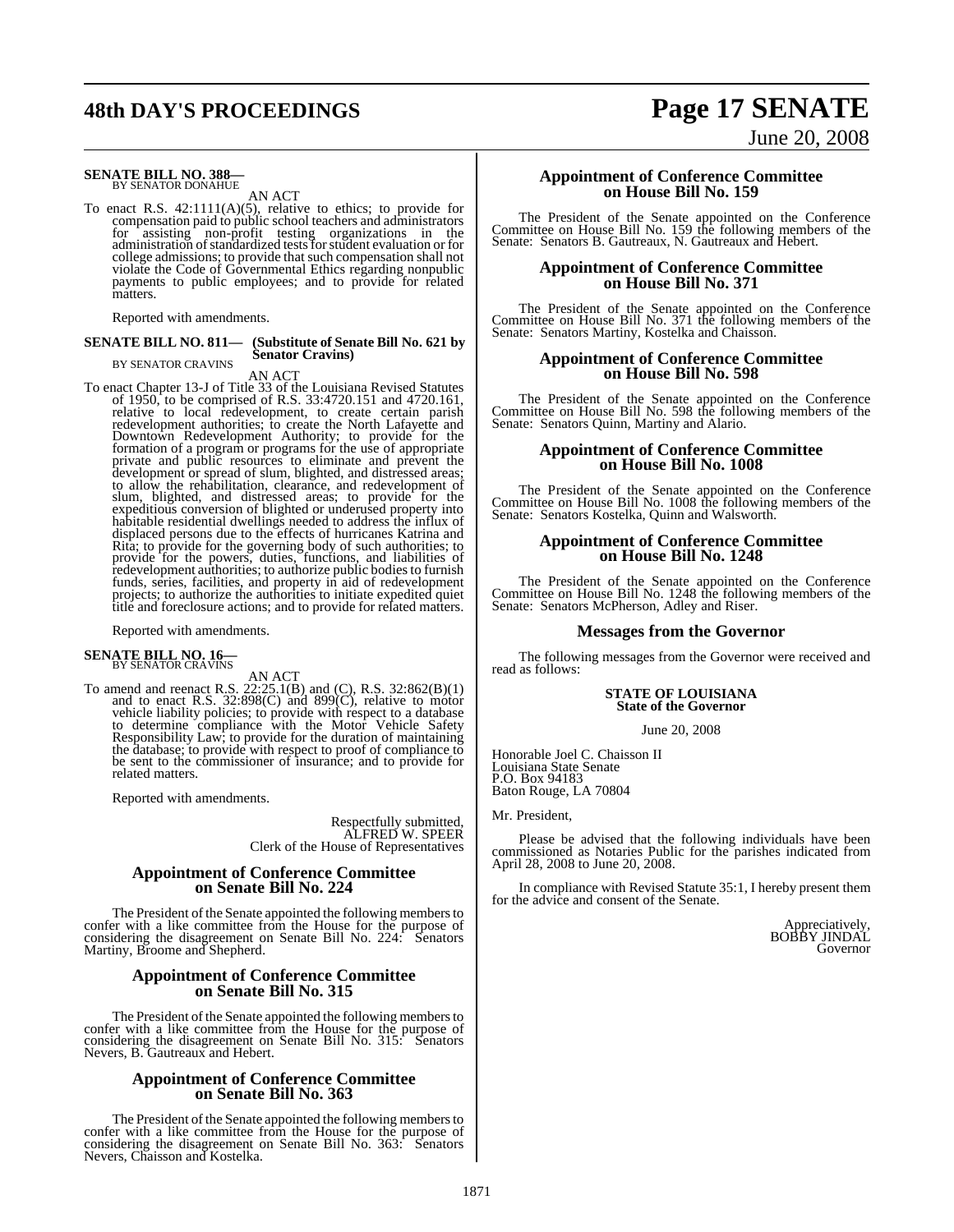#### **Acadia**

Richard D. Latiolais P.O. Box 2427 Crowley, LA 70527

**Ascension** Debbie M. Ducote 13408 Chase Street Gonzales, LA 70737

Charles Frederick Hardie VI One American Place, 301 Main St. Baton Rouge, LA 70825

Betty J. Nielsen 45413 John Sheets Road St. Amant, LA 70774

Toni S. Ourso 407 Bunn St. Donaldsonville, LA 70346

Julie T. Warwick 7035 Jefferson Hwy. Baton Rouge, LA 70806

**Avoyelles** Kimberly Russ Gordon 242 Sugartown Road Pineville, LA 71360

**Beauregard** Dorothy Diane Berry 763 Alston Cemetery Road Dequincy, LA 70633

Sondra LeJeune P.O. Box 982 Deridder, LA 70634

**Bossier** William M. Altimus 3516 Youree Drive Shreveport, LA 71105

Letrice Player Morris 1129 Grimmett Drive Shreveport, LA 71107

**Caddo** Kristy Nicole Holmes 2620 Centenany Blvd Bdlg 2 Suite 231 Shreveport, LA 71104

Kitty C. Philiips 2117 Shed Road Suite C Bossier City, LA 71111

Carol A. Ricard P.O. Box 800 West Monroe, LA 71294 Tiffany Sawyer P.O. Box 29430 Shreveport, LA 71149

Karelia R. Stewart 501 Texas Street, 5thFloor Shreveport, LA 71101

Benjamin Voss 3216 Old Mooringsport Rd. Shreveport, LA 71107

Kammi Whatley 625 Texas Street Shreveport, LA 71101

Kelly Jester Wynn 209 Beau Sejour Shreveport, LA 71115

**Calcasieu** Jennifer R. Blackwelder 1047 Franklin Street Sulphur, LA 70663

Michelle C. Petersen 1075 Meadow Drive, Lot 6 Lake Charles, LA 70611

**Caldwell** Terri L. Graves P.O. Box 2055 Monroe, LA 71207

**Cameron** J. Bryan Jones III 3250 Hwy 384 Bell City, LA 70630

**Claiborne** Sharon H. Taylor P.O. Box 809 Homer, LA 71040

**Concordia** Carol S. Loy 111 Serio Blvd. Ferriday, LA 71334

**Desoto** Wanda C. Bullard 6250 Hwy 177 Pelican, LA 71063

**East Baton Rouge** Sara K. Blackwell 8054 Summa Ave., Suite D Baton Rouge, LA 70809

Nicole B. Bradford 309 N. Blvd. Baton Rouge, LA 70801 Randal R. Cangelosi P.O. Box 3513 Baton Rouge, LA 70821

Ethel M. Clay 5550 North Foster Drive Baton Rouge, LA 70805

Michael J. Daniels 10411 Maplelake Court Baton Rouge, LA 70810

Niti Duggal 2355 Drusilla Lane Baton Rouge, LA 70809

Benjamin J. Durrett One American Pl.,102 Main St. Baton Rouge, LA 70802

Zelma M. Frederick 14th Floor, One American Place Baton Rouge, LA 70825

Cynthia S. Hobgood 13544 Minou Ave Baton Rouge, LA 70809

Courtney M. King 5641 Government Street Baton Rouge, LA 70806

Stacey T. Landry P.O. Box 94005 Baton Rouge, LA 70802

Janice E. McAlpine 2345 Oleander Street Baton Rouge, LA 70806

Richard D. McConnell, Jr. P.O. Box 3513 Baton Rouge, LA 70821

Aaron L. Moyse 3112 Valley Creek Drive, Suite D Baton Rouge, LA 70808

Caroline D. Preis 450 Laurel Street, Suite 2150 Baton Rouge, LA 70801

Amelia S. Rinehart 8555 United Plaza Blvd. Baton Rouge, LA 70809

Victor J. Suane, Jr. P.O. Box 3513 Baton Rouge, LA 70821

Karen E. Trevathan 8235 YMCA Plaza, Suite 400 Baton Rouge, LA 70810

Nykeba R. Walker 617 N. 3rd Street Baton Rouge, LA 70802

Amanda S. Wells 8555 United Plaza Blvd., Suite 500 Baton Rouge, LA 70809

**East Feliciana**

Joan M. Cooley 10170 Hwy. 68 Jackson, LA 70748

#### **Evangeline**

Floyd A. Dupre, Jr. 137 Court Street Ville Platte, LA 70586

Kristy L. Lafleur P.O. Box 36 Reddell, LA 70580

Justin Bo West P.O. Box 617 Ville Platte, LA 70586

**Franklin** Kristen M. Jones P.O. Box 1186 Winnsboro, LA 71295

**Jackson** Steven M. Gatlin 215 6th Street, Suite C Jonesboro, LA 71251

Millie C. Green P.O. Box 109 Chatham, LA 71226

**Jefferson** Mario A. Arteaga, Jr. 3312 Massachusettes Ave.

Kenner, LA 70065

Mark Best 2030 St. Charles Ave. New Orleans, LA 70130

Christian Trousdale Brown 416 Vincent Ave. Metairie, LA 70005

Jason Bruzik 1515 Poydras Street, Suite 2200 New Orleans, LA 70112

Julie Schmidt Chauvin 546 Carondelet Street New Orleans, LA 70130

# **Page 18 SENATE 48th DAY'S PROCEEDINGS**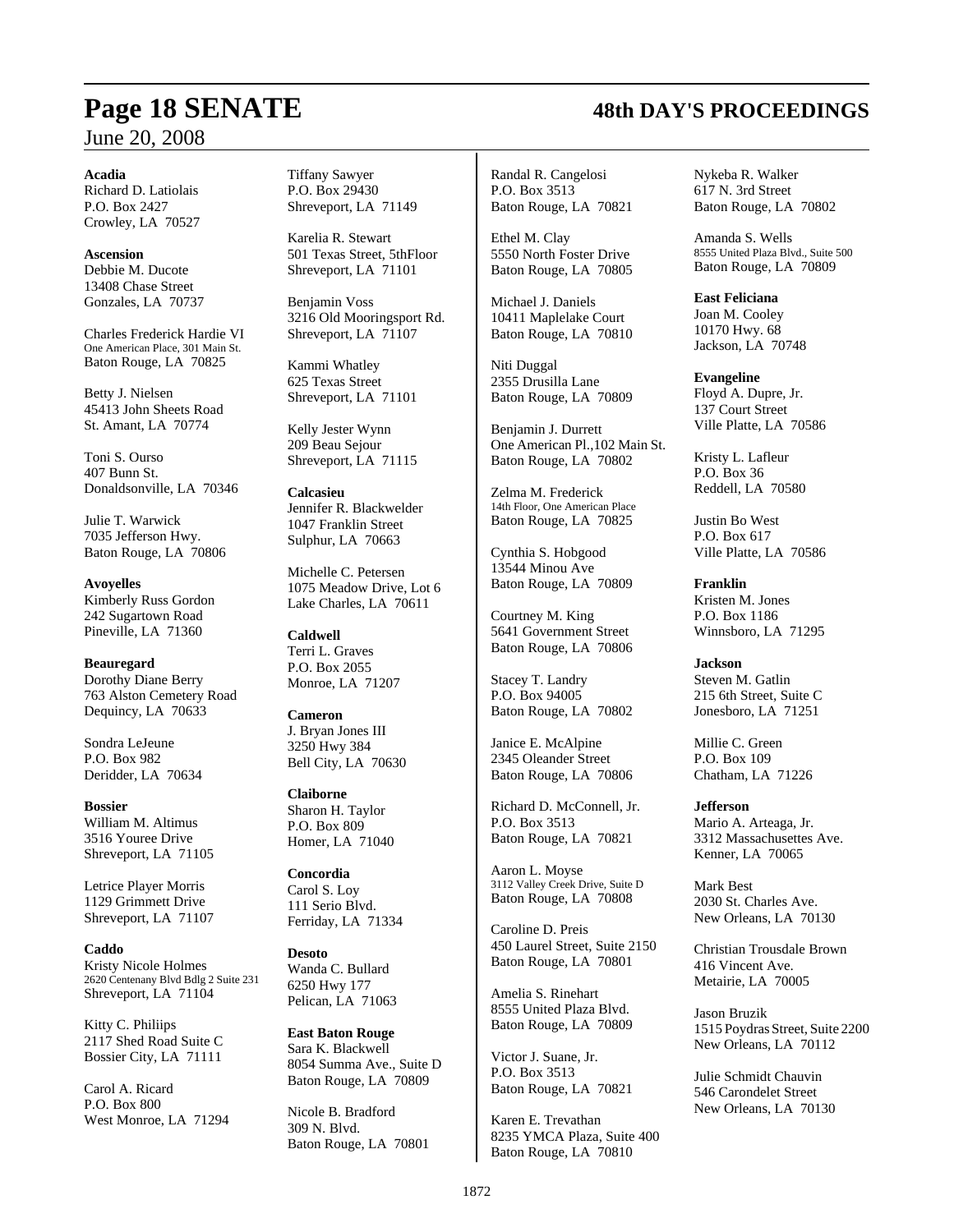# **48th DAY'S PROCEEDINGS Page 19 SENATE**

Stephanie L. Cheralla 4012 Green Acres Road Metairie, LA 70003

Dawn A. Diaz 2923 Audobon Trace Jefferson, LA 70121

Julie-Ann A. Duhe'-Keating 201 St. Charles Ave., Suite 3700 New Orleans, LA 70170

Keenan J. Dunlap 516 3Rd Street Gretna, LA 70053

Michael McGrath Duran, Sr. 530 Natchez St., Suite 200 New Orleans, LA 70130

Ericka A. Garnett 1010 Common Street, Suite 1400A New Orleans, LA 70056

Tilden H. Greenbaum III 111 Bordeaux Street Metairie, LA 70005

John C. Hose 3008 20th Street, Suite A Metairie, LA 70002

Kristina L. Junot 1010 Common Street, Suite 2200 New Orleans, LA 70112

Francis A. Jurovich III 701 Poydras Street, Suite 4700 New Orleans, LA 70139

Doushon Lawson 2100 Woodmere Blvd., Suite 160 Harvey, LA 70058

Karen Matherne O'Brien 5201 Westbank Exp. Suite 203 Marrero, LA 70072

Ralph E. Smith 4640 Rye Street, Suite 200 Metairie, LA 70006

Caroline L. Stewart 3850 N. Causeway Blvd., Suite 900 Metairie, LA 70002

Matthew Sutton 4902 Canal Street New Orleans, LA 70119

John Van Nguyen 201 St. Charles Ave., Suite 3300 New Orleans, LA 70005

Douglas J. Womac, Jr. 4902 Canal Street, Suite 300 New Orleans, LA 70119

**Lafayette** Sarah "Jeanie" Brasseaux 101 Calco Blvd. Lafayette, LA 70503

Elizabeth A. Falcon 1000 Kaliste Saloom Road, Apt. 26 Lafayette, LA 70508

Elizabeth A. Maier P.O. Box 80369 Lafayette, LA 70598

David C. Meaux 210 Magnate Drive, Suite 200 Lafayette, LA 70508

Myers P. Namie 800 Lafayette Street, Suite 2200 Lafayette, LA 70501

Christopher D. Schouest 2901 Moss Street Lafayette, LA 70501

Clasina J. Segura 302 Belair Drive New Iberia, LA 70563

Kathy D. Stanley 320 Wentworth Blvd. Lafayette, LA 70508

Vicki P. Vige 737 Brentwood Blvd. Lafayette, LA 70503

Lenise R. Williams 423 W. Vermilion, Suite 2 Lafayette, LA 70502

**Livingston** Kellie R. Martin 18561 Rusty Martin Rd. Livingston, LA 70754

Jill M. Pecue 7924 Wrenwood Blvd, Suite C Baton Rouge, LA 70809

**Morehouse** Rebecca D. Barham 105 Cypress Street Oak Ridge, LA 71264 **Natchitoches** Edward W. Colbert, Jr. P.O. Box 506 Natchitoches, LA 71458

Sylvia A. Lofton 3125 Hwy. 28 East Pineville, LA 71360

Crystal M. Tanner 2630 Fish Hatchery, Lot 8 Natchitoches, LA 71457

**Orleans** Bart Charles Bacigalupi 365 Canal Street, Suite 2000 New Orleans, LA 70130

Richard E. Baudouin III 400 Poydras Street, Suite 2500 New Orleans, LA 70130

Jaymi Baum 5612 Chestnut Street New Orleans, LA 70115

Graham Bosworth 1340 Poydras Street, Suite 700 New Orleans, LA 70112

Stephanie M. Bridges 650 Poydras Street, Suite 2303 New Orleans, LA 70130

William G. Cherbonnier Jr. 2550 Belle Chasse Hwy., Suite 215 Gretna, LA 70053

Jaimme' A. Collins 701 Poydras Street, Suite 4500 New Orleans, LA 70139

Morgan Daniels 400 Lafayette Street, Suite 150 New Orleans, LA 70130

Lauren Delery 4500 One Shell Square New Orleans, LA 70139

Albert J. Derbes III 3027 Ridgelake Drive Metairie, LA 70002

Abigail Doyle 400 Royal Street New Orleans, LA 70130

Calvin C. Fayard III 1310 Arabella Street New Orleans, LA 70115

# June 20, 2008

Emily Haycock Fournier P.O. Box 461 Gretna, LA 70054

Lauren E. Godshall 546 Carondelet Street New Orleans, LA 70130

Meghan C. Hays 367 Millaudon Street New Orleans, LA 70118

Eric Illarmo 731 St. Charles Ave., 3rd Fl. New Orleans, LA 70130

Lisa Ann McLachlan 1515 Poydras Street, Suite 2380 Metairie, LA 70112

Benjamin Misko 1515 Poydras Street, Suite 830 New Orleans, LA 70112

Neil F. Nazareth 338 Lafayette Street New Orleans, LA 70130

Douglas Nichols 400 Royal Street New Orleans, LA 70130

Blake Edward Oakes 432 N. Anthony, Suite 300 New Orleans, LA 70119

Shantell L. Payton 201 St. Charles Ave., 49th Fl. New Orleans, LA 70170

Andrew M. Pickett 1340 Poydras Street, Suite 700 New Orleans, LA 70112

Eiland Stuart Ponder 400 Poydras Street, 30th Floor New Orleans, LA 70130

Claude Favrot Reynaud III 1100 Poydras Street, Suite 2950 New Orleans, LA 70163

Ashley B. Robinson 1515 Poydras Street, Suite 1400 New Orleans, LA 70112

H. Jake Rodriguez 400 Poydras Street, 30th Fl. New Orleans, LA 70130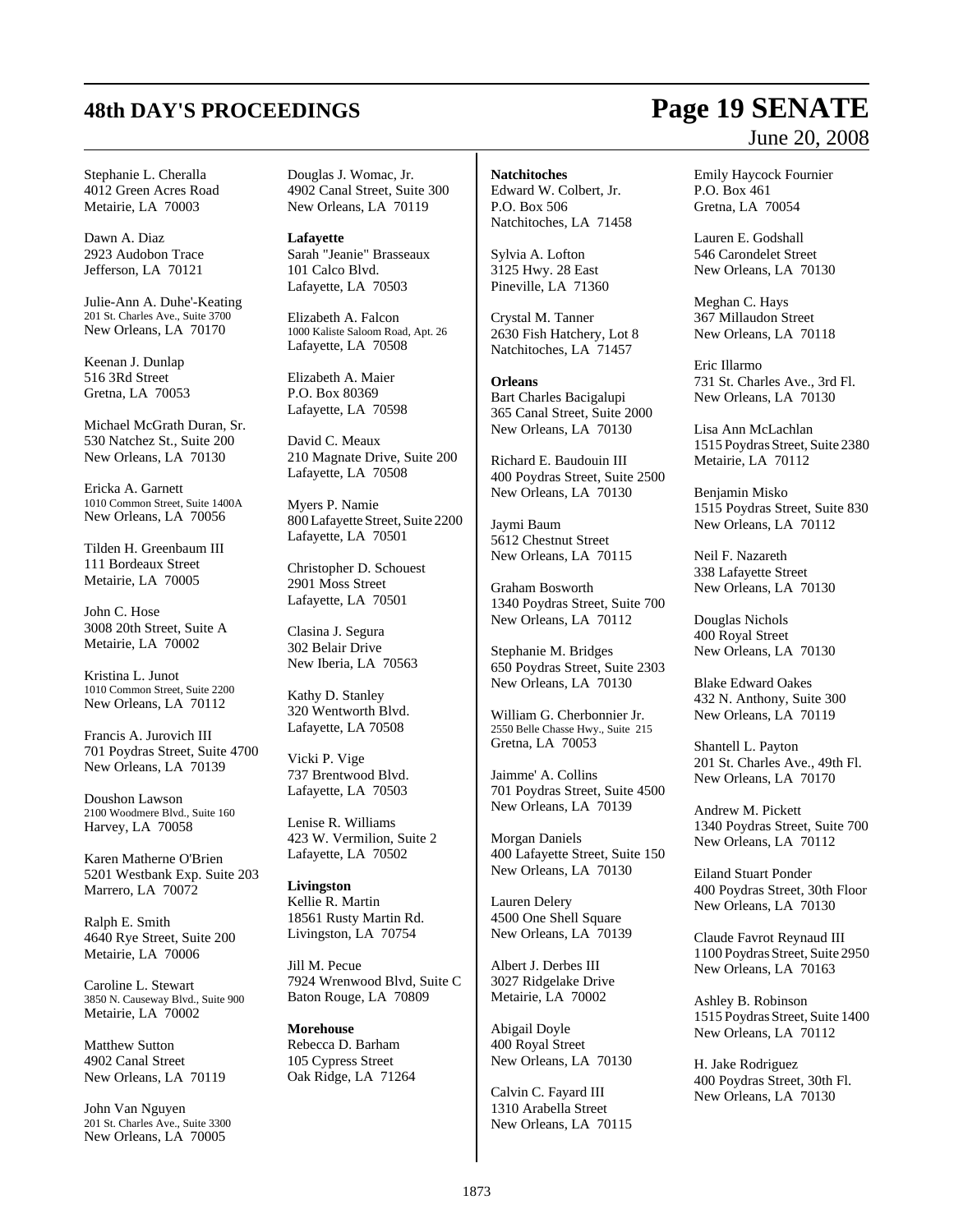Corwin St. Raymond 3123 Cadiz Street New Orleans, LA 70125

Ravi Sinha 4500 One Shell Square New Orleans, LA 70139

Jacob Smith 858 Camp Street New Orleans, LA 70130

Eugene Terk 1100 Poydras Street, Suite 3600 New Orleans, LA 70163

James G. Thornton 3838 N. Causeway Blvd., Suite 3010 Metairie, LA 70002

Jeffrey S. Valliere 3900 N. Causeway Blvd., #1450 Metairie, LA 70002

Adolph E. Voigt IV 400 Royal Street New Orleans, LA 70130

## **Ouachita**

Audrey M. Peterson 3421 Cypress Street West Monroe, LA 71291

Mary H. Smith P.O. Box 7120 Monroe, LA 71211

**Plaquemines** Rebecca D. Barnes 1743 Stumpf Blvd., Suite 100 Gretna, LA 70056

Mary S. Touzet 825 Baronne Street New Orleans, LA 70113

**Pointe Coupee** Debra Bracey P.O. Box 218 Lakeland, LA 70752

Anne R. Derbes 8170 False River Road Oscar, LA 70762

**Rapides** Daniel M. Cooper 709 Versailles Blvd. Alexandria, LA 71303

Lacey Huffman Edwards 2001 Macarthur Drive Alexandria, LA 71301

Melissa Holland P.O. Box 4726 Pineville, LA 71361

Maria A. Losavio P.O. Box 12420 Alexandria, LA 71315

Richard Preston Mansour, Jr. 701 Murry Street, 9th JDC Alexandria, LA 71301

R. Spencer Marks 2312 S. Macarthur Drive Alexandria, LA 71301

**Red River** Benjamin Turner Bethard P.O. Box 1362 Coushatta, LA 71019

Henry W. Bethard V P.O. Box 1362 Coushatta, LA 71019

**Richland** Vivian Sheila Rainwater P.O. Box 176 Start, LA 71279

**Sabine** Denise L. Billodeaux 66 Baywater Drive Many, LA 71449

**St John The Baptist** Damon R. Pourciau 1515 Poydras Street, Suite 2200 New Orleans, LA 70112

**St Landry** Charlee K. Renaud 126 Emile Street Opelousas, LA 70570

**St Martin** Callie B. Berard 4555-O Main Hwy. Breaux Bridge, LA 70517

**St Mary** Rose Susan Eugenia Dorsey P.O. Box 709 Franklin, LA 70538

**St Tammany** Charles R. Capdeville 3850 N. Causeway Blvd., Suite 750 Metairie, LA 70002

Robert Wesley Clark 228 St. Charles Avenue, 2nd Fl. New Orleans, LA 70130

Laura Caviness Cocus 1217 Florida Street Mandeville, LA 70448

Lisa A. Condrey 206 North Jefferson Covington, LA 70433

Carl T. Conrad 1590 W. Causeway Approach, Suite 1 Mandeville, LA 70471

Michelle Mayne Davis 1200 W. Causeway Approach, Suite 17 Mandeville, LA 70471

Albert Joseph Derbes, IV 3027 Ridgelake Drive Metairie, LA 70002

Diane D. Dicke 701 N. Columbia Street, Room 2062 Covington, LA 70433

David L. Duplantier 100 Northpark Blvd. Covington, LA 70433

Lawrence A. Emboulas 1815 Clearview Pkwy Metairie, LA 70001

Avery Lea Griffin 71648 Maple Street Abita Springs, LA 70420

Clarence P. Guillory P.O. Box 5281 Keesler AFB, MS 39534

Lauren L. Hudson 1331WestCausewayApproach Mandeville, LA 70471

Rosemary Susanne Johnson Inman 400 Royal Street New Orleans, LA 70130

Jessica L. Karr 200 N. Columbia Covington, LA 70433

Karen S. Kovach 353 Forest Brook Blvd. Mandeville, LA 70448

Willard O. Lape III 506 Water Street, Suite E Madisonville, LA 70447

Paul A. Lea, Jr. 32 Dogwood Drive Covington, LA 70433 Albert J. Lebeouf, Sr. P.O. Box 567 Abita Springs, LA 70420

Chris Letter 650 Poydras Street, Suite 2020 New Orleans, LA 70130

Wesley J. Levesque 1427 W. Causeway Approach Mandeville, LA 70471

Erin Evans Smith 364 Aspen Lane Covington, LA 70433

Isaac H. Soileau, Jr. 1010 Common Street, Suite. 2910 New Orleans, LA 70112

Joseph Richard Ward, Jr. 206 N. Jefferson Covington, LA 70433

James G. Washburn 506 East Rutland Street Covington, LA 70433

Tiffany B. Young 222 Loop Drive Slidell, LA 70458

**Tangipahoa**

Elsbet C. Smith P.O. Drawer 699 Hammond, LA 70404

**Vermilion**

Glenda V. Monnin 10079 La Hwy 699 Maurice, LA 70555

# **Page 20 SENATE 48th DAY'S PROCEEDINGS**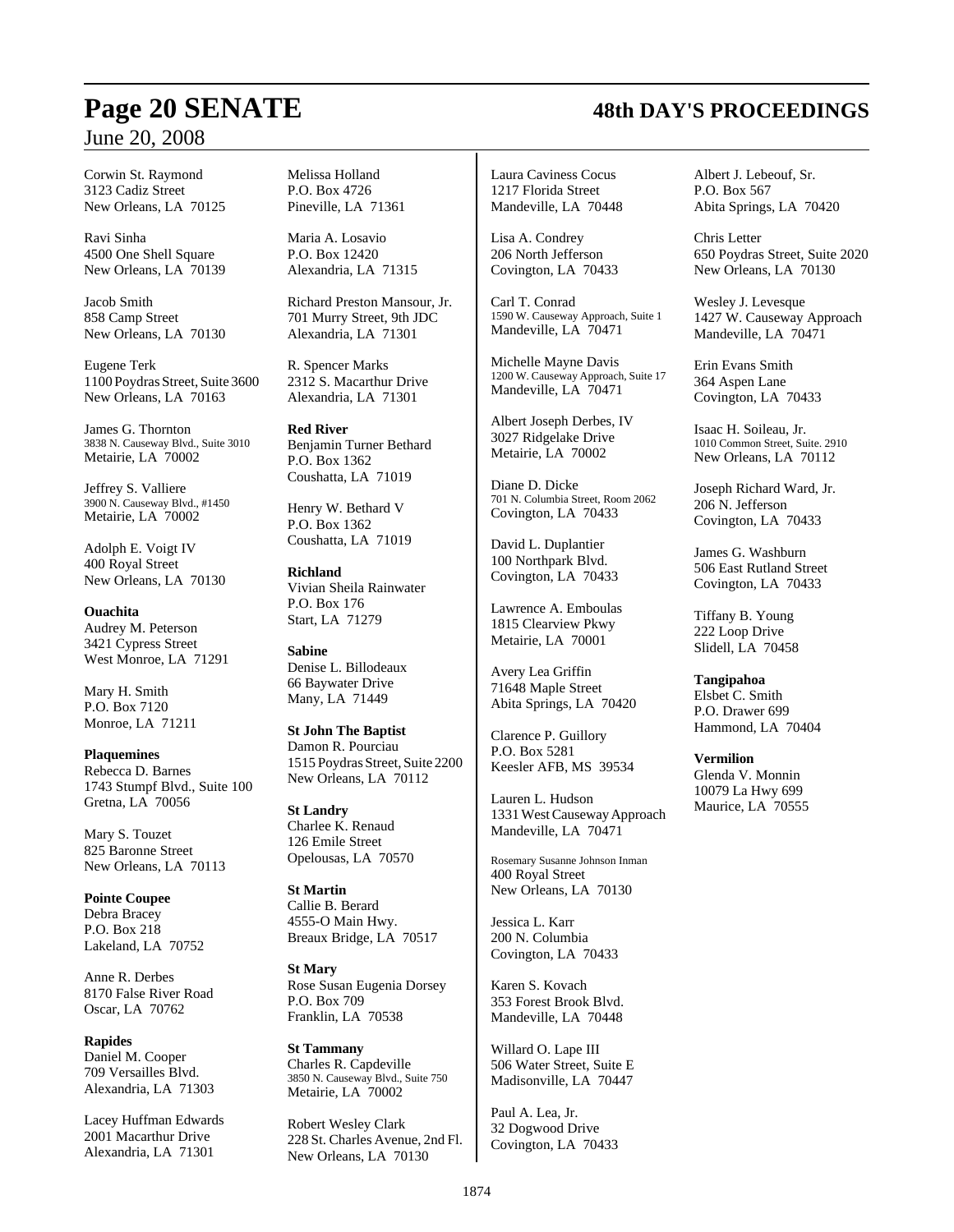# **48th DAY'S PROCEEDINGS Page 21 SENATE**

#### **Rules Suspended**

Senator Mount asked for and obtained a suspension of the rules for the purpose of reverting to the Morning Hour.

#### **Reports of Committees**

The following reports of committees were received and read:

#### **CONFERENCE COMMITTEE REPORT**

#### **Senate Bill No. 319 by Senator Cassidy**

#### June 19, 2008

To the Honorable President and Members of the Senate and to the Honorable Speaker and Members of the House of Representatives:

We, the conferees appointed to confer over the disagreement between the two houses concerning Senate Bill No. 319 by Senator Cassidy recommend the following concerning the Reengrossed bill:

1.That House Floor Amendments Nos. 1 though 13 and 15 through 20 proposed by Representative Ponti and adopted by the House of Representatives on June 13, 2008 be accepted.

2.That House Floor Amendment No. 14 proposed by Representative Ponti and adopted by the House of Representatives on June 13, 2008 be rejected.

3.That the following amendments to the reengrossed bill be adopted:

#### AMENDMENT NO. 1

On page 2, line 15, after "levied" insert: "**including whether the fee will be levied on all parcels located within the district, or on only improved parcels**"

#### AMENDMENT NO. 2

On page 7, line 10 between "**election,**" and "**each**" insert "**the local governing authority calling the election shall mail notification of the upcoming election to**"

#### AMENDMENT NO. 3

On page 10, delete lines 27 and 28, and insert:

"**(2)(a) The fee shall be imposed on all parcels located within the district, or on only improved parcels, as is provided for in the ballot proposition approved by the voters pursuant to Chapter 6- E of Title 18 of the Louisiana Revised Statutes of 1950, R.S. 18:1300.31 et seq., as requested by a duly adopted resolution of the governing authority of the district.**"

Respectfully submitted,

Murray

Senators: Representatives: Representatives: Representatives: Representatives: Representatives: Representatives: Representatives: Representatives: Representatives: Representatives: Representatives: Representatives: Represen Erich E. Ponti Cheryl A. Gray Jean-Paul J. Morrell Stephen F. Carter

#### **Rules Suspended**

Senator Cassidy asked for and obtained a suspension of the rules for the purpose of considering the Conference Committee Report. On motion of Senator Cassidy, a vote was taken on the adoption of the report.

#### **ROLL CALL**

The roll was called with the following result:

#### YEAS

|        |        | Mr. President |
|--------|--------|---------------|
| Adley  |        |               |
| Alario |        |               |
|        | Amedee |               |

Erdey Michot<br>
Gautreaux B Morrish **Gautreaux B** Morrish<br> **Gautreaux N** Mount Gautreaux N<br>Gray

June 20, 2008

Broome Hebert Nevers<br>
Cassidy Heitmeier Riser Cassidy Heitmeier Riser<br>Cheek Jackson Shaw Cheek Jackson Shaw<br>Cravins Kostelka Smith Cravins Kostelka<br>Crowe Long Crowe Long Long<br>
Donahue Marionneaux Walsworth Donahue Marionneaux<br>Dorsey Martiny Dorsey Martiny<br>
Dunlessis McPhers Total - 34

McPherson

**NAYS** 

ABSENT

Dupre Quinn<br>LaFleur Shephe Shepherd

Total - 4

Total - 0

The Chair declared the Conference Committee Report was adopted. Senator Cassidy moved to reconsider the vote by which the report was adopted and laid the motion on the table.

#### **Recess**

On motion of Senator Mount, the Senate took a recess until 1:30 o'clock P.M.

#### **After Recess**

The Senate was called to order at 1:50 o'clock P.M. by the President of the Senate.

#### **ROLL CALL**

The roll being called, the following members answered to their names:

#### PRESENT

Mr. President Dorsey Morrish<br>Adley Duplessis Mount Adley Duplessis<br>Alario Gray Total - 27

Alario Gray Murray Amedee Heitmeier Never<br>Broome Kostelka Riser Broome Kostelka Riser<br>Cassidy Long Shaw Cassidy Long Shaw<br>Cravins Marionneaux Smith Cravins Marionneaux<br>Crowe Martiny Crowe Martiny Thompson<br>
Donahue Michot Walsworth

Walsworth

#### ABSENT

Dupre Hebert<br>Erdey Jackson Gautreaux B Total - 11

Cheek Gautreaux N McPherson<br>
Dupre Hebert Quinn Jackson Shepherd<br>LaFleur

The President of the Senate announced there were 27 Senators present and a quorum.

#### **Senate Business Resumed**

#### **Messages from the House**

The following Messages from the House were received and read as follows:

#### **Message from the House**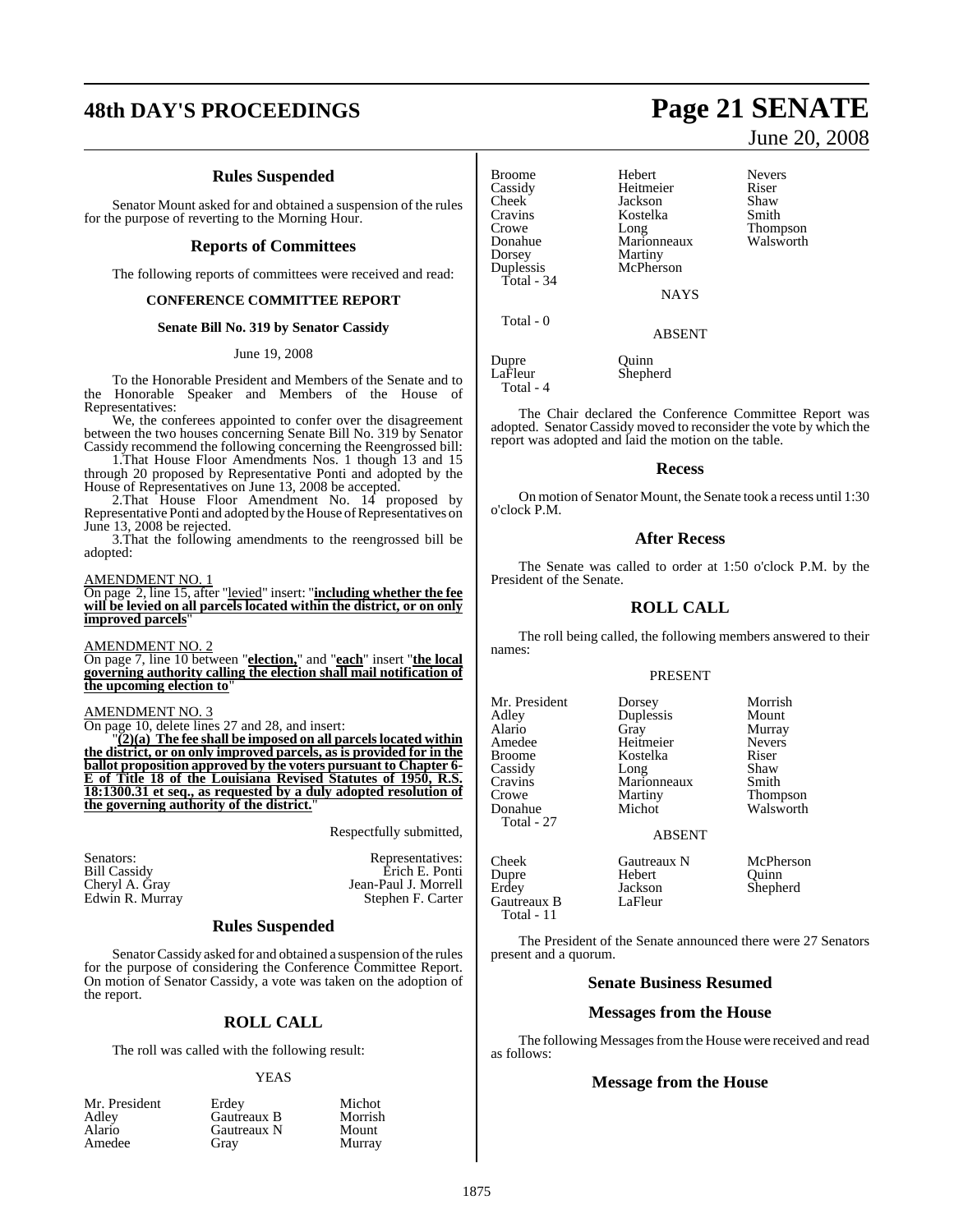# **Page 22 SENATE 48th DAY'S PROCEEDINGS**

June 20, 2008

#### **PASSED SENATE BILLS AND JOINT RESOLUTIONS**

June 20, 2008

To the Honorable President and Members of the Senate:

I am directed to inform your honorable body that the House of Representatives has finally passed the following Senate Bills and Joint Resolutions:

# **SENATE BILL NO. 615—** BY SENATOR JACKSON

AN ACT

To amend and reenact R.S. 46:2604(A) through (D) and to enact R.S. 46:2604(G), relative to the Children's Cabinet; to provide with respect to the preparation and submission of the budget; and to provide for related matters.

Reported with amendments.

#### **SENATE BILL NO. 812— (Substitute of Senate Bill No. 438 by Senator Jackson)** BY SENATOR JACKSON

AN ACT

To amend and reenact R.S. 46:2601(A)(1), 2603(A)(3) through (6), 2605(A) and (B)(3), (5), (28), and (39) and (E), and 2607, to enact R.S. 46:2602(B)(13), and to repeal R.S. 46:2602(D), (E), and (F), 2603(A)(7) through (13), 2605(B)(22), and 2605.1 through 2605.3, relative to the Children's Cabinet; to provide with respect to the powers and duties of the cabinet; to provide with respect to the advisory board; to extend the sunset date for the Cabinet; to repeal the Children's Cabinet Research Council and the Louisiana Juvenile Justice Planning and Coordinating Board; and to provide for related matters.

Reported with amendments.

#### **SENATE BILL NO. 433—**

BY SENATOR MARIONNEAUX AN ACT

To amend and reenact R.S. 9:3573.1, 3573.2(A), 3573.3(1), (7), (8), (9) and (10), 3573.4, 3573.6(A)(2), 3573.10(C), 3573.11(B) and (C), 3573.13(B) and (C), and 3573.16, and to repeal R.S. 9:3573.9 and 3573.17,relative to the Louisiana consumer credit law; to provide an exception to licensing requirements for certain attorneys; to provide certain terms, procedures, conditions, requirements, definitions, and exemptions; to provide for damages; to provide for orders, injunctions, publication, and availability of records to the general public; to provide for penalties; to provide for notification or service; and to provide for related matters.

Reported with amendments.

#### **SENATE BILL NO. 405—**

BY SENATORS BROOME, DORSEY, DUPLESSIS, GRAY, JACKSON, LONG, MURRAY, NEVERS AND THOMPSON AN ACT

- 
- To enact Chapter 20 of Title 6 of the Louisiana Revised Statutes of 1950, to be comprised ofR.S. 6:1371 through 1375, to establish the Financial Literacy and Education Commission; to provide for purpose; to provide for membership; to provide for powers and duties; to provide for funding and effectiveness; and to provide for related matters.

Reported with amendments.

**SENATE BILL NO. 447—**<br>BY SENATORS CASSIDY, DONAHUE, DORSEY, LAFLEUR, LONG, AMEDEE, BROOME, CHAISSON,CHEEK,CROWE,DUPLESSIS,DUPRE,<br>B. GAUTREAUX, JACKSON, MARTINY, MCPHERSON, MURRAY,<br>NEVERS, RISER AND WALSWORTH AN ACT

To enact R.S. 17:1990(F)(4), relative to the Recovery School District; to provide relative to cooperative agreements with city, parish, and other local public school boards regarding student enrollment; to provide relative to capacity; and to provide for related matters.

Reported with amendments.

#### **SENATE BILL NO. 549—**

BY SENATOR CASSIDY AN ACT

To enact R.S. 17:273.1, relative to curricula; to require that certain "critical languages" be offered in public secondary schools by a specified date; and to provide for related matters.

Reported with amendments.

#### **SENATE BILL NO. 809— (Substitute of Senate Bill No. 507 by Senator Mount)** BY SENATOR MOUNT

AN ACT

To enactR.S. 33:4547.1(E) and (F), allrelative to performance-based energy efficiency contracts; to provide for contract provisions; to provide for contract evaluation requirements; to provide for the cost of evaluation; and to provide for related matters.

Reported with amendments.

#### **SENATE BILL NO. 780—**

BY SENATORS CROWE, ALARIO, BROOME, CASSIDY, DONAHUE,<br>DORSEY, DUPLESSIS, DUPRE, ERDEY, B. GAUTREAUX, N.<br>GAUTREAUX, HEBERT, LAFLEUR, LONG, MOUNT, MURRAY,<br>NEVERS, QUINN, RISER, SHEPHERD, SMITH, THOMPSON,<br>WALSWORTHAND SHAW

#### AN ACT

To enact Chapter 49 of Title 34 of the Louisiana Revised Statutes of 1950, to be comprised of R.S. 34:3491 through 3506, relative to the Louisiana International Deep Water Gulf Transfer Terminal Authority; to create the authority and provide for a board of commissioners to govern the authority; to provide for the authority's powers, duties, and responsibilities; and to provide for related matters.

Reported with amendments.

#### **SENATE BILL NO. 499—**

BY SENATORS CROWE, THOMPSON AND WALSWORTH AN ACT

To amend and reenact R.S. 24:51(2), (3), (4), (5), (6), and (7), 52, and 56(F) and (G) and R.S. 49:72, 73, and 78.1 and to enact R.S. 24:51(8) and (9) and 56(G)(2) and R.S. 49:72(11) and 78.1(2), relative to lobbying; to clarify the definition of lobbyist; to provide exception to the requirement of certain individuals to register as lobbyists; to clarify the definition of lobbyist; and to provide for related matters.

Reported with amendments.

**SENATE BILL NO. 718—** BY SENATOR MARTINY

AN ACT

To amend and reenact R.S. 42:1124.2(A), 1124.3(A), and 1124.4(A)(1), (C)(3), and (F), and to enact 42:1124.6, relative to financial disclosure; to require certain disclosures by appointed members of boards and commissions; to provide for penalties; and to provide for related matters.

Reported with amendments.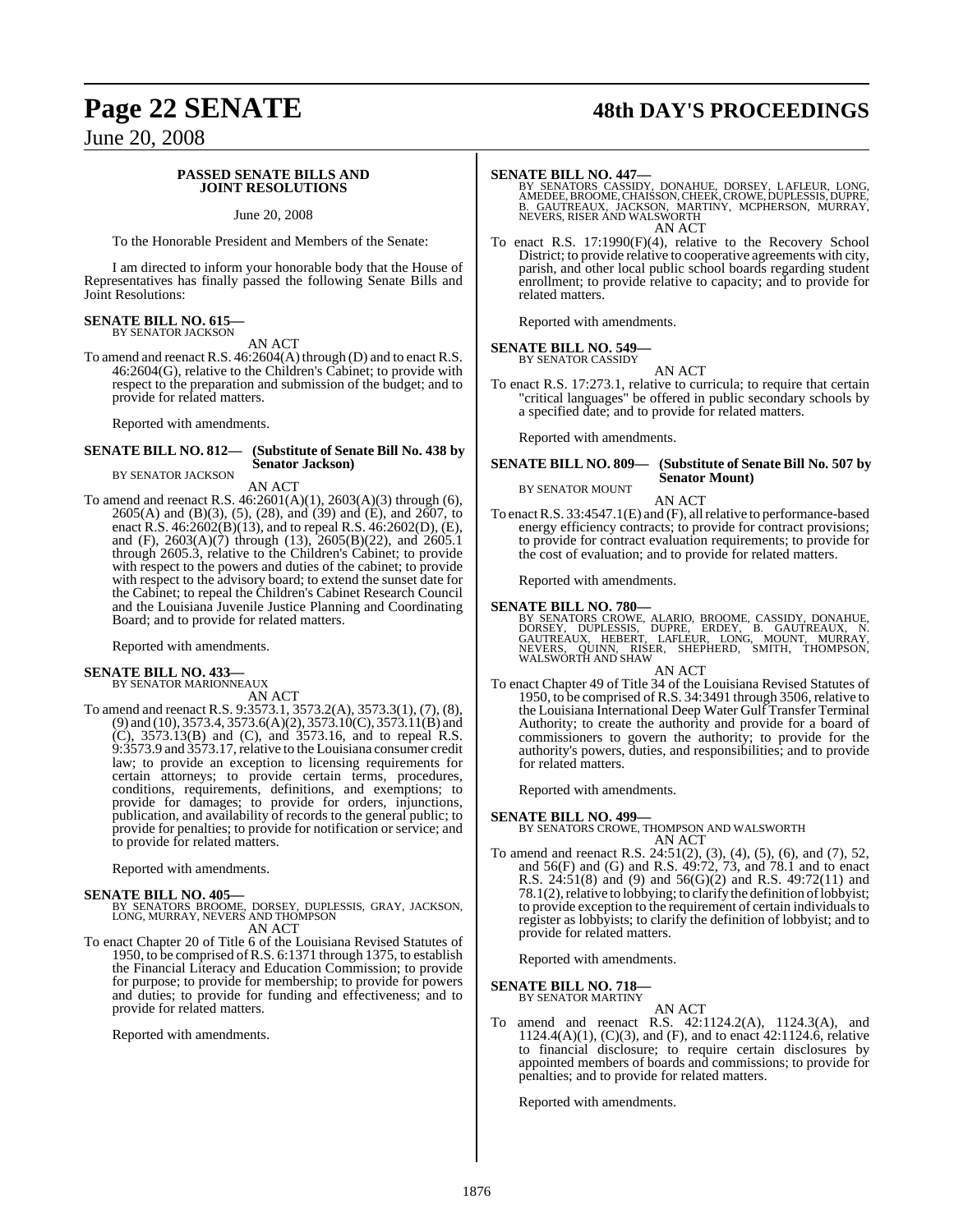# **48th DAY'S PROCEEDINGS Page 23 SENATE**

#### **SENATE BILL NO. 23—** BY SENATOR CROWE

AN ACT

To amend and reenact R.S. 24:55(F)(1), relative to the Board of Ethics; to require the lobbyist expenditure report forms, which are provided by the board, to contain certain information; and to provide for related matters.

Reported with amendments.

# **SENATE BILL NO. 33—** BY SENATOR CHEEK

AN ACT

To amend and reenact R.S. 46:446.6(B)(3) and the introductory paragraph of R.S.  $46:446.6(B)(4)$ , and to enact R.S.  $46.446.6(C)$ , (D), and (E), relative to medical assistance payments; to provide for the period of time within which a health care provider must submit payment to the Department of Health and Hospitals; to provide for reimbursements of monies paid erroneously under the Louisiana Medical Assistance Program; and to provide for related matters.

Reported with amendments.

- **SENATE BILL NO. 196—** BY SENATOR HEBERT AND REPRESENTATIVE CHAMPAGNE AN ACT
- To enact R.S. 30:2159, relative to landfill sites; to provide for siting restrictions on certain landfills; to provide for certain terms, conditions and requirements; and to provide for related matters.

Reported with amendments.

#### **SENATE BILL NO. 333—** BY SENATOR QUINN

AN ACT

To amend and reenact R.S. 18:503, relative to the Louisiana Election Code; to provide relative to withdrawal and disqualification of candidates; to provide for notice of withdrawal and disqualification; to require posting of notice of such withdrawal and disqualification; to provide for an effective date; and to provide for related matters.

Reported with amendments.

#### **SENATE BILL NO. 430—** BY SENATOR HEBERT

AN ACT

To amend and reenact R.S. 30:2363 and 2373(B)(4) and (5), and to enact R.S. 30:2373(B)(6) and (7), relative to the "Right-to-Know" Law; to provide for definitions; to provide for reporting requirements; to provide for penalties; to provide for certain exceptions; and to provide for related matters.

Reported without amendments.

#### **SENATE BILL NO. 451—** BY SENATOR MCPHERSON

AN ACT

To amend and reenact R.S. 48:231(A) and (B)(1), relative to the state highway system; to provide relative to public hearings in each highway district; to require the Department of Transportation and Development, in lieu of the Joint Highway Priority Construction Committee, to hold public hearings in each highway district; to provide for ex officio membership of the Joint Highway PriorityConstruction Committee; and to provide for related matters.

Reported without amendments.

#### **SENATE BILL NO. 717—** BY SENATOR MARTINY

AN ACT

To amend and reenact R.S. 15:535(C) and Children's Code Article 908.1, relative to the sexual offender law; to provide for blood and saliva testing under certain circumstances; to provide for

## certain criteria; to provide for follow-up tests under certain circumstances; and to provide for related matters.

Reported without amendments.

#### **SENATE BILL NO. 280—** BY SENATOR CROWE

AN ACT

To enact Subpart A-2 of Part X of Chapter 26 of Title 17 of the Louisiana Revised Statutes of 1950, to be comprised of R.S. 17:3397.7, relative to stimulus to economic and educational development; to create the UNO Slidell Technology Park Fund as a special fund in the state treasury; to provide for the deposit of certain monies into the fund; to provide for the uses of the monies in the fund; to provide for an effective date; and to provide for related matters.

Reported without amendments.

#### **SENATE BILL NO. 398—**

BY SENATOR MARIONNEAUX AN ACT

To amend and reenact R.S. 27:391(A) and to enact R.S. 27:391(D) and 392(B)(3)(e), relative to proceeds derived from slot machine gaming conducted at eligible live horse racing facilities; to provide for the distribution of proceeds derived from the taxes levied by the local governing authority of Iberville Parish on taxable net slot machine proceeds operated in Iberville Parish; to create the Iberville Parish Excellence Fund and require certain deposits to the fund; to provide for the operation of the fund; and to provide for related matters.

Reported without amendments.

**SENATE BILL NO. 790—** BY SENATOR CROWE

AN ACT

To amend and reenact R.S. 39:2004, relative to the Louisiana Initiative for Small Entrepreneurships (Hudson Initiative); to provide forsmall entrepreneurship procurements; to provide for goals and objectives; to provide for an effective date; and to provide for related matters.

Reported without amendments.

Respectfully submitted, ALFRED W. SPEER Clerk of the House of Representatives

#### **Rules Suspended**

Senator Donahue asked for and obtained a suspension of the rules for the purpose of taking up at this time.

#### **Senate Bills and Joint Resolutions Just Returned from the House of Representatives with Amendments**

Senator Donahue asked for and obtained a suspension of the rules to take up at this time the following Senate Bills and Joint Resolutions just returned from the House of Representatives with amendments.

**SENATE BILL NO. 437—**

BY SENATOR WALSWORTH AN ACT

To amend and reenact R.S. 39:126, relative to capital outlay projects; to provide for certain change orders to be approved by the Joint Legislative Committee on the Budget; and to provide for related matters.

The bill was read by title. Returned from the House of Representatives with the following amendments:

# June 20, 2008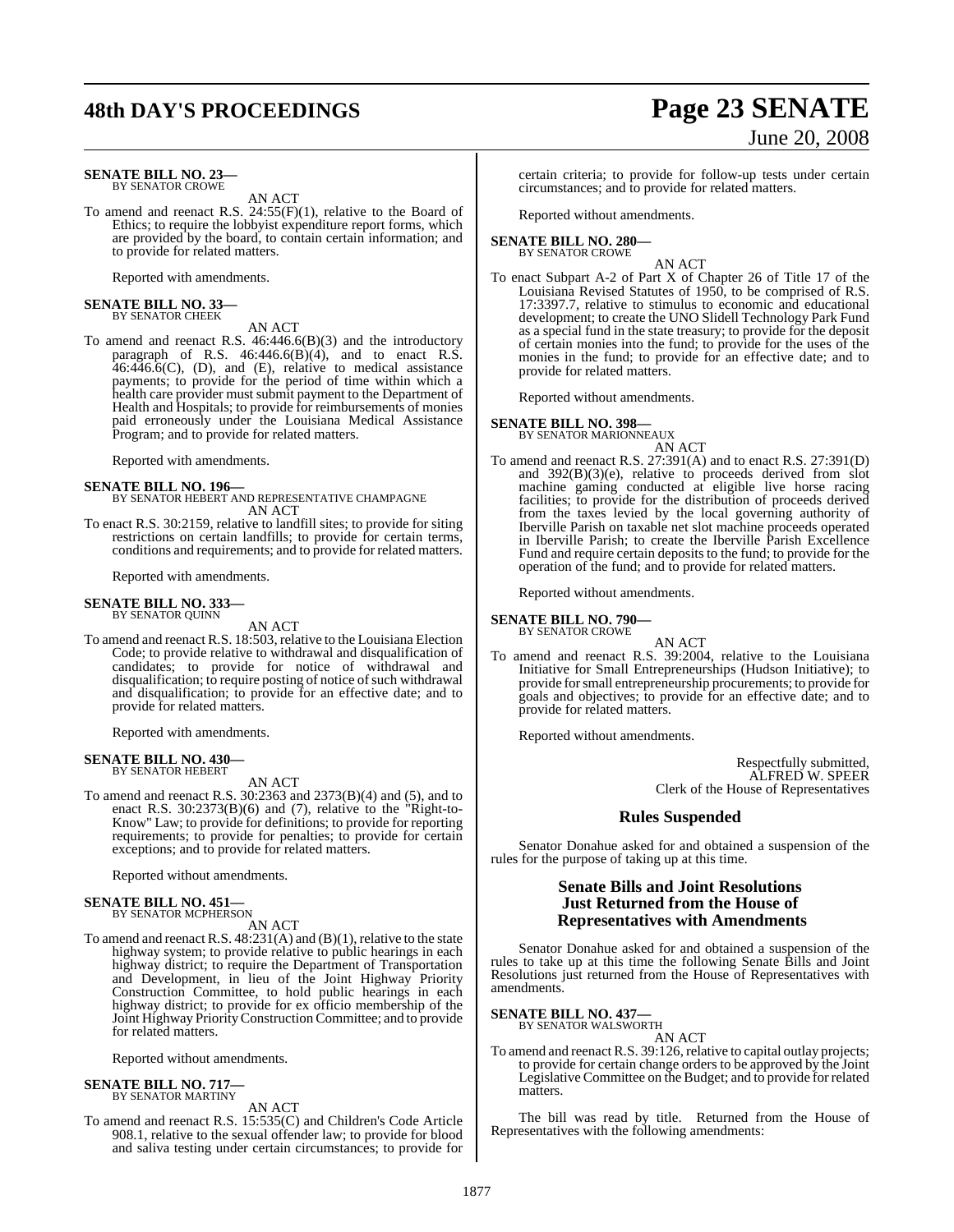#### **HOUSE FLOOR AMENDMENTS**

Amendments proposed by Representative Fannin to Engrossed Senate Bill No. 437 by Senator Walsworth

AMENDMENT NO. 1

On page 1, at the end of line 12, add the following: "**Any change order in excess of fifty thousand dollars but less than one hundred thousand dollars shall be submitted to the Joint Legislative Committee on the Budget for review but shall not require committee approval.**"

Senator Walsworth moved to concur in the amendments proposed by the House.

### **ROLL CALL**

The roll was called with the following result:

#### YEAS

| Mr. President<br>Adley<br>Alario<br>Amedee<br><b>Broome</b><br>Cassidy<br>Cheek<br>Cravins<br>Crowe<br>Donahue<br>Dorsey<br>Total $-31$ | Duplessis<br>Erdey<br>Gautreaux B<br>Gray<br>Hebert<br>Heitmeier<br>Jackson<br>Kostelka<br>Long<br>Marionneaux<br>Michot<br><b>NAYS</b> | Morrish<br>Mount<br>Murray<br>Ouinn<br>Riser<br>Shaw<br>Smith<br>Thompson<br>Walsworth |
|-----------------------------------------------------------------------------------------------------------------------------------------|-----------------------------------------------------------------------------------------------------------------------------------------|----------------------------------------------------------------------------------------|
| Total - 0                                                                                                                               | <b>ABSENT</b>                                                                                                                           |                                                                                        |
|                                                                                                                                         |                                                                                                                                         | ____                                                                                   |

Dupre Martiny Shepherd<br>Gautreaux N McPherson Gautreaux N McPher<br>
LaFleur Nevers LaFleur Total - 7

The Chair declared the amendments proposed by the House were concurred in. Senator Walsworth moved to reconsider the vote by which the amendments were concurred in and laid the motion on the table.

#### **Senator Broome in the Chair**

# **SENATE BILL NO. 573—** BY SENATOR MICHOT

AN ACT

To amend and reenact R.S. 39:1490(B)(5), 1522, and 1526(A), relative to procurement; to provide for appeals under the Professional, Personal, Consulting, and Social Services Procedure Code; to clarify that an appeal to the First Circuit Court of Appeal or the Louisiana Supreme Court is authorized by law under the code; to provide for an effective date; and to provide for related matters.

The bill was read by title. Returned from the House of Representatives with the following amendments:

#### **HOUSE COMMITTEE AMENDMENTS**

Amendments proposed by House Committee on Appropriations to Engrossed Senate Bill No. 573 by Senator Michot

AMENDMENT NO. 1

On page 2, line 10, after "**review by the**" delete the remainder of the line and at the beginning of line 11, delete "**Court**" and insert "**Court of Appeal, First Circuit or the Supreme Court of Louisiana, as otherwise permitted in civil cases by law and the state constitution**"

# **Page 24 SENATE 48th DAY'S PROCEEDINGS**

#### AMENDMENT NO. 2

On page 2, between lines 16 and 17, insert the following:

"Section 2. This Act shall not apply to any claim or controversy arising out of any contract or agreement executed prior to August 1, 2008

AMENDMENT NO. 3

On page 2, at the beginning of line 17, change "Section 2." to "Section 3."

Senator Michot moved to concur in the amendments proposed by the House.

#### **ROLL CALL**

The roll was called with the following result:

YEAS

Mr. President Erdey Morrish<br>Adley Gautreaux B Mount Adley Gautreaux B<br>Alario Gray Gray Murray<br>
Hebert Nevers Amedee Hebert Nevers<br>Broome Heitmeier Ouinn Broome Heitmeier Quinn<br>
Cassidy Jackson Riser Cassidy Jackson Riser Cheek Kostelka Shaw<br>Cravins Long Smith Cravins Long Smith<br>Cravins Long Smith<br>Crowe Marionneaux Thompson Crowe Marionneaux<br>Donahue Martiny Martiny Walsworth<br>Michot Duplessis Total - 32 **NAYS**  Total - 0 ABSENT Dorsey Gautreaux N McPherson<br>
Dupre LaFleur Shepherd Shepherd Total - 6

The Chair declared the amendments proposed by the House were concurred in. Senator Michot moved to reconsider the vote by which the amendments were concurred in and laid the motion on the table.

#### **SENATE BILL NO. 601—**

BY SENATOR MICHOT AN ACT

To enact Subpart P of Part II-A of Chapter 1 of Subtitle I of Title 39 of the Louisiana Revised Statutes of 1950, to be comprised of R.S. 39:100.71 through 100.77, relative to special treasury funds; to create the Post Employment Benefits Trust Fund as a special permanent trust in the state treasury; to establish sources of funding for the trust; to provide for the deposit, investment, and use of monies in the fund; to establish the Board of Trustees of the Post Employment Benefits Trust Fund; to provide for the composition and powers, duties, and functions of the board; to provide for reports; and to provide for related matters.

The bill was read by title. Returned from the House of Representatives with the following amendments:

#### **HOUSE COMMITTEE AMENDMENTS**

Amendments proposed by House Committee on Appropriations to Engrossed Senate Bill No. 601 by Senator Michot

#### AMENDMENT NO. 1

On page 2, at the beginning of line 24, delete "**retired employees and their dependents**" and insert "**employees retired from agencies, departments, boards, and commissions of the state and the dependents of such retired employees**"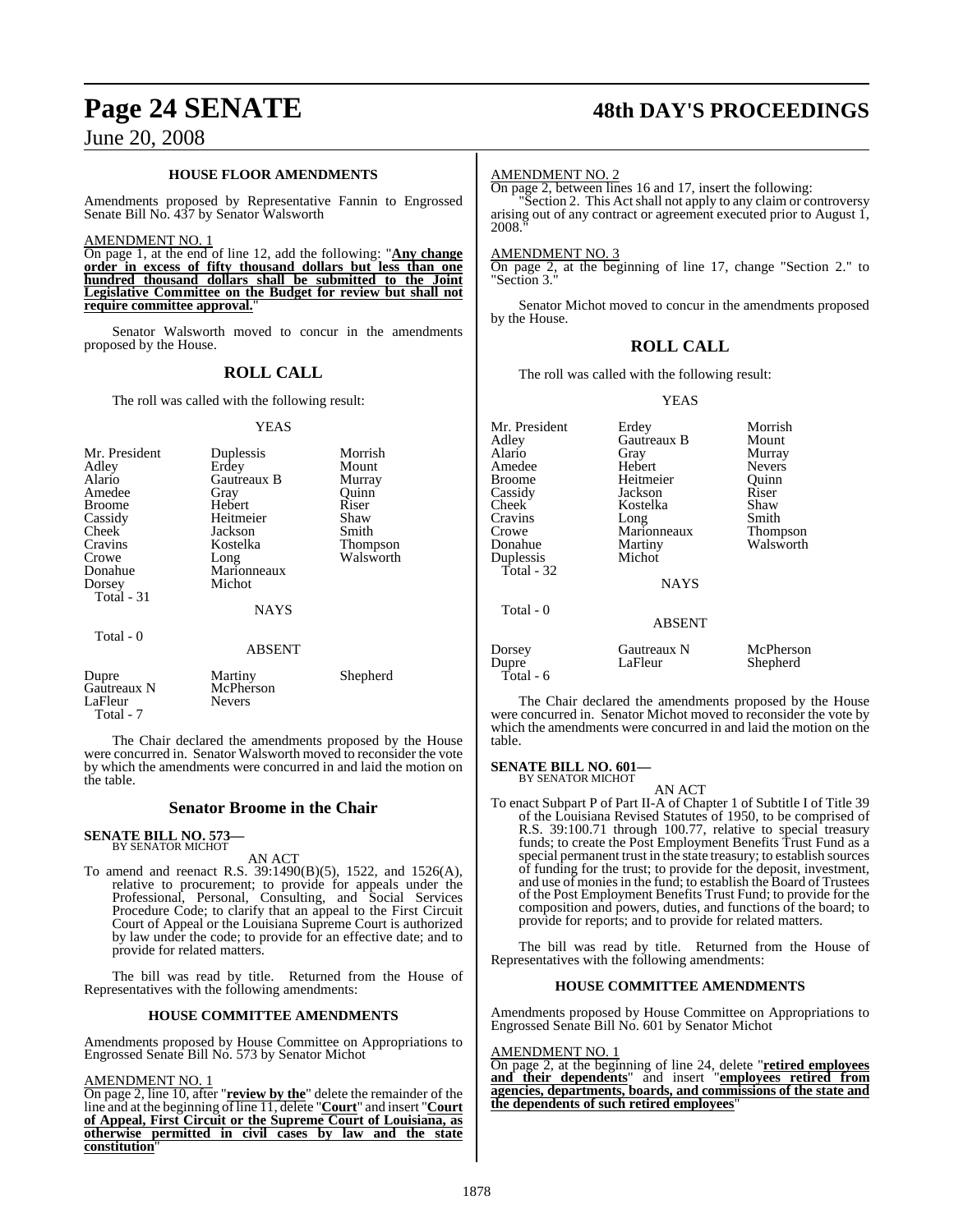# **48th DAY'S PROCEEDINGS Page 25 SENATE**

#### AMENDMENT NO. 2

On page 4, line 13, after "**for**" delete "**retired employees and their dependents**" and insert "**employees retired from agencies, departments, boards, and commissions of the state and the dependents of such retired employees**"

AMENDMENT NO. 3

On page 4, at the end of line 22, after "**R.S. 49:327**" and before the period "**.**" insert "**and, to the extent authorized by the constitution of Louisiana, by R.S. 39:98.2**"

Senator Michot moved to concur in the amendments proposed by the House.

#### **ROLL CALL**

The roll was called with the following result:

#### YEAS

| Mr. President<br>Adley<br>Alario<br>Amedee | Erdey<br>Gautreaux B<br>Gray<br>Hebert | Morrish<br>Mount<br>Murray<br><b>Nevers</b> |
|--------------------------------------------|----------------------------------------|---------------------------------------------|
| <b>Broome</b>                              | Heitmeier                              | Ouinn                                       |
| Cassidy                                    | Jackson                                | Riser                                       |
| Cheek                                      | Kostelka                               | Shaw                                        |
| Cravins                                    | Long                                   | Smith                                       |
| Crowe                                      | Marionneaux                            | Thompson                                    |
| Donahue                                    | Martiny                                | Walsworth                                   |
| Dorsey                                     | McPherson                              |                                             |
| Duplessis                                  | Michot                                 |                                             |
| Total - 34                                 |                                        |                                             |
|                                            | NAYS                                   |                                             |
| Total - 0                                  |                                        |                                             |
|                                            | <b>ABSENT</b>                          |                                             |
| Dupre<br>Gautreaux N                       | LaFleur<br>Shepherd                    |                                             |

The Chair declared the amendments proposed by the House were concurred in. Senator Michot moved to reconsider the vote by which the amendments were concurred in and laid the motion on the table.

#### **SENATE BILL NO. 644—**

Total - 4

BY SENATORS ADLEY, ALARIO, BROOME, CASSIDY, CHEEK, CRAVINS, CROWE, DONAHUE, DORSEY, DUPASIS, DUPRE, ERDEY, B.<br>CRAVINS, CROWE, DONAHUE, DORSEY, DUPRE, GAUTREAUX, N. GAUTREAUX, GRAY, HEBERT, HEITMEIER,<br>JACKSON, KOSTELKA, LAF

To enact R.S.36:784(A)(8), relative to veterans' affairs; to provide for a Louisiana Veterans' Honor Medal Program; to provide that the secretary of veterans affairs shall manage the program; to provide for an advisory committee to assist the secretary of veterans affairs in operating the program; to provide for eligibility of awards; and to provide for related matters.

The bill was read by title. Returned from the House of Representatives with the following amendments:

#### **LEGISLATIVE BUREAU AMENDMENTS**

Amendments proposed by Legislative Bureau to Reengrossed Senate Bill No. 644 by Senator Adley

#### AMENDMENT NO. 1

On page 2, line 7, following "**Subparagraph**" and before "**and**" change "**(8)(a)**" to "**(a) of this Paragraph**"

Senator Adleymoved to concur in the amendments proposed by the House.

# June 20, 2008

## **ROLL CALL**

The roll was called with the following result:

YEAS

| Erdey         | Morrish       |
|---------------|---------------|
| Gautreaux B   | Mount         |
| Gray          | Murray        |
| Hebert        | <b>Nevers</b> |
| Heitmeier     | Ouinn         |
| Kostelka      | Riser         |
| Long          | Shaw          |
| Marionneaux   | Smith         |
| Martiny       | Thompson      |
| McPherson     | Walsworth     |
| Michot        |               |
|               |               |
|               |               |
|               |               |
| <b>ABSENT</b> |               |
| Gautreaux N   | LaFleur       |
|               | <b>NAYS</b>   |

Dupre Jackson Shepherd

Total - 6

The Chair declared the amendments proposed by the House were concurred in. Senator Adley moved to reconsider the vote by which the amendments were concurred in and laid the motion on the table.

#### **Messages from the Governor**

The following messages from the Governor were received and read as follows:

#### **STATE OF LOUISIANA Office of the Governor**

#### June 20, 2008

The Honorable President and Members of the Senate Ladies and Gentlemen:

I have appointed the following persons on the attached list to the offices indicated.

In compliance with Article IV, Section  $5(H)(3)$  of the Louisiana Constitution of 1974, I do hereby present these names for your review.

> Sincerely, BOBBY JINDAL Governor

**Community and Technical Colleges** Brett J. Mellington

# **Developmental Disabilities Council**

Sandra P. Beach Lynn P. Cannon<br>
Simone H. Chretien Melissa A Fayard Simone H. Chretien **Melissa A Faya**<br>Rocky J. Fusilier **Melissa A Faya**<br>Laura L. Head Rocky J. Fusilier Laura L. Headware L. Headware L. Headware L. Headware L. Headware L. Headware L. H<br>Rathy H. Kliebert L. Headware L. Kay Marcel Kathy H. Kliebert<br>
Heather A. Mobley Manette M. Oliver Heather A. Mobley Nanette M. Oliver<br>
Lois A. Simpson Nanette M. Oliver Lois A. Simpson Philip G. Wilson

**John Kelly Grand Bayou Reservoir District** Jimmy D. Hardy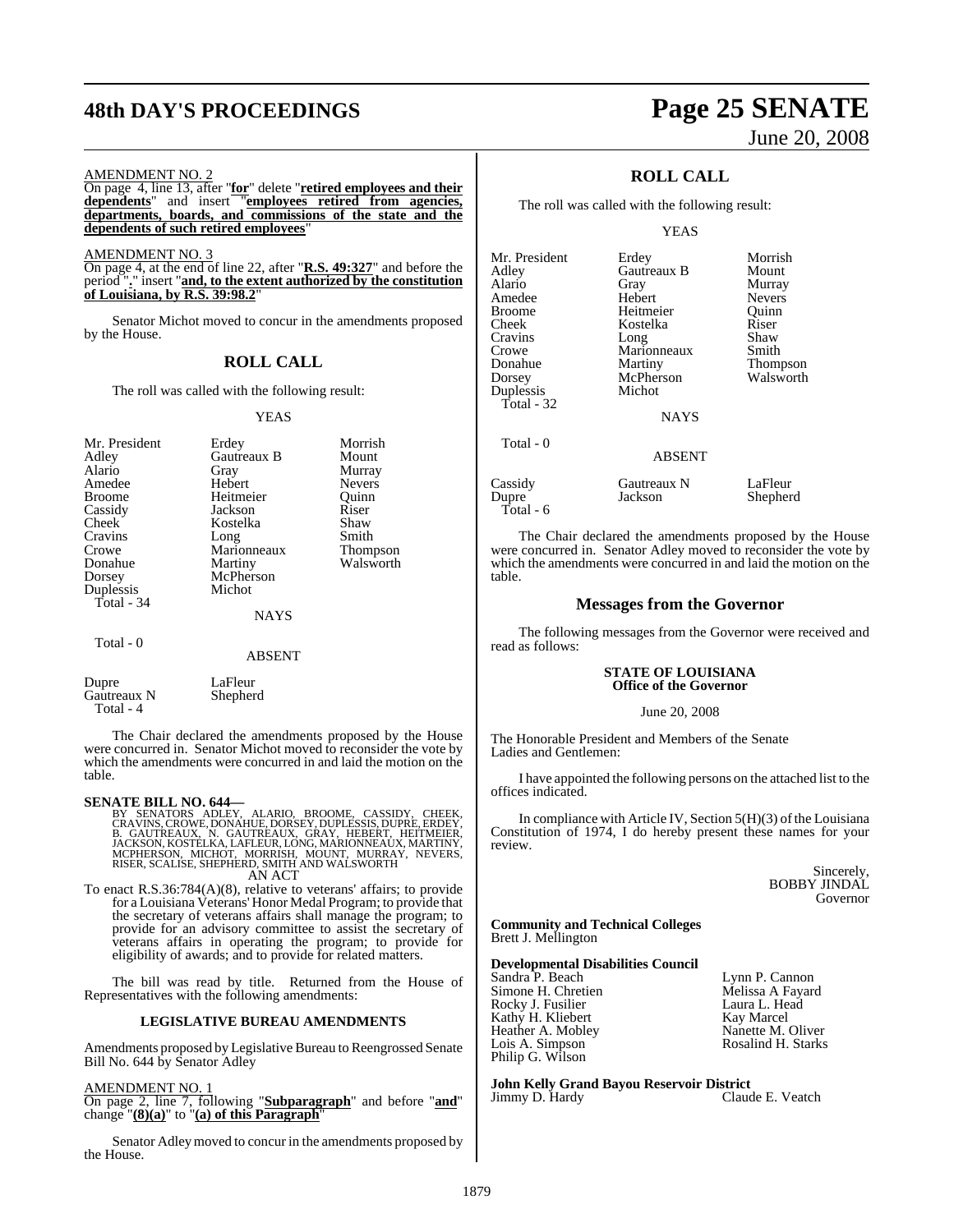# **Naval War Memorial Commission**

David C. Soulier

Thomas F. Boggs<br>
W. Bruce King<br>
V. Bruce King<br>
V. Dames A. McCurry James A. McCurry

**Public Safety & Corrections, State Department of** John LeBlanc

# **Sparta Groundwater**

Edward W. Dayton<br>Dan J. Morgan Leslie C. Thompson Hugh M. Calhoun<br>Willie G. Doherty Jackie R. Perritt

**Rehabilitation Council** James R. Owens, Jr. Robert J. Wilson

#### **Senate Bills and Joint Resolutions Just Returned from the House of Representatives with Amendments, Resumed**

Senator Donahue asked for and obtained a suspension of the rules to take up at this time the following Senate Bills and Joint Resolutions just returned from the House of Representatives with amendments.

#### **SENATE BILL NO. 308—** BY SENATOR DONAHUE

AN ACT

To amend and reenact Code of Civil Procedure Article 1425(C) and to enact Code of Civil Procedure Article 1425(F), relative to discovery and experts; to extend the deadline for filing expert witness disclosures; to provide for a pre-trial hearing regarding the qualifications and admissibility of testimony of an expert witness; to provide procedures for conducting the hearing and appealing the decision of the judge; and to provide for related matters.

The bill was read by title. Returned from the House of Representatives with the following amendments:

#### **HOUSE COMMITTEE AMENDMENTS**

Amendments proposed by House Committee on Civil Law and Procedure to Reengrossed Senate Bill No. 308 by Senator Donahue

AMENDMENT NO. 1 On page 1, line 3, delete "to extend the deadline" and at the beginning of line 4, delete "for filing expert witness disclosures;"

AMENDMENT NO. 2 On page 1, line 16, change "**one hundred twenty**" to "ninety"

AMENDMENT NO. 3 On page 2, line 2, after "B" and before the comma "," insert "**of this Article**"

AMENDMENT NO. 4 On page 2, delete line 13 in its entirety and insert "**shall consider the qualifications and**"

AMENDMENT NO. 5 On page 2, line 14, after "**Articles**" and before "**702**" insert "**104(A) and**"

AMENDMENT NO. 6 On page 2, at the beginning of line 15, change "**though**" to "**through**"

AMENDMENT NO. 7 On page 2, and at the end of line 15, after the period "." insert "**For good cause shown, the court may allow live testimony at the contradictory hearing.**"

# **Page 26 SENATE 48th DAY'S PROCEEDINGS**

AMENDMENT NO. 8 On page 2, line 17, after "**fact**" insert a comma "," and insert "**conclusions of law,**"

AMENDMENT NO. 9 On page 2, line 19, after "**fact**" insert a comma "," and insert "**conclusions of law,**"

AMENDMENT NO. 10 On page 2, line 21, after "**facts**" insert a comma "," and insert "conclusions of law,

AMENDMENT NO. 11 On page 2, line 22, after "**facts**" insert a comma "," and insert "conclusions of law,

AMENDMENT NO. 12 On page 2, line 24, delete "**in order**"

AMENDMENT NO. 13 On page 2, delete line 26, and inset "**(b) The evidence presented at the hearing**"

AMENDMENT NO. 14 On page 2, at the beginning of line 27, delete "**order**"

AMENDMENT NO. 15 On page 3, line 5, after "**Evidence**" insert a period "." and delete the remainder of the line

AMENDMENT NO. 16 On page 3, line 6, after "**to**" and before "**the**" insert "**a hearing held in accordance with**"

AMENDMENT NO. 17 On page 3, line 8, change "**set forth in Paragraphs**" to "**in Subparagraphs**"

AMENDMENT NO. 18 On page 3, line 9, after "**(3)**" and before the comma "," insert "**of this Paragraph**"

AMENDMENT NO. 19 On page 3, line 12, after "**fact**" insert a comma "," and insert "**conclusions of law,**"

AMENDMENT NO. 20 On page 3, delete line 13 in its entirety and insert "**Subparagraph (4) of this Paragraph.**"

AMENDMENT NO. 21 On page 3, line 14, change "**Subsection**" to "**Paragraph**"

AMENDMENT NO. 22 On page 3, line 16, after "**marriage**" change "**or**" to a comma "," and after "**partition,**" insert "**or to a succession,**"

AMENDMENT NO. 23

On page 3, delete lines 18 through 20 in their entirety and insert the following:

"**(8) All or a portion of the court costs, including reasonable expert witness fees and costs, incurred when a motion is filed in accordance with this Paragraph may, in the discretion of the court, be assessed to the non-prevailing party as taxable costs at the conclusion of the hearing on the motion.**"

AMENDMENT NO. 24

On page 3, line 21, after "trial" and before "prior" insert "or any action wherein expert disclosures have been made in accordance with Code of Civil Procedure Article 1425"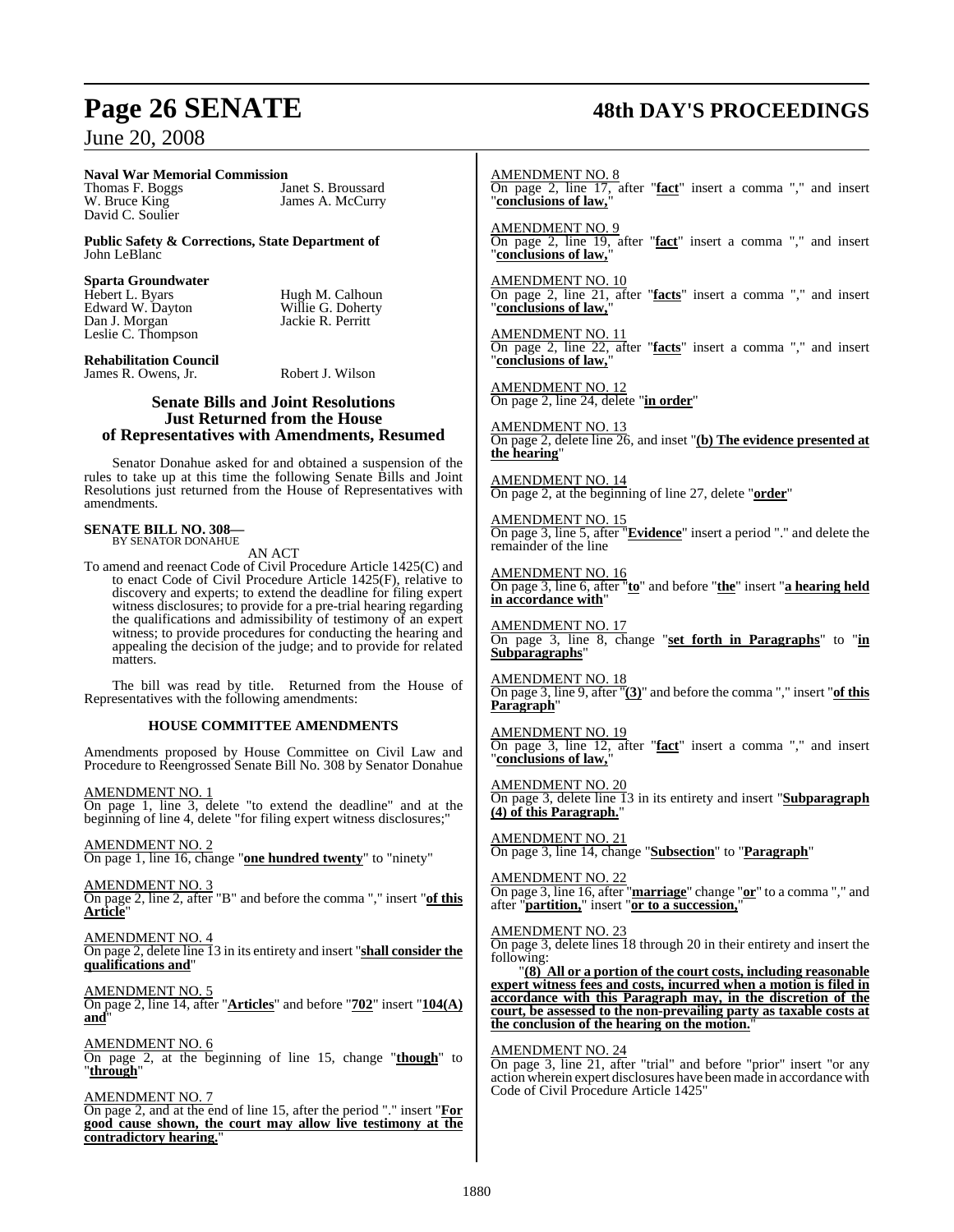# **48th DAY'S PROCEEDINGS Page 27 SENATE**

# June 20, 2008

#### AMENDMENT NO. 25

On page 3, line 23, after "effective" insert "January 1, 2009." and delete the remainder of the line and delete lines 24 through 27 in their entirety

#### **HOUSE FLOOR AMENDMENTS**

Amendments proposed by Representative Tim Burns to Reengrossed Senate Bill No. 308 by Senator Donahue

#### AMENDMENT NO. 1

In House Committee Amendment No. 22 proposed by the House Committee on Civil Law and Procedure and adopted by the House of Representatives on June 11, 2008, on page 2, line 20, after "**to**" and before "**a**" insert "**an administration of**"

#### AMENDMENT NO. 2

Delete House Committee Amendment No. 24 proposed by the House Committee on Civil Law and Procedure and adopted by the House of Representatives on June 11, 2008.

### AMENDMENT NO. 3

On page 3, delete lines 21 and 22 in their entirety and insert the following:

"Section 2. The provisions of this Act shall not apply to any action filed for the recovery of any covered losses, in accordance with a homeowners insurance policy or business owners insurance policy, which occurred as a result of hurricanes Katrina or Rita."

### AMENDMENT NO. 4

Total - 7

In House Committee Amendment No. 25 proposed by the House Committee on Civil Law and Procedure and adopted by the House of Representatives on June 11, 2008, on page 2, line 31, change "January 1, 2009." to "January 1, 2009; however if an action has been set for trial between January 1, 2009, and April 1, 2009, the provisions of this Act shall become effective as to those actions on April 1, 2009."

Senator Donahue moved to concur in the amendments proposed by the House.

#### **ROLL CALL**

The roll was called with the following result:

#### YEAS

| Mr. President<br>Adley<br>Alario<br>Amedee<br><b>Broome</b><br>Cheek<br>Cravins<br>Crowe<br>Donahue<br>Dorsey<br>Duplessis<br>Total - 31<br>Total - 0 | Erdey<br>Gautreaux B<br>Gray<br>Hebert<br>Heitmeier<br>Jackson<br>Kostelka<br>Long<br>Marionneaux<br>McPherson<br>Michot<br><b>NAYS</b><br><b>ABSENT</b> | Morrish<br>Mount<br>Murray<br>Ouinn<br>Riser<br>Shaw<br>Smith<br>Thompson<br>Walsworth |
|-------------------------------------------------------------------------------------------------------------------------------------------------------|----------------------------------------------------------------------------------------------------------------------------------------------------------|----------------------------------------------------------------------------------------|
| Cassidy<br>Dupre<br>Gautreaux N                                                                                                                       | LaFleur<br>Martiny<br><b>Nevers</b>                                                                                                                      | Shepherd                                                                               |

The Chair declared the amendments proposed by the House were concurred in. Senator Donahue moved to reconsider the vote by which the amendments were concurred in and laid the motion on the table.

### **SENATE BILL NO. 652—**

BY SENATOR MICHOT

AN ACT To amend and reenact R.S. 40:1299.41(E)(1), 1299.42(A)(3), (B)(2) and (3)(a), 1299.44(A)(4) and 1299.47(A)(1)(e), and to enact R.S.  $40:1299.41(A)(22)$  and  $1299.44(D)(2)(b)(xiv)$  and (xv) and (E), relative to medical malpractice; to provide certain definitions; to provide certain terms, conditions, and procedures; to allow the Patient's Compensation Fund Oversight Board to intervene in lawsuits under certain circumstances; to provide for the admissibility of certain documents relative to stipulations exceeding one hundred thousand dollars; to provide for the board to receive a copy of the complaint filed in court by a person having a claim subject to the Medical Malpractice Act and notice of the trial date; to provide for an effective date; and to provide for related matters.

The bill was read by title. Returned from the House of Representatives with the following amendments:

#### **HOUSE COMMITTEE AMENDMENTS**

Amendments proposed by House Committee on Civil Law and Procedure to Reengrossed Senate Bill No. 652 by Senator Michot

#### AMENDMENT NO. 1

On page 1, line 2, change "1299.42(A)(3), (B)(2) and (3)(a)" to  $1299.42(A)(3)$  and  $(B)(2)$ 

#### AMENDMENT NO. 2

On page 1, line 13, change "1299.42(A)(3), (B)(2) and (3)(a)" to " $12\overline{99.42(A)(3)}$  and  $(B)(2)$ "

#### AMENDMENT NO. 3

On page 2, line 29, after "interest" delete the remainder of the line and on page 3, delete lines 1 through 14 in their entirety and insert the following: "thereon accruing after April 1, 1991, **and costs specifically provided for by this Paragraph** for all malpractice claims because of injuries to or death of any one patient. **The sole cost for which a health care provider qualified under this Part may be assessed by a trial court shall be limited to the cost incurred prior to the rendering of a final judgment against the health care provider, not as a nominal defendant, after a trial on a malpractice claim, including but not limited to, costs assessed pursuant to Code of Civil Procedure Article 970 in any instance where the board was not the offeror or offeree of the proposed settlement amount. The health care provider shall not be assessed costs in any action in which the fund intervenes or the health care provider is a nominal defendant after there has been a settlement between the health care provider and the claimant.**"

#### AMENDMENT NO. 4

On page 4, line 4, after "**believes**" and before the colon ":" insert "**either of the following**"

#### AMENDMENT NO. 5

On page 4, at the beginning of line 5, change "**(a)**" to "**(aa)**" and at the end of line 5, delete the comma "," and delete "**or**" and insert a period "."

#### AMENDMENT NO. 6

On page 4, at the beginning of line 5, change "**(b)**" to "**(bb)**"

#### AMENDMENT NO. 7

On page 4, line 14, after "**which**" and before the colon ":" insert "**either of the following occurs**"

#### AMENDMENT NO. 8

On page 4, at the beginning of line 15, change "**(a)**" to "**(aa)**"

#### AMENDMENT NO. 9

On page 4, at the end of line 16, delete the semicolon";" and delete "**or**<sup>"</sup> and insert a period".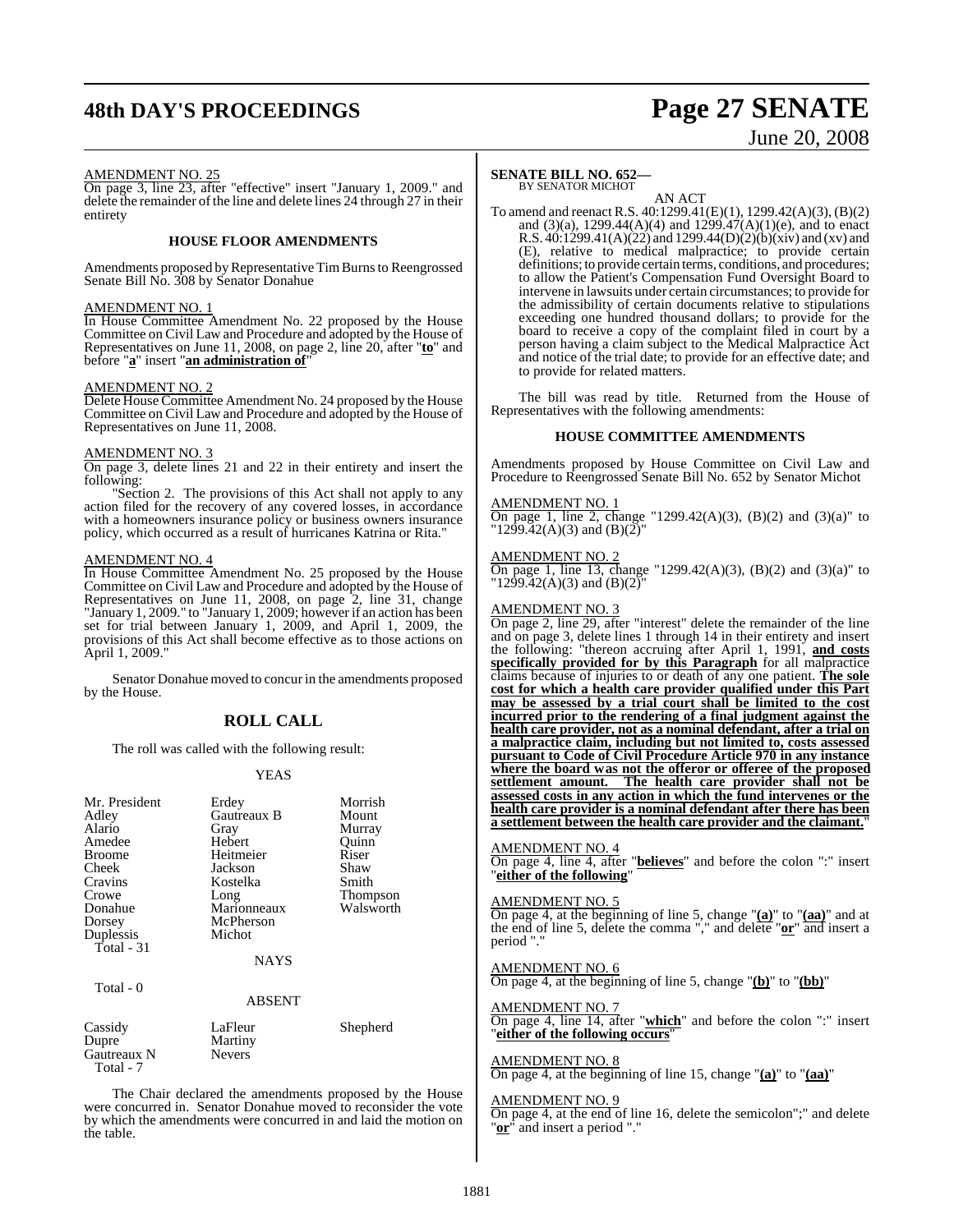AMENDMENT NO. 10

On page 4, at the beginning of line 17, change "**(b)**" to "**(bb)**"

AMENDMENT NO. 11 On page 5, line 2, after "A.(1)" delete the remainder of the line

AMENDMENT NO. 12 On page 5, at the end of line 19, delete "and  $(B)(3)$ "

#### **LEGISLATIVE BUREAU AMENDMENTS**

Amendments proposed by Legislative Bureau to Reengrossed Senate Bill No. 652 by Senator Michot

#### AMENDMENT NO. 1

In House Committee Amendment No. 6 proposed by the House Committee on Civil Law and Procedure to Reengrossed Senate Bill No. 652 by Senator Michot, on line 27, change "line 5" to "line 6"

Senator Michot moved to concur in the amendments proposed by the House.

#### **ROLL CALL**

The roll was called with the following result:

#### YEAS

| Mr. President    | Erdey                  | Michot          |
|------------------|------------------------|-----------------|
| Adley            | Gautreaux B            | Morrish         |
| Alario           | Gray                   | Mount           |
| Amedee           | Hebert                 | Murray          |
| <b>Broome</b>    | Heitmeier              | <b>Nevers</b>   |
| Cheek            | Jackson                | Quinn           |
| Cravins          | Kostelka               | Riser           |
| Crowe            | Long                   | Shaw            |
| Donahue          | Marionneaux            | Smith           |
| Dorsey           | Martiny                | <b>Thompson</b> |
| Duplessis        | McPherson              | Walsworth       |
| Total - 33       |                        |                 |
|                  | <b>NAYS</b>            |                 |
| Total - 0        |                        |                 |
|                  | <b>ABSENT</b>          |                 |
| Cassidy<br>Dupre | Gautreaux N<br>LaFleur | Shepherd        |

Total - 5

The Chair declared the amendments proposed by the House were concurred in. Senator Michot moved to reconsider the vote by which the amendments were concurred in and laid the motion on the table.

#### **SENATE BILL NO. 678—** BY SENATOR ADLEY

#### AN ACT

To enact Subpart P of Part II-A of Subtitle I of Title 39 of the Louisiana Revised Statues of 1950, to be comprised of R.S. 39:100.71, relative to the FEMA Mobile Home Reimbursement Fund; to provide for the deposit and credit of certain money to the fund; to require appropriations for refunding certain tax, penalty, and interest paid on certain mobile or manufactured homes; and to provide for related matters.

The bill was read by title. Returned from the House of Representatives with the following amendments:

#### **HOUSE COMMITTEE AMENDMENTS**

Amendments proposed by House Committee on Appropriations to Reengrossed Senate Bill No. 678 by Senator Adley

# **Page 28 SENATE 48th DAY'S PROCEEDINGS**

#### AMENDMENT NO. 1

On page 2, line 19, change "**secretary of the Department of Revenue**" to "**commissioner of the office of motor vehicles**"

Senator Adley moved to concur in the amendments proposed by the House.

## **ROLL CALL**

The roll was called with the following result:

#### YEAS

| Mr. President<br>Adley<br>Alario | Erdey<br>Gautreaux B<br>Gray | Michot<br>Morrish<br>Mount |
|----------------------------------|------------------------------|----------------------------|
| Amedee                           | Hebert                       | Murray                     |
| <b>Broome</b>                    | Heitmeier                    | <b>Nevers</b>              |
| Cheek<br>Cravins                 | Jackson<br>Kostelka          | Ouinn<br>Riser             |
| Crowe                            | Long                         | Shaw                       |
| Donahue                          | Marionneaux                  | Smith                      |
| Dorsey                           | Martiny                      | <b>Thompson</b>            |
| Duplessis                        | McPherson                    | Walsworth                  |
| Total $-33$                      | <b>NAYS</b>                  |                            |
| Total $-0$                       | <b>ABSENT</b>                |                            |
| Cassidy<br>Dupre                 | Gautreaux N<br>LaFleur       | Shepherd                   |

The Chair declared the amendments proposed by the House were concurred in. Senator Adley moved to reconsider the vote by which the amendments were concurred in and laid the motion on the table.

# **SENATE BILL NO. 771—** BY SENATOR HEBERT

Total - 5

AN ACT

To enact R.S. 32:297.1, relative to motor vehicles; to authorize certain Kie series mini-trucks to operate on the streets and highways, except interstate highways; and to provide for related matters.

The bill was read by title. Returned from the House of Representatives with the following amendments:

#### **HOUSE COMMITTEE AMENDMENTS**

Amendments proposed by House Committee on Transportation, Highways, and Public Works to Reengrossed Senate Bill No. 771 by Senator Hebert

AMENDMENT NO. 1 On page 1, line 2, delete "Kie series"

AMENDMENT NO. 2 On page 1, line 7, delete "**Low rider vehicles**" and insert in lieu thereof "**Mini-trucks**"

AMENDMENT NO. 3 On page 1, line 8, delete "**Notwithstanding any law to the contrary, it**" and insert in lieu thereof "**It**"

AMENDMENT NO. 4 On page 1, line 9, delete "**"Kie series"**"

#### AMENDMENT NO. 5

On page 1, line 11, after "**state**" delete the period "." and insert in lieu thereof: "**, if such vehicle meets all applicable federal and state safety and emissions standards and has a rollover bar.**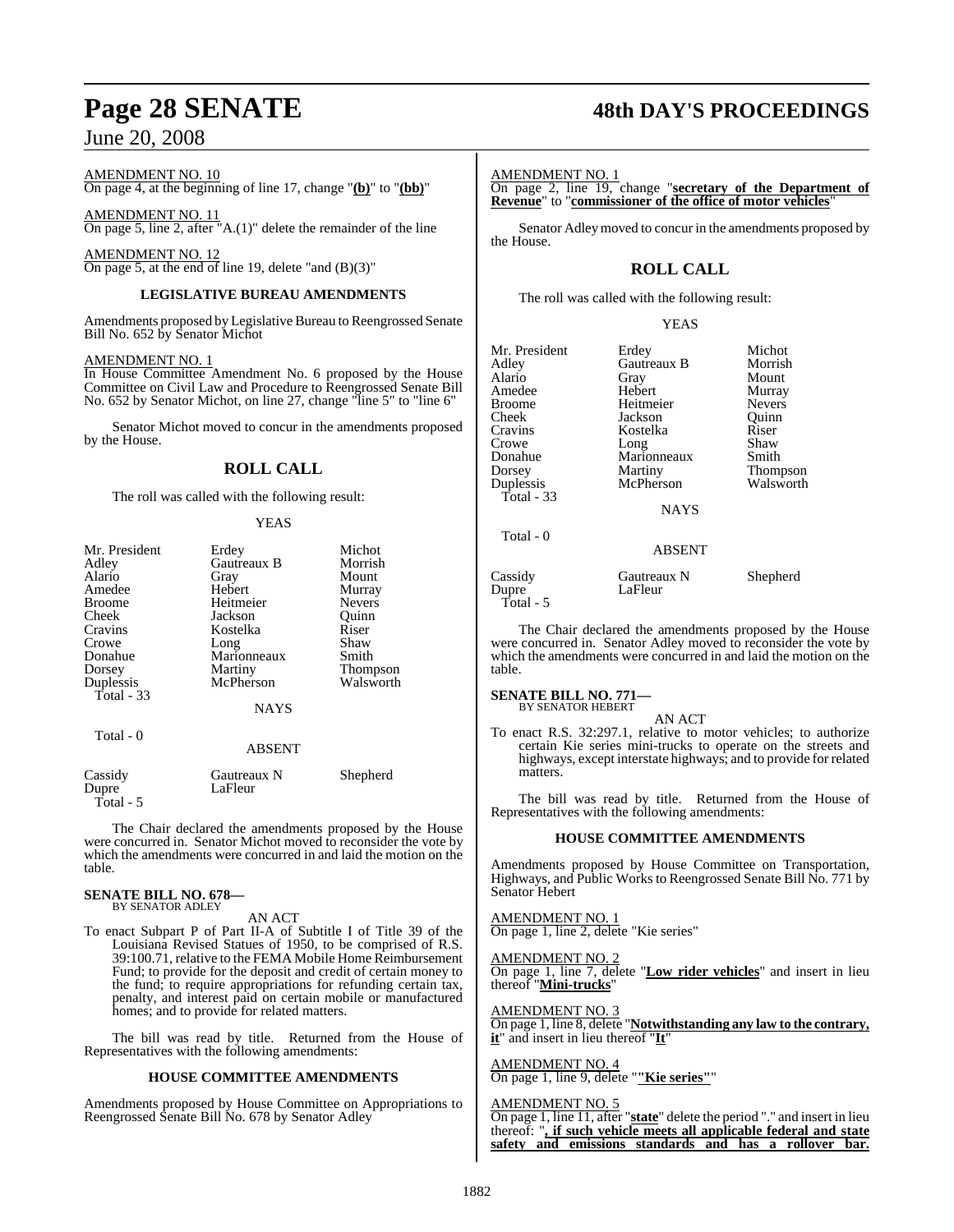# **48th DAY'S PROCEEDINGS Page 29 SENATE**

# June 20, 2008

**Furthermore, all mini-trucks operating on the streets and highways in this state shall bear a valid safety inspection certificate issued by the state of Louisiana.**"

#### **HOUSE FLOOR AMENDMENTS**

Amendments proposed by Representative Mills to Reengrossed Senate Bill No. 771 by Senator Hebert

#### AMENDMENT NO. 1

Delete Amendment No. 2 as adopted by the House Committee on Transportation, Highways and Public Works on June 9, 2008, and a adopted by the House of Representatives on June 11, 2008.

#### AMENDMENT NO. 2

On page 1, line 3, delete "**trucks**" and insert in lieu thereof "**vehicles**"

#### AMENDMENT NO. 3

On page 1, line 9, delete "**trucks**"and insert in lieu thereof "**vehicles**"

#### AMENDMENT NO. 4

Delete Amendment No. 5 as adopted by the House Committee on Transportation, Highways and Public Works on June 9, 2008, and adopted by the House of Representatives on June 11, 2008, in its entirety.

#### AMENDMENT NO. 5

On page 1, line 11, after "**state**" delete the period "." and insert in lieu thereof: "**, if such vehicle meets all applicable federal and state safety and emissions standards. Furthermore, all mini-vehicles operating on the streets and highways in this state shall bear a valid safety inspection certificate issued by the state of Louisiana.**"

AMENDMENT NO. 6

On page 1, after line 11, insert the following:

 "Section 2. Should any part or all of this Act result in a loss of federal highway funds, this Act shall become null and void."

Senator Hebert moved to concur in the amendments proposed by the House.

#### **ROLL CALL**

The roll was called with the following result:

#### YEAS

| Mr. President<br>Adley<br>Alario<br>Amedee                                | Gautreaux B<br>Gautreaux N<br>Gray<br>Hebert                                     | Morrish<br>Mount<br>Murray<br><b>Nevers</b> |
|---------------------------------------------------------------------------|----------------------------------------------------------------------------------|---------------------------------------------|
| Broome                                                                    | Heitmeier                                                                        | Ouinn                                       |
| Cheek                                                                     | Jackson                                                                          | Riser                                       |
| Cravins<br>Crowe<br>Donahue<br>Dorsey<br>Duplessis<br>Erdey<br>Total - 34 | Kostelka<br>Long<br>Marionneaux<br>Martiny<br>McPherson<br>Michot<br><b>NAYS</b> | Shaw<br>Smith<br>Thompson<br>Walsworth      |
|                                                                           |                                                                                  |                                             |
| Total - 0                                                                 | ABSENT                                                                           |                                             |
| Cassidy<br>Dupre<br>Total - 4                                             | LaFleur<br>Shepherd                                                              |                                             |

The Chair declared the amendments proposed by the House were concurred in. Senator Hebert moved to reconsider the vote by which the amendments were concurred in and laid the motion on the table.

#### **Rules Suspended**

Senator Cravins asked for and obtained a suspension of the rules for the purpose of taking up at this time.

#### **Senate Bills and Joint Resolutions Returned from the House of Representatives with Amendments, Subject to Call**

The following Senate Bills and Joint Resolutions returned from the House of Representatives with amendments, subject to call, were taken up and acted upon as follows:

#### **Called from the Calendar**

Senator Cravins asked that Senate Bill No. 159 be called from the Calendar at this time.

#### **SENATE BILL NO. 159—**

BY SENATORS CRAVINS AND ERDEY AN ACT

To enact R.S. 32:300.5 and 398.10(A)(6), relative to driver distractions; to prohibit the use of any wireless telecommunications device by certain persons while operating a motor vehicle; to provide exceptions; to provide penalties for violation; to require the compilation of statistical information on crashes involving the use of a wireless telecommunication device by any driver; and to provide for related matters.

The bill was read by title. Returned from the House of Representatives with the following amendments:

#### **HOUSE COMMITTEE AMENDMENTS**

Amendments proposed by House Committee on Transportation, Highways, and Public Works to Reengrossed Senate Bill No. 159 by Senator Cravins

#### AMENDMENT NO. 1

On page 1, line 3, before "wireless" change "any" to "certain" and after "telecommunication" change "device" to "devices"

#### AMENDMENT NO. 2

On page 1, line 9, before "**wireless**"insert "**certain**"

#### AMENDMENT NO. 3

On page 2, at the end of line 2, add the following:

"**It does not include citizens band radios, citizens band radio hybrids, commercial two-way radio communication devices, or electronic communication devices with a push-to-talk function.**"

#### AMENDMENT NO. 4

On page 2, line 11, after "**communication**" and before the period "**.**" insert "**unless the device is used hands-free, provided that its placement does not interfere with the operation of federally required safety equipment**" and at the end of line 11 add the following: "**It does not include citizens band radios, citizens band radio hybrids, commercial two-way radio communication devices, or electronic communication devices with a push-to-talk function.**"

#### AMENDMENT NO. 5

On page 2, line 22, after "**officer**" delete the remainder of the line and insert "**shall enforce the provisions of this Section as a secondary action**"

#### AMENDMENT NO. 6

On page 2, line 25, change "**one hundred seventy-five dollars**" to "**one hundred dollars**"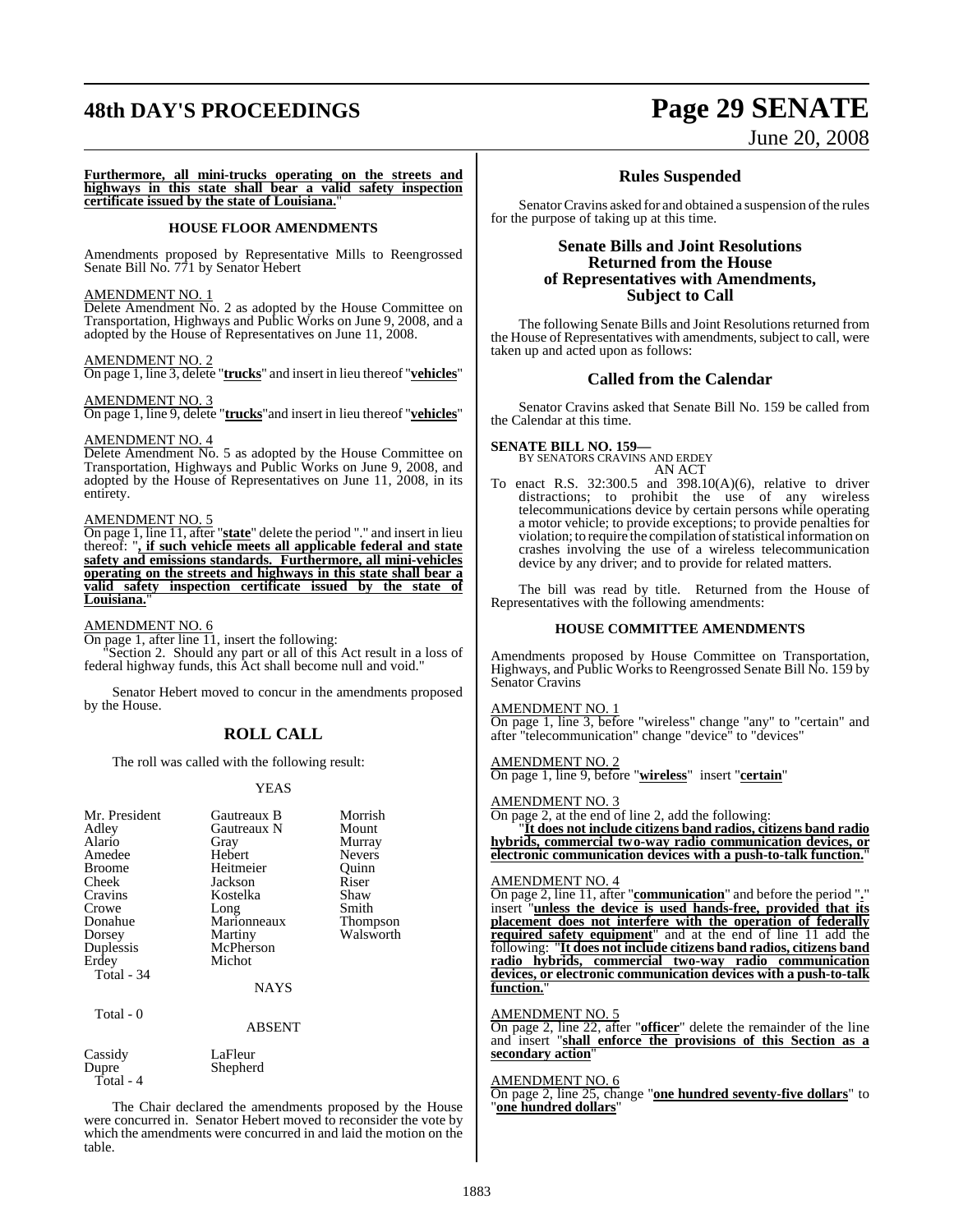# **Page 30 SENATE 48th DAY'S PROCEEDINGS**

AMENDMENT NO. 7

On page 2, line 27, change "**five hundred dollars**" to "**two hundred fifty dollars**"

AMENDMENT NO. 8 On page 3, delete lines 8 through 10 in their entirety

#### **LEGISLATIVE BUREAU AMENDMENTS**

Amendments proposed by Legislative Bureau to Reengrossed Senate Bill No. 159 by Senator Cravins

AMENDMENT NO. 1 On page 1, line 6, following "(8)" and before "hereby" insert "are"

Senator Cravins moved to concur in the amendments proposed by the House.

### **ROLL CALL**

The roll was called with the following result:

#### YEAS

| Mr. President<br>Adley<br>Alario<br>Amedee<br><b>Broome</b><br>Cheek<br>Cravins<br>Crowe<br>Donahue<br>Dorsey<br>Duplessis<br>Erdey<br>Total - 34 | Gautreaux B<br>Gautreaux N<br>Gray<br>Hebert<br>Heitmeier<br>Jackson<br>Kostelka<br>Long<br>Marionneaux<br>Martiny<br>McPherson<br>Michot<br><b>NAYS</b> | Morrish<br>Mount<br>Murray<br><b>Nevers</b><br>Ouinn<br>Riser<br>Shaw<br>Smith<br><b>Thompson</b><br>Walsworth |
|---------------------------------------------------------------------------------------------------------------------------------------------------|----------------------------------------------------------------------------------------------------------------------------------------------------------|----------------------------------------------------------------------------------------------------------------|
| Total - 0                                                                                                                                         | <b>ABSENT</b>                                                                                                                                            |                                                                                                                |
|                                                                                                                                                   |                                                                                                                                                          |                                                                                                                |

Cassidy LaFleur<br>Dunre Shenher Shepherd Total - 4

The Chair declared the amendments proposed by the House were concurred in. Senator Cravins moved to reconsider the vote by which the amendments were concurred in and laid the motion on the table.

#### **Senate Bills and Joint Resolutions Just Returned from the House of Representatives with Amendments, Resumed**

Senator Donahue asked for and obtained a suspension of the rules to take up at this time the following Senate Bills and Joint Resolutions just returned from the House of Representatives with amendments.

#### **SENATE BILL NO. 342—** BY SENATOR ERDEY

#### AN ACT

To enact R.S. 32:289 and 398.10(A)(6), relative to operating motor vehicles; to prohibit certain persons from using a cellular telephonewhile operating a motor vehicle; to provide for certain exceptions; to provide relative for violations; and to provide for related matters.

The bill was read by title. Returned from the House of Representatives with the following amendments:

#### **HOUSE COMMITTEE AMENDMENTS**

Amendments proposed by House Committee on Transportation, Highways, and Public Worksto Reengrossed Senate Bill No. 342 by Senator Erdey

AMENDMENT NO. 1

On page 2, between lines 5 and 6 add the following:

"**(4) It does not include citizens band radios, citizens band radio hybrids, commercial two-way radio communication devices, or electronic communication devices with a push-to-talk** function.

#### AMENDMENT NO. 2

On page 2, line 7, change "**one hundred fifty dollars**" to "**one hundred dollars**"

#### AMENDMENT NO. 3

On page 2, line 9, change "**five hundred dollars**" to "**two hundred fifty dollars**"

#### AMENDMENT NO. 4

On page 2, at the end of line 29, add the following: "The statistical information shall include but not be limited to, the use of hands-free devices and hand held wireless communication device and cellular phones.

Section 3. The provisions of this Act shall not become effective until the implementation of the Next Generation Motor Vehicle project of the Department of Public Safety and Corrections, office of motor vehicles is finalized."

#### **LEGISLATIVE BUREAU AMENDMENTS**

Amendments proposed by Legislative Bureau to Reengrossed Senate Bill No. 342 by Senator Erdey

#### AMENDMENT NO. 1

In House Committee Amendment No. 1 proposed by the House Committee on to Reengrossed Senate Bill No, 342 by Senator Erdey, on line 3 after "(4)" change "It does not include" to ""The use of"

#### AMENDMENT NO. 2

On page 1, line 2, following "To" insert "amend and reenact R.S.  $32:398(10)$ (A)(introductory paragraph) and to"

#### AMENDMENT NO. 3

On page 1, line 7, following "Section 1." insert "R.S. 32:398(10)(A)(introductory paragraph) is hereby amended and reenacted and"

Senator Erdey moved to concur in the amendments proposed by the House.

#### **ROLL CALL**

The roll was called with the following result:

#### YEAS

| Mr. President                      | Erdey                  | McPherson             |
|------------------------------------|------------------------|-----------------------|
| Adley                              | Gautreaux B            | Michot                |
| Alario                             | Gautreaux N            | Morrish               |
| Amedee                             | Gray                   | Mount                 |
| <b>Broome</b>                      | Hebert                 | Murray                |
| Cheek                              | Heitmeier              | Ouinn                 |
| Cravins                            | Jackson                | Riser                 |
| Crowe                              | Kostelka               | Shaw                  |
| Donahue                            | Long                   | Smith                 |
| Dorsey<br>Duplessis<br>Total $-33$ | Marionneaux<br>Martiny | Thompson<br>Walsworth |

**NAYS** 

Total - 0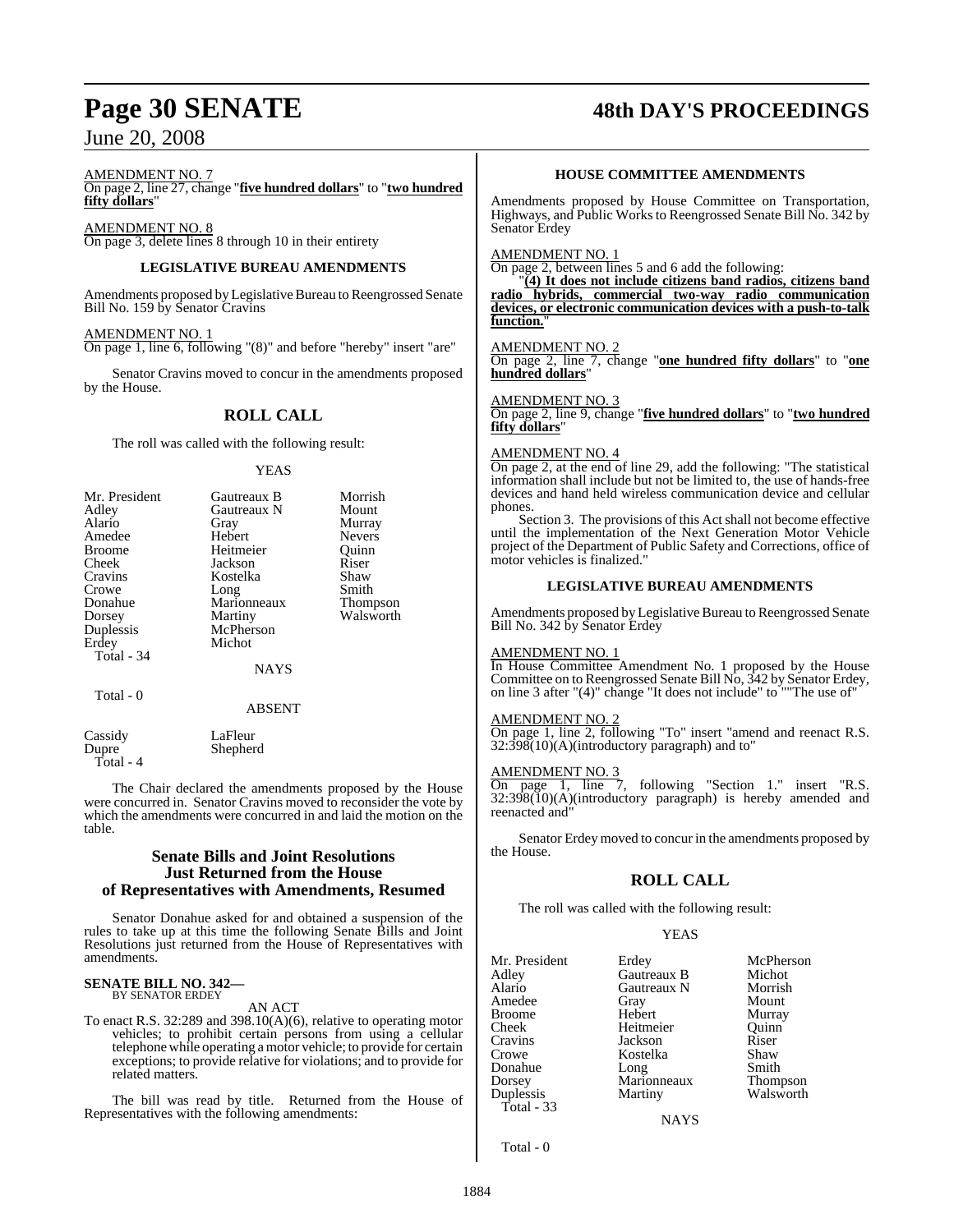# **48th DAY'S PROCEEDINGS Page 31 SENATE**

**Nevers** 

#### ABSENT

| Cassidy   |  |
|-----------|--|
| Dupre     |  |
| Total - 5 |  |

LaFleur Shepherd

The Chair declared the amendments proposed by the House were concurred in. Senator Erdey moved to reconsider the vote by which the amendments were concurred in and laid the motion on the table.

#### **House Bills and Joint Resolutions on Third Reading and Final Passage, Subject to Call, Resumed**

The following House Bills and Joint Resolutions on Third Reading and Final Passage, subject to call, were taken up and acted upon as follows:

#### **Called from the Calendar**

Senator B. Gautreaux asked that House Bill No. 89 be called from the Calendar at this time for its final passage.

**HOUSE BILL NO. 89—** BY REPRESENTATIVES DOERGE AND MONTOUCET AND SENATORS NEVERS AND SMITH AN ACT

To amend and reenact R.S. 11:449(A) and (B), 450(B), 451.1(A), and 788(C)(introductory paragraph) and to enact R.S.  $11:788(C)(4)$ , relative to the Louisiana State Employees' Retirement System and the Teachers' Retirement System of Louisiana; to provide with respect to the Deferred Retirement Option Plan; to provide for interest on plan accounts; to provide for waiver of rights; to provide for rules; to provide limitations; to provide for an effective date; and to provide for related matters.

#### **Floor Amendments Sent Up**

Senator B. Gautreaux sent up floor amendments which were read.

#### **SENATE FLOOR AMENDMENTS**

Amendments proposed by Senator B. Gautreaux to Reengrossed House Bill No. 89 by Representative Doerge

#### AMENDMENT NO. 1

In Senate Committee Amendment No. 1 proposed by the Senate Committee on Retirement and adopted by the Senate on June 19, 2008, on page 1, line 2 after "line" insert "6"

#### AMENDMENT NO. 2

In Senate Committee Amendment No. 5 proposed by the Senate Committee on Retirement and adopted by the Senate on June 19, 2008, on page 1, delete line 21 and insert "each file with a court of competent jurisdiction a separate application for a declaratory judgement on the"

#### AMENDMENT NO. 3

Delete Amendment Nos. 7, 8, and 9 proposed by the Senate Committee on Retirement and adopted by the Senate on June 19, 2008.

#### AMENDMENT NO. 4

On page 6, delete lines 25 through 27 and insert:

"Section 3. A. The provisions of Section 1 of this Act amending R.S. 11:449 and 450 shall become effective on July 1, 2009, or sixty days after a final, non-appealable judgment declaring the elections permitted by such provisions to be constitutional, whichever is later.

B. The provisions of Section 1 of this Act amending R.S. 11:788 shall become effective on July 1, 2009, or sixty days after the final, non-appealable judgment declaring the elections permitted by

# June 20, 2008

such provisions to be constitutional, whichever is later.

Section 4. The provisions of Sections 2 and 3 of this Act and of this Section shall become effective on July 1, 2008; if vetoed by the governor and subsequently approved by the legislature, this Actshall become effective on July 1, 2008, or on the day following such approval by the legislature, whichever is later."

On motion of Senator B. Gautreaux, the amendments were adopted.

The bill was read by title. Senator B. Gautreaux moved the final passage of the amended bill.

### **ROLL CALL**

The roll was called with the following result:

#### YEAS

| Mr. President<br>Adlev<br>Amedee<br>Broome<br>Cravins<br>Crowe<br>Donahue<br>Dorsey<br>Duplessis<br>Erdey | Gautreaux N<br>Gray<br>Hebert<br>Heitmeier<br>Jackson<br>Kostelka<br>Long<br>Marionneaux<br>Martiny<br>McPherson | Morrish<br>Mount<br>Murray<br><b>Nevers</b><br>Quinn<br>Riser<br>Shaw<br>Shepherd<br>Smith<br>Thompson |
|-----------------------------------------------------------------------------------------------------------|------------------------------------------------------------------------------------------------------------------|--------------------------------------------------------------------------------------------------------|
| Gautreaux B<br>Total - 33                                                                                 | Michot<br><b>NAYS</b>                                                                                            | Walsworth                                                                                              |
| Total - 0                                                                                                 | <b>ABSENT</b>                                                                                                    |                                                                                                        |
| Alario<br>Cassidy                                                                                         | Cheek<br>Dupre                                                                                                   | LaFleur                                                                                                |

The Chair declared the amended bill was passed and returned to the House. Senator B. Gautreaux moved to reconsider the vote by which the bill was passed and laid the motion on the table.

#### **Mr. President in the Chair**

#### **Called from the Calendar**

Senator Michot asked that House Bill No. 891 be called from the Calendar at this time for its final passage.

# **HOUSE BILL NO. 891—** BY REPRESENTATIVE FANNIN

Total - 5

AN ACT

To amend and reenact R.S. 39:1490(B)(5), 1522, and 1526(A), relative to state procurement of professional, personal, consulting, and social services; to provide relative to appeal and review procedures for such procurement; to authorize the office of contractual review to adopt certain rules and regulations; to clarify the meaning of the term "court"; to provide relative to judicial review of certain claims or controversies; and to provide for related matters.

## **Floor Amendments Sent Up**

Senator Michot sent up floor amendments which were read.

#### **SENATE FLOOR AMENDMENTS**

Amendments proposed by Senator Michot to Engrossed House Bill No. 891 by Representative Fannin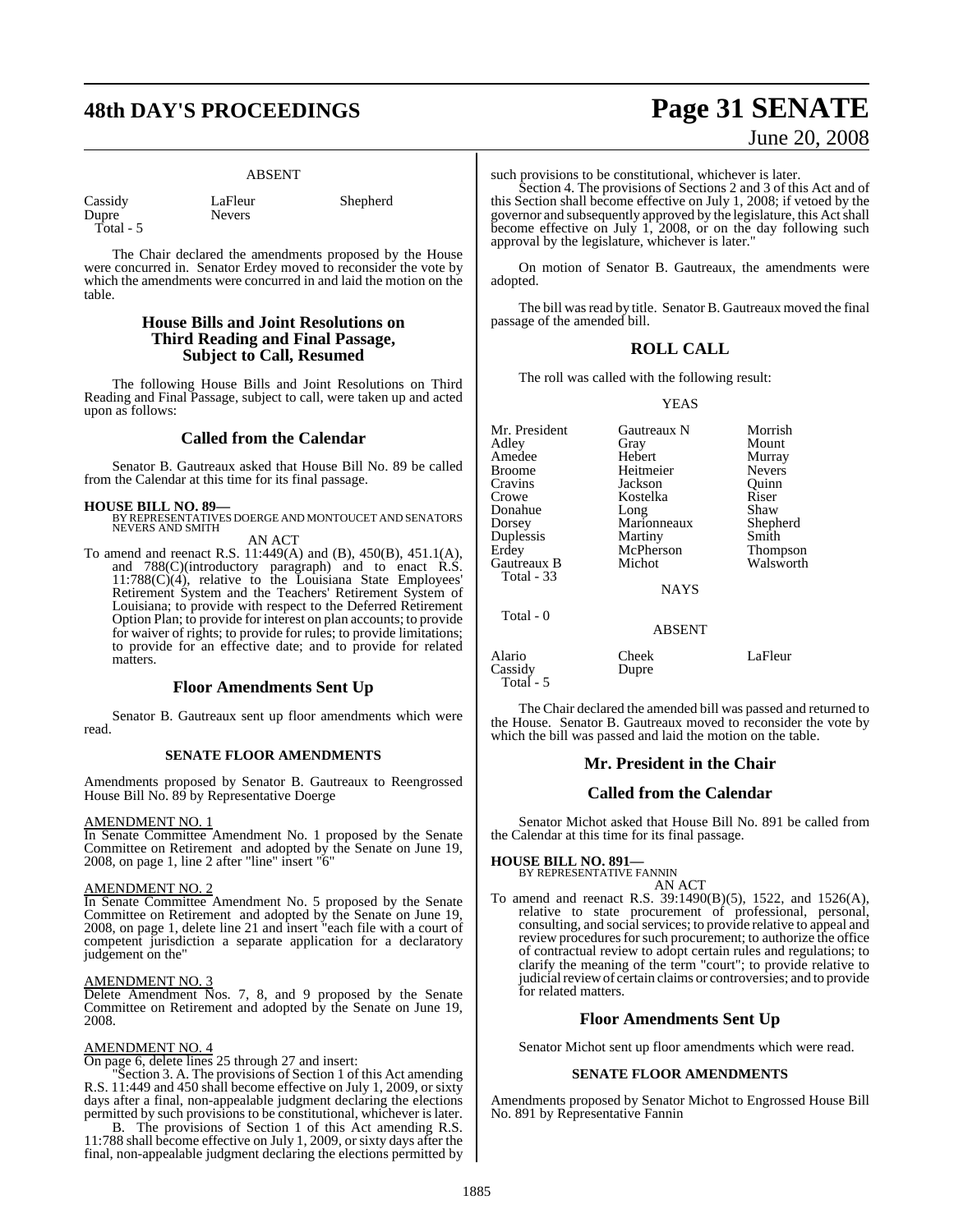AMENDMENT NO. 1 On page 1, line 2, after "1526(A)" and before ", relative to" insert "and to enact R.S. 39:1615(G)"

AMENDMENT NO. 2 On page 1, line 6, after "term "court";" and before "to provide" insert "to provide for the term of certain contracts;"

AMENDMENT NO. 3 On page 2, line 8, delete "supreme court" and insert "Louisiana Supreme Court"

#### AMENDMENT NO. 4

On page 2, between lines 14 and 15, insert:

"Section 2. R.S. 39:1615(G) is hereby enacted to read as follows: §1615. Multiyear contracts

\* \* \* G. Contracts for information technology services that have a high initial startup cost may be entered into for a period of not more than ten years upon a finding by the office of state purchasing that an extended term will resolt in greater cost savings to the state.

AMENDMENT NO. 5 On page 2, line 15, change "Section 2" to "Section 3"

On motion of Senator Michot, the amendments were adopted.

The bill was read by title. Senator Michot moved the final passage of the amended bill.

## **ROLL CALL**

The roll was called with the following result:

#### **YEAS**

| Mr. President<br>Adley<br>Alario<br>Amedee<br><b>Broome</b><br>Cheek<br>Cravins<br>Crowe<br>Donahue<br>Dorsey<br>Duplessis<br>Erdey<br><b>Total - 35</b> | Gautreaux B<br>Gautreaux N<br>Gray<br>Hebert<br>Heitmeier<br>Jackson<br>Kostelka<br>Long<br>Marionneaux<br>Martiny<br>McPherson<br>Michot<br><b>NAYS</b> | Morrish<br>Mount<br>Murray<br><b>Nevers</b><br>Ouinn<br>Riser<br>Shaw<br>Shepherd<br>Smith<br><b>Thompson</b><br>Walsworth |
|----------------------------------------------------------------------------------------------------------------------------------------------------------|----------------------------------------------------------------------------------------------------------------------------------------------------------|----------------------------------------------------------------------------------------------------------------------------|
| Total - 0                                                                                                                                                |                                                                                                                                                          |                                                                                                                            |

| 1 otal - U<br>Cassidy | <b>ABSENT</b> |         |
|-----------------------|---------------|---------|
|                       | Dupre         | LaFleur |

 Total - 3 The Chair declared the amended bill was passed and returned to the House. Senator Michot moved to reconsider the vote by which the bill was passed and laid the motion on the table.

#### **Called from the Calendar**

Senator Michot asked that House Bill No. 926 be called from the Calendar at this time for its final passage.

#### **HOUSE BILL NO. 926—**

BY REPRESENTATIVE FANNIN AND SENATOR MICHOT AN ACT

To enact Subpart P of Part II-A of Chapter 1 of Subtitle I of Title 39 of the Louisiana Revised Statutes of 1950, to be comprised of R.S. 39:100.71, relative to state funds; to create the Community Water Enrichment Fund as a special fund in the state treasury and to provide for the deposit of monies into and use of such monies in the fund; to provide for the transfer and deposit of monies among state funds; and to provide for related matters.

The bill was read by title. Senator Michot moved the final passage of the bill.

## **ROLL CALL**

The roll was called with the following result:

#### YEAS

| Mr. President<br>Adley<br>Alario<br>Amedee<br>Broome<br>Cheek<br>Cravins<br>Crowe<br>Donahue<br>Dorsey<br>Duplessis<br>Erdey<br>Total - 35 | Gautreaux B<br>Gautreaux N<br>Gray<br>Hebert<br>Heitmeier<br>Jackson<br>Kostelka<br>Long<br>Marionneaux<br>Martiny<br>McPherson<br>Michot<br><b>NAYS</b> | Morrish<br>Mount<br>Murray<br><b>Nevers</b><br>Ouinn<br>Riser<br>Shaw<br>Shepherd<br>Smith<br><b>Thompson</b><br>Walsworth |
|--------------------------------------------------------------------------------------------------------------------------------------------|----------------------------------------------------------------------------------------------------------------------------------------------------------|----------------------------------------------------------------------------------------------------------------------------|
| Total - 0                                                                                                                                  | <b>ABSENT</b>                                                                                                                                            |                                                                                                                            |

Cassidy Dupre LaFleur Total - 3

The Chair declared the bill was passed and returned to the House. Senator Michot moved to reconsider the vote by which the bill was passed and laid the motion on the table.

#### **Called from the Calendar**

Senator Michot asked that House Bill No. 1109 be called from the Calendar at this time for its final passage.

#### **HOUSE BILL NO. 1109—**

BY REPRESENTATIVE FANNIN AN ACT

To provide for the establishment and reestablishment of agency ancillary funds, to be specifically known as internal service funds, auxiliary accounts, or enterprise funds for certain state institutions, officials, and agencies; to provide for appropriation of funds; and to regulate the administration of said funds.

The bill was read by title. Senator Michot moved the final passage of the bill.

## **ROLL CALL**

The roll was called with the following result:

#### YEAS

| Mr. President | Gautreaux B | Morrish       |
|---------------|-------------|---------------|
| Adlev         | Gautreaux N | Mount         |
| Alario        | Gray        | Murray        |
| Amedee        | Hebert      | <b>Nevers</b> |
| Broome        | Heitmeier   | Ouinn         |
| Cheek         | Jackson     | Riser         |
| Cravins       | Kostelka    | Shaw          |
| Crowe         | Long        | Shepherd      |
| Donahue       | Marionneaux | Smith         |
| Dorsey        | Martiny     | Thompson      |
| Duplessis     | McPherson   | Walsworth     |
| Erdey         | Michot      |               |
| Total - 35    |             |               |

# **Page 32 SENATE 48th DAY'S PROCEEDINGS**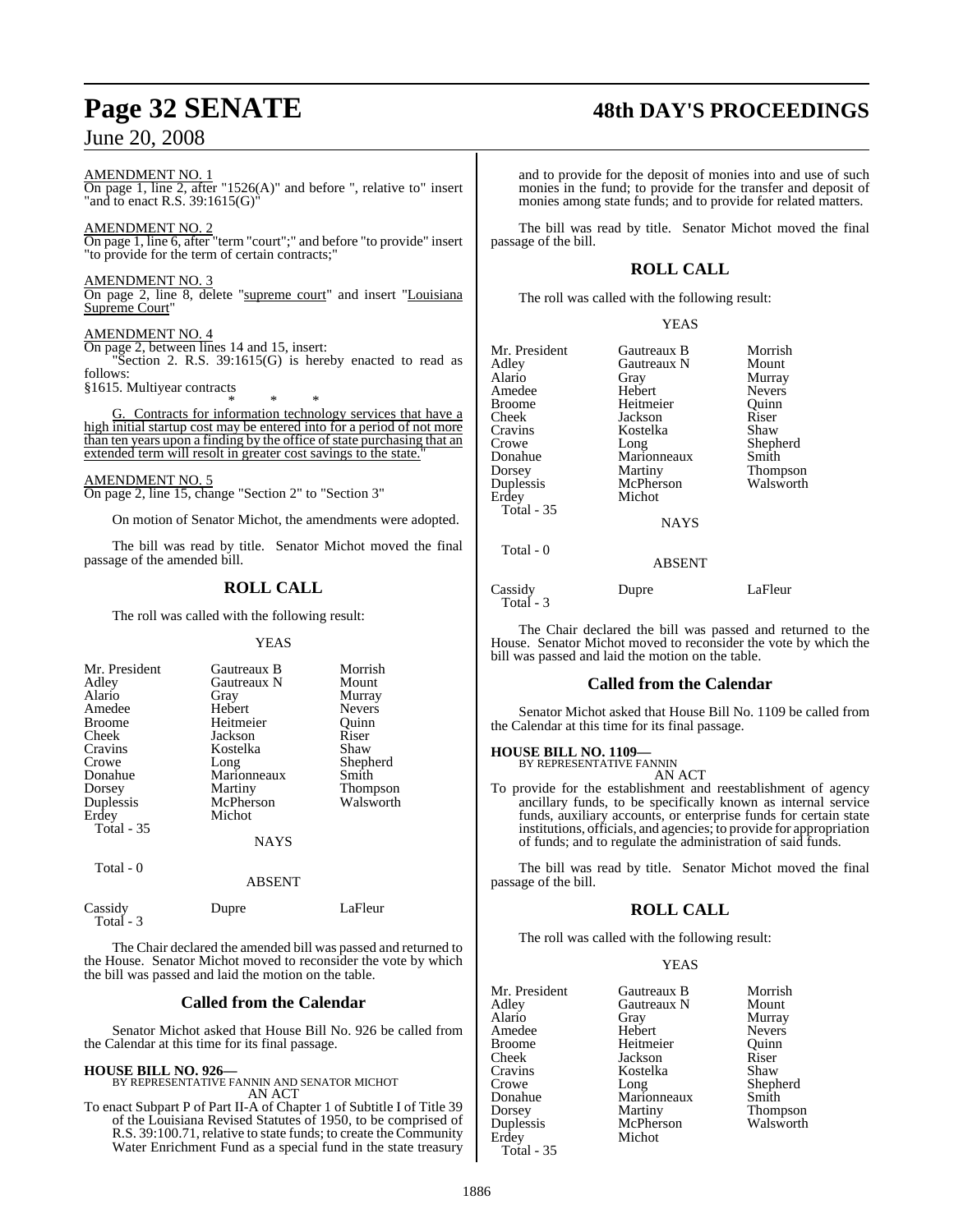# **48th DAY'S PROCEEDINGS Page 33 SENATE**

**NAYS** 

Total - 0

ABSENT

Cassidy Dupre LaFleur Total - 3

The Chair declared the bill was passed and returned to the House. Senator Michot moved to reconsider the vote by which the bill was passed and laid the motion on the table.

#### **Called from the Calendar**

Senator Michot asked that House Bill No. 1174 be called from the Calendar at this time for its final passage.

- **HOUSE BILL NO. 1174—** BY REPRESENTATIVES FANNIN AND TUCKER AND SENATORS MICHOT AND CHAISSON AN ACT
- To appropriate funds to defray the expenses of the Louisiana Judiciary, including the Supreme Court, Courts of Appeal, District Courts, Criminal District Court of Orleans Parish, and other courts; and to provide for related matters.

The bill was read by title. Senator Michot moved the final passage of the bill.

### **ROLL CALL**

The roll was called with the following result:

YEAS

| Mr. President     | Gautreaux B   | Morrish       |
|-------------------|---------------|---------------|
| Adley             | Gautreaux N   | Mount         |
| Alario            | Gray          | Murray        |
| Amedee            | Hebert        | <b>Nevers</b> |
| <b>Broome</b>     | Heitmeier     | Ouinn         |
| Cheek             | Jackson       | Riser         |
| Cravins           | Kostelka      | Shaw          |
| Crowe             | Long          | Shepherd      |
| Donahue           | Marionneaux   | Smith         |
| Dorsey            | Martiny       | Thompson      |
| Duplessis         | McPherson     | Walsworth     |
| Erdey             | Michot        |               |
| <b>Total - 35</b> |               |               |
|                   | <b>NAYS</b>   |               |
| Total - 0         | <b>ABSENT</b> |               |
|                   |               |               |

| Cassidy   | Dupre | LaFleur |
|-----------|-------|---------|
| Total - 3 |       |         |

The Chair declared the bill was passed and returned to the House. Senator Michot moved to reconsider the vote by which the bill was passed and laid the motion on the table.

#### **Senator N. Gautreaux in the Chair**

#### **Called from the Calendar**

Senator Michot asked that House Bill No. 1288 be called from the Calendar at this time for its final passage.

#### **HOUSE BILL NO. 1288—** BY REPRESENTATIVE FANNIN

AN ACT

To provide with respect to the Revenue Sharing Fund and the allocation and distribution thereof for Fiscal Year 2008-2009; and to provide for related matters.

# June 20, 2008

The bill was read by title. Senator Michot moved the final passage of the bill.

## **ROLL CALL**

The roll was called with the following result:

#### YEAS

| Mr. President | Gautreaux B    | Michot        |
|---------------|----------------|---------------|
| Adley         | Gautreaux N    | Morrish       |
| Alario        | Gray           | Mount         |
| Amedee        | Hebert         | Murray        |
| <b>Broome</b> | Heitmeier      | <b>Nevers</b> |
| Cheek         | Jackson        | Riser         |
| Cravins       | Kostelka       | Shaw          |
| Crowe         | Long           | Shepherd      |
| Donahue       | Marionneaux    | Smith         |
| Duplessis     | <b>Martiny</b> | Thompson      |
| Erdey         | McPherson      | Walsworth     |
| Total - 33    |                |               |
|               | <b>NAYS</b>    |               |
| Total - 0     |                |               |
|               | <b>ABSENT</b>  |               |
| Cassidy       | Dupre          | Ouınn         |
| Dorsey        | LaFleur        |               |

The Chair declared the bill was passed and returned to the House. Senator Michot moved to reconsider the vote by which the bill was passed and laid the motion on the table.

#### **Called from the Calendar**

Senator Chaisson asked that House Bill No. 1294 be called from the Calendar at this time for its final passage.

# **HOUSE BILL NO. 1294—** BY REPRESENTATIVE TUCKER

Total - 5

AN ACT

To appropriate funds for Fiscal Year 2008-2009 to defray the expenses of the Louisiana Legislature, including the expenses of the House of Representatives and the Senate, of legislative service agencies, and of the Louisiana State Law Institute; and otherwise to provide with respect to the appropriations and allocations herein made.

The bill was read by title. Senator Chaisson moved the final passage of the bill.

#### **ROLL CALL**

The roll was called with the following result:

#### YEAS

| Mr. President | Gautreaux B    | Morrish       |
|---------------|----------------|---------------|
| Adley         | Gautreaux N    | Mount         |
| Alario        | Gray           | Murray        |
| Amedee        | Hebert         | <b>Nevers</b> |
| <b>Broome</b> | Heitmeier      | Ouinn         |
| Cravins       | Jackson        | Riser         |
| Crowe         | Kostelka       | Shaw          |
| Donahue       | Long           | Shepherd      |
| Dorsey        | Marionneaux    | Smith         |
| Duplessis     | Martiny        | Thompson      |
| Dupre         | McPherson      | Walsworth     |
| Erdey         | Michot         |               |
| Total - 35    |                |               |
|               | <b>ATA TTM</b> |               |

**NAYS** 

Total - 0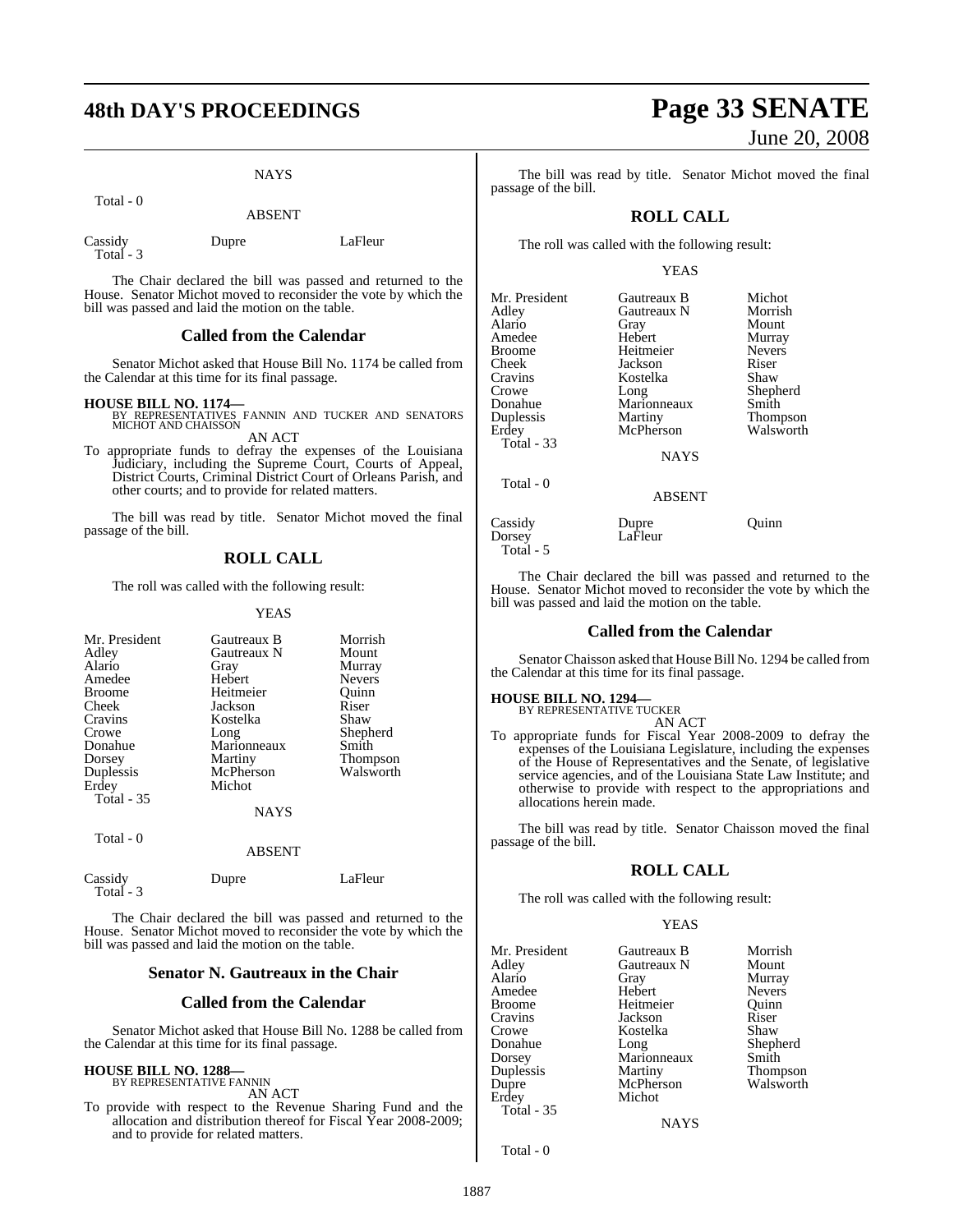# **Page 34 SENATE 48th DAY'S PROCEEDINGS**

## June 20, 2008

#### ABSENT

Cassidy Cheek LaFleur Total - 3

The Chair declared the bill was passed and returned to the House. Senator Chaisson moved to reconsider the vote by which the bill was passed and laid the motion on the table.

#### **Mr. President in the Chair**

### **Called from the Calendar**

Senator Michot asked that House Bill No. 1287 be called from the Calendar at this time for its final passage.

#### **HOUSE BILL NO. 1287—** BY REPRESENTATIVE FANNIN

AN ACT

To appropriate funds and to make certain reductions in appropriations from certain sources to be allocated to designated agencies and purposes in specific amounts for the making of supplemental appropriations and reductions for said agencies and purposes for Fiscal Year 2007-2008; and to provide for related matters.

### **Floor Amendments Sent Up**

Senator Michot sent up floor amendments which were read.

#### **SENATE FLOOR AMENDMENTS**

Amendments proposed by Senator Michot to Engrossed House Bill No. 1287 by Representative Fannin

#### AMENDMENT NO. 1

On page 10, between lines 43 and 44, insert the following: "Provided that a Request For Proposal is issued for in-state providers prior to contracting with any out of state facilities."

On motion of Senator Michot, the amendments were adopted.

#### **Floor Amendments Sent Up**

Senator Mount sent up floor amendments which were read.

#### **SENATE FLOOR AMENDMENTS**

Amendments proposed by Senator Mount to Engrossed House Bill No. 1287 by Representative Fannin

#### AMENDMENT NO. 1

On page 6, between lines 13 and 14, insert the following:

#### "**09-307 OFFICE OF THE SECRETARY**

Payable out of State General Fund (Direct) to the Management and Finance Program for health programs and initiatives \$80,000"

On motion of Senator Mount, the amendments were adopted.

#### **Floor Amendments Sent Up**

Senator Jackson sent up floor amendments which were read.

#### **SENATE FLOOR AMENDMENTS**

Amendments proposed by Senator Jackson to Engrossed House Bill No. 1287 by Representative Fannin

#### AMENDMENT NO. 1

In Senate Committee Amendment No. 8 proposed by the Senate Committee on Finance and adopted by the Senate on June 19, 2008, on page 2, at the end of line 34, insert the following: "the LSU System Research and Technology Foundation on behalf of"

#### AMENDMENT NO. 2

In Senate Committee Amendment No. 8, proposed by the Senate Committee on Finance and adopted by the Senate on June 19, 2008, on page 2, line 43, change "\$175,000" to "\$500,000"

#### AMENDMENT NO. 3

In Senate Committee Amendment No. 27 proposed by the Senate Committee on Finance and adopted by the Senate on June 19, 2008, on page 6, line 42, delete "Robinson Film Center" and insert "Red River Film Society"

#### AMENDMENT NO. 4

In Senate Committee Amendment No. 27 proposed by the Senate Committee on Finance and adopted by the Senate on June 19, 2008, on page 7, at the end of line 13, delete "\$20,000" and insert "\$10,000"

#### AMENDMENT NO. 5

In Senate Committee Amendment No. 27 proposed by the Senate Committee on Finance and adopted by the Senate on June 19, 2008, on page 7, line 19, between "to" and "Habitat" insert "the Louisiana"

#### AMENDMENT NO. 6

In Senate Committee Amendment No. 42 proposed by the Senate Committee on Finance and adopted by the Senate on June 19, 2008, on page 11, at the end of line 10, change "\$1,130,000.00" to "\$870,000.00"

### AMENDMENT NO. 7

In Senate Committee Amendment No. 42 proposed by the Senate Committee on Finance and adopted by the Senate on June 19, 2008, on page 12, between lines 29 and 30, insert the following:

"16/513 Department of Wildlife and Fisheries Office of Wildlife (1716) New Minden Office (Webster) Interest Earnings  $$\$433,762"$ 

#### AMENDMENT NO. 8

In Senate Committee Amendment No. 87 proposed by the Senate Committee on Finance and adopted by the Senate on June 19, 2008, on page 20, after line 16, insert the following:

"Section 8.7. The appropriation contained in Schedule 20-945 Other Requirements, State Aid to Local Government Entities of Act 18 of the 2007 Regular Session of the Legislature, is hereby amended and reenacted as follows:

On page 281, line 35, delete "nine (9)"."

AMENDMENT NO. 9

Delete Senate Committee Amendment No. 33 proposed by the Senate Committee on Finance and adopted by the Senate on June 19, 2008.

<u>AMENDMENT NO. 10</u>

On page 1, between lines 10 and 11, insert the following:

#### "**01-100 EXECUTIVE OFFICE**

Payable out of the State General Fund (Direct) for the Board of Louisiana River Pilot Review and Oversight  $$185,000"$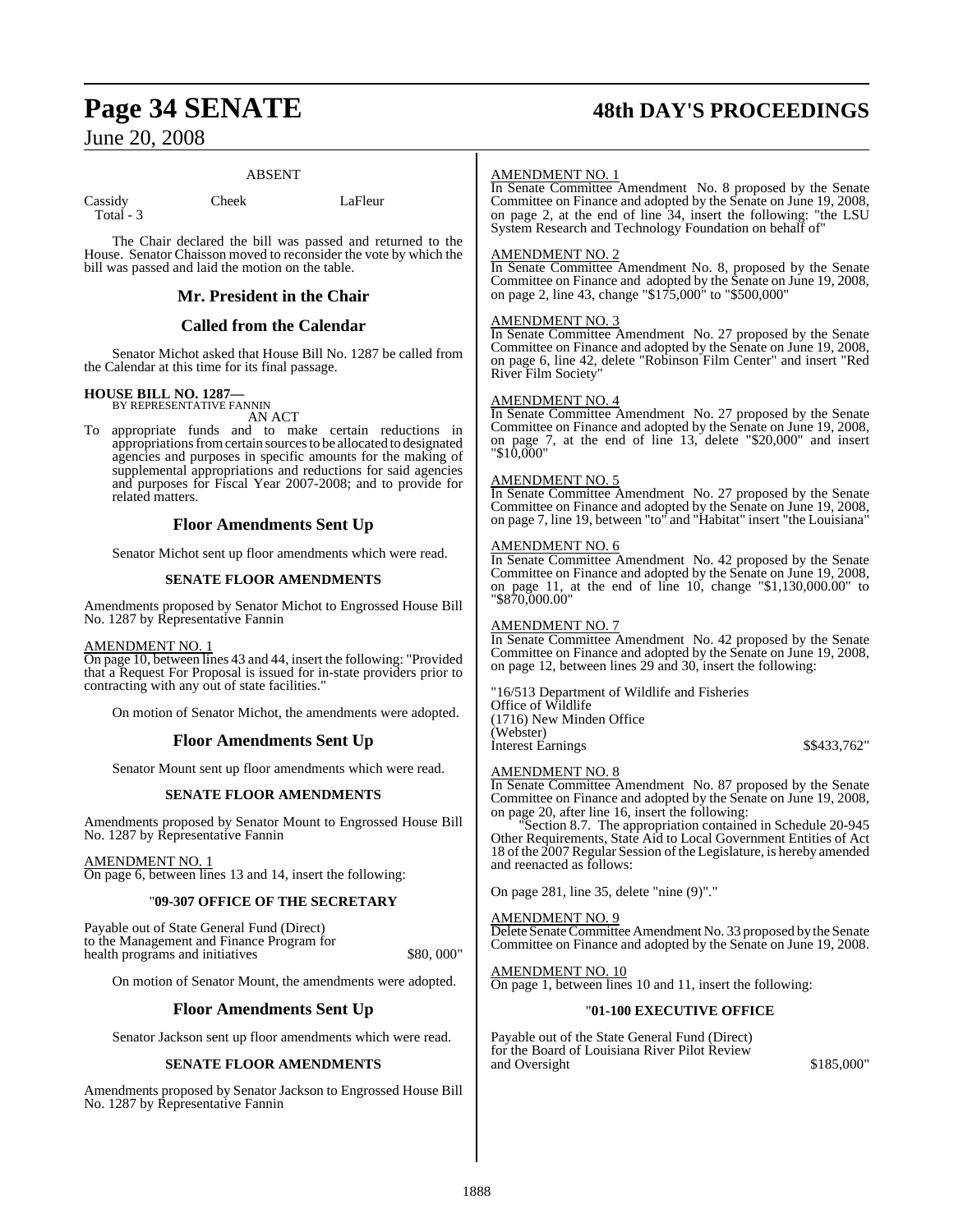# **48th DAY'S PROCEEDINGS Page 35 SENATE**

# June 20, 2008

#### AMENDMENT NO. 11

#### On page 7, between lines 6 and 7, insert the following: "**DEPARTMENT OF NATURAL RESOURCES 11-435 OFFICE OF COASTAL RESTORATION AND MANAGEMENT**

The commissioner of administration is hereby authorized and directed to adjust the means of financing in the Coastal Restoration and Management Program, as contained in Act 18 of the 2007 Regular Session of the Legislature, by reducing the appropriation out of the State General Fund by Statutory Dedications out of the Coastal Protection and Restoration Fund by \$7,000,000."

#### AMENDMENT NO. 12

On page 9, between lines 1 and 2, insert the following:

#### "**19-651 LOUISIANA SCHOOL FOR THE VISUALLY IMPAIRED**

| Payable out of the State General Fund (Direct)<br>to the Louisiana School for the Visually                                                                                                                                                                                                                                               |             |
|------------------------------------------------------------------------------------------------------------------------------------------------------------------------------------------------------------------------------------------------------------------------------------------------------------------------------------------|-------------|
| Impaired                                                                                                                                                                                                                                                                                                                                 | \$126,200   |
| <b>19-653 LOUISIANA SCHOOL FOR THE DEAF</b>                                                                                                                                                                                                                                                                                              |             |
| Payable out of the State General Fund (Direct)<br>to the Louisiana School for the Deaf                                                                                                                                                                                                                                                   | \$102,723"  |
| <b>AMENDMENT NO. 13</b><br>On page 10, after line 48, insert the following:                                                                                                                                                                                                                                                              |             |
| "Payable out of the State General Fund (Direct)"<br>to the New Orleans Convention and Visitors<br>Bureau                                                                                                                                                                                                                                 | \$3,500,000 |
| Payable out of the State General Fund (Direct)<br>to the New Orleans Multicultural Tourism<br>Network                                                                                                                                                                                                                                    | \$500,000   |
| Payable out of the State General Fund (Direct)<br>to the Louisiana Statewide Educational<br><b>Facilities Authority</b>                                                                                                                                                                                                                  | \$500,000   |
| Payable out of the State General Fund (Direct)<br>to the Westbank ARC                                                                                                                                                                                                                                                                    | \$60,000    |
| Payable out of the State General Fund (Direct)<br>to the Amite River Basin Commission for<br><b>Amite River Water Gauges</b>                                                                                                                                                                                                             | \$50,000    |
| Payable out of the State General Fund (Direct)<br>for Livingston Parish Council on Aging                                                                                                                                                                                                                                                 | \$10,000"   |
| $\frac{\text{AMENDMENT NO. 14}}{\text{O(12.25 \times 10^{-11} \text{ J} \cdot \text{K} \cdot \text{M} \cdot \text{S} \cdot \text{M} \cdot \text{S} \cdot \text{M} \cdot \text{S} \cdot \text{M} \cdot \text{S} \cdot \text{M} \cdot \text{S} \cdot \text{M} \cdot \text{S} \cdot \text{M} \cdot \text{S} \cdot \text{M} \cdot \text{M}}$ |             |

On page 11, at the end of line 3, insert the following:

"Provided, however, that the provisions of Sections 2 through 18, inclusive, of Act 28 of the 2007 Regular Session of the Legislature are adopted and incorporated by reference for the appropriations contained in this Section 2."

AMENDMENT NO. 15 On page 24, delete lines 14 through 22

### AMENDMENT NO. 16

On page 51, delete lines 34 through 37 in their entirety and on page 52, delete lines 1 through 5 in their entirety

#### AMENDMENT NO. 17

On page 56, between lines 35 and 36, insert the following: "Section 9. The following item in 01/07 DIVISION OF ADMINISTRATION appropriating \$41,500,000 for the planning, acquisition, construction, expansion and renovation of community primary health care centers contained in Sections 3.A. and 4.A. of Act 203 of the 2007 Regular Session of the Legislature is hereby amended and reenacted as follows:"

On page 11, between lines 7 and 8, insert the following:

In the event that the leveraging of such tax credits and related resources cannot be accomplished in a timely and cost effective manner on any project approved according to this item, the monies in this appropriation allocated to said project may be authorized by the project financial manager to be expended on a grant basis. The commissioner of administration is hereby authorized and directed to amend that certain cooperative endeavor agreement dated January 10, 2008 between the state of Louisiana, the division of administration, and the Louisiana Primary Care Association to reflect the provisions of this Section.

Section 10. The following sums are hereby appropriated from the sources specified and in the amounts specified for the purpose of making supplemental capital outlay appropriations for Fiscal Year 2007-2008.

#### **36/PI6 PORT OF IBERIA**

| (726)Infrastructure Improvements on Expansion |           |
|-----------------------------------------------|-----------|
| Property                                      |           |
| (Iberia)                                      |           |
| Payable from the State General Fund (Direct)  |           |
| Nonrecurring Revenues                         | \$500,000 |
|                                               |           |

#### **50/ML1 NEW IBERIA**

(870)Frontage Road Improvements, Real Estate, Planning and Construction (Iberia) Payable from the State General Fund (Direct) Nonrecurring Revenues  $$177,000$ 

Provided, however, these appropriations from State General Fund (Direct) Nonrecurring Revenues are in lieu of a portion, in the amount of \$677,000, of the appropriation from State General Fund (Direct) Nonrecurring Revenues for the Port Construction and Development Priority Program contained in Act No. 7 of the 2008 Second Extraordinary Session. Thousand Dollars (\$677,000) of the appropriation from State General Fund (Direct) Nonrecurring Revenues for the Port Construction and Development Priority Program contained in Act No. 7 of the 2008 Second Extraordinary Session and attributable to the project for the Port of Iberia for Fabrication/Warehouse Construction in Tract C is hereby rescinded, and is replaced by these appropriations totaling \$677,000.

Section 11. The appropriation to the Department of Health and Hospitals, Medical Vendor Payments for West Jefferson Medical Center asspecified and provided in AgencyBA-7 Number 3 (Agenda BA-7 Number 12) approved by the Joint Legislative Committee on the Budget on August 14, 2007, is hereby deemed to include the allocation for the expansion of inpatient psychiatric and other medical services at West Jefferson Medical Center and shall be committed for those purposes."

#### AMENDMENT NO. 18

On page 56, line 36, change "Section 9." to "Section 12."

On motion of Senator Jackson, the amendments were adopted.

The bill was read by title. Senator Michot moved the final passage of the amended bill.

#### **ROLL CALL**

The roll was called with the following result:

#### YEAS

| Mr. President   | Dupre       | McPherson |
|-----------------|-------------|-----------|
| Adley<br>Alario | Erdev       | Michot    |
|                 | Gautreaux B | Morrish   |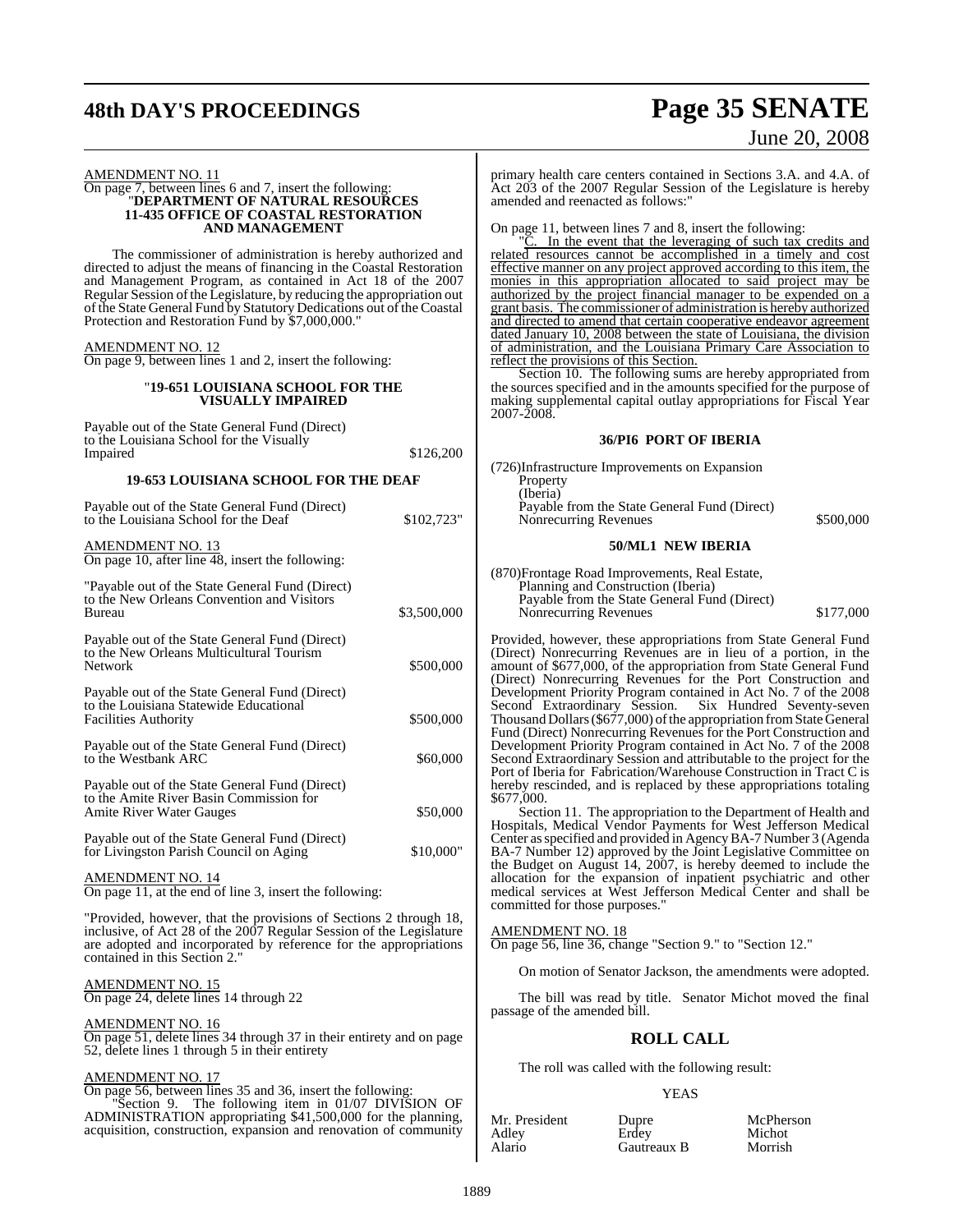| Amedee        | Gautreaux N   | Mount           |
|---------------|---------------|-----------------|
| <b>Broome</b> | Gray          | Murray          |
| Cassidy       | Hebert        | <b>Nevers</b>   |
| Cheek         | Heitmeier     | Ouinn           |
| Cravins       | Jackson       | Riser           |
| Crowe         | Kostelka      | Shaw            |
| Donahue       | Long          | Smith           |
| Dorsey        | Marionneaux   | <b>Thompson</b> |
| Duplessis     | Martiny       | Walsworth       |
| Total - 36    |               |                 |
|               | <b>NAYS</b>   |                 |
| Total - 0     |               |                 |
|               | <b>ABSENT</b> |                 |
| LaFleur       | Shepherd      |                 |

Total - 2

The Chair declared the amended bill was passed and returned to the House. Senator Michot moved to reconsider the vote by which the bill was passed and laid the motion on the table.

#### **Rules Suspended**

Senator Thompson asked for and obtained a suspension of the rules for the purpose of reverting to the Morning Hour.

#### **Introduction of Resolutions, Senate and Concurrent**

Senator Thompson asked for and obtained a suspension of the rules for the purpose of introducing and reading the following Resolutions, Senate and Concurrent, a first and second time and acting upon them as follows:

#### **SENATE RESOLUTION NO. 159—** BY SENATOR ERDEY

A RESOLUTION

To memorialize the Federal Emergency Management Agency and the U.S. Army Corps of Engineers to give preference to Louisiana companies when letting contracts for marine debris removal in the state's waterways and coastal areas.

On motion of Senator Erdey, the resolution was read by title and adopted.

#### **SENATE RESOLUTION NO. 160—** BY SENATOR DUPRE

A RESOLUTION

To urge and request the office of group benefits to study the bariatric surgery demonstration program initiated in 2004 and provide a written report of the results of the study to the Senate Committee on Health and Welfare no later than January 5, 2009.

On motion of Senator Dupre, the resolution was read by title and adopted.

#### **SENATE CONCURRENT RESOLUTION NO. 130—** BY SENATOR LONG

A CONCURRENT RESOLUTION

To commend the Red River Parish School Board upon the selection of the Jeannette Lawson Family Center as a Magna Awards 2008 winner by the American School Board Journal.

The resolution was read by title. Senator Long moved to adopt the Senate Concurrent Resolution.

# **Page 36 SENATE 48th DAY'S PROCEEDINGS**

## **ROLL CALL**

The roll was called with the following result:

YEAS

| Mr. President | Erdey         | Morrish       |
|---------------|---------------|---------------|
| Adley         | Gautreaux N   | Mount         |
| Alario        | Hebert        | Murray        |
| Amedee        | Heitmeier     | <b>Nevers</b> |
| Broome        | Jackson       | Ouinn         |
| Cassidy       | Kostelka      | Riser         |
| Cheek         | Long          | Shaw          |
| Cravins       | Marionneaux   | Shepherd      |
| Crowe         | Martiny       | Smith         |
| Dorsey        | McPherson     | Thompson      |
| Dupre         | Michot        | Walsworth     |
| Total $-33$   |               |               |
|               | <b>NAYS</b>   |               |
| Total $-0$    |               |               |
|               | <b>ABSENT</b> |               |
| Donahue       | Gautreaux B   | LaFleur       |

Duplessis Gray

Total - 5

The Chair declared the Senate had adopted the Senate Concurrent Resolution and ordered it sent to the House.

# **SENATE CONCURRENT RESOLUTION NO. 131—** BY SENATOR BROOME AND REPRESENTATIVE BARROW

A CONCURRENT RESOLUTION To commend UREC NBR 70805 PLUS! Service/Learning for Youth for its "Building Rock Solid Foundations for Brighter Tomorrows" program.

The resolution was read by title. Senator Broome moved to adopt the Senate Concurrent Resolution.

## **ROLL CALL**

The roll was called with the following result:

#### YEAS

| Mr. President<br>Adley<br>Alario<br>Amedee<br><b>Broome</b><br>Cheek<br>Cravins<br>Crowe<br>Dorsey<br>Dupre<br>Erdey<br>Gautreaux B<br>Total - 34 | Gautreaux N<br>Gray<br>Hebert<br>Heitmeier<br>Jackson<br>Kostelka<br>Long<br>Marionneaux<br>Martiny<br>McPherson<br>Michot<br>Morrish<br><b>NAYS</b> | Mount<br>Murray<br><b>Nevers</b><br>Quinn<br>Riser<br>Shaw<br>Shepherd<br>Smith<br>Thompson<br>Walsworth |
|---------------------------------------------------------------------------------------------------------------------------------------------------|------------------------------------------------------------------------------------------------------------------------------------------------------|----------------------------------------------------------------------------------------------------------|
| Total - 0                                                                                                                                         | <b>ABSENT</b>                                                                                                                                        |                                                                                                          |
| Cassidy                                                                                                                                           | Duplessis                                                                                                                                            |                                                                                                          |

Donahue LaFleur Total - 4

The Chair declared the Senate had adopted the Senate Concurrent Resolution and ordered it sent to the House.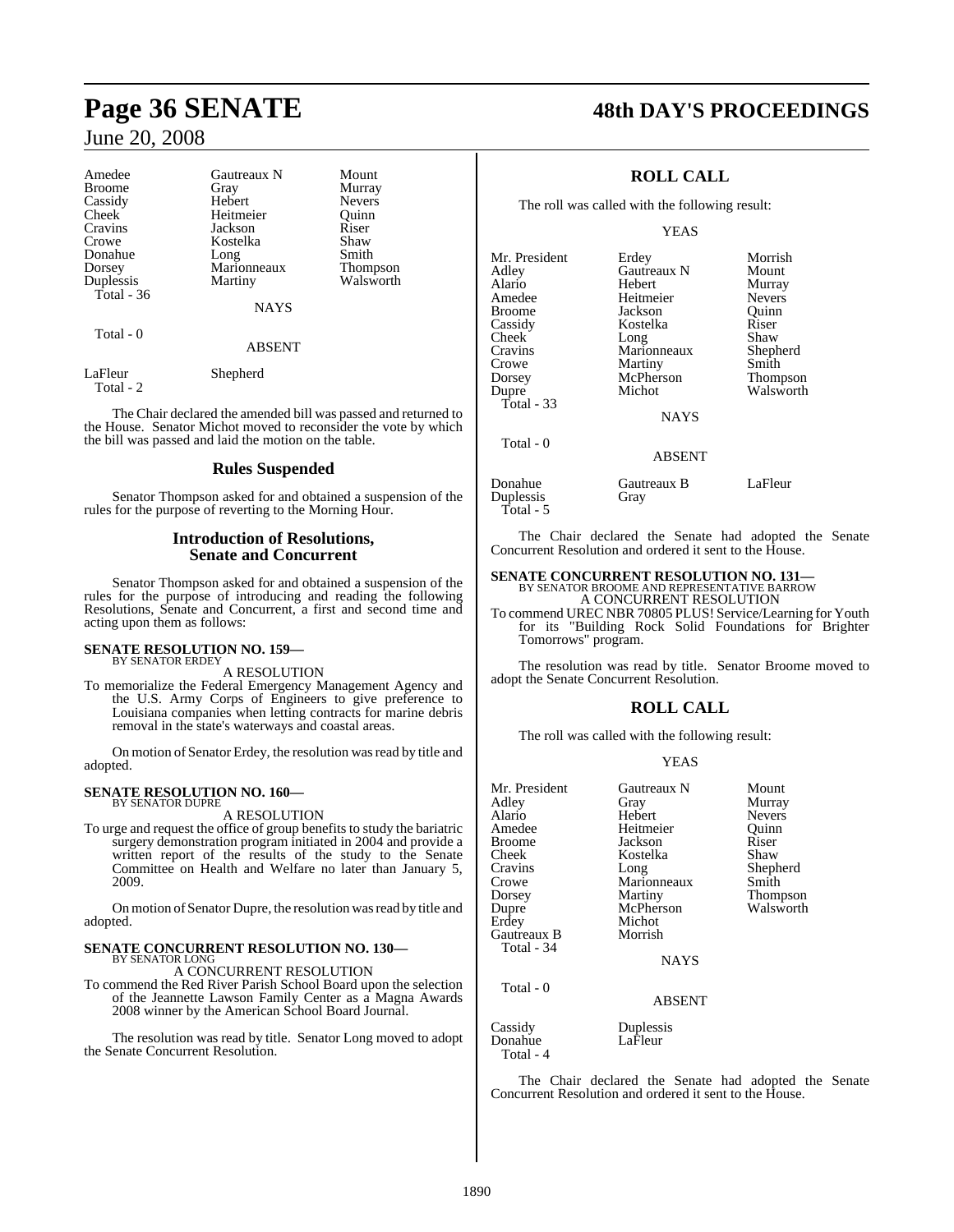#### **Reports of Committees**

The following reports of committees were received and read:

#### **CONFERENCE COMMITTEE REPORT**

#### **Senate Bill No. 160 by Senator Cravins**

#### June 20, 2008

To the Honorable President and Members of the Senate and to the Honorable Speaker and Members of the House of Representatives:

We, the conferees appointed to confer over the disagreement between the two houses concerning Senate Bill No. 160 by Senator Cravins recommend the following concerning the Reengrossed bill:

1.That all House Committee Amendments proposed by House Committee on Insurance and adopted by the House of Representatives on May 15, 2008 be accepted.

2.That all House Floor Amendments proposed by Representatives Kleckly and Cortez and adopted by the House of Representatives on June 9, 2008 be rejected.

3.That the following amendments to the Reengrossed bill be adopted:

#### AMENDMENT NO. 1

On page 2, line 2, after "**three years.**" insert the following: "**Any insurer filing with the commissioner pursuant to this Subsection shall file with the commissioner a business plan setting forth the insurer's plan to write new business in the particular region or area of the state in which the new deductible is to apply. The commissioner's approval is to be based on the insurer's commitment to the writing of new business in the respective region or area of the state in which the new deductible isto apply. The commissioner may also approve a filing that he determines to be in the best interest of the policyholders. The commissioner may subsequently rescind his approval of any filing made pursuant to this Subsection in the event the insurer fails to write new business in accordance with the business plan. Any business plan filed shall be considered proprietary or trade secret pursuant to information under the provisions of R.S. 44:3.2 and the Uniform Secrets Act. The commissioner shall provide an annual report to the legislative committees on insurance on the application and effectiveness of the provisions of this Section.**"

#### AMENDMENT NO. 2

On page 2, line 27, after "**three years.**" insert the following: "**Any insurer filing with the commissioner pursuant to this Subsection shall file with the commissioner a business plan setting forth the insurer's plan to write new business in the particular region or area of the state in which the new deductible is to apply. The commissioner's approval is to be based on the insurer's commitment to the writing of new business in the respective region or area of the state in which the new deductible isto apply. The commissioner may also approve a filing that he determines to be in the best interest of the policyholders. The commissioner may subsequently rescind his approval of any filing made pursuant to this Subsection in the event the insurer fails to write new business in accordance with the business plan. Any business plan filed shall be considered proprietary or trade secret pursuant to information under the provisions of R.S. 44:3.2 and the Uniform Secrets Act. The commissioner shall provide an annual report to the legislative committees on insurance on the application and effectiveness of the provisions of this Section.**"

Respectfully submitted,

Senators: Representatives: Donald R. "Don" Cravins, Jr.<br>Troy Hebert Ben Nevers

Patrick Page Cortez

## **48th DAY'S PROCEEDINGS Page 37 SENATE** June 20, 2008

#### **Rules Suspended**

Senator Cravins asked for and obtained a suspension of the rules for the purpose of considering the Conference Committee Report. On motion of Senator Cravins, a vote was taken on the adoption of the report.

#### **ROLL CALL**

The roll was called with the following result:

|  | v |
|--|---|
|--|---|

| Mr. President<br>Adley<br>Alario<br>Amedee<br><b>Broome</b><br>Cassidy<br>Cheek<br>Cravins<br>Crowe<br>Donahue<br>Dorsey<br>Duplessis<br>Total - $36$ | Dupre<br>Erdey<br>Gautreaux B<br>Gautreaux N<br>Gray<br>Hebert<br>Heitmeier<br>Jackson<br>Kostelka<br>Long<br>Marionneaux<br>Martiny<br><b>NAYS</b> | McPherson<br>Michot<br>Morrish<br>Mount<br>Murray<br><b>Nevers</b><br>Ouinn<br>Riser<br>Shaw<br>Shepherd<br>Thompson<br>Walsworth |
|-------------------------------------------------------------------------------------------------------------------------------------------------------|-----------------------------------------------------------------------------------------------------------------------------------------------------|-----------------------------------------------------------------------------------------------------------------------------------|
|                                                                                                                                                       |                                                                                                                                                     |                                                                                                                                   |
|                                                                                                                                                       |                                                                                                                                                     |                                                                                                                                   |

Total - 0

LaFleur Smith

Total - 2

The Chair declared the Conference Committee Report was adopted. Senator Cravins moved to reconsider the vote by which the report was adopted and laid the motion on the table.

ABSENT

#### **CONFERENCE COMMITTEE REPORT**

#### **Senate Bill No. 312 by Senator Mount**

#### June 19, 2008

To the Honorable President and Members of the Senate and to the Honorable Speaker and Members of the House of Representatives:

We, the conferees appointed to confer over the disagreement between the two houses concerning Senate Bill No. 312 by Senator Mount recommend the following concerning the Reengrossed bill:

1. That House Committee Amendments No. 1 through 15 proposed by the House Committee on Health and Welfare and adopted by the House of Representatives on June 3, 2008, be adopted.

2.That Legislative Bureau Amendment No. 1 proposed by the Legislative Bureau and adopted by the House of Representatives on June 3, 2008, be adopted.

3.That House Floor Amendments No. 9 and 10 proposed by Representative Nowlin and adopted by the House of Representatives on June 12, 2008, be adopted.

4.That House Floor Amendments No. 1, 2, 3, 4, 5, 6, 7, 8, 11, 12, and 13 proposed by Representative Nowlin and adopted by the House of Representatives on June 12, 2008, be rejected.

5. That the following amendments to the reengrossed bill be adopted:

#### AMENDMENT NO. 1

On page 2, delete lines 27 through 29 in their entirety and insert the following in lieu thereof:

"**(b) A local election has been called on the exemption after the petition has been received by each governing authority pursuant to Subparagraph (a) of this Paragraph. Participation in the election shall be limited to those precincts in which the water system provides service. The local election shall be called**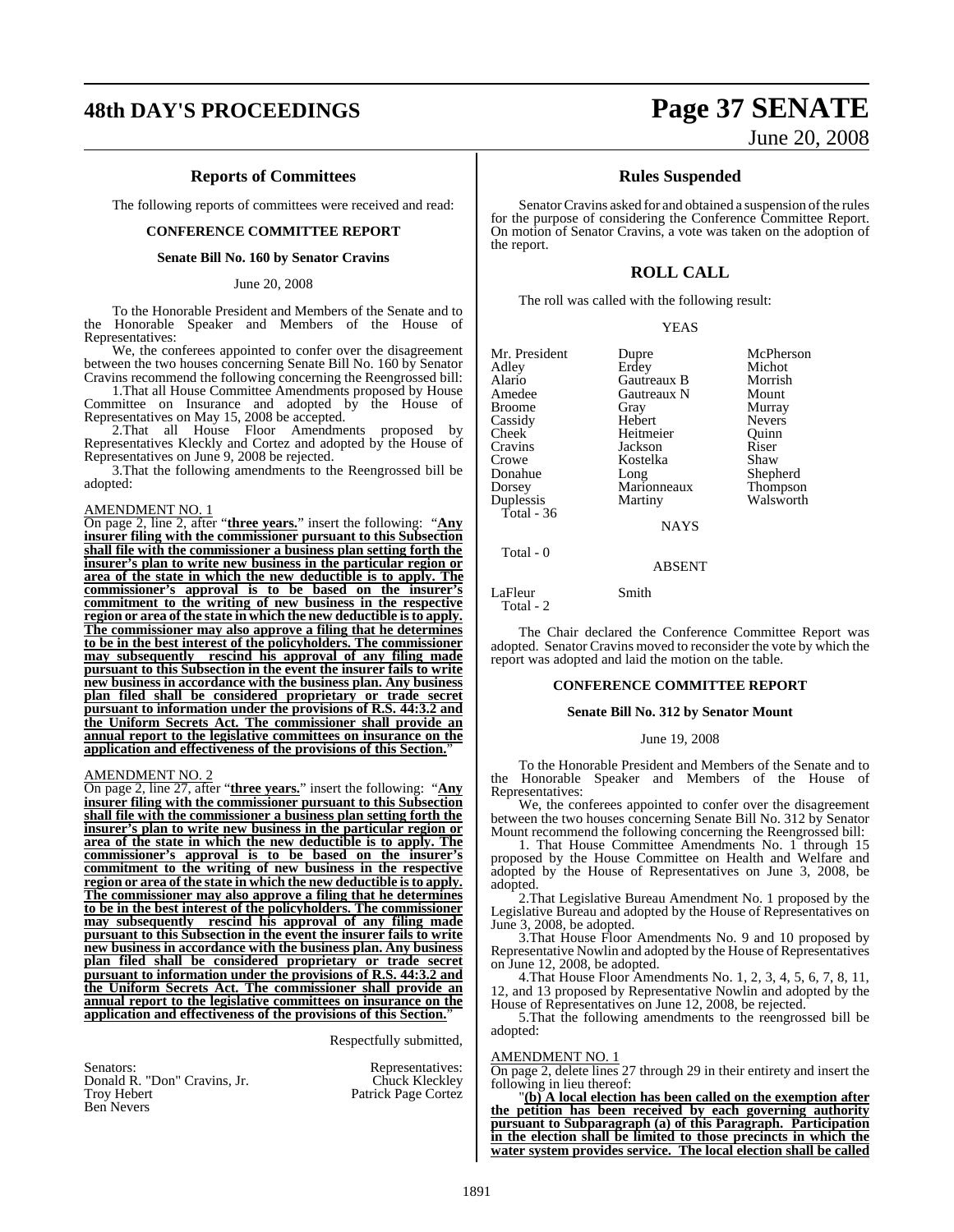# **Page 38 SENATE 48th DAY'S PROCEEDINGS**

June 20, 2008

**and conducted by the governing authority of each municipality in whose jurisdiction the water system provides service if all of the registered voters served by the water system reside wholly within the jurisdiction of one or more municipalities. However, the local election shall instead be called and conducted by the governing authority of each parish in whose jurisdiction the water system provides service if either of the following applies:**

**(i) The water system also provides service to registered voters in unincorporated areas of one or more parishes.**

**(ii) The water system was created or franchised by the** parish or parishes."

#### AMENDMENT NO. 2

On page 3, line 5 after "**same**" and before "**took**" delete "**municipality**" and insert "**jurisdiction**" in lieu thereof

Respectfully submitted,

| Senators:           | Representatives: |
|---------------------|------------------|
| Willie L. Mount     | Kay Katz         |
| Sherri Smith Cheek  | John LaBruzzo    |
| <b>Bill Cassidy</b> |                  |

#### **Rules Suspended**

Senator Mount asked for and obtained a suspension of the rules for the purpose of considering the Conference Committee Report. On motion of Senator Mount, a vote wastaken on the adoption of the report.

#### **ROLL CALL**

The roll was called with the following result:

#### YEAS

| Mr. President<br>Adley<br>Alario<br>Amedee<br><b>Broome</b><br>Cassidy<br><b>Cheek</b><br>Cravins<br>Crowe<br>Donahue<br>Dorsey<br>Dupre<br>Total - 34 | Erdey<br>Gautreaux B<br>Gautreaux N<br>Gray<br>Hebert<br>Heitmeier<br>Jackson<br>Long<br>Marionneaux<br>Martiny<br>McPherson<br>Michot<br><b>NAYS</b> | Morrish<br>Mount<br>Murray<br><b>Nevers</b><br>Ouinn<br>Riser<br>Shaw<br>Shepherd<br>Thompson<br>Walsworth |
|--------------------------------------------------------------------------------------------------------------------------------------------------------|-------------------------------------------------------------------------------------------------------------------------------------------------------|------------------------------------------------------------------------------------------------------------|
| Total - 0                                                                                                                                              | <b>ABSENT</b>                                                                                                                                         |                                                                                                            |

Duplessis LaFleur<br>Kostelka Smith Kostelka Total - 4

The Chair declared the Conference Committee Report was adopted. Senator Mount moved to reconsider the vote by which the report was adopted and laid the motion on the table.

#### **Senator Walsworth in the Chair**

#### **CONFERENCE COMMITTEE REPORT**

#### **Senate Bill No. 592 by Senator Riser**

#### June 19, 2008

To the Honorable President and Members of the Senate and to the Honorable Speaker and Members of the House of Representatives:

We, the conferees appointed to confer over the disagreement between the two houses concerning Senate Bill No. 592 by Senator Riser recommend the following concerning the Reengrossed bill:

1.That the HouseCommittee Amendment No. 1 proposed by the House Committee on Transportation, Highways, and Public Works and adopted by the House of Representatives on June 5, 2008 be rejected.

2.That the following amendment to the reengrossed bill be adopted:

## AMENDMENT NO. 1

On page 1, line 12, change "**each**" to "**either**"

Respectfully submitted,

Joe McPherson Robert Adley

Senators:<br>
Neil Riser<br>
Neil Riser<br>
Noble Ellington Noble Ellington<br>Nita Hutter

#### **Rules Suspended**

Senator Riser asked for and obtained a suspension of the rules for the purpose of considering the Conference Committee Report. On motion of Senator Riser, a vote was taken on the adoption of the report.

#### **ROLL CALL**

The roll was called with the following result:

#### YEAS

| Mr. President | Erdey         | Morrish       |
|---------------|---------------|---------------|
| Adley         | Gautreaux B   | Mount         |
| Alario        | Gautreaux N   | Murray        |
| Amedee        | Gray          | <b>Nevers</b> |
| <b>Broome</b> | Hebert        | Ouinn         |
| Cassidy       | Heitmeier     | Riser         |
| Cheek         | Jackson       | Shaw          |
| Cravins       | Kostelka      | Shepherd      |
| Crowe         | Long          | Smith         |
| Donahue       | Marionneaux   | Thompson      |
| Dorsey        | Martiny       | Walsworth     |
| Duplessis     | McPherson     |               |
| Dupre         | Michot        |               |
| Total $-37$   |               |               |
|               | <b>NAYS</b>   |               |
| Total - 0     |               |               |
|               | <b>ABSENT</b> |               |
| LaFleur       |               |               |

Total - 1

The Chair declared the Conference Committee Report was adopted. Senator Riser moved to reconsider the vote by which the report was adopted and laid the motion on the table.

#### **Appointment of Conference Committee on Senate Bill No. 6**

The President of the Senate appointed the following members to confer with a like committee from the House for the purpose of considering the disagreement on SenateBill No. 6: Senators Murray, Gray and Long.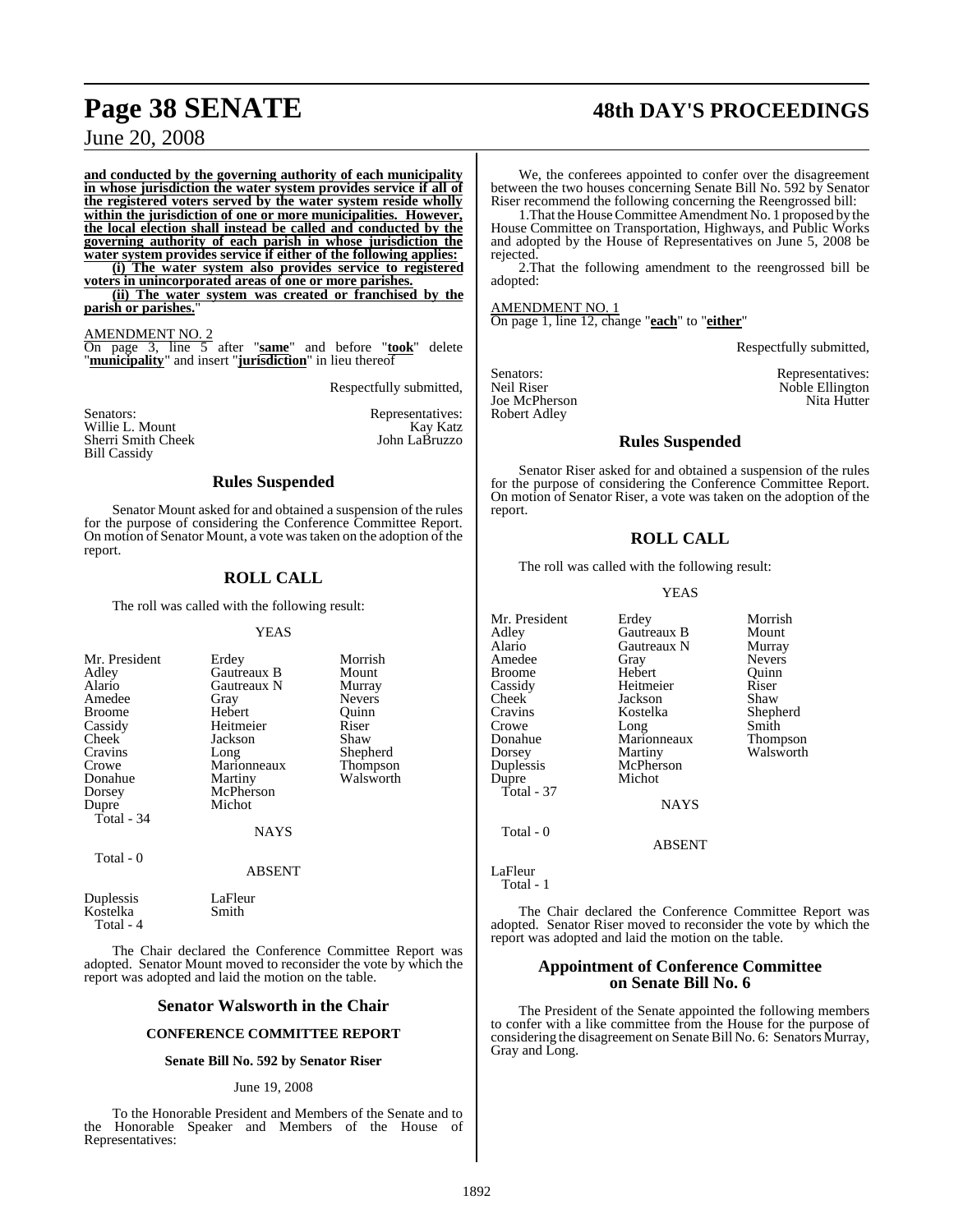# **48th DAY'S PROCEEDINGS Page 39 SENATE**

# June 20, 2008

#### **Appointment of Conference Committee on Senate Bill No. 384**

The President of the Senate appointed the following members to confer with a like committee from the House for the purpose of considering the disagreement on Senate Bill No. 384: Senators Hebert, Marionneaux and Amedee.

#### **Appointment of Conference Committee on Senate Bill No. 465**

The President of the Senate appointed the following members to confer with a like committee from the House for the purpose of considering the disagreement on Senate Bill No. 465: Senators Walsworth, Nevers and Riser.

#### **Appointment of Conference Committee on Senate Bill No. 542**

The President of the Senate appointed the following members to confer with a like committee from the House for the purpose of considering the disagreement on Senate Bill No. 542: Senators Smith, Chaisson and Marionneaux.

#### **Appointment of Conference Committee on House Bill No. 1006**

The President of the Senate appointed to the Conference Committee on House Bill No. 1006 the following members of the Senate: Senators Gray, B. Gautreaux and Murray.

#### **Appointment of Conference Committee on House Bill No. 1115**

The President of the Senate appointed to the Conference Committee on House Bill No. 1115 the following members of the Senate: Senators Smith, McPherson and Mount.

#### **Appointment of Conference Committee on House Bill No. 1384**

The President of the Senate appointed to the Conference Committee on House Bill No. 1384 the following members of the Senate: Senators Mount, Cassidy and Nevers.

### **Messages from the House**

The following Messages from the House were received and read as follows:

#### **Message from the House**

#### **PASSED SENATE BILLS AND JOINT RESOLUTIONS**

June 20, 2008

To the Honorable President and Members of the Senate:

I am directed to inform your honorable body that the House of Representatives has finally passed the following Senate Bills and Joint Resolutions:

## **SENATE BILL NO. 286—** BY SENATOR DUPLESSIS

AN ACT

To amend and reenact R.S. 17:24.10(B)(2), (D), (H)(2), and  $(I)(1)(a)(i)$  and  $(5)$  and to enact R.S. 17:24.10 $(I)(1)(a)(iii)$ , relative to early childhood education; to provide relative to universal access to the Cecil J. Picard LA 4 Early Childhood Education Program; to provide for timelines and eligibility requirements; to provide for participation by non-school system providers; to provide for local school system duties and responsibilities; to provide for reporting requirements; to provide relative to funding; and to provide for related matters.

Reported with amendments.

#### **SENATE BILL NO. 511—** BY SENATOR AMEDEE

AN ACT

To amend and reenact R.S. 14:90.1, relative to the crime of gambling; to provide for the crime of gambling by computer; to provide for the disposition of seized evidence, property and paraphernalia; to provide for fines and penalties; and to provide for related matters.

Reported with amendments.

**SENATE BILL NO. 667—** BY SENATOR ADLEY

AN ACT

To amend and reenact R.S. 42:1113(D) and 1114.3(A)(1) and (2), relative to conflicts of interest; to provide relative to certain contractsinvolving certain public servants and certain affiliated persons and entities; to provide restrictions on certain contracts; to provide for disclosure relative to certain contracts; to require certain disclosures by certain elected officials; to provide forthe content of such disclosures; to provide for enforcement and penalties; to provide exceptions and waivers; to provide for effectiveness; and to provide for related matters.

Reported with amendments.

**SENATE BILL NO. 232—** BY SENATORS MOUNT, MARIONNEAUX AND THOMPSON A JOINT RESOLUTION

Proposing to amend Article IV, Section 21(A), Article VIII, Sections 3(B), 5(B), 6(B), 7(B), and 7.1(B), Article IX, Section 8(B), and Article X, Sections 3(B) and 43(B) of the Constitution of Louisiana, relative to term limits for positions on certain boards and commissions; to provide a three-consecutive-term limit for positions on the Public Service Commission, the State Board of Elementary and Secondary Education, the Board of Regents, the Board of Supervisors for the University of Louisiana System, the Board of Supervisors of Louisiana State University and Agricultural and Mechanical College, the Board of Supervisors of Southern University and Agricultural and Mechanical College, the Board of Supervisors of Community and Technical Colleges, the Louisiana Forestry Commission, the State Civil Service Commission, and the State Police Commission; to specify an election for submission of the proposition to electors and provide a ballot proposition.

Reported with amendments.

#### **SENATE BILL NO. 233—** BY SENATOR MOUNT

AN ACT

To amend and reenact R.S. 17:2(C), 1453(A), 1851(C), the introductory paragraph of  $1871(A)(1)(a)$ , and  $3121(C)$ , R.S. 42:2, and R.S. 45:1161.1(B), and to enact R.S. 3:4272(D) and R.S. 42:3.2, relative to term limits for members of certain boards and commissions; to prohibit any person appointed or elected to a board or commission within the executive branch of state government to serve in such position for more than three consecutive terms; to prohibit the term of any person serving at the pleasure of an appointing authority to extend beyond twelve consecutive years; to provide for continuation of service for certain members exceeding the three terms or twelve year limits; to exclude persons serving on boards and commissions by virtue of their position or office held; and to provide for related matters.

Reported with amendments.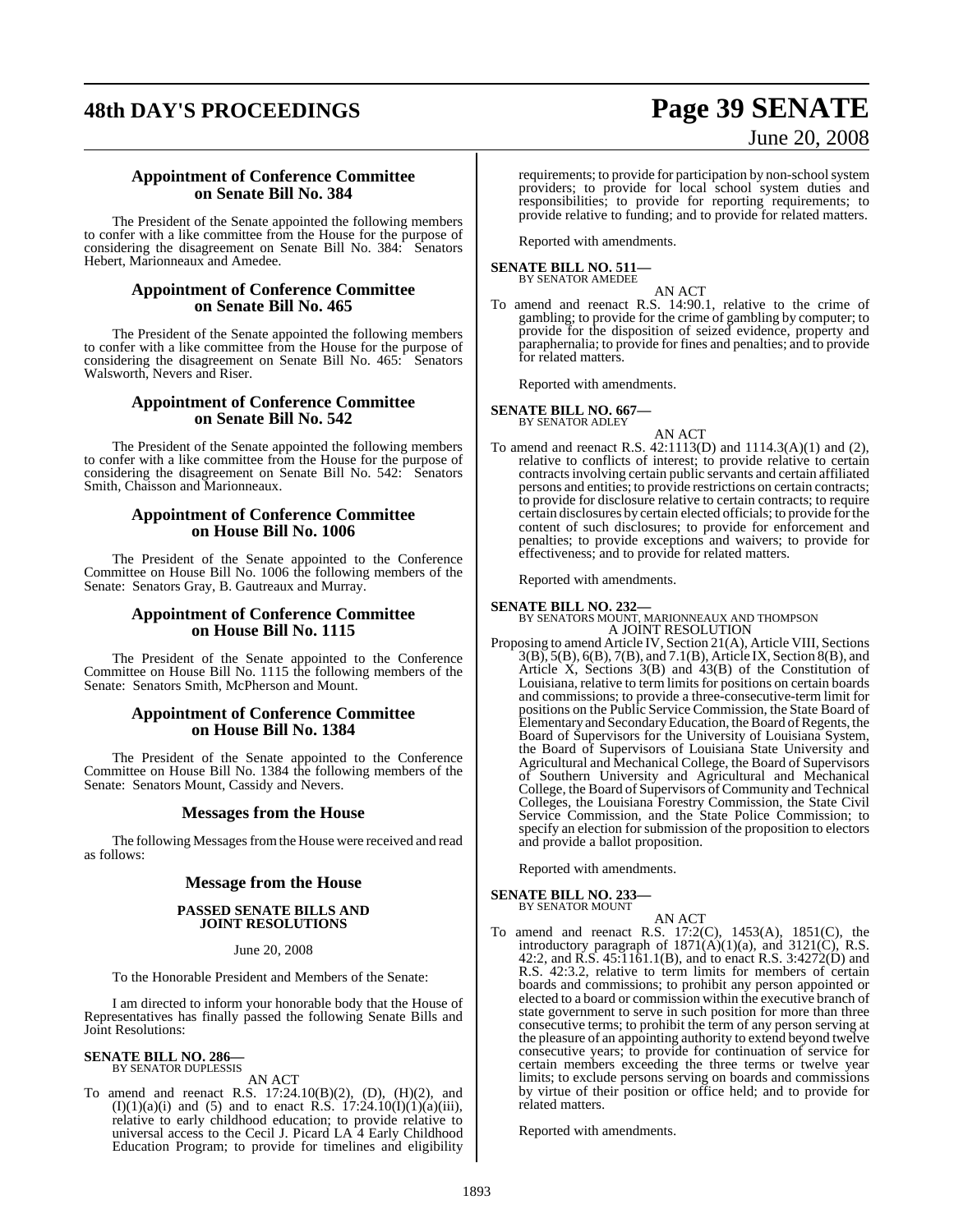## June 20, 2008

#### **SENATE BILL NO. 519—** BY SENATOR AMEDEE

AN ACT

To enact R.S. 37:3507.2(A)(4), relative to private investigators; to provide with respect to the types of licenses issued by the board; and to provide for related matters.

Reported with amendments.

Respectfully submitted, ALFRED W. SPEER Clerk of the House of Representatives

### **Rules Suspended**

Senator Crowe asked for and obtained a suspension of the rules for the purpose of reverting to the Morning Hour.

#### **Introduction of Senate Concurrent Resolutions**

Senator Crowe asked for and obtained a suspension of the rules for the purpose of introducing and reading the following Senate Concurrent Resolutions a first and second time and acting upon them as follows:

#### **SENATE CONCURRENT RESOLUTION NO. 132—** BY SENATOR CROWE

A CONCURRENT RESOLUTION

To urge and request the Louisiana Department of Transportation and Development to preserve a portion of the old twin span bridge to be used as a park and fishing pier.

The resolution was read by title. Senator Crowe moved to adopt the Senate Concurrent Resolution.

## **ROLL CALL**

The roll was called with the following result:

#### YEAS

| Mr. President<br>Adley<br>Alario<br>Amedee<br><b>Broome</b><br>Cassidy<br>Cheek<br>Cravins<br>Crowe<br>Donahue<br>Dorsey<br>Duplessis | Erdey<br>Gautreaux B<br>Gautreaux N<br>Gray<br>Hebert<br>Heitmeier<br>Jackson<br>Kostelka<br>Long<br>Marionneaux<br>Martiny<br>McPherson | Morrish<br>Mount<br>Murray<br><b>Nevers</b><br>Ouinn<br>Riser<br>Shaw<br>Shepherd<br>Smith<br><b>Thompson</b><br>Walsworth |
|---------------------------------------------------------------------------------------------------------------------------------------|------------------------------------------------------------------------------------------------------------------------------------------|----------------------------------------------------------------------------------------------------------------------------|
| Dupre                                                                                                                                 | Michot                                                                                                                                   |                                                                                                                            |
| Total $-37$                                                                                                                           |                                                                                                                                          |                                                                                                                            |
|                                                                                                                                       | <b>NAYS</b>                                                                                                                              |                                                                                                                            |
| Total - 0                                                                                                                             |                                                                                                                                          |                                                                                                                            |
|                                                                                                                                       | <b>ABSENT</b>                                                                                                                            |                                                                                                                            |

LaFleur

Total - 1

The Chair declared the Senate had adopted the Senate Concurrent Resolution and ordered it sent to the House.

#### **SENATE CONCURRENT RESOLUTION NO. 133—** BY SENATOR CROWE

A CONCURRENT RESOLUTION

To urge and request the Louisiana Department of Economic Development to study the negative impact of the onerous surplus lines tax on businesses in south Louisiana.

# **Page 40 SENATE 48th DAY'S PROCEEDINGS**

The resolution was read by title. Senator Crowe moved to adopt the Senate Concurrent Resolution.

## **ROLL CALL**

The roll was called with the following result:

#### YEAS

| Mr. President | Erdey               | Morrish       |
|---------------|---------------------|---------------|
| Adley         | Gautreaux B         | Mount         |
| Alario        | Gautreaux N         | Murray        |
| Amedee        | Gray                | <b>Nevers</b> |
| <b>Broome</b> | Hebert              | Ouinn         |
| Cassidy       | Heitmeier           | Riser         |
| Cheek         | Jackson             | Shaw          |
| Cravins       | Kostelka            | Shepherd      |
| Crowe         |                     | Smith         |
| Donahue       | Long<br>Marionneaux | Thompson      |
| Dorsey        | Martiny             | Walsworth     |
| Duplessis     | McPherson           |               |
| Dupre         | Michot              |               |
| Total - 37    |                     |               |
|               | NAVS                |               |

ABSENT

NAYS

LaFleur

Total - 0

Total - 1

The Chair declared the Senate had adopted the Senate Concurrent Resolution and ordered it sent to the House.

## **Mr. President in the Chair**

#### **Reports of Committees**

The following reports of committees were received and read:

#### **CONFERENCE COMMITTEE REPORT**

#### **House Bill No. 280 By Representative Wooton**

#### June 20, 2008

To the Honorable Speaker and Members of the House of Representatives and the Honorable President and Members of the Senate.

Ladies and Gentlemen:

We, the conferees appointed to confer over the disagreement between the two houses concerning House Bill No. 280 by Representative Wooton, recommend the following concerning the Reengrossed bill:

1.That Senate Committee Amendments Nos. 1 through 3 proposed by the SenateCommittee on JudiciaryB and adopted by the Senate on April 30, 2008 be adopted.

2.In Senate Committee Amendment No. 4 proposed by the Senate Committee on Judiciary B and adopted by the Senate on April 30, 2008 be rejected.

3.That Senate Committee Amendments Nos. 5 through 7 proposed by the SenateCommittee on JudiciaryB and adopted by the Senate on April 30, 2008 be adopted.

4.That Senate Amendment No. 1 in the set of Senate Floor Amendments consisting of one amendment proposed by Senator Duplessis and adopted by the Senate on May 14, 2008 be rejected.

5.That Senate Amendment Nos. 1 through 3 in the set of Senate Floor Amendments consisting of three amendments proposed by Senator Duplessis and adopted by the Senate on May 14, 2008 be rejected.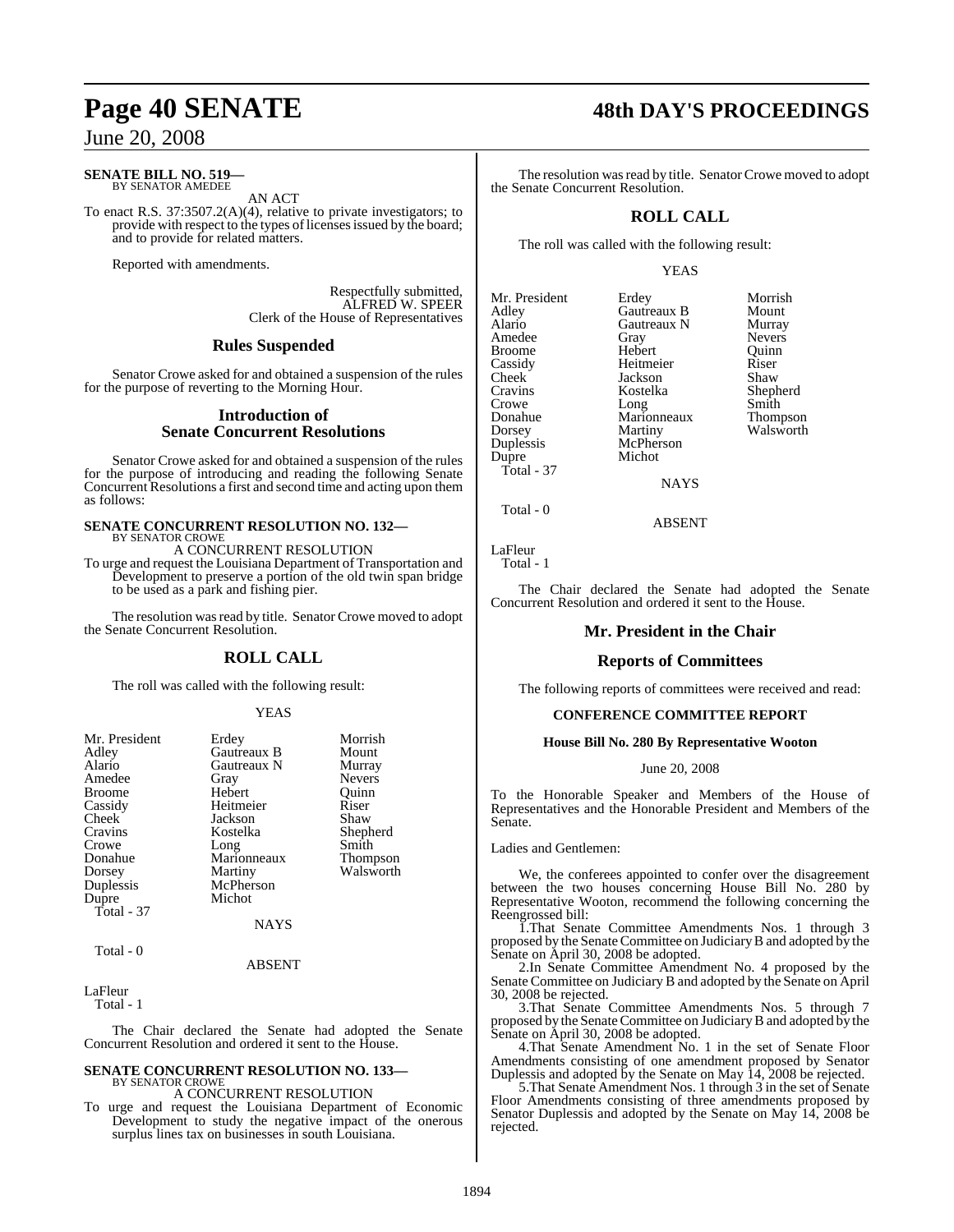# **48th DAY'S PROCEEDINGS Page 41 SENATE**

#### 6.That Senate Floor Amendment Nos. 1 through 3 proposed by Senator McPherson and adopted by the Senate on May 14, 2008 be rejected.

7.That Senate Floor Amendment No. 1 proposed by Senator Dupre and adopted by the Senate on May 14, 2008 be rejected.

8.That Senate Floor Amendment Nos. 1 through 3 proposed by Senator LaFleur and adopted by the Senate on May 14, 2008 be rejected.

9.That the following amendments to the reengrossed bill be adopted:

#### AMENDMENT NO. 1

On page 2, line 4, after " $\underline{J}$ ." and before " $\underline{Any}$ " insert " $\underline{(1)}$ "

#### AMENDMENT NO. 2

On page 2, delete lines 7 through 16 in their entirety and insert the following:

"(a) The licensed distributor has purchased or has entered into a lease agreement approved by the office for the total number of electronic video bingo machines to be placed at a specific location and the electronic video bingo machines have been permitted by the office and placed at a location which has been approved by the office on or prior to August 15, 2008; or

(b) The licensed distributor has delivered to the office or has sent by certified mail an application with the required fees to have electronic video bingo machines permitted, which application has been received, but not approved by the office on or prior to August 15, 2008 and the application includes one of the following:

(i) Proof of purchase for the total number of video bingo machines to be placed at a specific location.

(ii) A non refundable deposit of a minimum of twenty-five percent of the fair market value of the wholesale purchase price of the total number of machines to be placed at a specific location.

(iii) A non-refundable deposit on a lease agreement which is equivalent in value to a minimum of twenty-five percent of the fair market value of the wholesale purchase price of the total number of machines to be placed at a specific location.

(2) Electronic video bingo machines authorized by the provisions of this Subsection shall only be placed at one of the following locations:

(a) A location which has been approved by the office on or prior to August 15, 2008; or

(b) A location for which a completed application with the required fees for the licensing to conduct charitable gaming at a specific location has been received by the office on or prior to August 15, 2008. However locations which have not been approved by the office prior to August 15, 2008, but for which an application has been timely filed as provided by this Subparagraph, shall have received final approval from the office and must be occupied by August 15, 2009 in order to operate electronic video bingo machines which are not in compliance with the provisions of R.S.  $4:724(B)(5)$ .

#### AMENDMENT NO. 3

On page 2, line 20, after "machine" delete the remainder of the line and insert "of a similar make and model"

#### AMENDMENT NO. 4

On page 3, delete line 8 in its entirety and insert the following:

"Section 2. This Act shall become effective upon signature by the governor or, if notsigned by the governor, upon expiration of the time for bills to become law without signature by the governor, as provided by Article III, Section 18 of the Constitution of Louisiana. If vetoed by the governor and subsequently approved by the legislature, this Act shall become effective on the day following such approval."

Respectfully submitted,

| Representatives:      | Senators:              |
|-----------------------|------------------------|
| Ernest D. Wooton      | Daniel "Danny" Martiny |
| Joseph P. Lopinto     | Joel T. Chaisson II    |
| Karen Carter Peterson |                        |

# June 20, 2008

#### **Rules Suspended**

Senator Marionneaux asked for and obtained a suspension of the rules for the purpose of considering the Conference Committee Report. On motion of Senator Martiny, a vote was taken on the adoption of the report.

#### **ROLL CALL**

The roll was called with the following result:

|--|

| Mr. President | Erdey       | Morrish         |
|---------------|-------------|-----------------|
| Adley         | Gautreaux B | Mount           |
| Alario        | Gautreaux N | Murray          |
| Amedee        | Gray        | <b>Nevers</b>   |
| <b>Broome</b> | Hebert      | Ouinn           |
| Cassidy       | Heitmeier   | Riser           |
| Cheek         | Jackson     | Shaw            |
| Cravins       | Kostelka    | Shepherd        |
| Crowe         | Long        | Smith           |
| Donahue       | Marionneaux | <b>Thompson</b> |
| Dorsey        | Martiny     | Walsworth       |
| Duplessis     | McPherson   |                 |
| Dupre         | Michot      |                 |
| Total - 37    |             |                 |

NAYS

ABSENT

LaFleur Total - 1

Total - 0

The Chair declared the Conference Committee Report was adopted. Senator Martiny moved to reconsider the vote by which the report was adopted and laid the motion on the table.

#### **Rules Suspended**

Senator Marionneaux asked for and obtained a suspension of the rules for the purpose of taking up at this time.

#### **Senate Bills and Joint Resolutions Just Returned from the House of Representatives with Amendments**

Senator Marionneaux asked for and obtained a suspension of the rules to take up at this time the following Senate Bills and Joint Resolutions just returned from the House of Representatives with amendments.

## **SENATE BILL NO. 808— (Substitute of Senate Bill No. 527 by Senator Marionneaux)** BY SENATOR MARIONNEAUX

AN ACT

To amend and reenact R.S. 39:101(A)(1), (B)(1)(a), (c), (d) and (2) and (F)(1), 103(A)(1) and (B)(1), 111, 112, 113, and 115, to enact R.S.  $39:101(F)(3)$  and  $103(B)(3)$ , and to repeal R.S. 39:105, relative to capital outlay; to provide with respect to capital outlay budget development and enactment; to provide relative to the submission of capital outlay budget requests; to provide relative to the standards for capital projects and evaluation of such projects; to provide relative to inclusion of certain non-state projectsin the capital outlay budget; to provide for inclusion of certain revenue bond projects in the capital outlay budget; to provide for an effective date; and to provide for related matters.

The bill was read by title. Returned from the House of Representatives with the following amendments: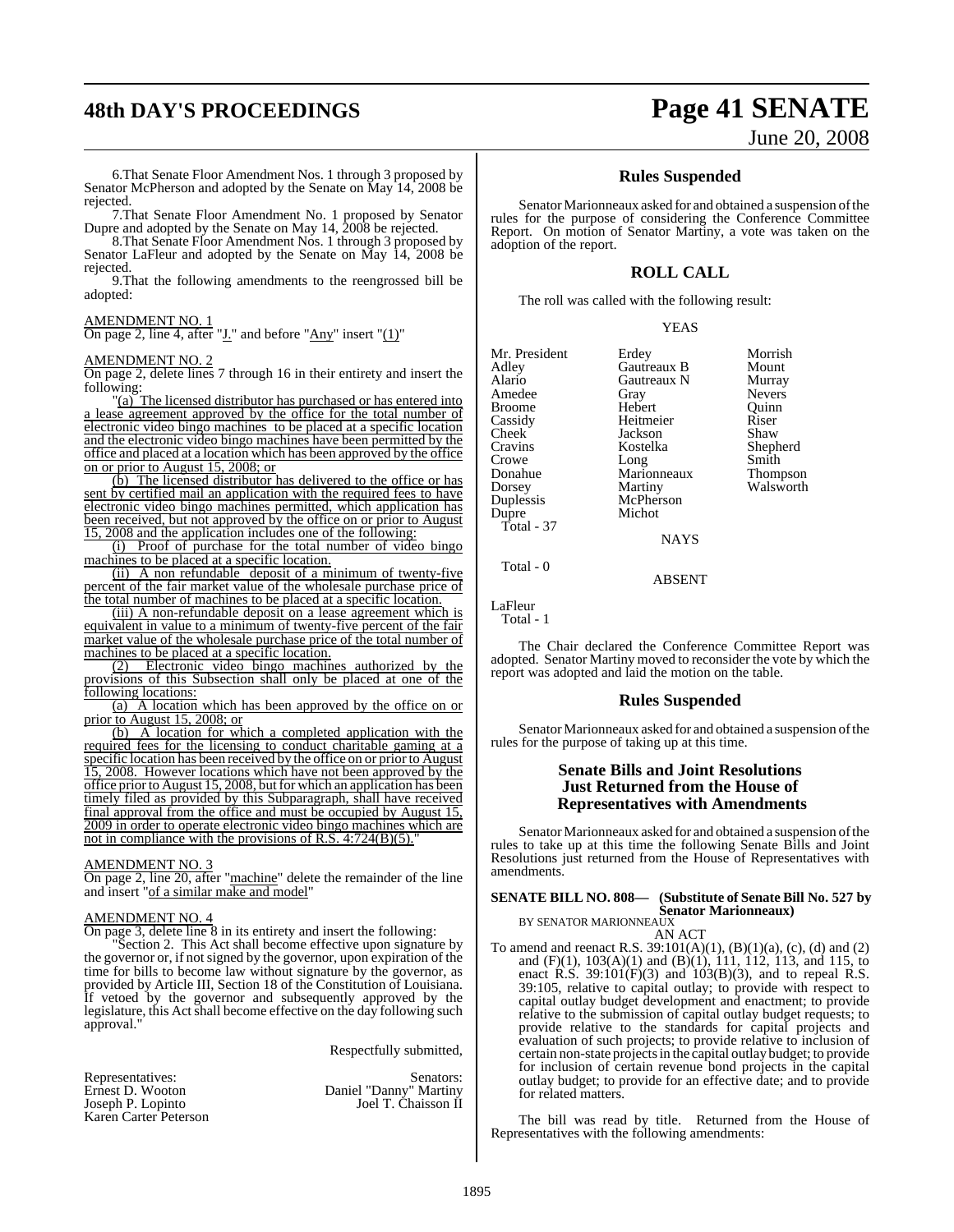# **Page 42 SENATE 48th DAY'S PROCEEDINGS**

## June 20, 2008

#### **HOUSE COMMITTEE AMENDMENTS**

Amendments proposed by House Committee on Appropriations to Reengrossed Senate Bill No. 808 by Senator Marionneaux

#### AMENDMENT NO. 1

On page 1, delete line 3 and insert "and (B)(1), 111, 112, 113, 115, and 122(A), to enact R.S. 39:101(F)(3) and (G), and 103(B)(3), and"

#### AMENDMENT NO. 2

On page 1, line 9, between "budget;" and "to provide for" insert "to require approval of capital outlay projects by the Joint Legislative Committee on Capital Outlay;"

#### AMENDMENT NO. 3

On page 1, delete line 13 and insert "(B)(1), 111, 112, 113, 115, and  $122(A)$  are hereby amended and reenacted, and R.S. 39:101(F)(3) and (G) and"

#### AMENDMENT NO. 4

On page 2, at the beginning of line 29 delete "(d) Any" and insert the following: "(d)**(i) Except for projects subject to Subsection G of** this Section, any Any

#### AMENDMENT NO. 5

On page 3, between lines 3 and 4, insert the following: "**(ii) For projects subject to Subsection G of this Section, any form for submission together with the legislative endorsement and other supporting information and documents for such projects shall contain the information necessary for the feasibility study required by Article VII, Section 11(C) of the Constitution of** Louisiana.

#### AMENDMENT NO. 6

On page 3, after line 29, insert the following:

"**G. In addition to feasibility study requirements set forth elsewhere in this Part, each request for expenditure of funds for a capital project submitted by the head of a budget unit and each such request submitted by an official of a political subdivision, port, levee district, or other non-state entity requiring an estimated expenditure of three million dollars or more shall contain such additional information as required by rules adopted by the office of facility planning and control and approved by the House Committee onWays andMeans and the Senate Committee on Revenue and Fiscal Affairs.**"

#### AMENDMENT NO. 7

On page 4, line 23, between "**projects.**" and "**The**" insert the following: "**The office shall develop policies and procedures that insure that the capital outlay bill does not exceed both the limitation on the issuance of general obligations bonds and the constitutional limitation of net state tax supported debt by more than can be reasonably managed.**"

#### AMENDMENT NO. 8

On page 6, between lines 1 and 2, insert the following:

"**(c) The project has been approved by the Joint Legislative Committee on Capital Outlay; however, no action to approve a project may be taken by the committee after the last day for introduction of a matter intended to have the effect of law by either house of the legislature.**"

#### AMENDMENT NO. 9

On page 6, line 18, after "project" insert "**subject to R.S. 39:101(G) that is** 

#### AMENDMENT NO. 10

On page 7, line 9, between "**demonstrated**" and "**its**" insert "**to the Joint Legislative Committee on Capital Outlay**"

#### AMENDMENT NO. 11

On page 7, delete lines 16 through 29 and on page 8, delete lines 1 through 11

#### AMENDMENT NO. 12

On page 8, between lines 11 and 12, insert the following:

"**F. The Capital Outlay Act shall contain four priorities: (1) Priority A general obligation bond funding shall be for completion of plans and specifications, land acquisition, site preparation, or for construction of projects that will require the sale of bonds or extension of lines of credit by the State Bond Commission during the fiscal year. Priority A shall include only funding for projects and amounts which were previously authorized by the Capital Outlay Act of the preceding year and which were granted cash lines of credit by the State Bond Commission.**

**(2) Priority B general obligation bond funding shall be for completion of plans and specifications, land acquisition, site preparation, or for construction of projects that will require the sale of bonds or extension of cash lines of credit by the State Bond Commission during the fiscal year. Priority B shall include only funding for the reauthorization of the portion of the outstanding previous fiscal year Priority D Non-Cash lines of credit for projects which will require cash expenditures in the fiscal year and therefore must be converted to cash lines of credit in the fiscal year.**

**(3) Priority C general obligation bond projects are for the initiation or completion of plans and specifications, land acquisition,site preparation, or for construction which will begin in the fiscal year and will require the sale of bonds or the granting of lines of credit by the State Bond Commission during the fiscal year. The projects included in this priority shall be limited to the amount of the estimated cash line of credit capacity available after Priority A and Priority B projects have been satisfied, as identified by the office when the bill is filed in the legislature. Of the projects included in this priority, not more than twenty-five percent of the total amount available shall consist of non-state projects added to the bill by the legislature, of which not more than one-half of the amount shall have been included by the House of Representatives and not more than onehalf of the amount shall have been included by the Senate.**

**(4) Priority D general obligation bond funding shall be for funding the portion of construction contracts which will not require cash expenditures during the fiscal year. These funds, when combined with previously sold bonds or with higher priority bonds on lines of credit, or with funds appropriated from other sources, will provide sufficient appropriated funds to award contracts. Non-cash lines of credit granted by the State Bond Commission shall be required prior to the award of these contracts.**"

#### AMENDMENT NO. 13

On page 9, between lines 14 and 15, insert the following: "§122. Commencement of work

A. No work shall commence and no contract shall be entered into for any project contained in the capital outlay act unless and until funds are available from the cash sources indicated in the act or from the sale of bonds or from a line of credit approved by the State Bond Commission, except contracts for Department of Transportation and Development projects which are subject to the provisions of R.S. 48:251(D). **All requestsfor lines of creditshall first be forwarded to the Joint Legislative Committee on Capital Outlay. The State Bond Commission shall not grant a line of credit for any project until the Joint Legislative Committee on Capital Outlay approves the request for a line of credit for the project and forwards the request to the commission.**"

#### **LEGISLATIVE BUREAU AMENDMENTS**

Amendments proposed by Legislative Bureau to Reengrossed Senate Bill No. 808 by Senator Marionneaux

#### AMENDMENT NO. 1

In House Committee Amendment No. 1 proposed by the House Committee on Appropriations to Reengrossed Senate Bill No. 808 by Senator Marionneaux on line 3, change "103(B)(3)" to "103(A)(1)(e) and (f) and  $(B)(3)$ "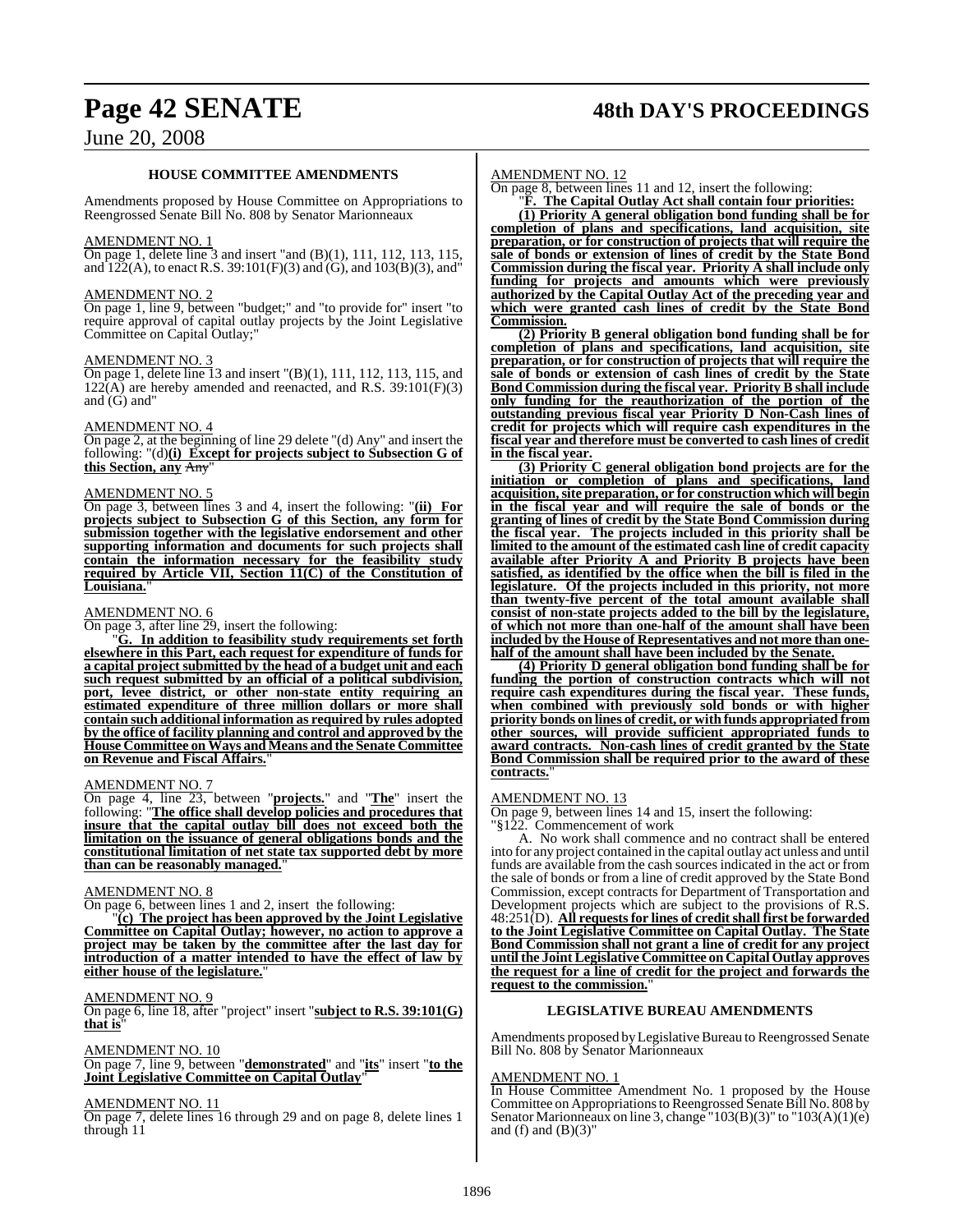# **48th DAY'S PROCEEDINGS Page 43 SENATE**

# June 20, 2008

#### AMENDMENT NO. 2

On page 1, line 14, before "are hereby" change "103(B)(3)" to  $"103(A)(1)(e)$  and (f) and (B)(3)"

AMENDMENT NO. 3

On page 5, line 11, following "Section" and before "of the" change " $11(\overline{B})$ " to " $11(\overline{C})$ "

AMENDMENT NO. 4 On page 5, line 16, following "Subpart A" and before "." insert "of this Part"

AMENDMENT NO. 5 On page 5, line 17, following "**Subpart A**" and before "**and**" insert "**of this Part**"

AMENDMENT NO. 6 On page 7, line 11, following "**establishing a**" and before "**formula**" change "**needs based**" to "**needs-based**"

Senator Marionneaux moved to reject the amendments proposed by the House.

#### **ROLL CALL**

The roll was called with the following result:

#### YEAS

| Mr. President<br>Adley<br>Alario<br>Amedee<br>Broome<br>Cassidy<br>Cheek<br>Cravins<br>Crowe<br>Donahue<br>Dorsey | Dupre<br>Erdey<br>Gautreaux B<br>Gautreaux N<br>Gray<br>Hebert<br>Heitmeier<br>Jackson<br>Kostelka<br>Long<br>Marionneaux | McPherson<br>Michot<br>Morrish<br>Mount<br>Murray<br><b>Nevers</b><br>Riser<br>Shaw<br>Shepherd<br>Smith<br><b>Thompson</b> |
|-------------------------------------------------------------------------------------------------------------------|---------------------------------------------------------------------------------------------------------------------------|-----------------------------------------------------------------------------------------------------------------------------|
|                                                                                                                   |                                                                                                                           |                                                                                                                             |
| Duplessis<br>Total - 36                                                                                           | Martiny                                                                                                                   | Walsworth                                                                                                                   |
|                                                                                                                   | <b>NAYS</b>                                                                                                               |                                                                                                                             |
| Total - 0                                                                                                         |                                                                                                                           |                                                                                                                             |

#### ABSENT

LaFleur Quinn Total - 2

The Chair declared the amendments proposed by the House were rejected. Senator Marionneaux moved to reconsider the vote by which the amendments were rejected and laid the motion on the table.

#### **Messages from the House**

The following Messages from the House were received and read as follows:

### **Message from the House**

#### **PASSED SENATE BILLS AND JOINT RESOLUTIONS**

#### June 20, 2008

To the Honorable President and Members of the Senate:

I am directed to inform your honorable body that the House of Representatives has finally passed the following Senate Bills and Joint Resolutions:

#### **SENATE BILL NO. 582—** BY SENATOR NEVERS

AN ACT

To enact R.S. 17:10.8, relative to school and district accountability; to require the establishment and implementation of a program of early identification and intervention for low-performing schools that are at risk of failing; to provide for the duties and responsibilities of the state Department of Education and the State Board of Elementary and Secondary Education; to provide for criteria; to provide for technical assistance and compliance; and to provide for related matters.

Reported with amendments.

Respectfully submitted, ALFRED W. SPEER Clerk of the House of Representatives

#### **Rules Suspended**

Senator Mount asked for and obtained a suspension of the rules for the purpose of reverting to the Morning Hour.

#### **Introduction of Senate Resolutions**

Senator Mount asked for and obtained a suspension of the rules for the purpose of introducing and reading the following Senate Resolutions a first and second time and acting upon them as follows:

#### **SENATE RESOLUTION NO. 161—**

BY SENATOR CASSIDY A RESOLUTION

To urge and request the Department of Health and Hospitals to study all aspects of Senate Bill No. 402 of the 2008 Regular Session relative to the allocation of uncompensated care payments and to provide a written report and presentation to the Senate Committee on Health and Welfare at least forty-five days prior to the convening of the 2009 Regular Session.

On motion of Senator Cassidy, the resolution was read by title and adopted.

#### **Recess**

On motion of Senator Mount, the Senate took a recess until 5:45 o'clock P.M.

#### **After Recess**

The Senate was called to order at 5:45 o'clock P.M. by the President of the Senate.

#### **ROLL CALL**

The roll being called, the following members answered to their names:

#### PRESENT

Mr. President Gray Mount<br>Adley Heitmeier Murray Heitmeier Murray<br>
Long Nevers Amedee Long Never<br>Cravins Martiny Riser Cravins Martiny Riser<br>
Dupre McPherson Smith Michot Walsworth<br>Morrish

## ABSENT

Broome Duplessis Marion<br>Cassidy Gautreaux B Quinn Gautreaux B

Dupre McPherson<br>Erdey Michot

Gautreaux N Total - 20

Alario Dorsey LaFleur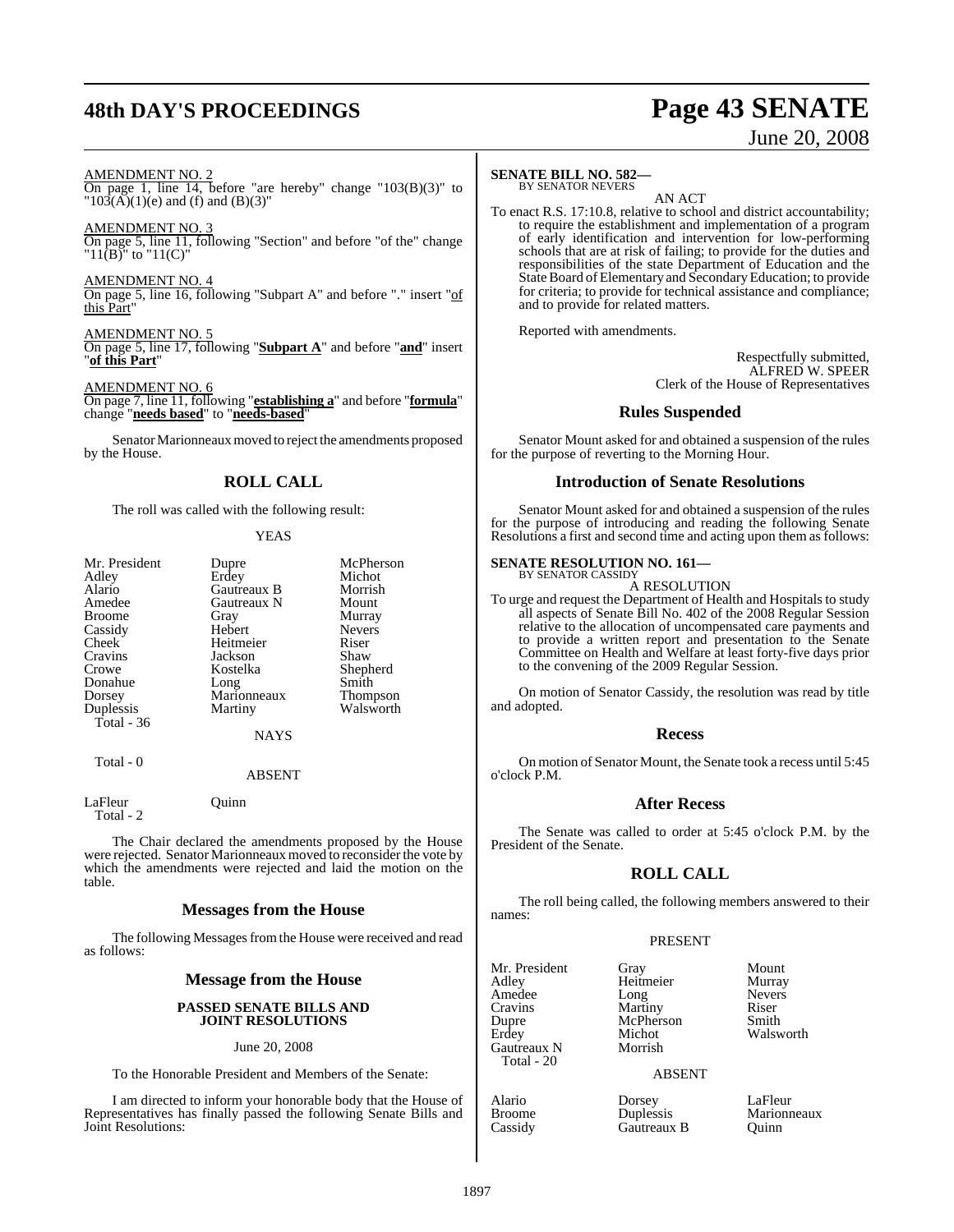## **Page 44 SENATE 48th DAY'S PROCEEDINGS**

## June 20, 2008

Cheek Hebert Shaw<br>Crowe Jackson Shepl Crowe Jackson Shepherd<br>Donahue Kostelka Thompson Total - 18

Thompson

The President of the Senate announced there were 20 Senators present and a quorum.

#### **Senate Business Resumed**

#### **Messages from the Governor**

The following messages from the Governor were received and read as follows:

#### **STATE OF LOUISIANA Office of the Governor**

#### June 20, 2008

The Honorable President and Members of the Senate Ladies and Gentlemen:

I have appointed the following persons on the attached list to the offices indicated.

In compliance with Article IV, Section 5(H)(3) of the Louisiana Constitution of 1974, I do hereby present these names for your review.

## **Louisiana State Board of Examiners of Psychologists**

Glenn A. Ally, Ph.D.

Sincerely, BOBBY JINDAL Governor

### **Rules Suspended**

Senator Mount asked for and obtained a suspension of the rules for the purpose of taking up at this time House Bill No. 745 which was just advanced to third reading and final passage.

#### **House Bills and Joint Resolutions on Third Reading and Final Passage**

The following House Bills and Joint Resolutions on Third Reading and Final Passage were taken up and acted upon as follows:

# **HOUSE BILL NO. 745—** BY REPRESENTATIVE FRANKLIN

AN ACT

To enact R.S. 33:2740.69, relative to Calcasieu Parish; to create and provide for the Lake Charles North Economic Development District within such parish; to provide forthe governance, plans, boundaries, and powers and duties of the district; and to provide for related matters.

#### **Floor Amendments Sent Up**

Senator Mount sent up floor amendments which were read.

#### **SENATE FLOOR AMENDMENTS**

Amendments proposed by Senator Mount to Reengrossed House Bill No. 745 by Representative Franklin

#### AMENDMENT NO. 1

Delete Senate Committee Amendments No. 1 through 8 proposed by the Senate Committee on Local and Municipal Affairs and adopted by the Senate on June 19, 2008.

#### AMENDMENT NO. 2

On page 1, line 1 after "To enact" and before ", relative" delete "R.S. 33:2740.69" and insert "Subpart B-40 of Part IV of Chapter 1 of Title 33 of the Louisiana Revised Statutes of 1950, to be comprised of R.S. 33:130.761 through 130.764"

#### AMENDMENT NO. 3

On page 1, line 3 after "parish;" delete the remainder of the line and insert "to provide for composition of the board; to provide for duties and powers of the board; to provide for the debts of the former district; and to provide for related matters."

#### AMENDMENT NO. 4

On page 1, delete lines 4 and 5 in their entirety

#### AMENDMENT NO. 5

On page 1, line 10 delete "R.S. 33:2740.69" and insert "Subpart B-40 of Part IV of Chapter 1 of Title 33 of the Louisiana Revised Statutes of 1950, comprised of R.S. 33:130.761 through 33:130.764,"

#### AMENDMENT NO. 6

On page 1, delete lines 11 through 16 in their entirety and insert the following:

#### "SUBPART B-40. LAKE CHARLES NORTH ECONOMIC DEVELOPMENT DISTRICT

§130.761 Lake Charles North Economic Development District; creation; purpose

A. The Lake Charles North Economic Development District, referred to in this Section as the "district", is hereby created in the parish of Calcasieu. The primary object and purposes of the district shall be to promote, encourage, and participate in economic development activities for the district.

B. For purposes of this Subpart, "economic development activities" shall include butshall not be limited to activities, projects, and endeavors that will accomplish or enhance the opportunity for any of the following:

(1) Growth and development of the district area and the prosperity and welfare of the people of the district.

(2) Expansion, restoration, improvement, or development of existing commercial structures in the district.

(3) Full use of underutilized resources of the district.

(4) Expansion and development of the tax base of the district.

(5) Improved communication among and coordination of federal, state, regional, and local programs in Louisiana, as well as private sector programs and projects.

C. Boundaries. The district shall encompass all of the territory included within the following perimeter: Ryan Street (interior side only), Broad Street (interior side only), Bunker Road (interior side only), and the Calcasieu River. The district shall exclude any areas that overlap with the Downtown Development District.

§130.762 Composition of the board

A. The Lake Charles North Economic Development District shall be composed of five members who shall be selected as follows: (1) One member shall be appointed by the Louisiana state

senator for Senate District No. 27.

(2) One member shall be appointed by the Louisiana state representative for House District No. 34

(3) One member shall be appointed by the mayor of the city of Lake Charles.

(4) One member shall be appointed by the Chamber Southwest Louisiana.

 $\overline{(5)}$  One member shall be appointed by the African American Chamber of Commerce.

B.(1) Members shall serve four-year terms after initial terms as provided in Paragraph (2) of this Subsection.

(2) One member shall serve an initial term of one year; one shall serve an initial term of two years; one shall serve an initial term of three years; and two shall serve initial terms of four years. The initial terms of the respective members shall be determined by lot conducted at the first meeting of the board.

C. No person appointed to the board shall serve for more than three consecutive terms.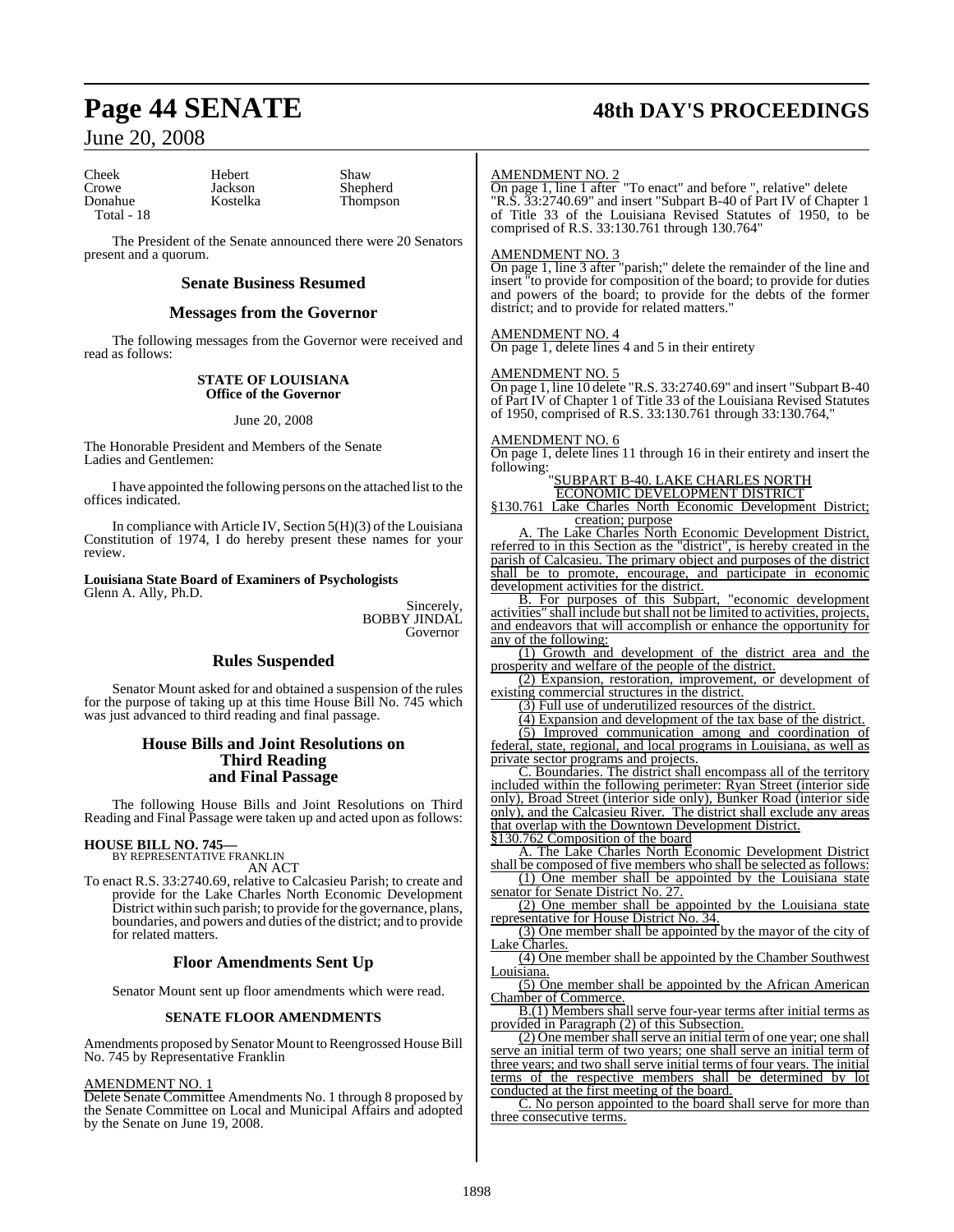# **48th DAY'S PROCEEDINGS Page 45 SENATE** June 20, 2008

D. The board shall elect from its members a chairman, a vice chairman, a secretary, and such other officers as it may deem necessary. The duties of the officers shall be fixed by the bylaws adopted by the board.

E. The board shall adopt such rules and regulations as it deems necessary or advisable for conducting its business affairs. It shall hold regular meetings as shall be provided in the bylaws and may hold special meetings at such times and places within the district as may be prescribed in the bylaws.

F. A majority of the members of the board shall constitute a quorum for the transaction of business. The board shall keep minutes of all meetings and shall make them available.

G. Members shall serve without compensation.

H. Any vacancy in the membership of the board, occurring either by reason of the expiration of the term for which appointed or by reason of death, resignation, or otherwise, shall be filled in the manner of the original appointment. In the event that the entity responsible for the appointment of a member fails to fill a vacancy within thirty days, the remaining members of the board shall appoint an interim successor to serve until the position is filled by the appointing entity.

I. Any member of the board may be removed by a majority vote of the board, but only for cause and on charges preferred against him in writing and after public hearing, provided that any member so removed shall have the right to appeal his removal to a court of competent jurisdiction within ten days of the decision ordering his removal.

§130.763 Powers and functions of the board

A. In order to accomplish the object and purposes for which the board is created, the board shall have the following powers and functions and may do any or all of the following:

(1) Make recommendations and provide relevant information about the district area to public officials or entities or private individuals or organizations concerning such matters as

(a) Natural and environmental factors, trends of industrial population, other developments, and the habits and lifestyles of the people.

(b) Land use in the area.

(c)Locationsforthe concentration of wholesale, retail, business,

and other commercial uses and spaces and locations for mixed uses. (d) The need for and the proposed general location of public and private works and facilities.

(2) Make or assist in studies and investigations of the resources of the district area and the existing and emerging problems of industry, commerce, transportation, population, housing, and public services affecting the development of the area, and in making such studies seek the cooperation and collaboration of the appropriate state departments and agencies and instrumentalities of federal, state, and local government, educational institutions, research organizations, whether public or private, and of civic groups and private persons and organizations.

(3) Prepare and from time to time revise and make available to interested organizations, public bodies, and individuals, listings of the resources of the district area and of the major public and private works and facilities of all kinds which contribute to or affect the development of the area.

(4) Advise and supply information, as far as available, to civic groups and private persons and organizations who may request such information or advice, or who study or otherwise concern themselves with the purposes for which the board is created or with development in the fields of business and industry, labor, natural resources, urban growth, housing, or public service activities, such as public health and education, relevant to the development of the district area.

(5) Provide information to officials of departments, agencies, and instrumentalities of state and local government and to the public at large in order to foster public awareness and understanding of the purposes and functions of the board or to stimulate public interest and participation in the orderly, integrated development of the area.

(6) Accept and receive, in furtherance of its functions, grants and services from the federal government or its agencies, from departments, agencies, and instrumentalities of state or local government, or from private or civic sources.

(7) Solicit the assistance and active cooperation of industry and private civic organizations which are active in anti-litter and recycling efforts to assist in control and reduction of litter in the area and encourage industry and private civic organizations to participate in the "adopt-a-road" program as provided in R.S. 30:2534 for the purpose of controlling litter along the highways of the area.

(8) Hold public hearings and sponsor public forums whenever it deems it necessary or useful in accomplishing its object and purposes, exercising its powers, or carrying out its functions as provided in this Subpart.

(9) Exercise all other powers necessary and proper for the discharge of its functions.

B. The district shall have no power of taxation.

§130.764 Debts of former district

Prior to exercising any authority granted in R.S. 33:130.763, the district shall satisfy and have cancelled all judgments and liens against the North Lake Charles Economic Development District of record in the mortgage records of the clerk of court for the parish of Calcasieu on the effective date of this Section.

## AMENDMENT NO. 7

Delete pages 2 and 3 in their entirety.

#### AMENDMENT NO. 8

On page 4, delete lines 1 through 25 in their entirety.

On motion of Senator Mount, the amendments were adopted.

The bill was read by title. Senator Mount moved the final passage of the amended bill.

#### **ROLL CALL**

The roll was called with the following result:

#### YEAS

Mr. President Gautreaux N Morrish<br>Adley Gray Mount Adley Gray Mount Cravins Long<br>Duplessis Martiny Duplessis Martiny Riser Dupre McPherson<br>Erdey Michot Total - 21

Total - 0

Heitmeier Murray<br>
Long Nevers Walsworth

**NAYS** 

#### ABSENT

| Alario<br><b>Broome</b><br>Cassidy<br>Cheek<br>Crowe<br>Donahue<br>Total - 17 | Dorsey<br>Gautreaux B<br>Hebert<br>Jackson<br>Kostelka<br>LaFleur | Marionneaux<br>Ouinn<br>Shaw<br>Shepherd<br>Thompson |
|-------------------------------------------------------------------------------|-------------------------------------------------------------------|------------------------------------------------------|
|-------------------------------------------------------------------------------|-------------------------------------------------------------------|------------------------------------------------------|

The Chair declared the amended bill was passed and returned to the House. Senator Mount moved to reconsider the vote by which the bill was passed and laid the motion on the table.

#### **House Bills and Joint Resolutions on Third Reading and Final Passage, Subject to Call, Resumed**

The following House Bills and Joint Resolutions on Third Reading and Final Passage, subject to call, were taken up and acted upon as follows:

#### **Called from the Calendar**

Senator Martiny asked that House Bill No. 531 be called from the Calendar at this time for its reconsideration.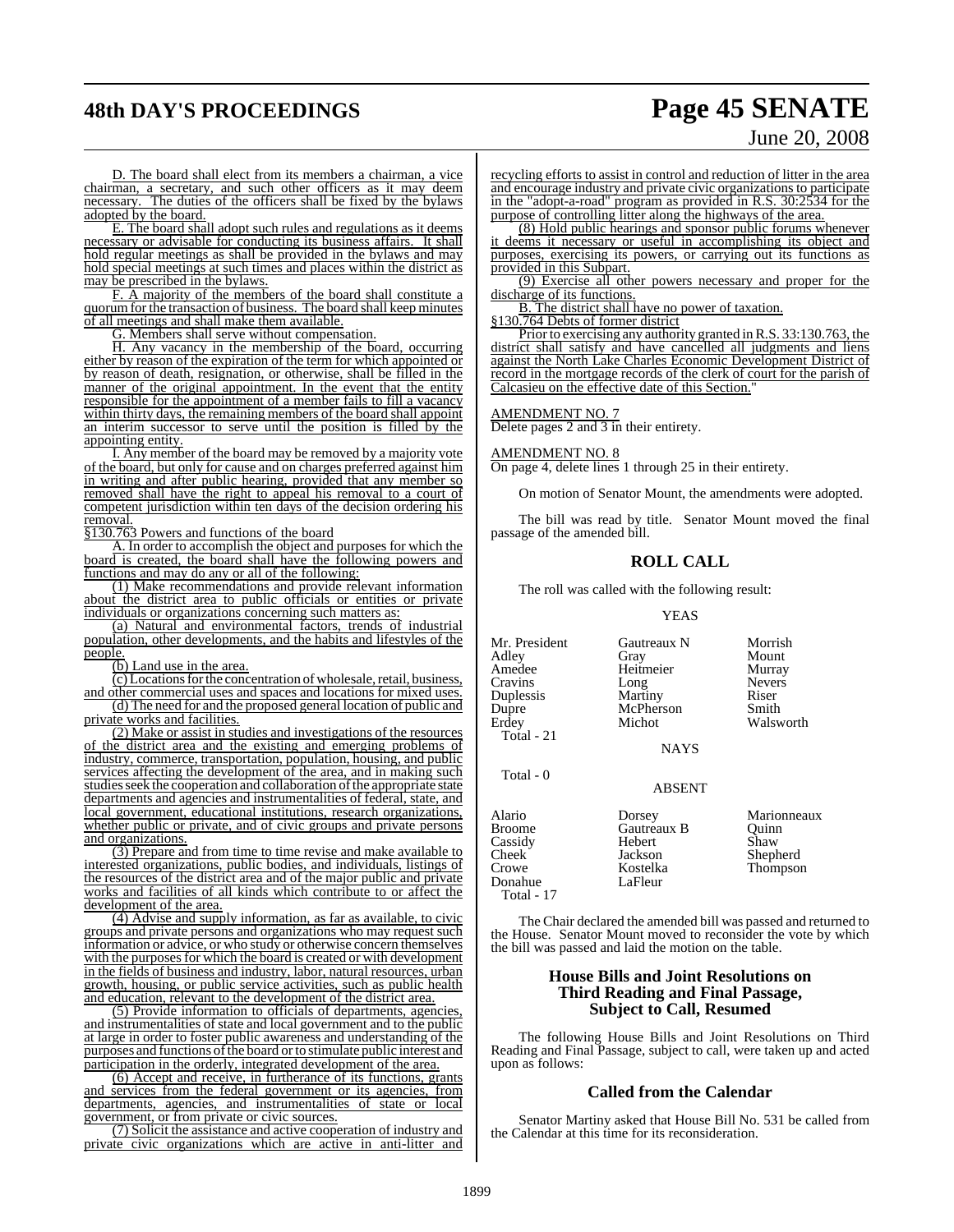## June 20, 2008

## **HOUSE BILL NO. 531—** BY REPRESENTATIVE WOOTON

AN ACT

To amend and reenact R.S. 15:574.9(G)(2)(a)(ii) and Code of Criminal Procedure Article  $900(\text{\AA})(\text{\AA})(\text{\AA})(\text{\AA})(\text{\AA})$ , relative to probation and parole revocation; to amend the definition of a technical violation to include certain violations regarding controlled dangerous substances and drug paraphernalia; and to provide for related matters.

The bill was read by title. Senator Martiny moved the final passage of the bill.

#### **ROLL CALL**

The roll was called with the following result:

#### YEAS

| Mr. President<br>Amedee<br>Cravins<br>Duplessis<br>Total - 11                           | Dupre<br>Long<br>Martiny<br>Morrish<br><b>NAYS</b>                             | Murray<br>Smith<br>Walsworth                                                 |
|-----------------------------------------------------------------------------------------|--------------------------------------------------------------------------------|------------------------------------------------------------------------------|
| Adley<br>Cheek<br>Total - 6                                                             | Gautreaux N<br>Heitmeier<br><b>ABSENT</b>                                      | Michot<br>Mount                                                              |
| Alario<br><b>Broome</b><br>Cassidy<br>Crowe<br>Donahue<br>Dorsey<br>Erdey<br>Total - 21 | Gautreaux B<br>Gray<br>Hebert<br>Jackson<br>Kostelka<br>LaFleur<br>Marionneaux | McPherson<br><b>Nevers</b><br>Ouinn<br>Riser<br>Shaw<br>Shepherd<br>Thompson |

The Chair declared the bill failed to pass. Senator Adley moved to reconsider the vote by which the bill failed to pass and laid the motion on the table.

#### **Called from the Calendar**

Senator Murray asked that House Bill No. 554 be called from the Calendar at this time for its final passage.

#### **HOUSE BILL NO. 554—**

BY REPRESENTATIVE PATRICIA SMITH AN ACT

amend and reenact R.S.  $23:1171.1(C)(1)$ , relative to discontinuance of business; to provide for penalties and fines for employers out of compliance; to provide for procedures for employers out of compliance; and to provide for related matters.

The bill was read by title. Senator Murray moved the final passage of the bill.

#### **ROLL CALL**

The roll was called with the following result:

#### YEAS

| Mr. President | Duplessis   | Martiny       |
|---------------|-------------|---------------|
| Adley         | Dupre       | Michot        |
| Amedee        | Erdey       | Mount         |
| <b>Broome</b> | Gautreaux B | Murray        |
| Cassidy       | Gautreaux N | <b>Nevers</b> |
| <b>Cheek</b>  | Gray        | Riser         |

# **Page 46 SENATE 48th DAY'S PROCEEDINGS**

| Cravins<br>Donahue<br>Dorsey<br>Total - $26$ | Heitmeier<br>Kostelka<br>Long<br><b>NAYS</b>   | Smith<br>Walsworth                    |
|----------------------------------------------|------------------------------------------------|---------------------------------------|
| Total - 0                                    | <b>ABSENT</b>                                  |                                       |
| Alario<br>Crowe<br>Hebert<br>Jackson         | LaFleur<br>Marionneaux<br>McPherson<br>Morrish | Ouinn<br>Shaw<br>Shepherd<br>Thompson |

The Chair declared the bill was passed and returned to the House. Senator Murray moved to reconsider the vote by which the bill was passed and laid the motion on the table.

#### **Messages from the House**

The following Messages from the House were received and read as follows:

#### **Message from the House**

#### **PASSED SENATE BILLS AND JOINT RESOLUTIONS**

June 20, 2008

To the Honorable President and Members of the Senate:

I am directed to inform your honorable body that the House of Representatives has finally passed the following Senate Bills and Joint Resolutions:

#### **SENATE BILL NO. 270—**

Total - 12

BY SENATOR MCPHERSON

AN ACT

To authorize and provide for the transfer of certain state property, located in Rapides Parish, from the state of Louisiana, Department of Health and Hospitals to the Department of Transportation and Development; and to provide for related matters.

Reported with amendments.

## **SENATE BILL NO. 416—** BY SENATOR MURRAY

AN ACT

To amend and reenact Chapter 5 of Title 12 of the Louisiana Revised Statutes of 1950, to be comprised of R.S. 12:501 through 520, relative to unincorporated associations; to define certain terms; to provide that unincorporated associations can acquire, encumber, and transfer interests in movable and immovable property; to provide that statements of authority be filed where an unincorporated association transfers immovable property; to limit the liability of members of an unincorporated association in contract and in tort; to provide that unincorporated associations have capacity to sue and be sued; to provide for the disposition of property of an inactive unincorporated association; to provide a procedure for the appointment of an agent for service of process of an unincorporated association; to provide a procedure for the involuntary dissolution of an unincorporated association; and to provide for related matters.

Reported with amendments.

**SENATE BILL NO. 500—** BY SENATORS CROWE AND DORSEY AN ACT

To amend and reenact R.S. 15:541(12), (13), (14), (15), (16), (17), (18), (19), (20), (21) and (22), 561.2(B), 561.5(2), and (16) and R.S.  $51:1425(B)$  and (D) and to enact R.S.  $14:81.3(B)(3)$ , R.S.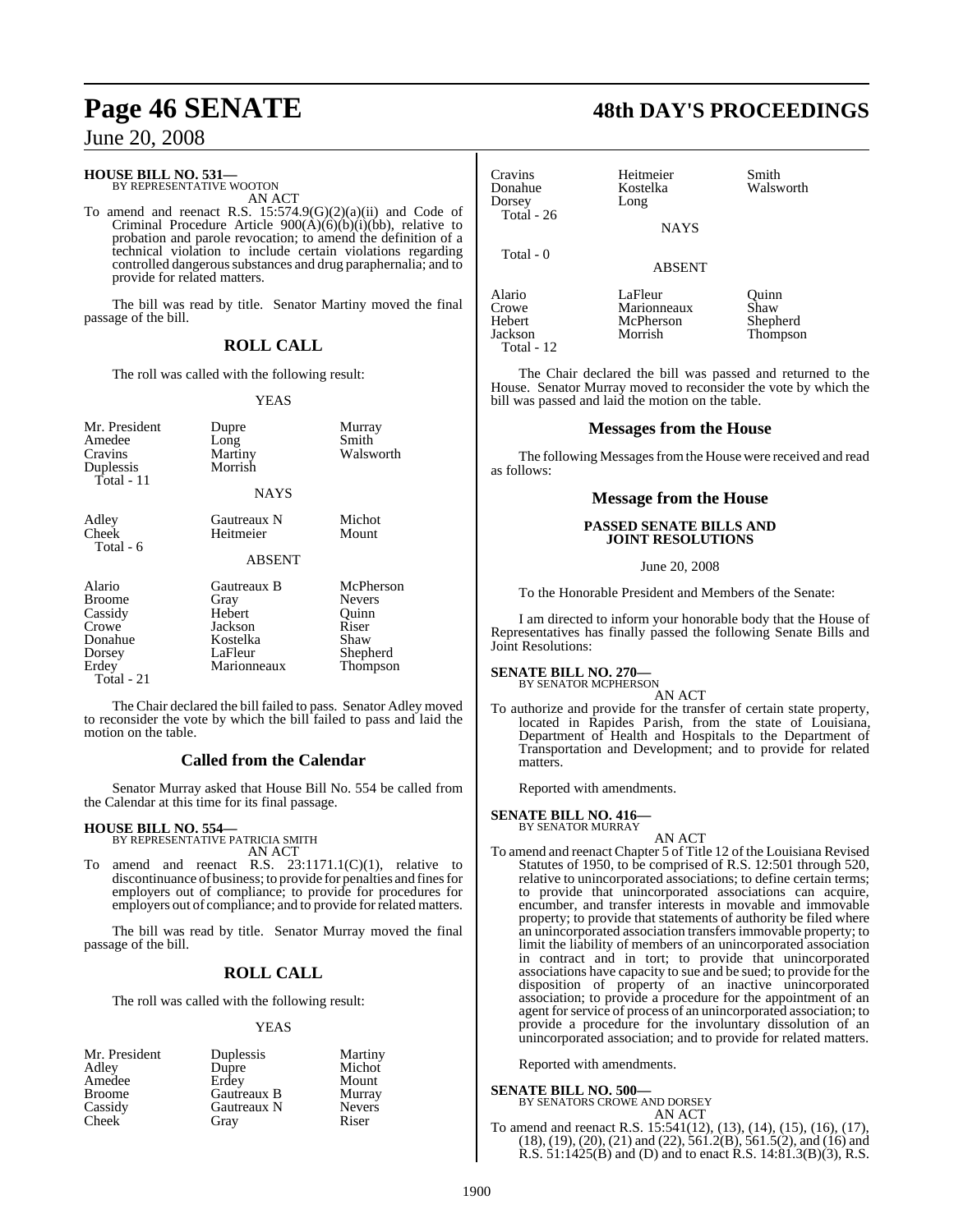# **48th DAY'S PROCEEDINGS Page 47 SENATE**

# June 20, 2008

15:541(23), (24) and (25), 545.1, 549(H) and (I), 561.5(17), R.S. 17:280 and R.S. 51:1426 and to repeal R.S. 15:541(14.1) and (14.2), relative to the Internet; to provide for certain penalties for persons convicted of computer aided solicitation of a minor; to require certain restrictions on Internet use by registered sex offenders; requires providers of interactive computer service to perform certain duties; requires the Department of Education to develop a curriculum for Internet safety; requires sex offenders who are subject to supervision to agree to certain conditions of parole; provides for certain definitions; to require that certain duties be performed by interactive computer services; to require the Department of Public Safety and Corrections to make certain notifications; to provide for unfair trade practices; and to provide for related matters.

Reported with amendments.

## **SENATE BILL NO. 755—** BY SENATOR HEBERT

AN ACT

To enact R.S. 40:600.66(B), relative to the Louisiana Road Home Housing Corporation Act; to provide for the powers and responsibilities of the Road Home Corporation and the Louisiana Land Trust; to provide for the binding effect on certain appraisals; to prohibit certain forced sales of property; to provide for retroactive application; and to provide for related matters.

Reported with amendments.

#### **SENATE BILL NO. 719—**

BY SENATORS NEVERS, BROOME, WALSWORTH, AMEDEE, CASSIDY,<br>CHEEK, CRAVINS, CROWE, DONAHUE, DORSEY, DUPRE, ERDEY, B.<br>GAUTREAUX, GRAY, HEBERT, HEITMEIER, 'LAFLEÜR, 'LONG,<br>MARTINY, MCPHERSON, MORRISH, MOUNT, MURRAY, SHAW,<br>SHEPHE

AN ACT

To amend and reenact R.S. 17:24.11(A), (C)(1) and (3), (D), (E), and (G), relative to the implementation of a pilot program for early screening and intervention services for early elementary school children with characteristics of dyslexia and related disorders; to provide relative to program components; to provide for implementation and reporting dates; to provide relative to funding; and to provide for related matters.

Reported with amendments.

#### **SENATE BILL NO. 411—** BY SENATOR MCPHERSON

AN ACT

To enact Part III of Chapter 2 of Title 56 of the Louisiana Revised Statutes of 1950, to be comprised of R.S. 56:901, relative to the creation of the Coastal Land Stewardship Authority; to provide for the establishment of the authority in the Department of Wildlife and Fisheries; to provide for the powers, duties, and functions of the board of directors of the authority; to provide for composition of the authority; to provide procedures, terms, and conditions; and to provide for related matters.

Reported with amendments.

## **SENATE BILL NO. 351—** BY SENATOR N. GAUTREAUX

AN ACT

To amend and reenact R.S. 39:364, relative to state purchase of alternate fuel or hybrid vehicles; to provide that the commissioner of administration shall purchase or lease for state use only alternative fuel and hybrid vehicles; to provide exceptions to the use of alternative fuel and hybrid vehicles; and to provide for related matters.

Reported with amendments.

#### **SENATE BILL NO. 288—**

BY SENATOR KOSTELKA

AN ACT To amend and reenact R.S. 47:1835(D)(1) and (4), 1989.1(B), and 1998.1, relative to the Louisiana Tax Commission; to limit amounts received by the tax commission from certain audits and to limit the method of employing private counsel; and to provide for related matters.

Reported without amendments.

## **SENATE BILL NO. 386—** BY SENATOR HEBERT

AN ACT To amend and reenact R.S. 14:90.4(A), 90.5(A) and (B), and R.S. 27:65(B)(9), 260, and 319 and R.S. 47:9070, relative to certain criminal offenses affecting certain military personnel; to provide for certain exceptions; and to provide for related matters.

Reported without amendments.

#### **SENATE BILL NO. 359** BY SENATOR N. GAUTREAUX

AN ACT

To amend and reenact R.S. 51:3062(5)(b) and to enact R.S. 51:3063(C), relative to the definition of "net energy metering facility"; to provide relative to generating capacity for commercial or agricultural purposes; to provide relative to commission authority; and to provide for related matters.

Reported without amendments.

SENATE BILL NO. 26—<br>
BY SENATORS ALARIO AND NEVERS AND REPRESENTATIVES<br>
BY SENATORS ALARIO AND NEVERS ARNOLD, AUBERT, AUSTIN BADON,<br>
BOBBY BADON, BALDONE, BARRAS, BARROW, BILLIOT, BURFORD,<br>
HENRY BURNS, TIM BURNS, BURRELL,

To amend and reenact R.S. 33:2002(A)(1) and (4)(a), 2218.2(A)(1) and  $(2)(a)$ ,  $2218.8(B)$  and  $(G)$  and  $2218.10$ , relative to supplemental pay for certain law enforcement officers and firefighters; to increase the amount of supplemental pay; and to provide for related matters.

Reported without amendments.

Respectfully submitted, ALFRED W. SPEER Clerk of the House of Representatives

#### **Appointment of Conference Committee on Senate Bill No. 808**

The President of the Senate appointed the following members to confer with a like committee from the House for the purpose of considering the disagreement on Senate Bill No. 808: Senators Marionneaux, Adley and Chaisson.

#### **Rules Suspended**

Senator Cravins asked for and obtained a suspension of the rules for the purpose of taking up at this time.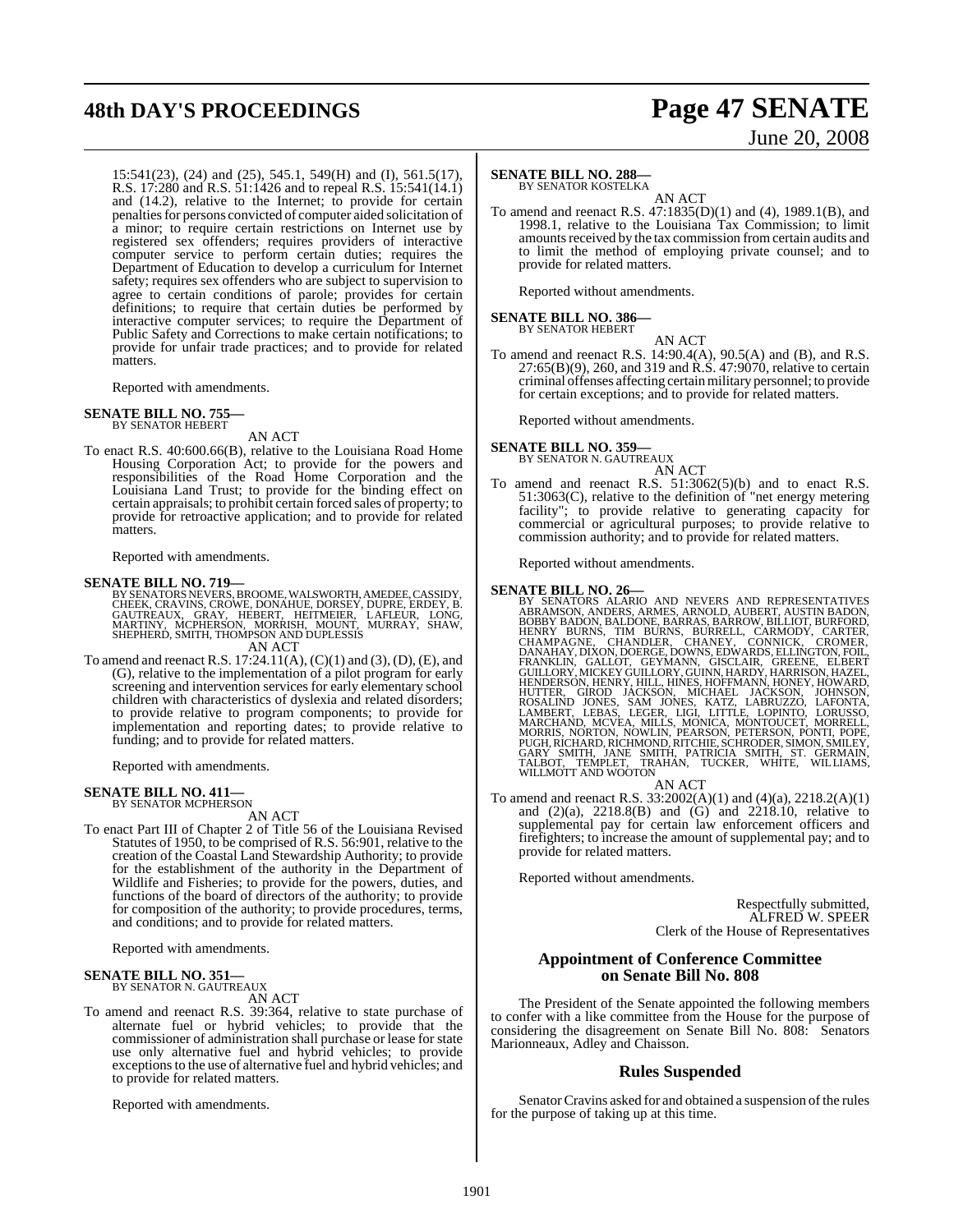## **Page 48 SENATE 48th DAY'S PROCEEDINGS**

June 20, 2008

#### **Senate Bills and Joint Resolutions Just Returned from the House of Representatives with Amendments**

Senator Cravins asked for and obtained a suspension of the rules to take up at this time the following Senate Bills and Joint Resolutions just returned from the House of Representatives with amendments.

## **SENATE BILL NO. 16—** BY SENATOR CRAVINS

AN ACT

To amend and reenact R.S. 22:25.1(B) and (C), R.S. 32:862(B)(1) and to enact R.S.  $32:898(C)$  and  $899(C)$ , relative to motor vehicle liability policies; to provide with respect to a database to determine compliance with the Motor Vehicle Safety Responsibility Law; to provide for the duration of maintaining the database; to provide with respect to proof of compliance to be sent to the commissioner of insurance; and to provide for related matters.

#### **HOUSE COMMITTEE AMENDMENTS**

Amendments proposed by House Committee on Insurance to Reengrossed Senate Bill No. 16 by Senator Cravins

#### AMENDMENT NO. 1

On page 1, line 2, after "To" delete the remainder of the line and at the beginning of line 3, delete "32:898(C) and 899(C)," and insert "enact R.S. 32:863.2(F)"

#### AMENDMENT NO. 2

On page 1, at the end of line 5, delete "to" and delete line 6 in its entirety and at the beginning of line 7, delete "insurance;"

#### AMENDMENT NO. 3

On page 1, line 9, after "Section 1." delete the remainder of the line and insert "R.S. 32:863.2(F) is hereby enacted to read as"

#### AMENDMENT NO. 4

On page 1, delete lines 11 through 17 in their entirety and on page 2, delete lines 1 through 29 in their entirety and on page 3, delete lines 1 through 8 in their entirety and insert the following:

"§863.2. Notification of the cancellation or issuance of security; penalties**; database development**

\* \* \* **F. (1) The secretary shall formulate criteria to develop and initiate a request for proposals to procure and implement a realtime system to quickly and accurately identify and verify the existence of motor vehicle insurance or other security required in compliance with the Motor Vehicle Safety Responsibility Law using advanced telecommunications and computer technology.**

**(2) The request for proposal shall require participants to perform the following:**

**(a) Create and maintain a database, at no cost to the state, of motor vehicles registered in this state which are covered by that security required to operate a motor vehicle in this state as provided in the Motor Vehicle Safety Responsibility Law.**

**(b) Provide real-time access to state and local law enforcement officials responsible for enforcing the traffic laws of this state which shall be available twenty-four hours a day, seven days a week. (3) The database may be initially implemented by the secretary as a six-month pilot program to be developed and implemented statewide upon expiration of the six-month period.**

**(4) The secretary shall require such information as may be necessary from automobile insurers or their representatives and the state treasurer asis needed to assist the contractor in creating and developing the database as such relates to the cancellation or issuance of motor vehicle liability security or the deposit of sufficient security with the state treasurer in order to operate a motor vehicle in this state.**

**(5) The secretary shall promulgate rules and regulations to implement the provisions of this Subsection.**"

#### AMENDMENT NO. 5

On page 3, at the beginning of line 9, change "Section 3." to "Section 2."

#### **HOUSE FLOOR AMENDMENTS**

Amendments proposed by Representative Roy to Reengrossed Senate Bill No. 16 by Senator Cravins

#### AMENDMENT NO. 1

Delete House Committee Amendment No. 4 proposed by the House Committee on Insurance and adopted by the House of Representatives on June 12, 2008.

#### AMENDMENT NO. 2

On page 1, delete lines 11 through 17 in their entirety and on page 2, delete lines 1 through 29 in their entirety and on page 3, delete lines 1 through 8 in their entirety and insert the following:

"§863.2. Notification of the cancellation or issuance of security; penalties**; database development**

\* \* \* **F. (1) The secretary shall formulate criteria to develop and initiate a request for proposals to procure and implement a realtime system to quickly and accurately identify and verify the existence of motor vehicle insurance or other security required in compliance with the Motor Vehicle Safety Responsibility Law using advanced telecommunications and computer technology.**

**(2) The criteria established by the secretary shall be developed only after consulting with an advisory group consisting of the commissioner of insurance or his designee, the superintendent of state police or his designee, the executive director of the Louisiana Highway Safety Commission or his designee, and five additional members, one representing the American Insurance Association, one representing the Property Casualty Insurance Association of America, one selected from a list of names submitted by the three insurers with the largest market share of automobile insurance in Louisiana, one from the Louisiana Association of Fire and Casualty Companies, and one from the Louisiana Independent Agents Association.**

**(3) The request for proposal shall require participants to develop a system that allows real-time access to state and local law enforcement officials allowing them to obtain the status of the existence of motor vehicle insurance or other security required in this state as provided in the Motor Vehicle Safety Responsibility Law.**

**(4) The system developed pursuant to this Subsection may initially be implemented by the secretary as a six-month pilot program to be developed and implemented statewide upon expiration of the six-month period.**

**(5) The secretary shall require such information as may be necessary from automobile insurers or their representatives and the state treasurer as is needed to assist the contractor in developing the system as such relates to the cancellation or issuance of motor vehicle liability security or deposit of sufficient security with the state treasurer in order to operate a motor vehicle in this state.**

**(6) The secretary shall promulgate rules and regulations to implement the provisions of this Subsection.**"

Senator Cravins moved to concur in the amendments proposed by the House.

#### **ROLL CALL**

The roll was called with the following result:

#### YEAS

| Mr. President | Erdev       | Morrish |
|---------------|-------------|---------|
| Adley         | Gautreaux B | Mount   |
| Amedee        | Gautreaux N | Murray  |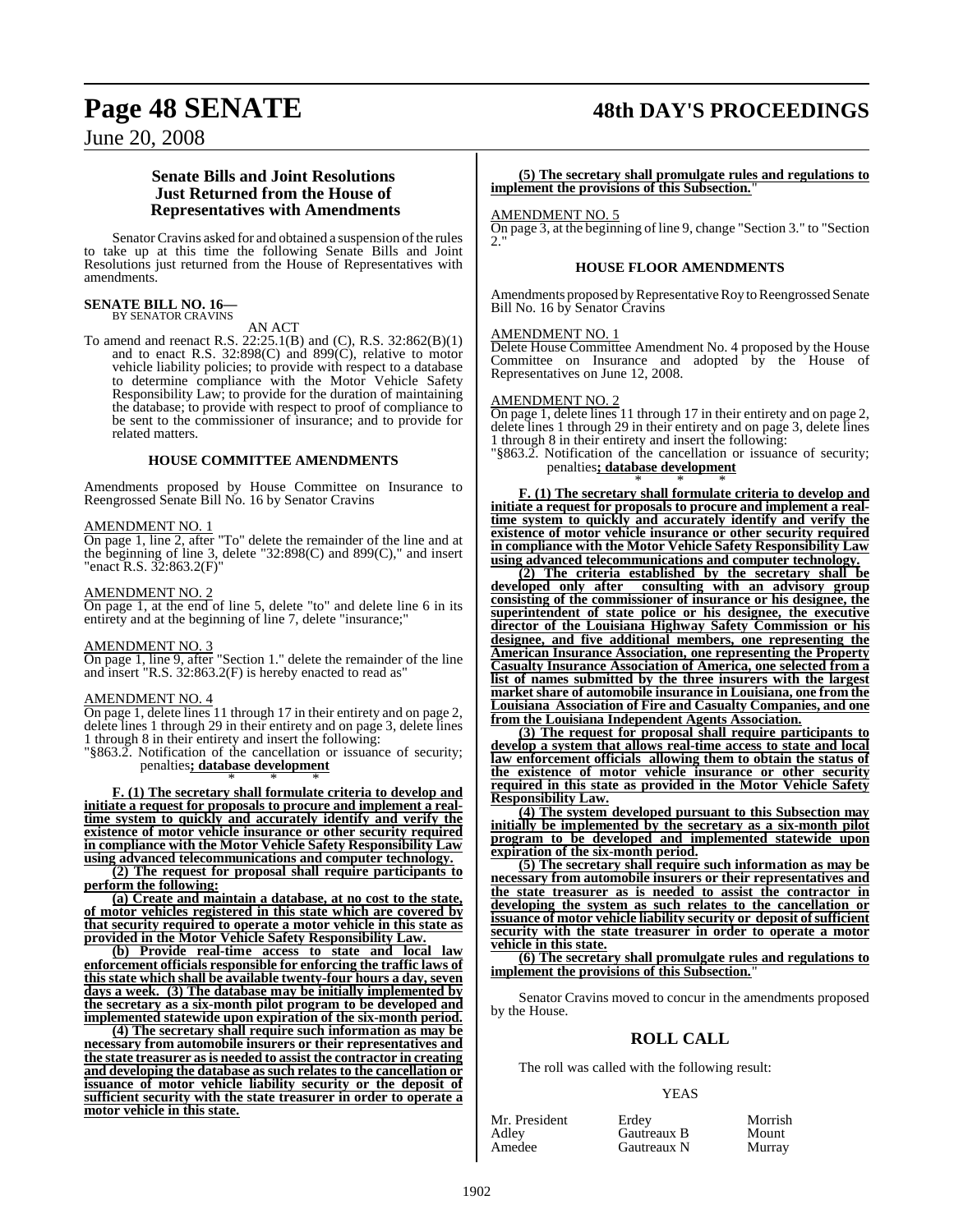# **48th DAY'S PROCEEDINGS Page 49 SENATE**

| <b>Broome</b> | Gray          | <b>Nevers</b> |
|---------------|---------------|---------------|
| Cassidy       | Heitmeier     | Riser         |
| <b>Cheek</b>  | Kostelka      | Shaw          |
| Cravins       | Marionneaux   | Smith         |
| Donahue       | Martiny       | Walsworth     |
| Dorsey        | McPherson     |               |
| Dupre         | Michot        |               |
| Total - 28    |               |               |
|               | <b>NAYS</b>   |               |
|               |               |               |
| Total - 0     |               |               |
|               | <b>ABSENT</b> |               |
| Alario        | Jackson       | Shepherd      |
| Crowe         | LaFleur       | Thompson      |
| Duplessis     | Long          |               |
| Hebert        | Ouınn         |               |
| Total - 10    |               |               |

The Chair declared the amendments proposed by the House were concurred in. Senator Cravins moved to reconsider the vote by which the amendments were concurred in and laid the motion on the table.

#### **SENATE BILL NO. 33—**

BY SENATOR CHEEK AND REPRESENTATIVES ABRAMSON,<br>BURFORD, DOERGE, HILL, HINES, MICHAEL JACKSON, JOHNSON,<br>LABRUZZO, LEBAS, MILLS, NOWLIN, POPE, WILLIAMS AND WOOTON

AN ACT

To amend and reenact R.S. 46:446.6(B)(3) and the introductory paragraph of R.S.  $46:446.6(B)(4)$ , and to enact R.S.  $46.446.6(C)$ , (D), and (E), relative to medical assistance payments; to provide for the period of time within which a health care provider must submit payment to the Department of Health and Hospitals; to provide for reimbursements of monies paid erroneously under the Louisiana Medical Assistance Program; and to provide for related matters.

The bill was read by title. Returned from the House of Representatives with the following amendments:

#### **HOUSE FLOOR AMENDMENTS**

Amendments proposed by Representative Katz to Reengrossed Senate Bill No. 33 by Senator Cheek

AMENDMENT NO. 1 On page 2, line 15, delete "**health**"

#### AMENDMENT NO. 2

On page 2, delete lines 16 through 17 in their entirety and insert in lieu thereof "**each appropriate health care provider after payment** is received from a health insurer."

#### AMENDMENT NO. 3

On page 2, line 18, between "**Notwithstanding**" and the comma "**,**" delete "**the provisions of R.S. 22:250.34(C)**" and insert "**any contractual prescriptive period for filing of claims by the health care provider to the health insurer**"

AMENDMENT NO. 4 On page 2, at the beginning of line 19, delete "**department**" and insert "**Department of Health and Hospitals**"

#### AMENDMENT NO. 5

On page 2, line 21, between "**difference**" and the period "**.**" insert "**as described in Subsection C of this Section**"

Senator Cheek moved to concur in the amendments proposed by the House.

# June 20, 2008

## **ROLL CALL**

The roll was called with the following result:

#### YEAS

Mr. President Duplessis Martiny<br>Adley Dupre McPher: Amedee Erdey Michot<br>Broome Gautreaux B Mount Broome Gautreaux B Mount Cassidy Gautreaux N<br>Cheek Gray Cheek Gray Nevers<br>Cravins Heitmeier Riser Donahue Long Shaw<br>Dorsey Marionneaux Smith Total - 27 Total - 0

Heitmeier Marionneaux McPherson<br>Michot

NAYS

#### ABSENT

Alario Kostelka Shepherd Crowe LaFleur Thompson<br>
Hebert Morrish Walsworth Jackson Total - 11

Morrish Walsworth

The Chair declared the amendments proposed by the House were concurred in. Senator Cheek moved to reconsider the vote by which the amendments were concurred in and laid the motion on the table.

#### **SENATE BILL NO. 51—**

BY SENATORS MCPHERSON, ERDEY, B. GAUTREAUX, LAFLEUR AND **SHAW** 

#### AN ACT

To enact R.S. 32:292.1, relative to motor vehicles; to authorize the transportation and storage of lawfully possessed firearms in privately owned motor vehicles; to provide exceptions; and to provide for related matters.

The bill was read by title. Returned from the House of Representatives with the following amendments:

#### **HOUSE COMMITTEE AMENDMENTS**

Amendments proposed by House Committee on Administration of Criminal Justice to Reengrossed Senate Bill No. 51 by Senator McPherson

AMENDMENT NO. 1

On page 1, line 14, after "**liable**" and before "**in**" insert "**unless grossly negligent**"

#### **HOUSE FLOOR AMENDMENTS**

Amendments proposed by Representative Wooton to Reengrossed Senate Bill No. 51 by Senator McPherson

#### AMENDMENT NO. 1

Delete House Committee Amendment No. 1 proposed by the House Committee on the Administration of Criminal Justice and adopted by the House on May 28, 2008.

AMENDMENT NO. 2 On page 1, line 14, after "**entity**" insert "**or their agent or employee**"

AMENDMENT NO. 3 On page 1, line 15, delete "**the transportation, storage, possession, or use of**"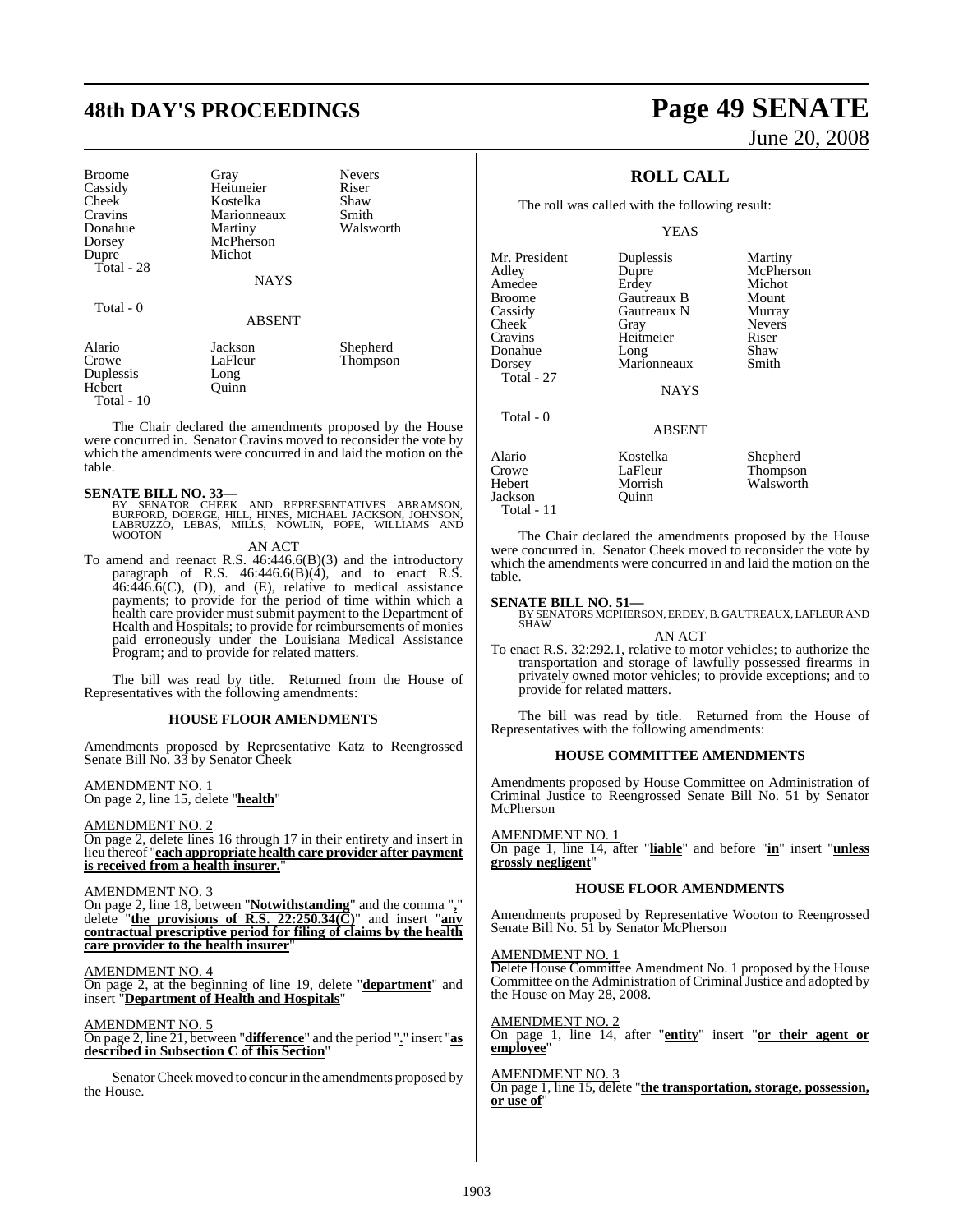# **Page 50 SENATE 48th DAY'S PROCEEDINGS**

## June 20, 2008

#### AMENDMENT NO. 4

On page 1, line 16, delete "**except as provided in**", delete line 17, and insert "**other than for a violation of Subsection C of this Section.**"

#### AMENDMENT NO. 5

On page 2, delete lines 1 through 6, and insert:

" **C. No property owner, tenant, public or private employer, or business entity shall prohibit any person from transporting or storing a firearm pursuant to Subsection A of this Section. However, nothing in this Section shall prohibit an employer or business entity from adopting policies specifying that firearms stored in locked, privately-owned motor vehicles on property controlled by an employer or business entity be hidden from plain view or within a locked case or container within the vehicle.**"

#### AMENDMENT NO. 6

On page 2, on line 15, after "**if**" delete the remainder of the line and insert: "**access is restricted or limited through the use of a fence, gate, security station, signage, or other means of restricting or limiting general public access onto the parking area, and if one of the following conditions applies**"

#### AMENDMENT NO. 7

On page 2, delete lines 16 through 22, and insert:

"**(a) The employer or business entity provides facilities for the temporary storage of unloaded firearms.**

**(b) The employer or business entity provides an alternative parking area reasonably close to the main parking area in which employees and other persons may transport or store firearms in locked, privately-owned motor vehicles.**"

Senator McPherson moved to concur in the amendments proposed by the House.

#### **ROLL CALL**

The roll was called with the following result:

#### YEAS

| Adley         | Dupre       | Michot        |
|---------------|-------------|---------------|
| Alario        | Erdey       | Morrish       |
| Amedee        | Gautreaux B | Mount         |
| <b>Broome</b> | Gautreaux N | Murray        |
| Cassidy       | Heitmeier   | <b>Nevers</b> |
| Cheek         | Kostelka    | Riser         |
| Cravins       | Long        | Shaw          |
| Donahue       | Marionneaux | Shepherd      |
| Dorsey        | Martiny     | Smith         |
| Duplessis     | McPherson   | Walsworth     |
| Total - 30    |             |               |
|               | <b>NAYS</b> |               |
| Total - 0     |             |               |

#### ABSENT

| Mr. President | Hebert  | Ouinn    |
|---------------|---------|----------|
| Crowe         | Jackson | Thompson |
| Gray          | LaFleur |          |
| Total - 8     |         |          |

The Chair declared the amendments proposed by the House were concurred in. Senator McPherson moved to reconsider the vote by which the amendments were concurred in and laid the motion on the table.

#### **SENATE BILL NO. 333—** BY SENATOR QUINN

#### AN ACT

To amend and reenact R.S. 18:503, relative to the Louisiana Election Code; to provide relative to withdrawal and disqualification of candidates; to provide for notice of withdrawal and

disqualification; to require posting of notice of such withdrawal and disqualification; to provide for an effective date; and to provide for related matters.

On motion of Senator Broome, the bill was read by title and returned to the Calendar, subject to call.

#### **SENATE BILL NO. 388—** BY SENATOR DONAHUE

AN ACT

To enact R.S. 42:1111(A)(5), relative to ethics; to provide for compensation paid to public school teachers and administrators for assisting non-profit testing organizations in the administration of standardized tests for student evaluation or for college admissions; to provide that such compensation shall not violate the Code of Governmental Ethics regarding nonpublic payments to public employees; and to provide for related matters.

The bill was read by title. Returned from the House of Representatives with the following amendments:

#### **HOUSE COMMITTEE AMENDMENTS**

Amendments proposed by House Committee on House and Governmental Affairs to Engrossed Senate Bill No. 388 by Senator Donahue

#### AMENDMENT NO. 1

On page 1, line 14, after "**grade and**" delete the remainder of the line and insert "**postsecondary education instructional faculty**"

AMENDMENT NO. 2 On page 2, at the beginning of line 2, change "**employer**" to "**entity**"

AMENDMENT NO. 3 On page 2, line 3, after "**his governmental**" change "**employer**" to **<u>entity</u>** 

AMENDMENT NO. 4 On page 2, line 6, after "**his governmental**" change "**employer**" to "**entity**"

AMENDMENT NO. 5 On page 2, at the end of line 7, change "**employer.**" to "**entity.**"

Senator Donahue moved to concur in the amendments proposed by the House.

#### **ROLL CALL**

The roll was called with the following result:

#### YEAS

Mr. President Dupre Michot<br>Adley Erdey Morrish Cheek Kostelka<br>Cravins Long Total - 33

Adley Erdey Morrish<br>Alario Gautreaux B Mount Alario Gautreaux B Mount Amedee Gautreaux N<br>Broome Gray Cassidy Heitmeier Riser<br>Cheek Kostelka Shaw Cravins Long Shepherd Donahue Marionneaux Smith Dorsey Martiny Thompson<br>
Duplessis McPherson Walsworth McPherson

Nevers

NAYS

Total - 0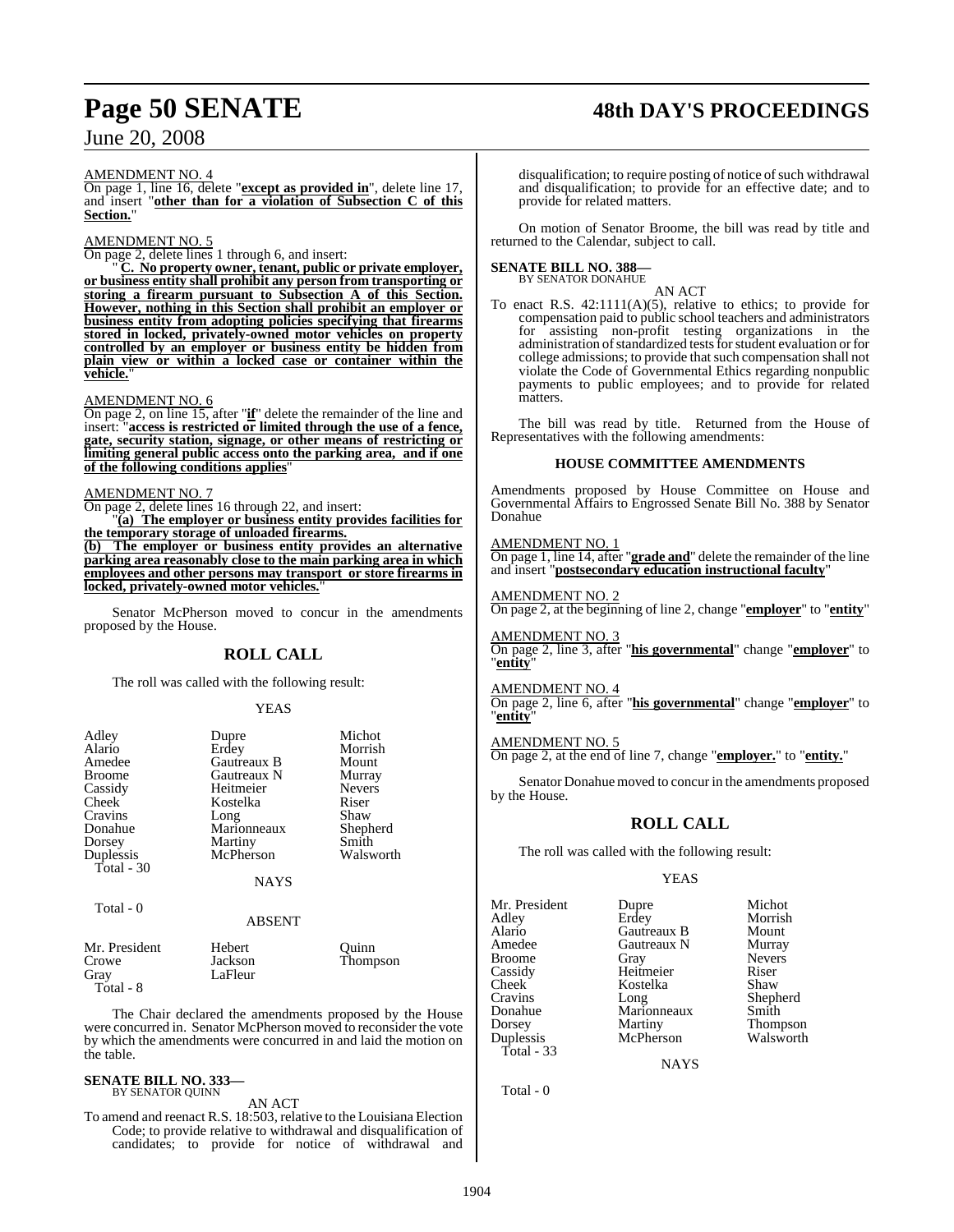# **48th DAY'S PROCEEDINGS Page 51 SENATE**

#### ABSENT

Jackson Quinn

| Crowe     |  |
|-----------|--|
| Hebert    |  |
| Total - 5 |  |

LaFleur

The Chair declared the amendments proposed by the House were concurred in. Senator Donahue moved to reconsider the vote by which the amendments were concurred in and laid the motion on the table.

## **SENATE BILL NO. 755—** BY SENATOR HEBERT

AN ACT

To enact R.S. 40:600.66(B), relative to the Louisiana Road Home Housing Corporation Act; to provide for the powers and responsibilities of the Road Home Corporation and the Louisiana Land Trust; to provide for the binding effect on certain appraisals; to prohibit certain forced sales of property; to provide for retroactive application; and to provide for related matters.

On motion of Senator Broome, the bill was read by title and returned to the Calendar, subject to call.

**SENATE BILL NO. 780—**<br>BY SENATORS CROWE, ALARIO, BROOME, CASSIDY, DONAHUE, PORSEY, DUPLESSIS, DUPRE, ERDEY, B. GAUTREAUX, N. GAUTREAUX, HEBERT, LAFLEUR, LONG, MOUNT, MURRAY, NEVERS, QUINN, RISER, SHEPHERD, SMITH, THOMPSON

To enact Chapter 49 of Title 34 of the Louisiana Revised Statutes of 1950, to be comprised ofR.S. 34:3491 through 3506, relative to the Louisiana International Deep Water Gulf Transfer Terminal Authority; to create the authority and provide for a board of commissioners to govern the authority; to provide for the authority's powers, duties, and responsibilities; and to provide for related matters.

The bill was read by title. Returned from the House of Representatives with the following amendments:

#### **HOUSE COMMITTEE AMENDMENTS**

Amendments proposed by House Committee on Transportation, Highways, and Public Works to Reengrossed Senate Bill No. 780 by Senator Crowe

AMENDMENT NO. 1

On page 5, line 23, delete "**mutual written agreement of**" and insert in lieu thereof "**authority shall enter into a cooperative endeavor** agreement with the local governing authority,

#### AMENDMENT NO. 2

On page 5, line 25, delete "**shall be required**"

#### AMENDMENT NO. 3

On page 6, line 2, delete "**ten**" and insert in lieu thereof "**twelve**"

#### AMENDMENT NO. 4

On page 6, line 4, after "**Development**" insert the following: "**, the chairmen of the House and Senate committees on transportation, highways, and public works or their designees**"

Senator Crowe moved to concur in the amendments proposed by the House.

# June 20, 2008

## **ROLL CALL**

The roll was called with the following result:

YEAS

| Mr. President | Dupre         | Michot        |
|---------------|---------------|---------------|
| Adley         | Erdey         | Morrish       |
| Alario        | Gautreaux B   | Mount         |
| Amedee        | Gautreaux N   | Murray        |
| <b>Broome</b> | Heitmeier     | <b>Nevers</b> |
| Cassidy       | Kostelka      | Riser         |
| Cravins       | Long          | Shaw          |
| Crowe         | Marionneaux   | Shepherd      |
| Donahue       | Martiny       | Thompson      |
| Duplessis     | McPherson     | Walsworth     |
| Total - 30    |               |               |
|               | <b>NAYS</b>   |               |
| Total - 0     |               |               |
|               | <b>ABSENT</b> |               |
| Cheek         | Hebert        | Ouinn         |
| Dorsey        | Jackson       | Smith         |
| Grav          | LaFleur       |               |

Total - 8

The Chair declared the amendments proposed by the House were concurred in. Senator Crowe moved to reconsider the vote by which the amendments were concurred in and laid the motion on the table.

#### **SENATE BILL NO. 811— (Substitute of Senate Bill No. 621 by Senator Cravins)**

BY SENATOR CRAVINS

AN ACT To enact Chapter 13-J of Title 33 of the Louisiana Revised Statutes of 1950, to be comprised of R.S. 33:4720.151 and 4720.161, relative to local redevelopment, to create certain parish redevelopment authorities; to create the North Lafayette and Downtown Redevelopment Authority; to provide for the formation of a program or programs for the use of appropriate private and public resources to eliminate and prevent the development or spread of slum, blighted, and distressed areas; to allow the rehabilitation, clearance, and redevelopment of slum, blighted, and distressed areas; to provide for the expeditious conversion of blighted or underused property into habitable residential dwellings needed to address the influx of displaced persons due to the effects of hurricanes Katrina and Rita; to provide for the governing body of such authorities; to provide for the powers, duties, functions, and liabilities of redevelopment authorities; to authorize public bodiesto furnish funds, series, facilities, and property in aid of redevelopment projects; to authorize the authorities to initiate expedited quiet title and foreclosure actions; and to provide for related matters.

The bill was read by title. Returned from the House of Representatives with the following amendments:

#### **HOUSE COMMITTEE AMENDMENTS**

Amendments proposed by House Committee on Municipal, Parochial and Cultural Affairs to Reengrossed Senate Bill No. 811 by Senator Cravins

#### AMENDMENT NO. 1

On page 13, at the end of line 19, delete the period "." and insert a comma "," and "**except that a holder of a conventional mortgage on the property may purchase the property by tendering the highest bid.**"

#### AMENDMENT NO. 2

On page 18, at the end of line 23, delete the period "." and insert a comma "," and "**except that a holder of a conventional mortgage**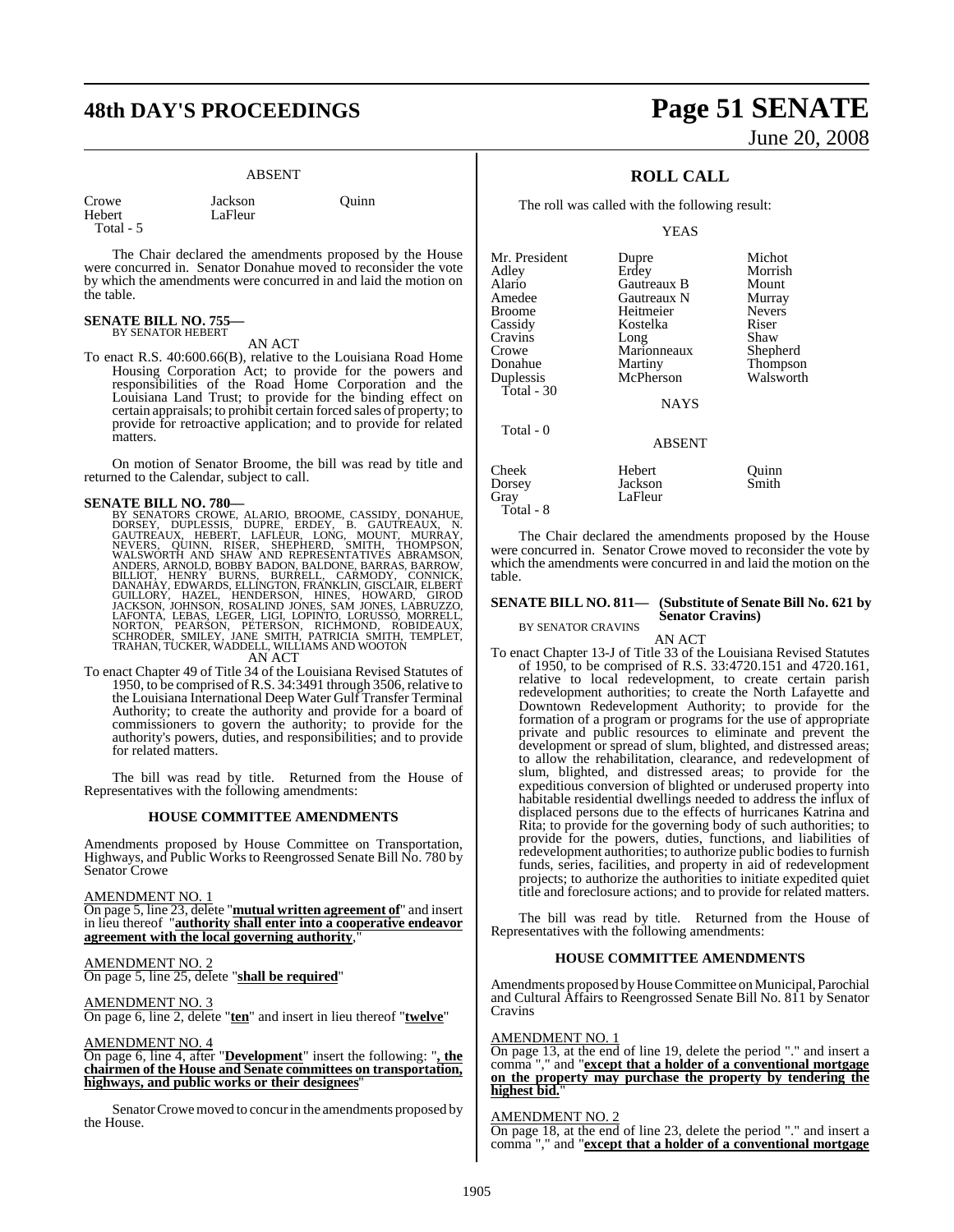# **Page 52 SENATE 48th DAY'S PROCEEDINGS**

June 20, 2008

**on the property may purchase the property by tendering the highest bid.**"

#### AMENDMENT NO. 3

On page 22, line 13, after "**(2)**" delete "**The**" and insert "**Except as provided in Part II of this Chapter, the**"

#### AMENDMENT NO. 4

On page 25, delete lines 25 through 28 in their entirety and insert in lieu thereof the following:

"**(7) "Immovable property" means any and all rights, title, and interest in a tract of land, including its component parts.**

**(8) "Owner of a property interest" means anyone with a corporeal or incorporeal interest in immovable property, including a naked owner, a usufructuary, a mortgagee, a judgment creditor, or a holder of a personal or predial servitude.**"

#### AMENDMENT NO. 5

On page 28, between lines 22 and 23, insert the following:

"**(c) For a state or federally chartered depository institution, a search of entity records with the Louisiana Office of Financial Institutions or with the Federal Deposit Insurance Corporation (FDIC).**"

#### AMENDMENT NO. 6

On page 31, line 12, after "**foreclosure**" and before "**who**" insert a comma "," and "**including a current holder of a conventional mortgage,**"

#### AMENDMENT NO. 7

On page 31, line 14, after "**hearing.**" and before "**The**" insert the following: "**A holder of a conventional mortgage may object to the action and is entitled to a dismissal of the proceedings by the district court upon a showing that it is the holder of a legally enforceable conventional mortgage and upon payment of the outstanding amount of any liens, taxes, and related costs.**"

#### AMENDMENT NO. 8

On page 39, line 15, after "**citizens,**" delete the remainder of the line and delete line 16 in its entirety and in lieu thereof insert "**all of whom shall reside or be employed within the geographical boundaries of the authority and seven of whom shall be qualified electors of the city as follows:**"

#### **HOUSE COMMITTEE AMENDMENTS**

Amendments proposed by House Committee on House and Governmental Affairs to Reengrossed Senate Bill No. 811 by Senator Cravins

#### AMENDMENT NO. 1

On page 1, line 2, between "To" and "enact" insert "amend and reenact R.S. 44:4.1(B)(18) and to"

#### AMENDMENT NO. 2

On page 1, line 4, after "North Lafayette" delete "and Downtown"

#### AMENDMENT NO. 3

On page 1, line 15, between "actions;" and "and to" insert "to provide for exceptions to public records laws;"

#### AMENDMENT NO. 4 On page 36, line 20, after "**NORTH LAFAYETTE**" delete "**AND**

**DOWNTOWN**"

## AMENDMENT NO.

On page 36, line 22, after "**North Lafayette**" delete "**and Downtown**"

## AMENDMENT NO. 6

On page 36, line 23, after "**North Lafayette**" delete "**and Downtown**"

AMENDMENT NO. 7

On page 38, at the end of line 17 delete "**and**" and at the beginning of line 18, delete "**Downtown**"

AMENDMENT NO. 8

On page 39, line 7, after "**NorthLafayette**" delete "**and Downtown**"

#### AMENDMENT NO. 9

On page 39, at the end of line 9, delete the period "**.**" and insert: "**but shall not include the area comprising the Commercial Core subdistrict of the Lafayette Centre Development District created by Act 116 of the 1992 Regular Session of the Legislature.**"

#### AMENDMENT NO. 10

On page 39, line 13, after "**North Lafayette**" delete "**and Downtown**"

AMEND<u>MENT NO. 11</u> On page 39, delete lines 28 and 29 and insert: "**(v) One commissioner shall be appointed by the mayorpresident of Lafayette.**"

#### AMENDMENT NO. 12 On page 40, delete lines 1 and 2 and insert: "**(vi) One commissioner shall be the director of the Lafayette Economic Development Authority.**"

AMENDMENT NO. 13 On page 40, line 9, after "**one**" delete the remainder of the line and delete line 10

AMENDMENT NO. 14 On page 58, line 24, after "**Lafayette**" delete "**and Downtown**"

AMENDMENT NO. 15 On page 62, line 16, after "**North Lafayette**" delete "**and Downtown**"

### AMENDMENT NO. 16

On page 62, line 19, after "**North Lafayette**" delete "**and Downtown**"

#### AMENDMENT NO. 17

On page 69, between line 27 and 28, insert the following: "Section 2. R.S. 44:4.1(B)(18) is hereby amended and reenacted to read as follows: §4.1. Exceptions

\* \* \* B. The legislature further recognizes that there exist exceptions, exemptions, and limitations to the laws pertaining to public records throughout the revised statutes and codes of this state. Therefore, the following exceptions, exemptions, and limitations are hereby continued in effect by incorporation into this Chapter by citation:

\* \* \* (18) R.S. 33:1334, 2182, 2428, **4720.161, 4720.171,** 9109, 9128 \* \* \*"

#### AMENDMENT NO. 18

On page 69, at the beginning of line 28, change "Section 2." to "Section 3."

#### **HOUSE FLOOR AMENDMENTS**

Amendments proposed by Representative Hardy to Reengrossed Senate Bill No. 811 by Senator Cravins

#### AMENDMENT NO. 1

On page 1, line 3, change "R.S. 33:4720.151 and 4720.161," to "R.S. 33:4720.161 and 4720.171,"

#### AMENDMENT NO. 2

On page 2, line 3, change "R.S. 33:4720.151 and 4720.161," to "R.S. 33:4720.161 and 4720.171,"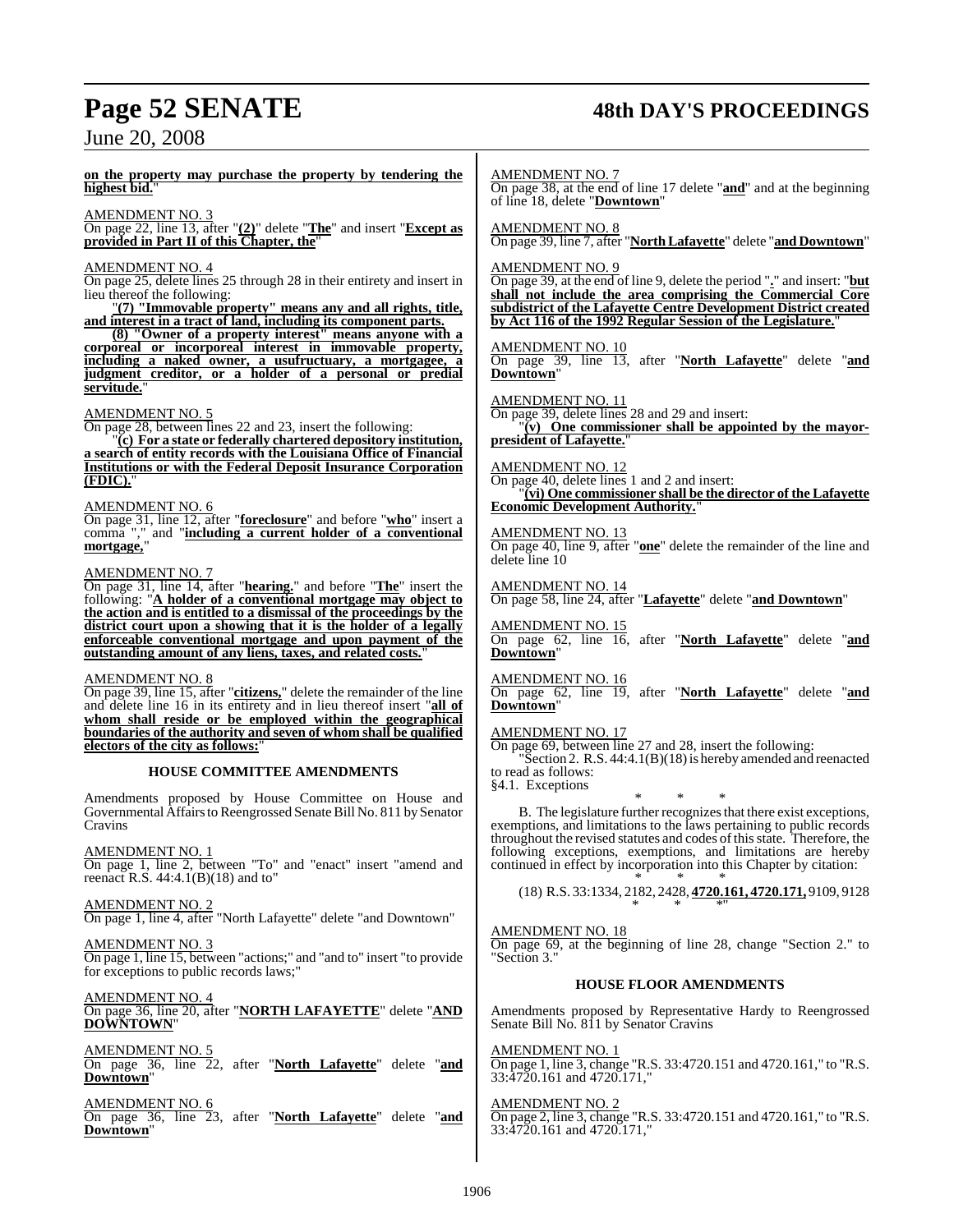## **48th DAY'S PROCEEDINGS**

# **Page 53 SENATE**<br>June 20, 2008

| <b>AMENDMENT NO. 3</b><br>On page 2, line 6, change "\$4720.151." to "\$4720.161."<br><b>AMENDMENT NO. 4</b><br>On page 8, line 29, delete "commercial, industrial,"<br><b>AMENDMENT NO. 5</b><br>On page 10, delete lines 8 through 12 in their entirety and insert "planned land uses to foster residential housing development."<br><b>AMENDMENT NO. 6</b><br>On page 11, delete lines 28 and 29, and insert "appropriate for<br>residential development."<br><b>AMENDMENT NO. 7</b><br>On page 14, line 2, after "residential" change "development," to<br>" $or'$<br><b>AMENDMENT NO. 8</b><br>On page 14, delete lines 3 through 5 in their entirety and at the<br>beginning of line 6, delete "and appurtenances thereto" and insert<br>"development authorized in this Part"<br><b>AMENDMENT NO. 9</b><br>On page 14, at the end of line 11 delete the comma "," and on line 12 delete "commercial, research, industrial, or other"<br><u>AMENDMENT NO. 10</u><br>On page 19, at the end of line 8, delete the comma $\frac{1}{2}$ and at the<br>beginning of line 9, delete "recreational, commercial, industrial, or other" and insert "or recreational"<br>$\frac{\text{AMENDMENT NO. 11}}{\text{On page 21, delete lines 16 through 28 in their entirety}}$<br><b>AMENDMENT NO. 12</b><br>On page 30, line 18, change "Subsection K of this Section." to "Paragraph (4) of this Subsection."<br><b>AMENDMENT NO. 13</b><br>On page 34, line 22, change "Subsection L of this Section," to<br>"Paragraph (11) of this Subsection,"<br>AMENDMENT NO. 14<br>On page 36, line 22, change "\$4720.161." to "\$4720.171."<br>AMENDMENT NO. 15<br>On page 44, line 2, delete "commercial, industrial,"<br><b>AMENDMENT NO. 16</b><br>On page 45, delete lines 10 through 14 in their entirety and insert | <b>AMENDMENT NO. 21</b><br>or other" and insert "or recreational"<br><b>AMENDMENT NO. 22</b><br>57, delete line 1<br><b>AMENDMENT NO. 23</b><br>"any other real right"<br><b>AMENDMENT NO. 25</b><br>by the House.<br>Mr. President<br>Adley<br>Alario<br>Amedee<br><b>Broome</b><br>Cassidy<br>Cheek<br>Cravins<br>Crowe<br>Donahue<br>Dorsey<br>Total - 33 | <b>ROLL CALL</b><br>The roll was called with the following result:<br><b>YEAS</b><br>Duplessis<br>Dupre<br>Erdey<br>Gautreaux B<br>Gautreaux N<br>Heitmeier<br>Jackson<br>Kostelka<br>Long<br>Marionneaux<br>Martiny<br><b>NAYS</b> | On page 54, at the end of line 11, delete the comma "," and at the<br>beginning of line 12, delete "recreational, commercial, industrial,<br>On page 56, delete lines 19 through 29 in their entirety and on page<br>On page 59, line 6, after " <b>therewith, and</b> " delete the remainder of the line and at the beginning of line $7$ , delete " <b>equitable</b> ," and insert<br>$\frac{\text{AMENDMENT NO. 24}}{\text{On page 62, line 26, change}}$ "Paragraph (1)" to "Paragraph (11)"<br>On page 63, line 27, change "Subsection R of this Section." to "Paragraph (4) of this Subsection."<br>AMENDMENT NO. 26<br>On page 67, line 29, change "Paragraph (12)" to "Paragraph (11)"<br>AMENDMENT NO. 27<br>On page 68, line 2, change "Subsection L of this Section," to "Paragraph (11) of this Subsection,"<br>Senator Cravins moved to concur in the amendments proposed<br>McPherson<br>Michot<br>Morrish<br>Mount<br>Murray<br>Nevers<br>Riser<br>Shaw<br>Shepherd<br>Thompson<br>Walsworth |
|---------------------------------------------------------------------------------------------------------------------------------------------------------------------------------------------------------------------------------------------------------------------------------------------------------------------------------------------------------------------------------------------------------------------------------------------------------------------------------------------------------------------------------------------------------------------------------------------------------------------------------------------------------------------------------------------------------------------------------------------------------------------------------------------------------------------------------------------------------------------------------------------------------------------------------------------------------------------------------------------------------------------------------------------------------------------------------------------------------------------------------------------------------------------------------------------------------------------------------------------------------------------------------------------------------------------------------------------------------------------------------------------------------------------------------------------------------------------------------------------------------------------------------------------------------------------------------------------------------------------------------------------------------------------------------------------------------------------------------------------------------------------------------------------------------------|--------------------------------------------------------------------------------------------------------------------------------------------------------------------------------------------------------------------------------------------------------------------------------------------------------------------------------------------------------------|-------------------------------------------------------------------------------------------------------------------------------------------------------------------------------------------------------------------------------------|-------------------------------------------------------------------------------------------------------------------------------------------------------------------------------------------------------------------------------------------------------------------------------------------------------------------------------------------------------------------------------------------------------------------------------------------------------------------------------------------------------------------------------------------------------------------------------------------------------------------------------------------------------------------------------------------------------------------------------------------------------------------------------------------------------------------------------------------------------------------------------------------------------------------------------------------------------------------------------------------------------------|
|                                                                                                                                                                                                                                                                                                                                                                                                                                                                                                                                                                                                                                                                                                                                                                                                                                                                                                                                                                                                                                                                                                                                                                                                                                                                                                                                                                                                                                                                                                                                                                                                                                                                                                                                                                                                               |                                                                                                                                                                                                                                                                                                                                                              |                                                                                                                                                                                                                                     |                                                                                                                                                                                                                                                                                                                                                                                                                                                                                                                                                                                                                                                                                                                                                                                                                                                                                                                                                                                                             |
| planned land uses to foster residential housing development."<br><b>AMENDMENT NO. 17</b><br>On page 47, delete lines 1 and 2 in their entirety and insert "the                                                                                                                                                                                                                                                                                                                                                                                                                                                                                                                                                                                                                                                                                                                                                                                                                                                                                                                                                                                                                                                                                                                                                                                                                                                                                                                                                                                                                                                                                                                                                                                                                                                | Total - 0<br>Gray                                                                                                                                                                                                                                                                                                                                            | <b>ABSENT</b><br>LaFleur                                                                                                                                                                                                            | Smith                                                                                                                                                                                                                                                                                                                                                                                                                                                                                                                                                                                                                                                                                                                                                                                                                                                                                                                                                                                                       |
| <u>board may deem necessary or appropriate for residential</u><br>development."<br>AMENDMENT NO. 18<br>On page 49, line 4, after "residential" change "development," to<br>"or"<br><b>AMENDMENT NO. 19</b><br>On page 49, delete lines 5 through 7 in their entirety and at the<br>beginning of line 8, delete "and appurtenances thereto" and insert<br>"development authorized in this Part"<br><b>AMENDMENT NO. 20</b><br>On page 49, at the end of line 13 delete the comma $\frac{1}{2}$ and at the<br>beginning of line 14 delete "commercial, research, industrial, or<br>other"                                                                                                                                                                                                                                                                                                                                                                                                                                                                                                                                                                                                                                                                                                                                                                                                                                                                                                                                                                                                                                                                                                                                                                                                                       | Hebert<br>Total - 5<br>table.<br><b>SENATE BILL NO. 23-</b><br>BY SENATOR CROWE<br>to provide for related matters.                                                                                                                                                                                                                                           | Quinn<br>AN ACT                                                                                                                                                                                                                     | The Chair declared the amendments proposed by the House<br>were concurred in. Senator Cravins moved to reconsider the vote by<br>which the amendments were concurred in and laid the motion on the<br>To amend and reenact R.S. $24:55(F)(1)$ , relative to the Board of<br>Ethics; to require the lobbyist expenditure report forms, which<br>are provided by the board, to contain certain information; and                                                                                                                                                                                                                                                                                                                                                                                                                                                                                                                                                                                               |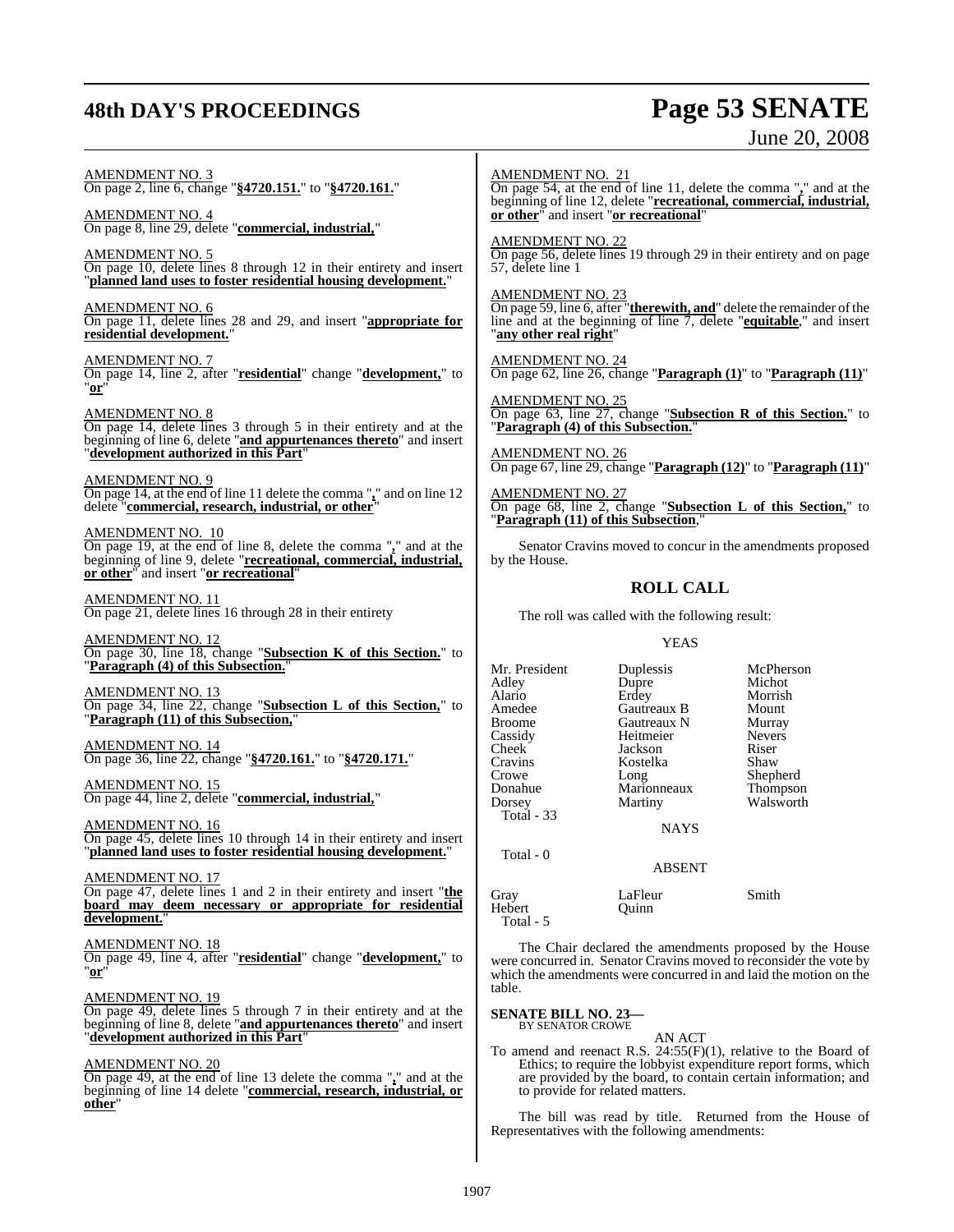## June 20, 2008

## **HOUSE COMMITTEE AMENDMENTS**

Amendments proposed by House Committee on House and Governmental Affairs to Engrossed Senate Bill No. 23 by Senator Crowe

#### AMENDMENT NO. 1

 $\overline{\text{On page 1, line 2, change}}$  "amend and reenact R.S. 24:55(F)(1)," to "enact R.S. 24:57(4),"

#### AMENDMENT NO. 2

On page 1, delete lines 3 and 4 and insert "board to perform certain duties relative to certain forms for the regulation of lobbying the legislature; and to provide for related matters."

#### AMENDMENT NO. 3

On page 1, line 6, change "R.S. 24:55(F)(1) is hereby amended and reenacted" to "R.S. 24:57(4) is hereby enacted"

#### AMENDMENT NO. 4

On page 1, delete lines 7 through 14 and insert the following: "§57. Administration

The board, in performance of its duties under this Part, shall: \* \* \*

(4) Establish forms for the registration and reports required by this Part, including clear and concise instructions on how to properly complete the forms particularly regarding the reporting of expenditures by the lobbyist and any expenditures of the employer or principal of the lobbyist in the manner required by this Part."

Senator Crowe moved to concur in the amendments proposed by the House.

### **ROLL CALL**

The roll was called with the following result:

YEAS

| Mr. President |             | Michot        |
|---------------|-------------|---------------|
|               | Dupre       |               |
| Adley         | Erdey       | Morrish       |
| Alario        | Gautreaux B | Mount         |
| Amedee        | Gautreaux N | Murray        |
| <b>Broome</b> | Gray        | <b>Nevers</b> |
| Cassidy       | Heitmeier   | Riser         |
| Cheek         | Jackson     | Shaw          |
| Cravins       | Kostelka    | Shepherd      |
| Crowe         | Long        | Smith         |
| Donahue       | Marionneaux | Thompson      |
| Dorsey        | Martiny     | Walsworth     |
| Duplessis     | McPherson   |               |
| Total - 35    |             |               |
|               | <b>NAYS</b> |               |
| Total - 0     |             |               |

#### ABSENT

| Hebert<br>Total - 3 | LaFleur | Ouinn |  |
|---------------------|---------|-------|--|

The Chair declared the amendments proposed by the House were concurred in. Senator Crowe moved to reconsider the vote by which the amendments were concurred in and laid the motion on the table.

**SENATE BILL NO. 405—** BY SENATORS BROOME, DORSEY, DUPLESSIS, GRAY, JACKSON, LONG, MURRAY, NEVERS AND THOMPSON AN ACT

To enact Chapter 20 of Title 6 of the Louisiana Revised Statutes of 1950, to be comprised ofR.S. 6:1371 through 1375, to establish the Financial Literacy and Education Commission; to provide for purpose; to provide for membership; to provide for powers and duties; to provide for funding and effectiveness; and to provide for related matters.

# **Page 54 SENATE 48th DAY'S PROCEEDINGS**

The bill was read by title. Returned from the House of Representatives with the following amendments:

#### **HOUSE COMMITTEE AMENDMENTS**

Amendments proposed by House Committee on Appropriations to Reengrossed Senate Bill No. 405 by Senator Broome

AMENDMENT NO. 1

On page 2, line 21, after "**governor.**" and before "**These**" insert the following: "**At least four of the members shall have at least one year of experience in the banking or financial services industry.**"

#### **LEGISLATIVE BUREAU AMENDMENTS**

Amendments proposed by Legislative Bureau to Reengrossed Senate Bill No. 405 by Senator Broome

AMENDMENT NO. 1

On page 4, line 18, before "**Legislative**" change "**Pointer**" to "**Poynter**"

Senator Broome moved to concur in the amendments proposed by the House.

### **ROLL CALL**

The roll was called with the following result:

YEAS

| Mr. President<br>Adley<br>Alario<br>Amedee<br><b>Broome</b><br>Cassidy<br>Cheek<br>Cravins<br>Crowe<br>Donahue<br>Dorsey<br>Duplessis<br>Total $-35$<br>Total - 0 | Dupre<br>Erdey<br>Gautreaux B<br>Gautreaux N<br>Gray<br>Heitmeier<br>Jackson<br>Kostelka<br>Long<br>Marionneaux<br>Martiny<br>McPherson<br><b>NAYS</b><br><b>ABSENT</b> | Michot<br>Morrish<br>Mount<br>Murray<br><b>Nevers</b><br>Riser<br>Shaw<br>Shepherd<br>Smith<br>Thompson<br>Walsworth |
|-------------------------------------------------------------------------------------------------------------------------------------------------------------------|-------------------------------------------------------------------------------------------------------------------------------------------------------------------------|----------------------------------------------------------------------------------------------------------------------|
| Hebert                                                                                                                                                            | LaFleur                                                                                                                                                                 | Ouınn                                                                                                                |
| Total - 3                                                                                                                                                         |                                                                                                                                                                         |                                                                                                                      |

The Chair declared the amendments proposed by the House were concurred in. Senator Broome moved to reconsider the vote by which the amendments were concurred in and laid the motion on the table.

**SENATE BILL NO. 433—** BY SENATOR MARIONNEAUX

AN ACT

To amend and reenact R.S. 9:3573.1, 3573.2(A), 3573.3(1), (7), (8), (9) and (10), 3573.4, 3573.6(A)(2), 3573.10(C), 3573.11(B) and (C), 3573.13(B) and (C), and 3573.16, and to repeal R.S. 9:3573.9 and 3573.17, relative to the Louisiana consumer credit law; to provide an exception to licensing requirements for certain attorneys; to provide certain terms, procedures, conditions, requirements, definitions, and exemptions; to provide for damages; to provide for orders, injunctions, publication, and availability of records to the general public; to provide for penalties; to provide for notification or service; and to provide for related matters.

The bill was read by title. Returned from the House of Representatives with the following amendments: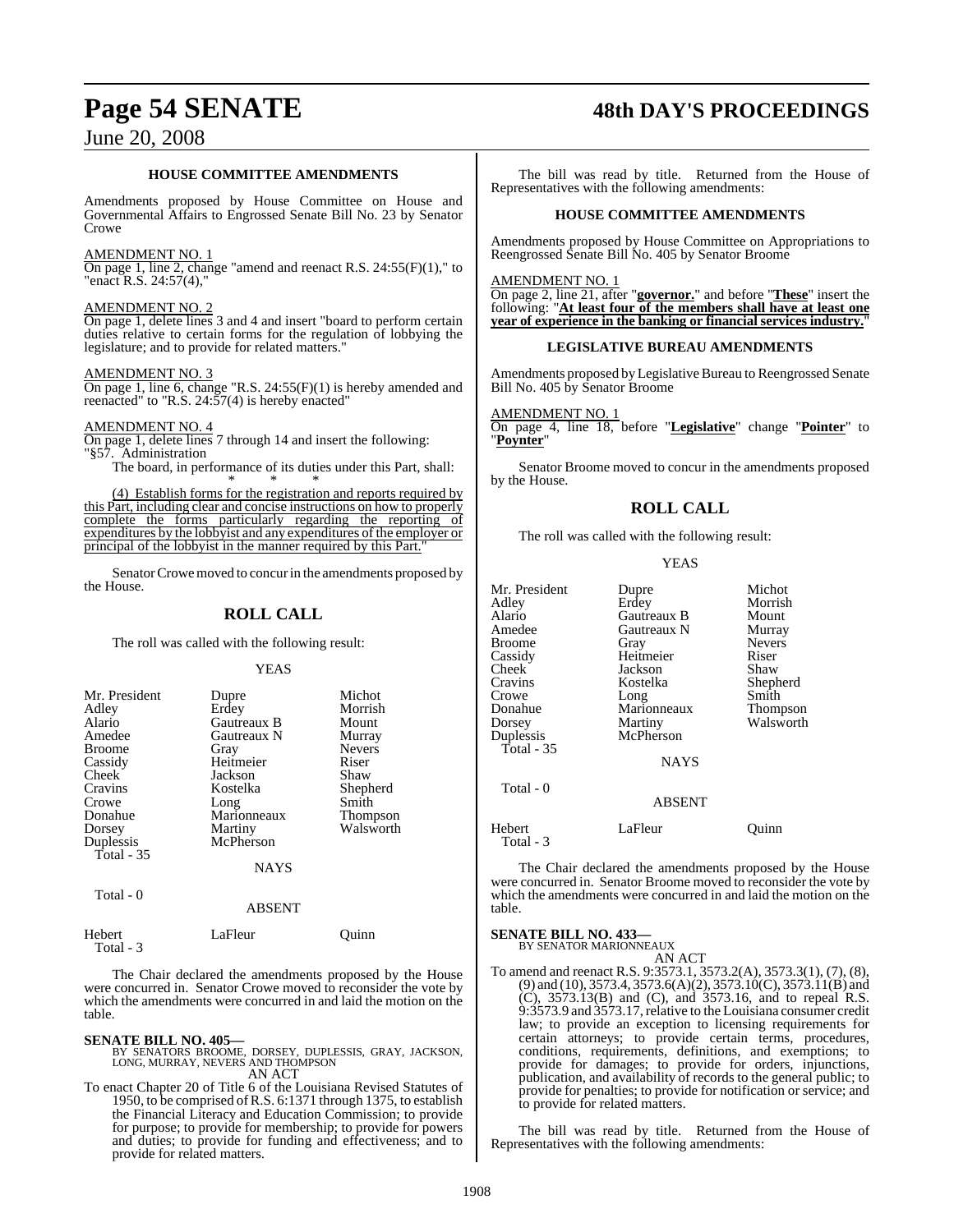# **48th DAY'S PROCEEDINGS Page 55 SENATE**

# June 20, 2008

#### **HOUSE COMMITTEE AMENDMENTS**

Amendments proposed by House Committee on Commerce to Reengrossed Senate Bill No. 433 by Senator Marionneaux

#### AMENDMENT NO. 1

On page 1, line 2, after "3573.3(1)," delete "(7),"

#### AMENDMENT NO. 2

On page 1, line 4, change "R.S. 9:3573.9" to "R.S. 9:3573.3(7), 3573.9,"

AMENDMENT NO. 3 On page 1, line 11, after "3573.3(1)," delete "(7),"

#### AMENDMENT NO. 4

On page 6, delete lines 10 through 18 in their entirety

#### AMENDMENT NO. 5

On page 10, line 9, change "R.S. 9:3573.9" to "R.S. 9:3573.3(7), 3573.9," and after "repealed" insert "in their entirety"

#### AMENDMENT NO. 6

On page 10, after line 10, insert the following:

Section 3. This Act shall become effective upon signature by the governor or, if not signed by the governor, upon expiration of the time for bills to become law without signature by the governor, as provided by Article III, Section 18 of the Constitution of Louisiana. If vetoed by the governor and subsequently approved by the legislature, this Act shall become effective on the day following such approval."

#### **LEGISLATIVE BUREAU AMENDMENTS**

Amendments proposed by Legislative Bureau to Reengrossed Senate Bill No. 433 by Senator Marionneaux

#### AMENDMENT NO. 1

On page 8, line 16, following "A." delete "\*\*\*" and insert "Before executing a contract or agreement with a buyer or receiving money or other valuable consideration, a credit repair services organization shall provide the buyer with a statement in writing, containing:"

Senator Marionneaux moved to concur in the amendments proposed by the House.

#### **ROLL CALL**

The roll was called with the following result:

#### YEAS

| Mr. President<br>Adley<br>Alario<br>Amedee<br><b>Broome</b><br>Cassidy<br>Cheek<br>Cravins<br>Crowe<br>Donahue<br>Dorsey | Dupre<br>Erdey<br>Gautreaux B<br>Gautreaux N<br>Gray<br>Heitmeier<br>Jackson<br>Kostelka<br>Long<br>Marionneaux<br>Martiny | Michot<br>Morrish<br>Mount<br>Murray<br><b>Nevers</b><br>Riser<br>Shaw<br>Shepherd<br>Smith<br>Thompson<br>Walsworth |
|--------------------------------------------------------------------------------------------------------------------------|----------------------------------------------------------------------------------------------------------------------------|----------------------------------------------------------------------------------------------------------------------|
| Duplessis<br>Total - 35                                                                                                  | McPherson<br><b>NAYS</b>                                                                                                   |                                                                                                                      |
| Total - 0                                                                                                                | <b>ABSENT</b>                                                                                                              |                                                                                                                      |
| Hebert<br>Total - 3                                                                                                      | LaFleur                                                                                                                    | Juınn                                                                                                                |

The Chair declared the amendments proposed by the House were concurred in. Senator Marionneaux moved to reconsider the vote by which the amendments were concurred in and laid the motion on the table.

#### **SENATE BILL NO. 549—**

BY SENATOR CASSIDY AND REPRESENTATIVES CARMODY, CARTER, DIXON, HOFFMANN AND RICHARDSON AN ACT

To enact R.S. 17:273.1, relative to curricula; to require that certain "critical languages" be offered in public secondary schools by a specified date; and to provide for related matters.

The bill was read by title. Returned from the House of Representatives with the following amendments:

#### **HOUSE COMMITTEE AMENDMENTS**

Amendments proposed by House Committee on Education to Engrossed Senate Bill No. 549 by Senator Cassidy

#### AMENDMENT NO. 1

On page 1, line 14 after "**Section**" delete the comma "**,**" and delete the remainder ofthe line and on line 15 delete "**implementation does not fall behind**" and insert in lieu thereof "**in accordance with**"

#### **HOUSE COMMITTEE AMENDMENTS**

Amendments proposed by House Committee on Appropriations to Engrossed Senate Bill No. 549 by Senator Cassidy

#### AMENDMENT NO. 1

On page 2, after line 17, insert the following:

"Section 2. The provisions of this Act shall not become effective unless and until sufficient funds are appropriated by the legislature for such purposes."

Senator Cassidy moved to concur in the amendments proposed by the House.

#### **ROLL CALL**

The roll was called with the following result:

#### YEAS

| Mr. President       | Dupre         | Michot        |
|---------------------|---------------|---------------|
| Adley               | Erdey         | Morrish       |
| Alario              | Gautreaux B   | Mount         |
| Amedee              | Gautreaux N   | Murray        |
| Broome              | Gray          | <b>Nevers</b> |
| Cassidy             | Heitmeier     | Riser         |
| Cheek               | Jackson       | Shaw          |
| Cravins             | Kostelka      | Shepherd      |
| Crowe               | Long          | Smith         |
| Donahue             | Marionneaux   | Thompson      |
| Dorsey              | Martiny       | Walsworth     |
| Duplessis           | McPherson     |               |
| Total - 35          |               |               |
|                     | <b>NAYS</b>   |               |
| Total - 0           |               |               |
|                     | <b>ABSENT</b> |               |
| Hebert<br>Total - 3 | LaFleur       | Ouinn         |

The Chair declared the amendments proposed by the House were concurred in. Senator Cassidy moved to reconsider the vote by which the amendments were concurred in and laid the motion on the table.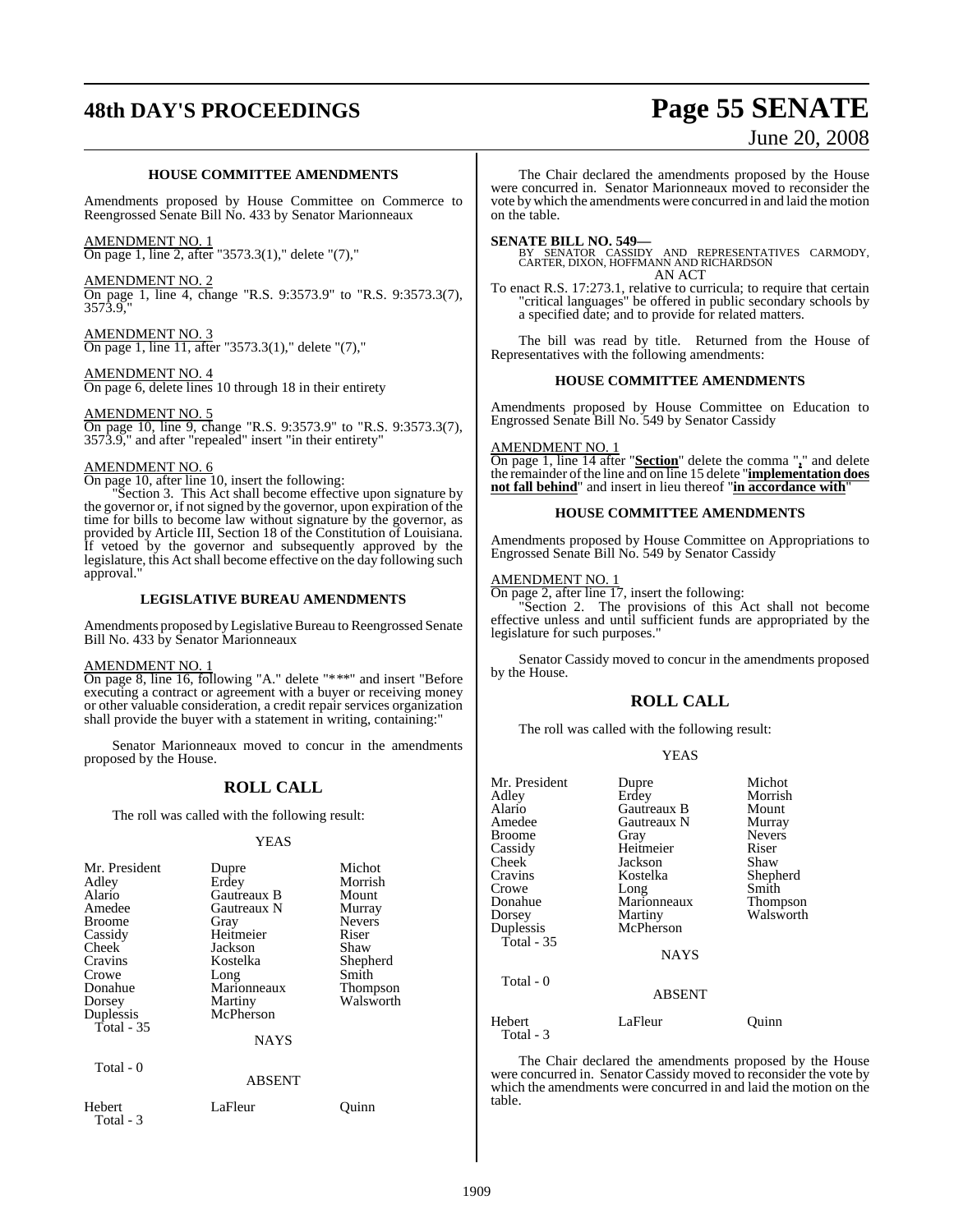## June 20, 2008

**SENATE BILL NO. 719—**<br>BY SENATORS NEVERS, BROOME, WALSWORTH, AMEDEE, CASSIDY,<br>CHEEK, CRAVINS, CROWE, DONAHUE, DORSEY, DUPRE, ERDEY, B.<br>GAUTREAUX, GRAY, HEBERT, HEITMEIER, LAFLEUR, LONG,<br>MARTINY, MCPHERSON, MORRISH, MOUNT, AN ACT

To amend and reenact R.S. 17:24.11(A), (C)(1) and (3), (D), (E), and (G), relative to the implementation of a pilot program for early screening and intervention services for early elementary school children with characteristics of dyslexia and related disorders; to provide relative to program components; to provide for implementation and reporting dates; to provide relative to funding; and to provide for related matters.

The bill was read by title. Returned from the House of Representatives with the following amendments:

#### **HOUSE COMMITTEE AMENDMENTS**

Amendments proposed by House Committee on Appropriations to Reengrossed Senate Bill No. 719 by Senator Nevers

#### AMENDMENT NO. 1

On page 1, at the end of line 16, insert the following: "**The development and implementation of the pilot program shall be accomplished by the board within, and as a component of, its operating budget contained in the General AppropriationBillfor Fiscal Year 2008-2009.**"

#### AMENDMENT NO. 2

On page 3, delete lines 2 through 4 in their entirety and insert the following:

"G. Implementation of the provisions of this Section shall be subject to the appropriation of funds for this purpose; however in no case shall such appropriation exceed four hundred fifty thousand dollars. In addition to **any** funds **which may be** provided by the"

#### **HOUSE FLOOR AMENDMENTS**

Amendments proposed by Representative Trahan to Reengrossed Senate Bill No. 719 by Senator Nevers

#### AMENDMENT NO. 1

Delete Amendment No. 1 proposed by the House Committee on Appropriations and adopted by the House on June 18, 2008.

#### AMENDMENT NO. 2

On page 1, at the end of line 16, add the following: "**If no monies are appropriated in Fiscal Year 2008-2009 for the pilot program, the board shall begin development and implementation of the pilot program in any subsequent fiscal year in which monies are appropriated for such purpose.**"

Senator Nevers moved to concur in the amendments proposed by the House.

## **ROLL CALL**

The roll was called with the following result:

#### YEAS

Mr. President Dupre Michot<br>Adley Erdey Morrish Broome<br>Cassidy Cheek Jackson<br>Cravins Kostelka Crowe

Adley Erdey Morrish Alario Gautreaux B Mount Gautreaux N Murray<br>Grav Nevers Cassidy Heitmeier Riser<br>Cheek Jackson Shaw Kostelka Shepherd<br>Long Smith

| Donahue<br>Dorsey<br>Duplessis | Marionneaux<br>Martiny<br>McPherson | Thompson<br>Walsworth |
|--------------------------------|-------------------------------------|-----------------------|
| Total $-35$                    | <b>NAYS</b>                         |                       |
| Total $-0$                     | <b>ABSENT</b>                       |                       |
| Hebert<br>Total - 3            | LaFleur                             | Ouinn                 |

The Chair declared the amendments proposed by the House were concurred in. Senator Nevers moved to reconsider the vote by which the amendments were concurred in and laid the motion on the table.

#### **SENATE BILL NO. 809— (Substitute of Senate Bill No. 507 by Senator Mount)**

BY SENATOR MOUNT

AN ACT

To enactR.S. 33:4547.1(E) and (F), allrelative to performance-based energy efficiency contracts; to provide for contract provisions; to provide for contract evaluation requirements; to provide for the cost of evaluation; and to provide for related matters.

The bill was read by title. Returned from the House of Representatives with the following amendments:

#### **HOUSE COMMITTEE AMENDMENTS**

Amendments proposed by House Committee on Municipal, Parochial and Cultural Affairs to Reengrossed Senate Bill No. 809 by Senator Mount

AMENDMENT NO. 1 On page 1, line 11, after "**select**" and before "**energy**" delete "**a certified**" and insert "**an**"

AMENDMENT NO. 2 On page 1, line 17, after "**The**" and before "**energy**" delete "**certified**"

AMENDMENT NO. 3 On page 2, line 5, after "**(4)**" and before "**energy**" delete "**A certified**" and insert "**An**"

AMENDMENT NO. 4

On page 2, at the end of line 8, delete "**direct**"

AMENDMENT NO. 5 On page 2, between lines 16 and 17, insert the following:

"**(6) An energy efficiency independent third-party evaluation consultant shall, at a minimum, be licensed by the state of Louisiana as a professional engineer or a professional architect with experience in energy efficiency contracting. Each political subdivision shall be responsible for verifying the credentials of the consultant to ensure that he possesses the minimum qualifications and has no conflict of interest to the political subdivision or the proposers.**"

#### **HOUSE COMMITTEE AMENDMENTS**

Amendments proposed by House Committee on House and Governmental Affairs to Reengrossed Senate Bill No. 809 by Senator Mount

#### AMENDMENT NO. 1

On page 1, line 2, between "To" and "enact" insert "amend and reenact R.S.  $44:4.1(B)(18)$  and to"

#### AMENDMENT NO. 2

On page 1, line 4, between "evaluation;" and "and to" insert "to provide for an exception to laws relative public records;"

**Page 56 SENATE 48th DAY'S PROCEEDINGS**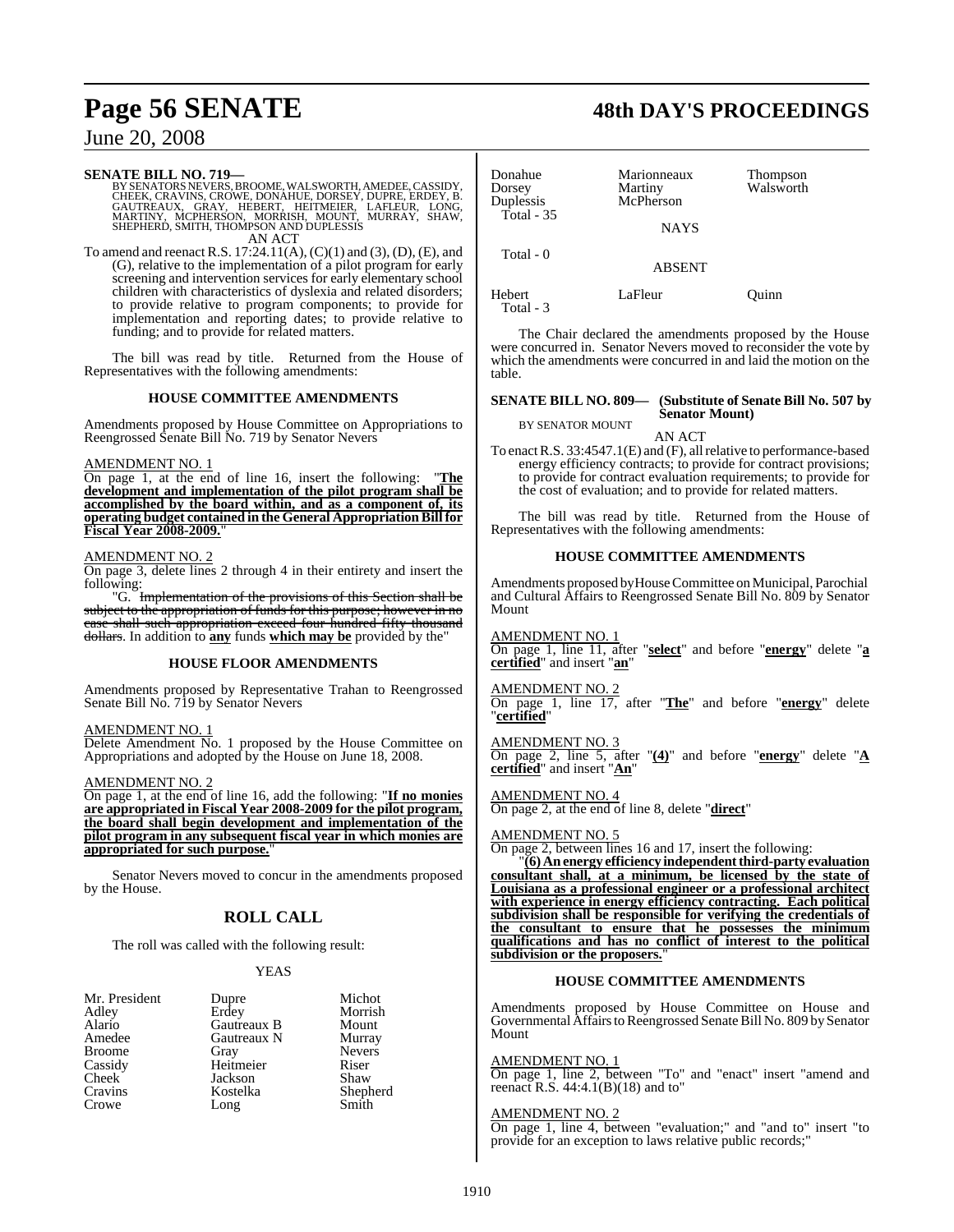# **48th DAY'S PROCEEDINGS Page 57 SENATE**

# June 20, 2008

#### AMENDMENT NO. 3

On page 1, at the end of line 11, change "**efficient**" to "**efficiency**"

AMENDMENT NO. 4 On page 1, line 15, change "**proposal**" to "**proposals**"

AMENDMENT NO. 5 On page 1, at the end of line 16, change "**proposal.**" to "**proposals.**"

AMENDMENT NO. 6 On page 1, line 17, after "**energy**" change "**efficient**" to "**efficiency**"

AMENDMENT NO. 7 On page 2, line 3, change "**Section**" to "**Subsection**"

AMENDMENT NO. 8 On page 2, line 3, after "**participate on**" delete the remainder of the line and on line 4 delete "**agency**" and insert "**its behalf**"

AMENDMENT NO. 9 On page 2, line 5, after "**energy**" change "**efficient**" to "**efficiency**"

AMENDMENT NO. 10 On page 2, at the beginning of line 13, change "**proposal**" to "**proposals**"

#### AMENDMENT NO. 11

On page 3, line 6, between "**contract,**" and "**provide**" insert "**shall also**"

#### AMENDMENT NO. 12

On page 3, line 12, after "**installation**" change the semicolon "**;**" to a comma "**,**" and at the end of the line delete the comma "**,**"

AMENDMENT NO. 13 On page 3, line 16, between "**savings**" and "**by adding**" insert a comma "**,**" and insert "**which shall be determined**"

AMENDMENT NO. 14 On page 3, line 17 change "**minus**" to "**and subtracting**"

AMENDMENT NO. 15 On page 3, at the beginning of line 20, change "**(i)**" to "**(3)**"

#### AMENDMENT NO. 16

On page 3, line 21, change "**the requests**" to "**a request**"

#### AMENDMENT NO. 17

On page 3, after line 22, insert the following:

"Section 2. R.S. 44:4.1(B)(18) is hereby amended and reenacted to read as follows:

§4.1. Exceptions

B. The legislature further recognizes that there exist exceptions, exemptions, and limitations to the laws pertaining to public records throughout the revised statutes and codes ofthisstate. Therefore, the following exceptions, exemptions, and limitations are hereby continued in effect by incorporation into this Chapter by citation:

\* \* \* (18) R.S. 33:1334, 2182, 2428, **4547.1,** 9109, 9128 \* \* \*"

#### **LEGISLATIVE BUREAU AMENDMENTS**

Amendments proposed by Legislative Bureau to Reengrossed Senate Bill No. 809 by Senator Mount

#### AMENDMENT NO. 1

In House Committee Amendment No. 2 proposed by the House Committee on House and Governmental Affairs to Reengrossed Senate Bill No. 809 by Senator Mount, on line 6, after "relative" and before "public" insert " to"

Senator Mount moved to concur in the amendments proposed by the House.

### **ROLL CALL**

The roll was called with the following result:

YEAS

| Mr. President | Dupre         | Michot          |
|---------------|---------------|-----------------|
| Adley         | Erdey         | Morrish         |
| Alario        | Gautreaux B   | Mount           |
| Amedee        | Gautreaux N   | Murray          |
| <b>Broome</b> | Gray          | <b>Nevers</b>   |
| Cassidy       | Heitmeier     | Riser           |
| <b>Cheek</b>  | Jackson       | Shaw            |
| Cravins       | Kostelka      | Shepherd        |
| Crowe         | Long          | Smith           |
| Donahue       | Marionneaux   | <b>Thompson</b> |
| Dorsey        | Martiny       | Walsworth       |
| Duplessis     | McPherson     |                 |
| Total - 35    |               |                 |
|               | <b>NAYS</b>   |                 |
| Total - 0     |               |                 |
|               | <b>ABSENT</b> |                 |
|               |               |                 |

Hebert LaFleur Ouinn Total - 3

The Chair declared the amendments proposed by the House were concurred in. Senator Mount moved to reconsider the vote by which the amendments were concurred in and laid the motion on the table.

#### **SENATE BILL NO. 812— (Substitute of Senate Bill No. 438 by Senator Jackson)**

BY SENATOR JACKSON

AN ACT

To amend and reenact R.S. 46:2601(A)(1), 2603(A)(3) through (6), 2605(A) and (B)(3), (5), (28), and (39) and (E), and 2607, to enact R.S. 46:2602(B)(13), and to repeal R.S. 46:2602(D), (E), and (F), 2603(A)(7) through (13), 2605(B)(22), and 2605.1 through 2605.3, relative to the Children's Cabinet; to provide with respect to the powers and duties of the cabinet; to provide with respect to the powers and dates of the dathet, to provide with respect to the advisory board; to extend the sunset date for the Cabinet; to repeal the Children's Cabinet Research Council and the Louisiana Juvenile Justice Planning and Coordinating Board; and to provide for related matters.

The bill was read by title. Returned from the House of Representatives with the following amendments:

#### **HOUSE COMMITTEE AMENDMENTS**

Amendments proposed by House Committee on Health and Welfare to Reengrossed Senate Bill No. 812 by Senator Jackson

AMENDMENT NO. 1

On page 1, line 2, between "(6)" and the comma "," insert "and  $(B)(2)^{1}$ 

AMENDMENT NO. 2 On page 1, line 4, between "2605(B)(22)," and "2605.1" delete "and"

AMENDMENT NO. 3 On page 1, line 5, after "2605.3," insert "and 2757(D),"

#### AMENDMENT NO. 4

On page 1, line 11, between "(6)" and the comma "," insert "and  $(B)(2)^{n}$ 

#### AMENDMENT NO. 5

On page 5, line 23, delete the set of asterisks and insert in lieu thereof the following:

"B. In addition to the above duties and responsibilities, in order to carry out its purposes and functions, the cabinet may: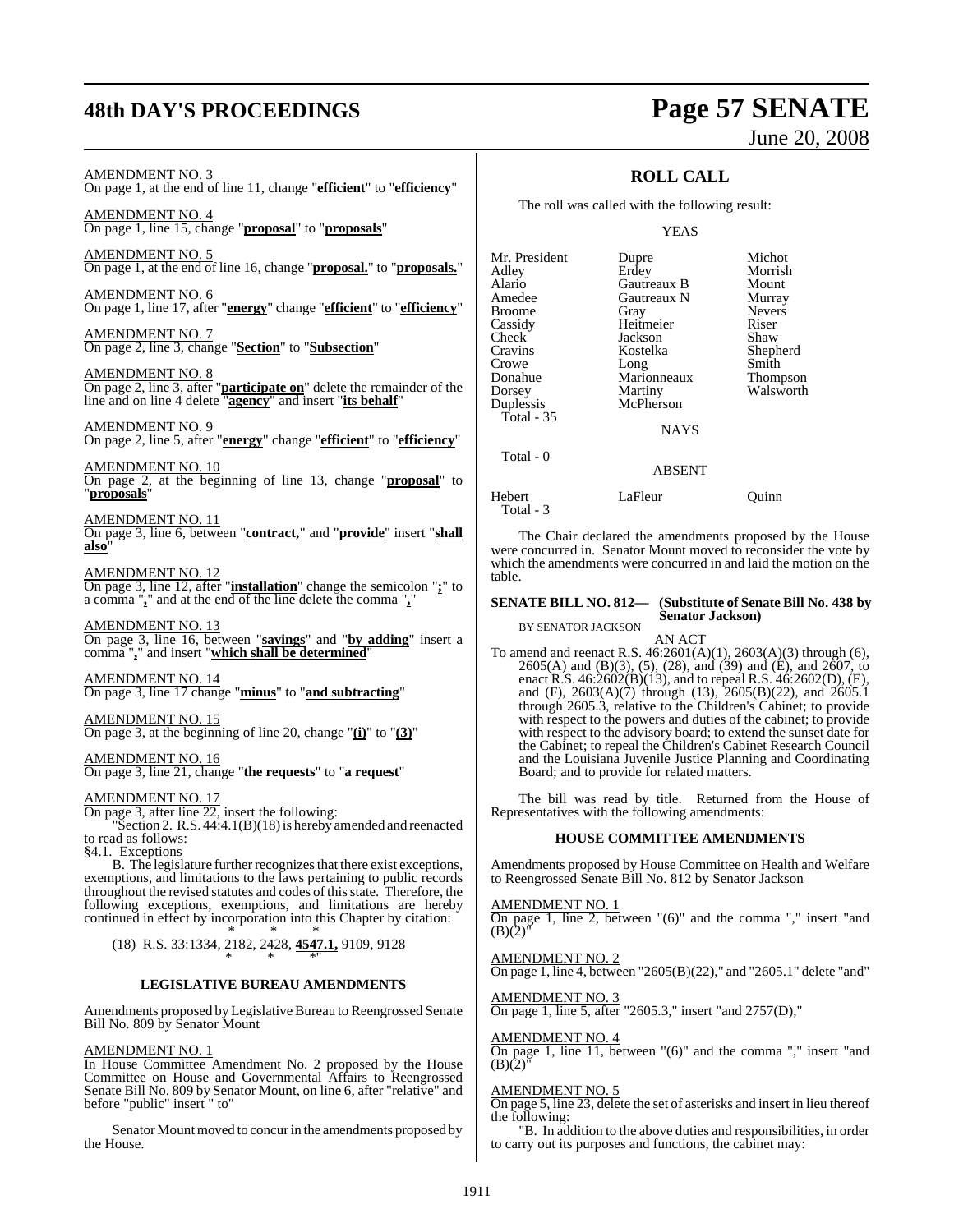## **Page 58 SENATE 48th DAY'S PROCEEDINGS**

June 20, 2008

\* \* \* (2) Create and appoint such advisory committees or task forces to act in an advisory capacity to the cabinet to assist in its studies, composed of such representatives of the public and private sectors, as it shall deem appropriate, and support and collaborate with the Louisiana Juvenile Justice Planning and Coordination Board. \* \* \*"

#### AMENDMENT NO. 6

On page 7, at the end of line 12, delete "and"

#### AMENDMENT NO. 7

On page 7, line 13, after "2605.3" insert a comma "," and "and  $2757(D)$ " and between "repealed" and the period "." insert "in their entirety"

Senator Jackson moved to concur in the amendments proposed by the House.

#### **ROLL CALL**

The roll was called with the following result:

#### YEAS

| Mr. President<br>Adley<br>Alario<br>Amedee | Dupre<br>Erdey<br>Gautreaux B<br>Gautreaux N | Michot<br>Mount<br>Murray<br><b>Nevers</b> |
|--------------------------------------------|----------------------------------------------|--------------------------------------------|
| Broome                                     | Gray                                         | Riser                                      |
| Cassidy                                    | Heitmeier                                    | Shaw                                       |
| Cheek                                      | Jackson                                      | Shepherd                                   |
| Cravins                                    | Kostelka                                     | Smith                                      |
| Crowe                                      | Long                                         | Thompson                                   |
| Donahue                                    | Marionneaux                                  | Walsworth                                  |
| Dorsey                                     | Martiny                                      |                                            |
| Duplessis                                  | McPherson                                    |                                            |
| Total - 34                                 |                                              |                                            |
|                                            | NAYS                                         |                                            |
| Total - 0                                  |                                              |                                            |
|                                            | <b>ABSENT</b>                                |                                            |
| Hebert<br>LaFleur                          | Morrish<br>Ouinn                             |                                            |

The Chair declared the amendments proposed by the House were concurred in. Senator Jackson moved to reconsider the vote by which the amendments were concurred in and laid the motion on the table.

## **SENATE BILL NO. 270—** BY SENATOR MCPHERSON

Total - 4

AN ACT

To authorize and provide for the transfer of certain state property, located in Rapides Parish, from the state of Louisiana, Department of Health and Hospitals to the Department of Transportation and Development; and to provide for related matters.

The bill was read by title. Returned from the House of Representatives with the following amendments:

#### **HOUSE FLOOR AMENDMENTS**

Amendments proposed by Representative Champagne to Reengrossed Senate Bill No. 270 by Senator McPherson

#### AMENDMENT NO. 1

On page 1, line 2, delete "Rapides Parish," and insert "Iberia Parish, to the Iberia Parish Government"

#### AMENDMENT NO. 2

On page 1, line 3, after "Louisiana," delete "Department of Health and Hospitals to the"

#### AMENDMENT NO. 3

On page 1, at the end of line 6, delete "**Health and**" and on page 1, line 7, delete "**Hospitals or their designated representatives**" and insert "**Transportation and Development or his designee**"

#### AMENDMENT NO. 4

On page 1, line 9, after "**interest**" insert a comma "," and "**excluding mineral rights,**"

#### AMENDMENT NO. 5

On page 1, delete lines 10 through 17 and delete pages 2, 3, 4, 5, 6, 7, and 8 and on page 9, delete line 1 in their entirety and insert the following: "to the following described property, located in Iberia Parish, to the Iberia Parish Government:

From a point on the centerline of State Project No. 236-01-04, at Centerline P.1. Station 448+04.99 which is the point of beginning; thence proceed N89/45'41"E a distance of 40.00 feet to a point and corner; thence proceed S00/07'41"W a distance of 171.00 feet to a point and corner; thence proceed N89/52'l9"W a distance of 125.56 feet to a point and corner; thence proceed along a curve to the left having a radius of 581.00 feet, whose length is 426.05 feet and whose chord length is 416.57 feet and chord bearing N60/l0'12"W to a point and corner; thence proceed N89/54'18"E a distance of 135.61 feet to a point and corner; thence proceed S00/14'18"E a distance of 38.19 feet to a point and corner; thence proceed S89/45'41"E a distance of 311.55 feet to the point of beginning. All of which comprises Parcel "A" as shown, and contains an area of 39650.37 square feet or 0.910 acres."

#### AMENDMENT NO. 6

On page 9, line 2, delete "**secretary of the Department of Health and Hospitals and the**"

#### AMENDMENT NO. 7

On page 9, line 4, after "**or**" change "**their**" to "**his**"

AMENDMENT NO. 8 On page 9, line 6, after "**title**" insert a comma "," and "**excluding mineral rights,**"

#### AMENDMENT NO. 9

On page 9, line 7, after "**law,**" delete "**to**" and insert "**between the secretary of**"

## AMENDMENT NO. 10

On page 9, line 7 after "**Development**" insert "**and the Iberia Parish Government, in exchange of consideration proportionate to the appraised value of the property**"

Senator McPherson moved to concur in the amendments proposed by the House.

### **ROLL CALL**

The roll was called with the following result:

#### YEAS

| Mr. President      | Dupre       | Michot   |
|--------------------|-------------|----------|
| Adley              | Erdey       | Morrish  |
| Alario             | Gautreaux B | Mount    |
| Amedee             | Gray        | Murray   |
| Broome             | Heitmeier   | Riser    |
| Cassidy            | Jackson     | Shaw     |
| Cheek <sup>-</sup> | Kostelka    | Shepherd |
| Cravins            | Long        | Smith    |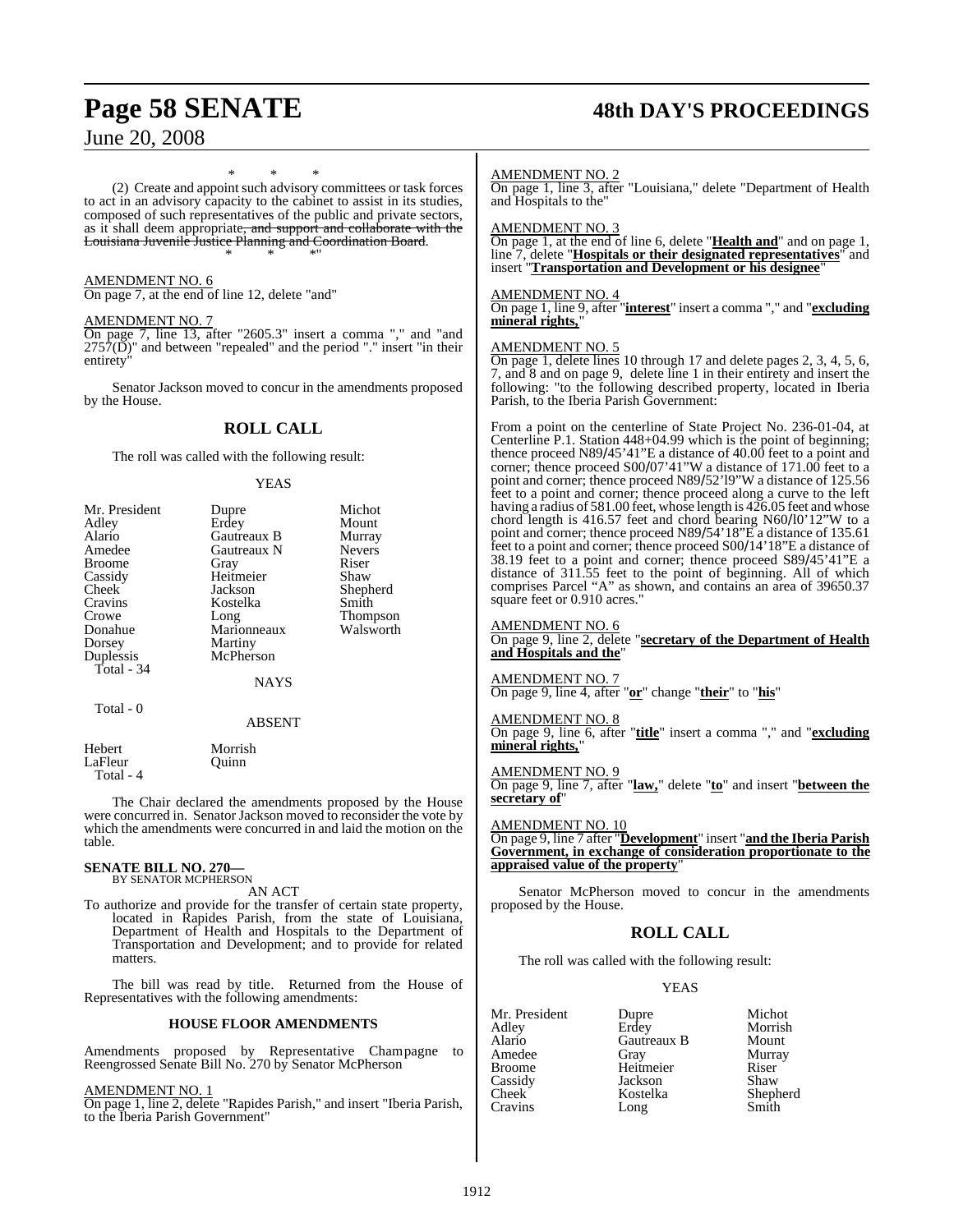## **48th DAY'S PROCEEDINGS Page 59 SENATE**

June 20, 2008

| Crowe                              | Marionneaux              | <b>Thompson</b><br>Walsworth |  |
|------------------------------------|--------------------------|------------------------------|--|
| Dorsey<br>Duplessis<br>Total $-32$ | Martiny<br>McPherson     |                              |  |
|                                    | <b>NAYS</b>              |                              |  |
| Donahue<br>Total - 1               |                          |                              |  |
|                                    | <b>ABSENT</b>            |                              |  |
| Gautreaux N<br>Hebert<br>Total - 5 | LaFleur<br><b>Nevers</b> | Ouinn                        |  |

The Chair declared the amendments proposed by the House were concurred in. Senator McPherson moved to reconsider the vote by which the amendments were concurred in and laid the motion on the table.

#### **SENATE BILL NO. 416—** BY SENATOR MURRAY

AN ACT

To amend and reenact Chapter 5 of Title 12 of the Louisiana Revised Statutes of 1950, to be comprised of R.S. 12:501 through 520, relative to unincorporated associations; to define certain terms; to provide that unincorporated associations can acquire, encumber, and transfer interests in movable and immovable property; to provide that statements of authority be filed where an unincorporated association transfersimmovable property; to limit the liability of members of an unincorporated association in contract and in tort; to provide that unincorporated associations have capacity to sue and be sued; to provide for the disposition of property of an inactive unincorporated association; to provide a procedure for the appointment of an agent for service of process of an unincorporated association; to provide a procedure for the involuntary dissolution of an unincorporated association; and to provide for related matters.

The bill was read by title. Returned from the House of Representatives with the following amendments:

#### **HOUSE COMMITTEE AMENDMENTS**

Amendments proposed by House Committee on Commerce to Engrossed Senate Bill No. 416 by Senator Murray

AMENDMENT NO. 1 On page 3, at the beginning of line 2, change "**(a)**" to "**A.**"

AMENDMENT NO. 2 On page 3, at the beginning of line 5, change "**(b)**" to "**B.**"

AMENDMENT NO. 3

On page 3, at the beginning of line 8, change "**(c)**" to "**C.**"

AMENDMENT NO. 4 On page 3, at the beginning of line 11, change "**(a)**" to "**A.**"

AMENDMENT NO. 5 On page 3, at the beginning of line 14, change "**(b)**" to "**B.**"

AMENDMENT NO. 6 On page 3, at the beginning of line 19, change "**(c)**" to "**C.**"

AMENDMENT NO. 7 On page 4, at the beginning of line 4, change "**(d)**" to "**D.**"

AMENDMENT NO. 8 On page 4, at the beginning of line 7, change "**(e)**" to "**E.**"

AMENDMENT NO. 9 On page 4, at the beginning of line 9, change "**(f)**" to "**F.**"

AMENDMENT NO. 10 On page 4, at the beginning of line 14, change "**(g)**" to "**G.**"

#### AMENDMENT NO. 11

On page 4, at the beginning of line 21, change "**(a)**" to "**A.**"

AMENDMENT NO. 12 On page 4, at the beginning of line 24, change "**(b)**" to "**B.**"

AMENDMENT NO. 13 On page 5, at the beginning of line 3, change "**(c)**" to "**C.**"

AMENDMENT NO. 14 On page 5, at the beginning of line 8, change "**(d)**" to "**D.**"

AMENDMENT NO. 15 On page 5, at the beginning of line 13. change "**(e)**" to "**E.**"

AMENDMENT NO. 16 On page 5, at the beginning of line 19, change "**(a)**" to "**A.**"

AMENDMENT NO. 17 On page 5, at the beginning of line 23, change "**(b)**" to "**B.**"

AMENDMENT NO. 18 On page 6, at the beginning of line 15, change "**(a)**" to "**A.**"

AMENDMENT NO. 19 On page 6, at the beginning of line 17, change "**(b)**" to "**B.**"

AMENDMENT NO. 20 On page 6, at the beginning of line 26, change "**(c)**" to "**C.**"

AMENDMENT NO. 21 On page 7, at the beginning of line 3, change "**(d)**" to "**D.**"

AMENDMENT NO. 22 On page 7, at the beginning of line 6, change "**(e)**" to "**E.**"

Senator Murray moved to concur in the amendments proposed by the House.

#### **ROLL CALL**

The roll was called with the following result:

|  | v |
|--|---|
|--|---|

| Mr. President<br>Michot<br>Erdey<br>Gautreaux B<br>Morrish<br>Adley<br>Alario<br>Gautreaux N<br>Mount<br>Amedee<br>Murray<br>Gray<br>Hebert<br><b>Nevers</b><br>Broome<br>Heitmeier<br>Cassidy<br>Riser<br>Cheek <sup>-</sup><br>Shaw<br>Jackson<br>Cravins<br>Kostelka<br>Donahue<br>Smith<br>Long<br>Marionneaux<br>Dorsey<br>Duplessis<br>Martiny<br>McPherson<br>Dupre<br>Total $-35$<br><b>NAYS</b><br>Total - 0<br><b>ABSENT</b> |  |                                   |
|----------------------------------------------------------------------------------------------------------------------------------------------------------------------------------------------------------------------------------------------------------------------------------------------------------------------------------------------------------------------------------------------------------------------------------------|--|-----------------------------------|
|                                                                                                                                                                                                                                                                                                                                                                                                                                        |  | Shepherd<br>Thompson<br>Walsworth |
| LaFleur<br>Crowe<br>Ouınn<br>Total - 3                                                                                                                                                                                                                                                                                                                                                                                                 |  |                                   |

The Chair declared the amendments proposed by the House were concurred in. Senator Murray moved to reconsider the vote by which the amendments were concurred in and laid the motion on the table.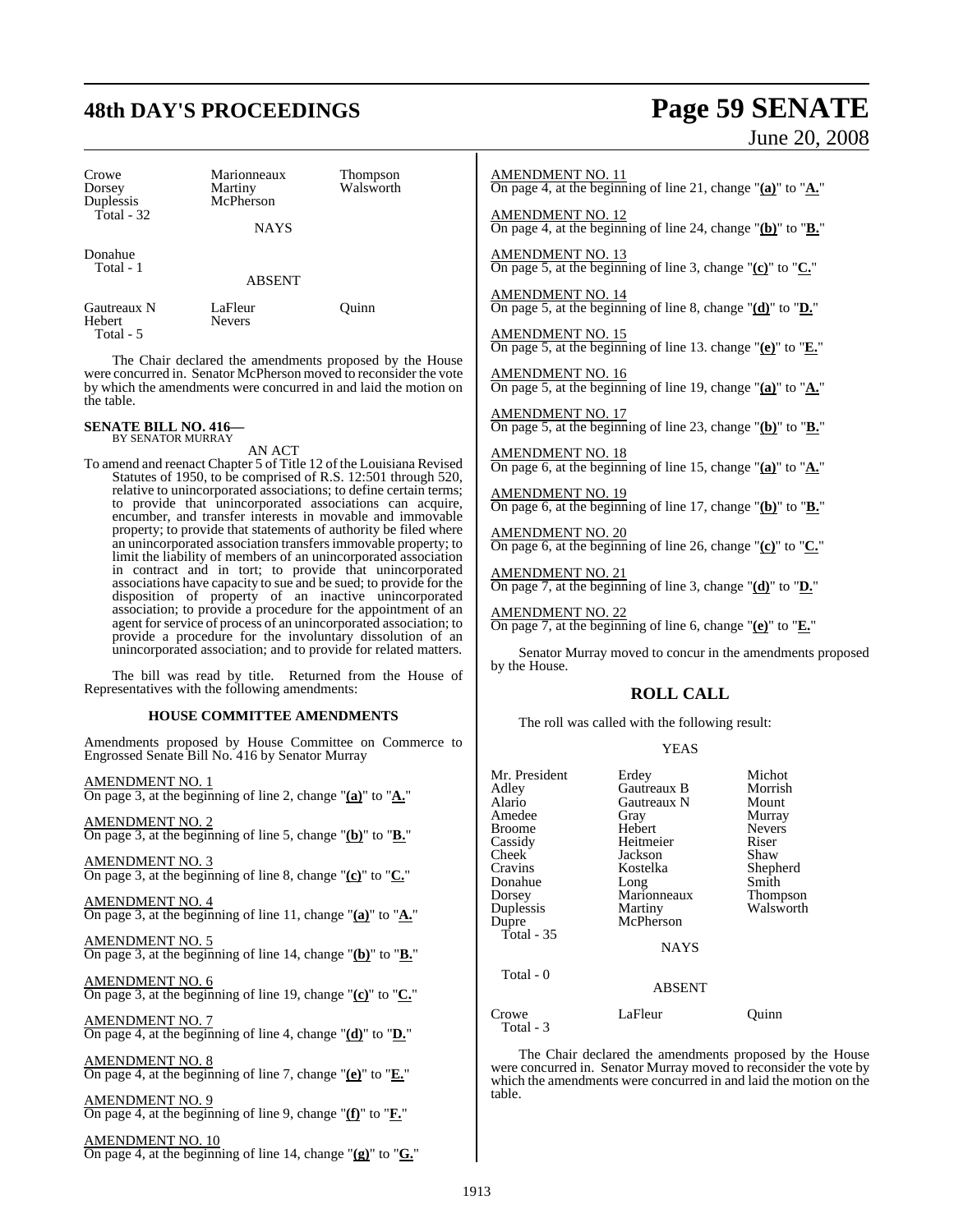## **Page 60 SENATE 48th DAY'S PROCEEDINGS**

## June 20, 2008

#### **SENATE BILL NO. 447—**

BY SENATORS CASSIDY, DONAHUE, DORSEY, LAFLEUR, LONG,<br>AMEDEE, BROOME,CHAISSON,CHEEK,CROWE,DUPLESSIS,DUPRE,<br>B. GAUTREAUX, JACKSON, MARTINY, MCPHERSON, MURRAY,<br>NEVERS,RISER AND WALSWORTH AN ACT

To enact R.S. 17:1990(F)(4), relative to the Recovery School District; to provide relative to cooperative agreements with city, parish, and other local public school boards regarding student enrollment; to provide relative to capacity; and to provide for related matters.

The bill was read by title. Returned from the House of Representatives with the following amendments:

#### **HOUSE COMMITTEE AMENDMENTS**

Amendments proposed by House Committee on Education to Reengrossed Senate Bill No. 447 by Senator Cassidy AMENDMENT NO. 1

On page 1, between lines 9 and 10, insert the following: "F.

\* \* \*"

AMENDMENT NO. 2

On page 1, at the beginning of line 11, change "**Recovery School District**" to "**school district**"

AMENDMENT NO. 3

On page 1, line 12, after "**has**" and before "**shall**" change "**transferred one or more schools to the district**" to "**had one or more schools transferred to the school district**"

AMENDMENT NO. 4 On page 1, line 13, after "**agreement**" and before "**any**" change "**that allows**" to "**to allow**"

AMENDMENT NO. 5 On page 1, at the end of line 13, change "**their**" to "**its**"

AMENDMENT NO. 6

On page 2, line 1, after "**of the**" and before "**or a**" change "**Recovery School District**" to "**school district**"

AMENDMENT NO. 7

On page 2, at the beginning of line 2, change "**system**" to "**board**"

AMENDMENT NO. 8 On page 2, at the end of line 2, change "**Subsection**" to "**Paragraph**"

AMENDMENT NO. 9 On page 2, at the beginning of line 3, change "**shall also**" to "**also shall**"

AMENDMENT NO. 10 On page 2, line 4, after "**this"** and before "**shall**" change "**Subsection**" to "**Paragraph**"

AMENDMENT NO. 11 On page 2, line 5, after "**of the**" and before "**or a**" change "**Recovery School District**" to "**school district**"

#### AMENDMENT NO. 12

On page 2, at the end of line 6, change "**their**" to "**its respective**"

Senator Cassidy moved to concur in the amendments proposed by the House.

## **ROLL CALL**

The roll was called with the following result:

YEAS

| Mr. President | Dupre       | McPherson       |
|---------------|-------------|-----------------|
| Adley         | Erdey       | Michot          |
| Alario        | Gautreaux B | Morrish         |
| Amedee        | Gautreaux N | Mount           |
| <b>Broome</b> | Gray        | Murray          |
| Cassidy       | Hebert      | <b>Nevers</b>   |
| Cheek         | Heitmeier   | Riser           |
| Cravins       | Jackson     | Shaw            |
| Crowe         | Kostelka    | Shepherd        |
| Donahue       | Long        | Smith           |
| Dorsey        | Marionneaux | <b>Thompson</b> |
| Duplessis     | Martiny     | Walsworth       |
| Total - $36$  |             |                 |
|               | <b>NAYS</b> |                 |

NAYS

Total - 0

#### ABSENT

## LaFleur Ouinn

Total - 2

The Chair declared the amendments proposed by the House were concurred in. Senator Cassidy moved to reconsider the vote by which the amendments were concurred in and laid the motion on the table.

#### **SENATE BILL NO. 500—**

BY SENATORS CROWE AND DORSEY

AN ACT To amend and reenact R.S. 15:541(12), (13), (14), (15), (16), (17), (18), (19), (20), (21) and (22), 561.2(B), 561.5(2), and (16) and R.S. 51:1425(B) and (D) and to enact R.S. 14:81.3(B)(3), R.S. 15:541(23), (24) and (25), 545.1, 549(H) and (I), 561.5(17), R.S. 17:280 and R.S. 51:1426 and to repeal R.S. 15:541(14.1) and (14.2), relative to the Internet; to provide for certain penalties for persons convicted of computer aided solicitation of a minor; to require certain restrictions on Internet use by registered sex offenders; requires providers of interactive computer service to perform certain duties; requires the Department of Education to develop a curriculum for Internet safety; requires sex offenders who are subject to supervision to agree to certain conditions of parole; provides for certain definitions; to require that certain duties be performed by interactive computer services; to require the Department of Public Safety and Corrections to make certain notifications; to provide for unfair trade practices; and to provide for related matters.

The bill was read by title. Returned from the House of Representatives with the following amendments:

#### **HOUSE COMMITTEE AMENDMENTS**

Amendments proposed by House Committee on Administration of Criminal Justice to Reengrossed Senate Bill No. 500 by Senator Crowe

#### AMENDMENT NO. 1

On page 10, line 6, after "provides" and before "consumers" insert "residential"

#### AMENDMENT NO. 2

On page 10, delete line 10, and insert the following: "spectrum regulated by the Federal Communications Commission pursuant to 47 U.S.C. 301, et seq. Systems"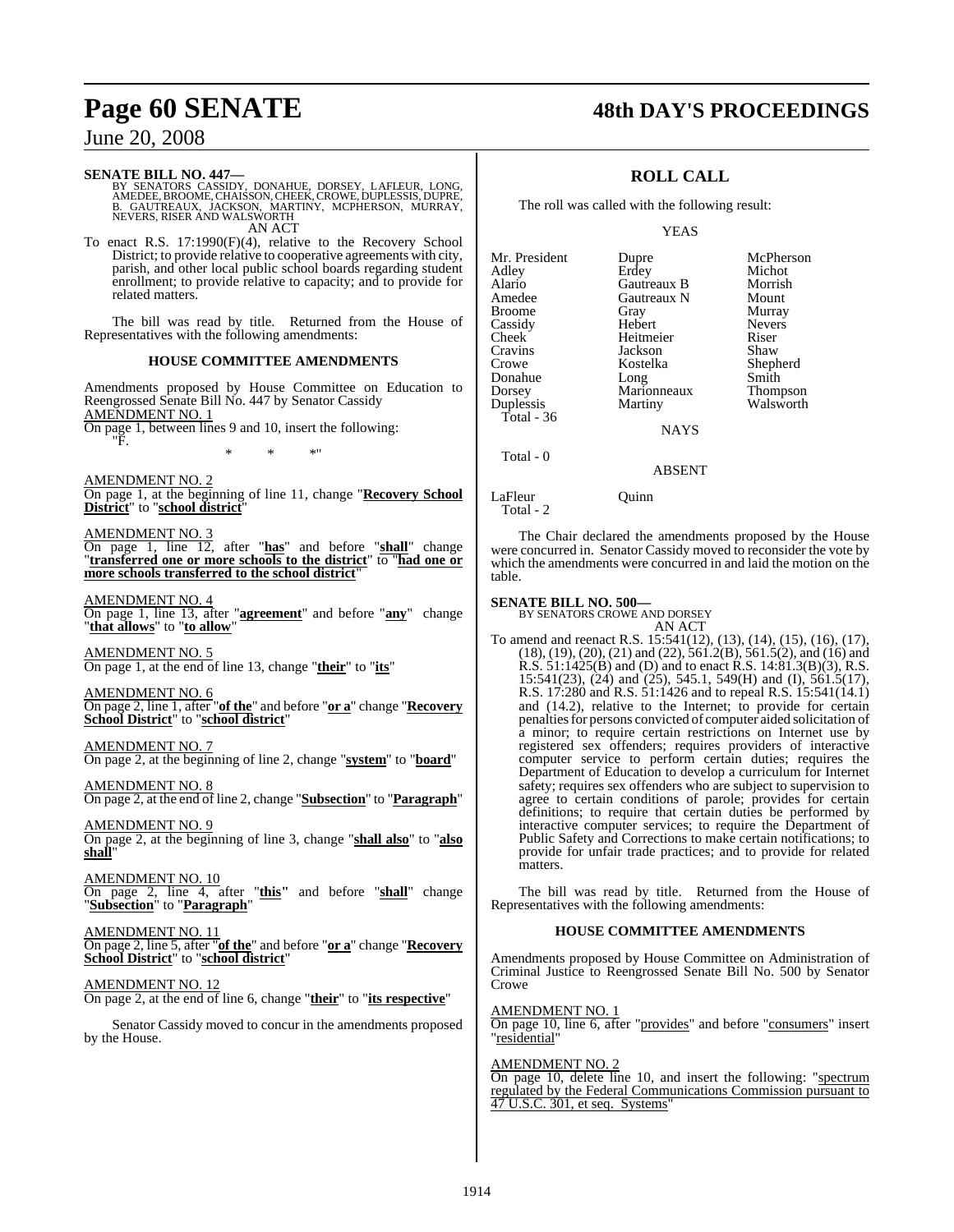# **48th DAY'S PROCEEDINGS Page 61 SENATE**

# June 20, 2008

#### **LEGISLATIVE BUREAU AMENDMENTS**

Amendments proposed by Legislative Bureau to Reengrossed Senate Bill No. 500 by Senator Crowe

AMENDMENT NO. 1 On page 1, line 8, following "offenders;" delete the remainder of the line and on line 9, delete "duties; requires" and insert "to require"

AMENDMENT NO. 2 On page 1, line 10, following "safety;" and before "sex" change "requires" to "to require"

AMENDMENT NO. 3 On page 1, line 11, following "parole;" and before "for" change "provides" to "to provide"

AMENDMENT NO. 4 On page 1, line 12, following "by" and before "interactive" insert "providers of"

AMENDMENT NO. 5 On page 7, line 19, following "**requirements of 42 U.S.C.**" change "**1302.**" to **13032.**"

AMENDMENT NO. 6 On page 7, delete lines 22 through 27 in their entirety

AMENDMENT NO. 7 On page 8, line 9, before "**or any other**" change "**Subchapter**" to "**Chapter**"

AMENDMENT NO. 8 On page 10, line 24, following "**Subsection A**" delete the remainder of the line and on line 25, delete "**B**"

AMENDMENT NO. 9 On page 11, line 6, following "**C.**" and before "**For the**" delete "**(1)**"

Senator Crowe moved to concur in the amendments proposed by the House.

## **ROLL CALL**

The roll was called with the following result:

#### YEAS

| Mr. President | Dupre       | McPherson       |
|---------------|-------------|-----------------|
| Adley         | Erdey       | Michot          |
| Alario        | Gautreaux B | Morrish         |
| Amedee        | Gautreaux N | Mount           |
| Broome        | Gray        | Murray          |
| Cassidy       | Hebert      | <b>Nevers</b>   |
| Cheek         | Heitmeier   | Riser           |
| Cravins       | Jackson     | Shaw            |
| Crowe         | Kostelka    | Shepherd        |
| Donahue       | Long        | Smith           |
| Dorsey        | Marionneaux | <b>Thompson</b> |
| Duplessis     | Martiny     | Walsworth       |
| Total - 36    |             |                 |
|               | <b>NAYS</b> |                 |

Total - 0

ABSENT

LaFleur Quinn Total - 2

The Chair declared the amendments proposed by the House were concurred in. Senator Crowe moved to reconsider the vote by which the amendments were concurred in and laid the motion on the table.

#### **SENATE BILL NO. 582—** BY SENATOR NEVERS

AN ACT

To enact R.S. 17:10.8, relative to school and district accountability; to require the establishment and implementation of a program of early identification and intervention for low-performing schools that are at risk of failing; to provide for the duties and responsibilities of the state Department of Education and the State Board of Elementary and Secondary Education; to provide for criteria; to provide for technical assistance and compliance; and to provide for related matters.

The bill was read by title. Returned from the House of Representatives with the following amendments:

#### **HOUSE COMMITTEE AMENDMENTS**

Amendments proposed by House Committee on Education to Engrossed Senate Bill No. 582 by Senator Nevers

AMENDMENT NO. 1 On page 1, line 12, after "**accountability**" and before "**established"** change "**program**" to "**system**"

AMENDMENT NO. 2 On page 1, line 15, after "**of**" and before "**and rules**" delete the comma "**,**"

AMENDMENT NO. 3 On page 1, line 15, after "**by**" and before "**the**" delete the comma "**,**"

AMENDMENT NO. 4 On page 2, at the beginning of line 4, change "**B.(1)**" to "**B.**"

AMENDMENT NO. 5 On page 2, at the beginning of line 7, change "**(2)**" to "**(1)**"

AMENDMENT NO. 6 On page 2, line 7, after "**is**" delete the remainder of the line and at the beginning of line 8, delete "**or less**" and insert "**not more than ten points**"

AMENDMENT NO. 7 On page 2, at the beginning of line 11, change "**(3)**" to "**(2)**"

#### **HOUSE COMMITTEE AMENDMENTS**

Amendments proposed by House Committee on Appropriations to Engrossed Senate Bill No. 582 by Senator Nevers

AMENDMENT NO. 1 On page 2, at the end of line 3, insert the following: "**The development and establishment of the program shall be accomplished by the department within, and as a component of, its operating budget contained in the General Appropriation Bill for Fiscal Year 2008-2009.**"

#### **LEGISLATIVE BUREAU AMENDMENTS**

Amendments proposed by Legislative Bureau to Engrossed Senate Bill No. 582 by Senator Nevers

AMENDMENT NO. 1 On page 2, line 4, following "**B.**" delete "**(1)**"

AMENDMENT NO. 2 On page 2, line 7, change "**(2)**" to "**(1)**"

AMENDMENT NO. 3 On page 2, line 11, change "**(3)**" to "**(2)**"

#### **HOUSE FLOOR AMENDMENTS**

Amendments proposed by Representative Trahan to Engrossed Senate Bill No. 582 by Senator Nevers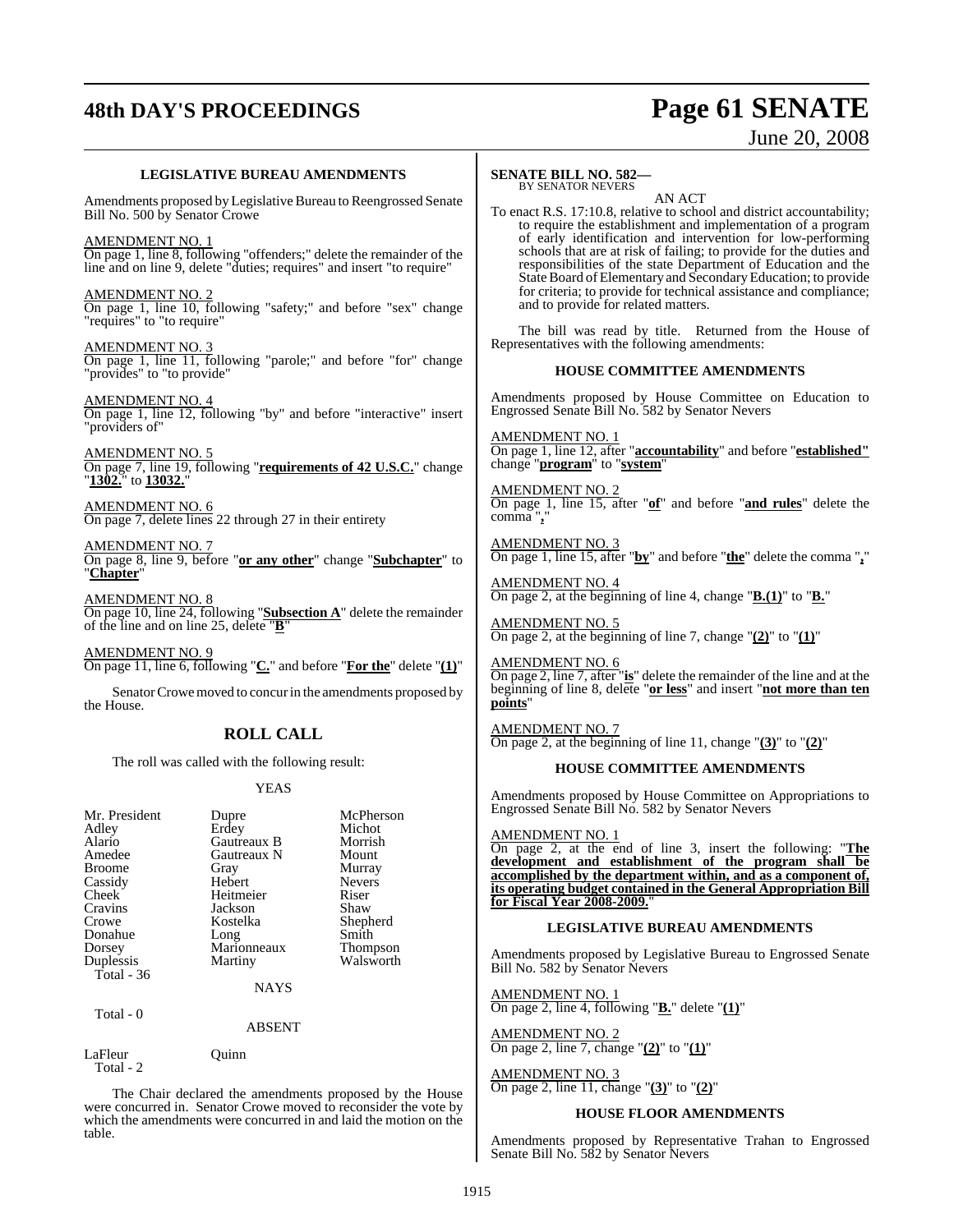## June 20, 2008

AMENDMENT NO. 1

Delete the set of amendments proposed by the House Committee on Appropriations and adopted by the House on June 18, 2008.

#### AMENDMENT NO. 2

On page 2, at the end of line 3, add the following: "**The department shall begin development and establishment of the program in any fiscal year in which monies are specifically appropriated for such** purpose.

Senator Nevers moved to concur in the amendments proposed by the House.

## **ROLL CALL**

The roll was called with the following result:

#### YEAS

| Mr. President | Dupre       | McPherson       |
|---------------|-------------|-----------------|
| Adley         | Erdey       | Michot          |
| Alario        | Gautreaux B | Morrish         |
| Amedee        | Gautreaux N | Mount           |
| <b>Broome</b> | Gray        | Murray          |
| Cassidy       | Hebert      | <b>Nevers</b>   |
| Cheek         | Heitmeier   | Riser           |
| Cravins       | Jackson     | Shaw            |
| Crowe         | Kostelka    | Shepherd        |
| Donahue       | Long        | Smith           |
| Dorsey        | Marionneaux | <b>Thompson</b> |
| Duplessis     | Martiny     | Walsworth       |
| Total - 36    |             |                 |
|               | NAYS        |                 |
| Total - 0     |             |                 |

#### **ABSENT**

| LaFleur<br>Total - 2 | Ouinn |
|----------------------|-------|
|                      |       |

The Chair declared the amendments proposed by the House were concurred in. Senator Nevers moved to reconsider the vote by which the amendments were concurred in and laid the motion on the table.

#### **SENATE BILL NO. 196—**

BY SENATOR HEBERT AND REPRESENTATIVE CHAMPAGNE AN ACT

To enact R.S. 30:2159, relative to landfill sites; to provide for siting restrictions on certain landfills; to provide for certain terms, conditions and requirements; and to provide for related matters.

The bill was read by title. Returned from the House of Representatives with the following amendments:

#### **HOUSE COMMITTEE AMENDMENTS**

Amendments proposed by House Committee on Natural Resources and Environment to Engrossed Senate Bill No. 196 by Senator Hebert

AMENDMENT NO. 1 On page 1, line 10, change "**shall**" to "**may**"

#### AMENDMENT NO. 2

On page 1, line 12, after "**any**" delete the remainder of the line and insert "**permit for a solid waste facility located within five thousand**"

#### AMENDMENT NO. 3

On page 1, line 13, after "**airport**" insert "**and**"

Senator Hebert moved to concur in the amendments proposed by the House.

## **Page 62 SENATE 48th DAY'S PROCEEDINGS**

## **ROLL CALL**

The roll was called with the following result:

YEAS

| Mr. President | Dupre       | McPherson     |
|---------------|-------------|---------------|
| Adley         | Erdey       | Michot        |
| Alario        | Gautreaux B | Morrish       |
| Amedee        | Gautreaux N | Mount         |
| <b>Broome</b> | Gray        | Murray        |
| Cassidy       | Hebert      | <b>Nevers</b> |
| Cheek         | Heitmeier   | Riser         |
| Cravins       | Jackson     | Shaw          |
| Crowe         | Kostelka    | Shepherd      |
| Donahue       | Long        | Smith         |
| Dorsey        | Marionneaux | Thompson      |
| Duplessis     | Martiny     | Walsworth     |
| Total - 36    |             |               |
|               | <b>NAYS</b> |               |
| Total - 0     |             |               |

#### ABSENT

LaFleur Ouinn

Total - 2

The Chair declared the amendments proposed by the House were concurred in. Senator Hebert moved to reconsider the vote by which the amendments were concurred in and laid the motion on the table.

### **Messages from the House**

The following Messages from the House were received and read as follows:

#### **Message from the House**

#### **PASSED SENATE BILLS AND JOINT RESOLUTIONS**

#### June 20, 2008

To the Honorable President and Members of the Senate:

I am directed to inform your honorable body that the House of Representatives has finally passed the following Senate Bills and Joint Resolutions:

### **SENATE BILL NO. 429—**

BY SENATOR SHEPHERD AN ACT

To amend and reenact R.S. 13:477(24) and 621.24, relative to judges; to provide relative to certain election procedures; to provide relative to certain elections and judicial vacanciesin the Twenty-Fourth Judicial District Court; to provide certain terms, conditions, procedures and requirements; and to provide for related matters.

Reported with amendments.

Respectfully submitted, ALFRED W. SPEER Clerk of the House of Representatives

#### **Message from the House**

#### **HOUSE CONFEREES APPOINTED**

#### June 20, 2008

To the Honorable President and Members of the Senate: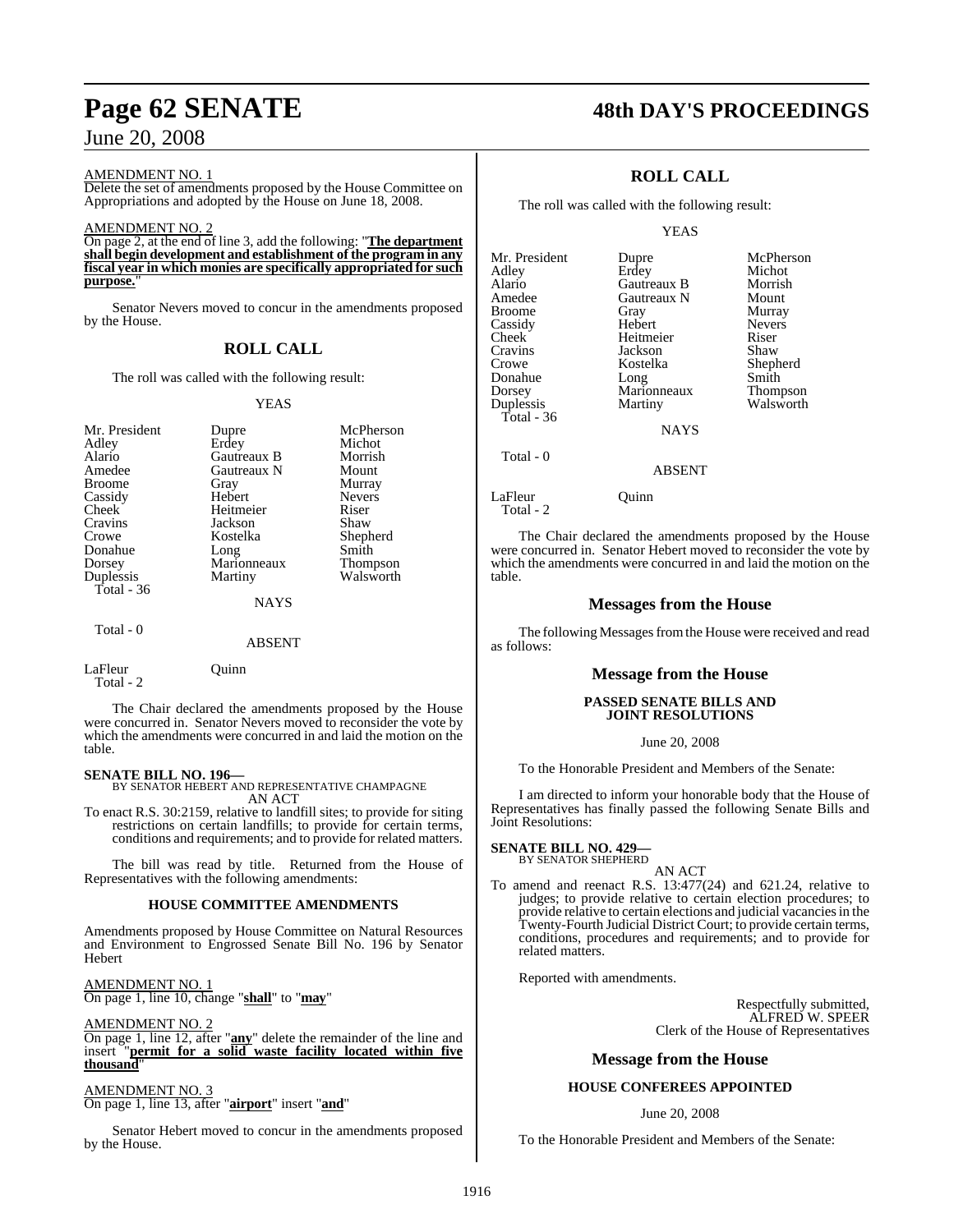# **48th DAY'S PROCEEDINGS Page 63 SENATE**

# June 20, 2008

I am directed to inform your honorable body that the Speaker of the House of Representatives has appointed the following members, on the part of the House of Representatives, to confer, with a like committee from the Senate, on the disagreement to Senate Bill No. 224 by Senator Shepherd:

Representatives G. Jackson, Morrell and Willmott.

Respectfully submitted, ALFRED W. SPEER Clerk of the House of Representatives

#### **Message from the House**

#### **HOUSE CONFEREES APPOINTED**

June 20, 2008

To the Honorable President and Members of the Senate:

I am directed to inform your honorable body that the Speaker of the House of Representatives has appointed the following members, on the part of the House of Representatives, to confer, with a like committee from the Senate, on the disagreement to Senate Bill No. 6 by Senator Murray:

Representatives Richmond, Leger and R. Jones.

Respectfully submitted, ALFRED W. SPEER Clerk of the House of Representatives

#### **Senate Bills and Joint Resolutions Just Returned from the House of Representatives with Amendments, Resumed**

Senator Cravins asked for and obtained a suspension of the rules to take up at this time the following Senate Bills and Joint Resolutions just returned from the House of Representatives with amendments.

## **SENATE BILL NO. 411—** BY SENATOR MCPHERSON

AN ACT

To enact Part III of Chapter 2 of Title 56 of the Louisiana Revised Statutes of 1950, to be comprised of R.S. 56:901, relative to the creation of the Coastal Land Stewardship Authority; to provide for the establishment of the authority in the Department of Wildlife and Fisheries; to provide for the powers, duties, and functions of the board of directors of the authority; to provide for composition of the authority; to provide procedures, terms, and conditions; and to provide for related matters.

The bill was read by title. Returned from the House of Representatives with the following amendments:

#### **HOUSE FLOOR AMENDMENTS**

Amendments proposed by Representative St. Germain to Reengrossed Senate Bill No. 411 by Senator McPherson

AMENDMENT NO. 1

On page 1, line 2, after "enact" insert "R.S. 36:610(L) and"

#### AMENDMENT NO.

On page 1, between lines 8 and 9, insert the following:

Section 1. R.S. 36:610(L) is hereby enacted to read as follows: §610. Transfer of agencies to Department of Wildlife and Fisheries

\* \* \* **L. The Coastal Land Stewardship Authority (R.S. 56:901) is placed within the Department of Wildlife and Fisheries and shall exercise and perform its powers, duties, functions, and responsibilities in the manner provided for agencies transferred** in accordance with R.S. 36:801.

AMENDMENT NO. 3

On page 1, line 9, change "Section 1." to "Section 2."

AMENDMENT NO. 4

On page 2, line 3, after "**projects**" insert the following: "**in a manner determined appropriate by the Coastal Protection and Restoration Authority and consistent with any agreements entered into between the Coastal Protection and Restoration Authority and the federal government**"

AMENDMENT NO. 5 On page 3, line 8, after "**agency**" insert "**or contract with a nonprofit land conservation organization**"

Senator McPherson moved to concur in the amendments proposed by the House.

#### **ROLL CALL**

The roll was called with the following result:

YEAS

| Mr. President | Dupre               | McPherson       |
|---------------|---------------------|-----------------|
| Adley         | Erdey               | Michot          |
| Alario        | Gautreaux B         | Morrish         |
| Amedee        | Gautreaux N         | Mount           |
| Broome        | Gray                | Murray          |
| Cassidy       | Hebert              | <b>Nevers</b>   |
| Cheek         | Heitmeier           | Riser           |
| Cravins       | Jackson             | Shaw            |
| Crowe         | Kostelka            | Shepherd        |
| Donahue       |                     | Smith           |
| Dorsey        | Long<br>Marionneaux | <b>Thompson</b> |
| Duplessis     | Martiny             | Walsworth       |
| Total - 36    |                     |                 |
|               | <b>NAYS</b>         |                 |
|               |                     |                 |

Total - 0

ABSENT

LaFleur Quinn Total - 2

The Chair declared the amendments proposed by the House were concurred in. Senator McPherson moved to reconsider the vote by which the amendments were concurred in and laid the motion on the table.

#### **SENATE BILL NO. 499—**

BY SENATORS CROWE, THOMPSON AND WALSWORTH AN ACT

To amend and reenact R.S. 24:51(2), (3), (4), (5), (6), and (7), 52, and 56(F) and (G) and R.S. 49:72, 73, and 78.1 and to enact R.S. 24:51(8) and (9) and 56(G)(2) and R.S. 49:72(11) and 78.1(2), relative to lobbying; to clarify the definition of lobbyist; to provide exception to the requirement of certain individuals to register as lobbyists; to clarify the definition of lobbyist; and to provide for related matters.

The bill was read by title. Returned from the House of Representatives with the following amendments:

#### **HOUSE COMMITTEE AMENDMENTS**

Amendments proposed by House Committee on House and Governmental Affairs to Reengrossed Senate Bill No. 499 by Senator Crowe

#### AMENDMENT NO. 1

On page 1, line 2, after "amend and reenact" delete the remainder of the line and delete lines 3 through 6, and insert "R.S. 24:51(4) and (5) and R.S. 49:72(7), and to enact R.S. 24:51(8), relative to lobbying; to provide for certain definitions for purposes of legislative and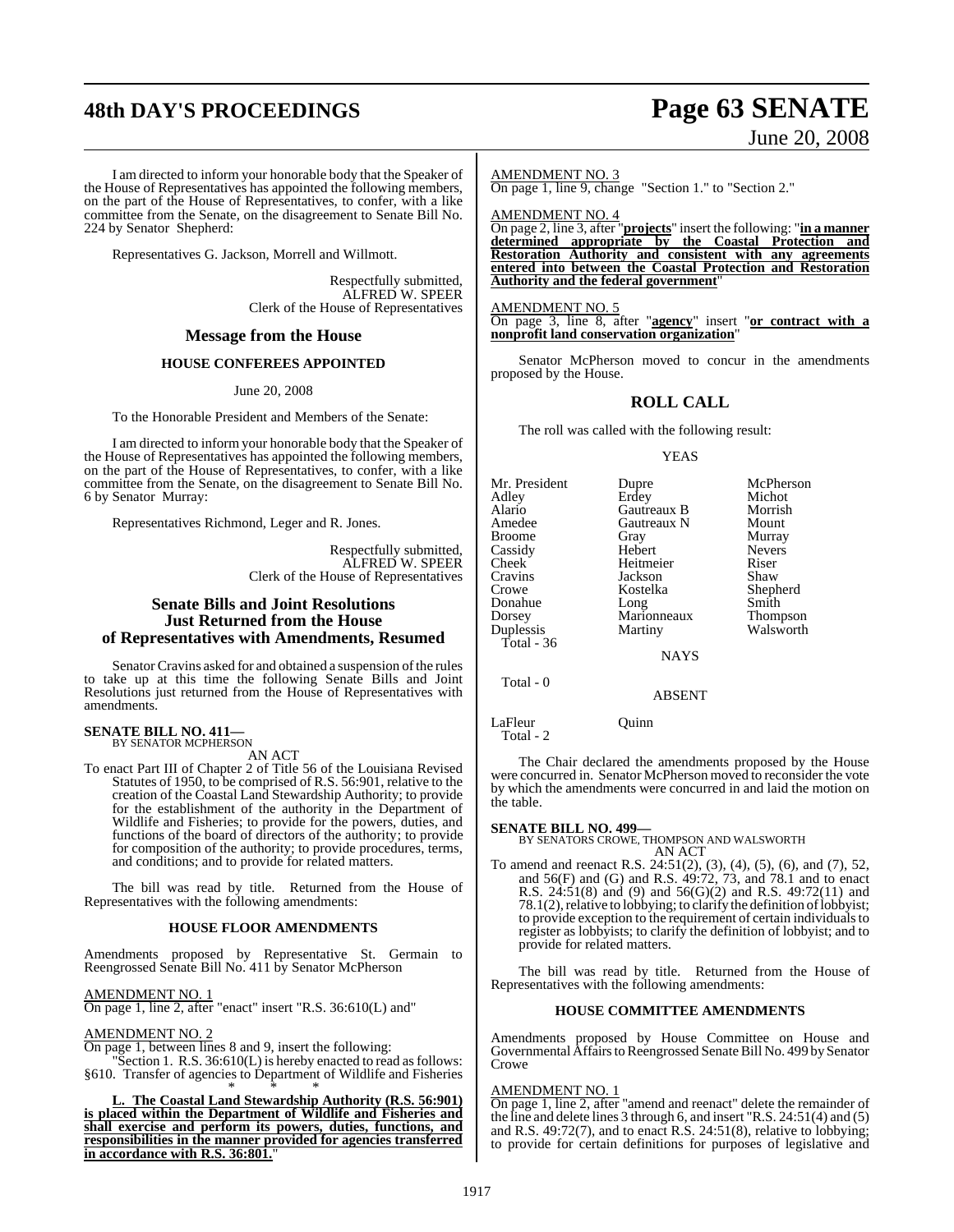## **Page 64 SENATE 48th DAY'S PROCEEDINGS**

## June 20, 2008

executive branch lobbying regulation; to provide for the definition of lobbyist for such purposes; and to provide for related matters."

#### AMENDMENT NO. 2

On page 1, line 8, after "Section 1." delete the remainder of the line and delete line 9 and insert "R.S. 24:51(4) and (5) are hereby amended and reenacted and R.S. 24:51(8) is hereby enacted to read"

#### AMENDMENT NO. 3

On page 1, delete lines 14 through 17 and delete pages 2 and 3 and on page 4, delete lines 1 through 25 and insert the following:

"(4) "Lobbying" or "to lobby" means **any of the following:**

**(a)** any **Any** direct act or communication with a legislator, the purpose of which is to aid in influencing the passage or defeat of any legislation.

**(b) Any preparation or research specifically intended, at the time it is performed, for use in or in support of any ongoing or planned direct act or communication with a legislator, the purpose of which is to aid in influencing the passage or defeat of any legislation.**

#### **(c) Conducting or attending a meeting the purpose of which is to discuss direct communication with a legislator to aid in influencing the passage or defeat of any legislation.**

(5)**(a)** "Lobbyist" means **either of the following**:

(a)**(i)** Any person who is employed or engaged for compensation to act in a representative capacity for the purpose of lobbying if lobbying constitutes one of the **principle** duties of such employment or engagement.

(b) (ii) Any person who receives compensation of any kind, including reimbursement of expenditures, to act acts in a including reimbursement of expenditures, to act **acts** in a representative capacity when one of the functions for which compensation is paid is lobbying and makes expenditures as herein defined of five hundred dollars or more in a calendar year for the purpose of lobbying **an expenditure**.

**(b) However, "lobbyist" shall not mean any person who does not make any direct act or have any direct communication with a legislator for the purpose of influencing the passage or defeat of any legislation.** \* \* \*

**(8) "Principle duty" means any duty which is expected to account for twenty percent or more of a person'stime in fulfilling the terms of his engagement or any duty which is expected to account for twenty percent or more of a person's time in any given year in performing the responsibilities of his employment.**"

#### AMENDMENT NO. 4

On page 4, line 26, after "Section 2." delete the remainder of the line and delete line 27 and insert "R.S. 49:72(7) is hereby amended and reenacted to read as follows:"

#### AMENDMENT NO. 5

Delete pages 5 through 7 and on page 8, delete lines 1 through 25 and insert the following:

"\* \* \* (7) "Lobbyist" means: (a) Any person who is employed or engaged for compensation to act in a representative capacity for the purpose of lobbying if lobbying constitutes one of the duties of such employment or engagement; however, any person who is engaged or employed to provide a professional service to a person and incidental to such professional service such person communicates with an executive branch agency or official or makes an appearance or assists in an appearance with an executive branch agency or official shall not be a lobbyist unless such person or the person who engaged the professional services of or employed such person makes an professional services of or employed such person makes an expenditure as defined in this Section.

(b) Any person who receives compensation of any kind, including reimbursement of expenditures, to act in a representative capacity when one of the functions for which compensation is paid is lobbying and makes expenditures as herein defined of five hundred dollars or more in a calendar year for the purpose of lobbying **any person who acts in a representative capacity and makes an expenditure.**

\* \* \*"

#### **LEGISLATIVE BUREAU AMENDMENTS**

Amendments proposed by Legislative Bureau to Reengrossed Senate Bill No. 499 by Senator Crowe

#### AMENDMENT NO. 1

In House Committee Amendment No. 3 proposed by the House Committee on House and Governmental Affairs to Reengrossed Senate Bill No. 499 by Senator Crowe, on line 27 and line 37, change "**principle**" to "**principal**"

#### **HOUSE FLOOR AMENDMENTS**

Amendments proposed by Representative Gallot to Reengrossed Senate Bill No. 499 by Senator Crowe

#### AMENDMENT NO. 1

In Committee Amendment No. 1 proposed by the Committee on House and Governmental Affairs and adopted by the House of Representatives on June 13, 2008, on page 1, line 3, after "(5)" insert "and 52"

#### AMENDMENT NO. 2

In Committee Amendment No. 1 proposed by the Committee on House and Governmental Affairs and adopted by the House of Representatives on June 13, 2008, on page 1, line 6, after "purposes;" insert "to provide relative to exceptions to the applicability of the laws relative to lobbying the legislature;"

#### AMENDMENT NO. 3

In Committee Amendment No. 2 proposed by the Committee on House and Governmental Affairs and adopted by the House of Representatives on June 13, 2008, on page 1, line 9, after "(5)" insert "and 52"

#### AMENDMENT NO. 4

In Committee Amendment No. 3 proposed by the Committee on House and Governmental Affairs and adopted by the House of Representatives on June 13, 2008, on page 1, after line 41, insert the following:

"\* \* \* §52. Persons to whom applicable; exceptions

**A.** The **Unless the context clearly indicates otherwise, the** provisions of this Part shall apply only to persons who are lobbyists as defined in R.S. 24:51. The provisions of this Part shall not apply to a statewide**:**

**(1) An** elected official or to any designees of the statewide elected official **acting in the performance of his official public duties.**

**(2) A public servant authorized by an elected official to act as his designee, provided that the elected official has submitted the name of the designee to the Board of Ethics prior to the designee making any direct act or communication with a legislator regarding legislation.**

**B.(1) An elected official shall notify the Board of Ethics immediately if a public servant who was so designated is no longer authorized to act as his designee.**

**(2) The Board of Ethics shall make the information regarding each designee available to the public via the Internet**."

SenatorCrowe moved to reject the amendments proposed by the House.

#### **ROLL CALL**

The roll was called with the following result:

#### YEAS

| Mr. President | Dupre       | McPherson |
|---------------|-------------|-----------|
| Adley         | Erdev       | Michot    |
| Alario        | Gautreaux B | Morrish   |
| Amedee        | Gautreaux N | Mount     |
| <b>Broome</b> | Grav        | Murray    |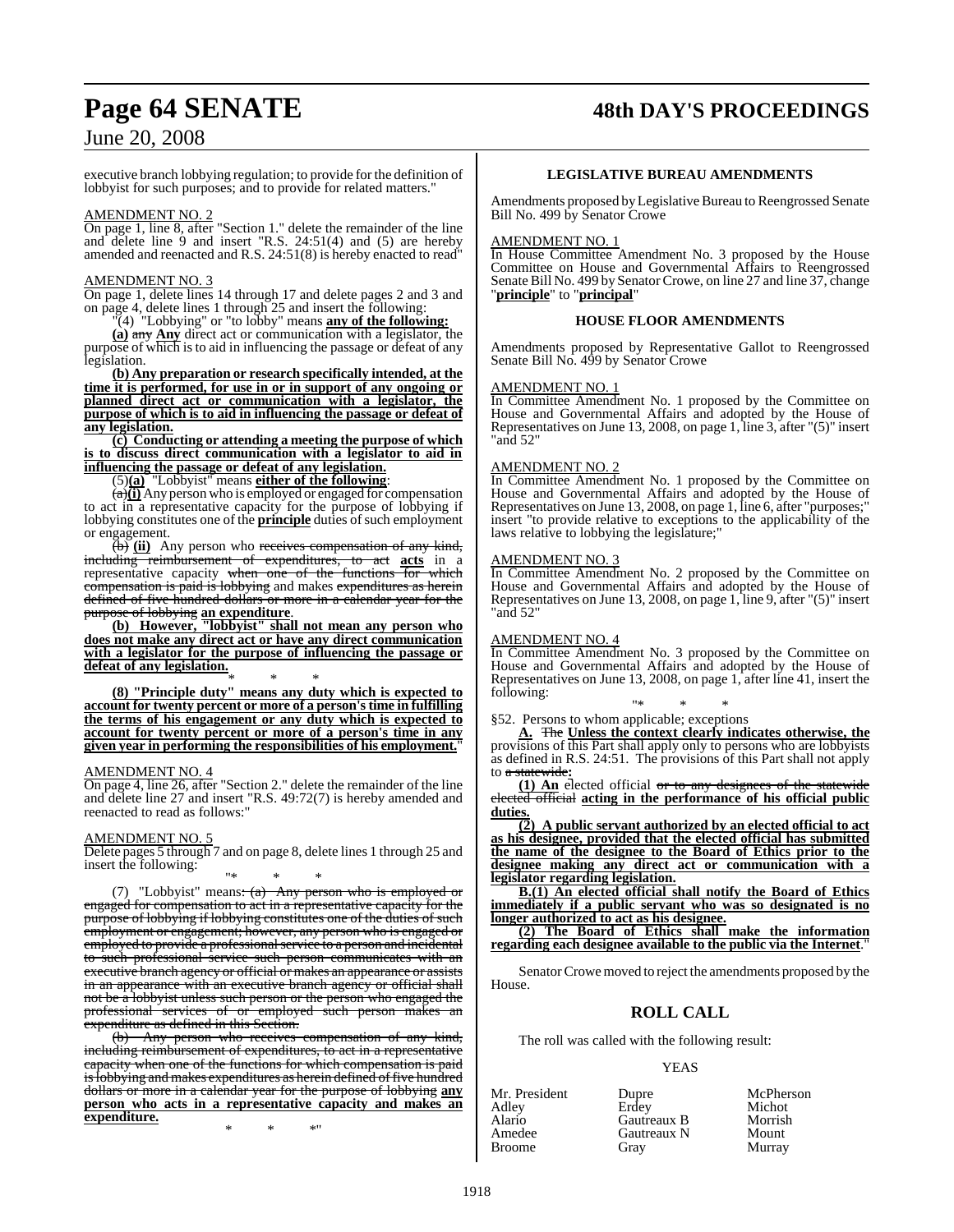# **48th DAY'S PROCEEDINGS Page 65 SENATE**

Cassidy Hebert Nevers<br>Cheek Heitmeier Riser Cheek Heitmeier Riser<br>Cravins Jackson Shaw Cravins Jackson<br>Crowe Kostelka Donahue Long Smith<br>Dorsey Marionneaux Thompson Dorsey Marionneaux<br>
Duplessis Martiny Total - 36

Kostelka Shepherd<br>Long Smith

NAYS

Walsworth

Total - 0

ABSENT

LaFleur Ouinn Total - 2

The Chair declared the amendments proposed by the House were rejected. Senator Crowe moved to reconsider the vote by which the amendments were rejected and laid the motion on the table.

#### **Rules Suspended**

Senator Cravins asked for and obtained a suspension of the rules for the purpose of reconsidering the vote by which the House Amendments to Senate Bill No. 159 were concurred in by the Senate and laid on the table.

Without objection, so ordered.

#### **Reconsideration**

On motion of Senator Cravins, the vote by which the House amendments were concurred in was considered.

#### **SENATE BILL NO. 159—**

BY SENATORS CRAVINS AND ERDEY AN ACT

To enact R.S. 32:300.5 and 398.10(A)(6), relative to driver distractions; to prohibit the use of any wireless telecommunications device by certain persons while operating a motor vehicle; to provide exceptions; to provide penalties for violation; to require the compilation of statistical information on crashes involving the use of a wireless telecommunication device by any driver; and to provide for related matters.

#### **HOUSE COMMITTEE AMENDMENTS**

Amendments proposed by House Committee on Transportation, Highways, and Public Works to Reengrossed Senate Bill No. 159 by Senator Cravins

#### AMENDMENT NO. 1

On page 1, line 3, before "wireless" change "any" to "certain" and after "telecommunication" change "device" to "devices"

#### AMENDMENT NO. 2

On page 1, line 9, before "**wireless**" insert "**certain**"

#### AMENDMENT NO. 3

On page 2, at the end of line 2, add the following: "**It does not include citizens band radios, citizens band radio hybrids, commercial two-way radio communication devices, or electronic communication devices with a push-to-talk function.**"

#### AMENDMENT NO. 4

On page 2, line 11, after "**communication**" and before the period "**.**" insert "**unless the device is used hands-free, provided that its placement does not interfere with the operation of federally required safety equipment**" and at the end of line 11 add the following: "**It does not include citizens band radios, citizens band radio hybrids, commercial two-way radio communication devices, or electronic communication devices with a push-to-talk function.**"

# June 20, 2008

AMENDMENT NO. 5

On page 2, line 22, after "**officer**" delete the remainder of the line and insert "shall enforce the provisions of this Section as a **secondary action**"

AMENDMENT NO. 6 On page 2, line 25, change "**one hundred seventy-five dollars**" to "**one hundred dollars**"

AMENDMENT NO. 7 On page 2, line 27, change "**five hundred dollars**" to "**two hundred fifty dollars**"

AMENDMENT NO. 8 On page 3, delete lines 8 through 10 in their entirety

#### **LEGISLATIVE BUREAU AMENDMENTS**

Amendments proposed by Legislative Bureau to Reengrossed Senate Bill No. 159 by Senator Cravins

AMENDMENT NO. 1 On page 1, line 6, following "(8)" and before "hereby" insert "are"

Senator Cravins moved to reject the amendments proposed by the House.

## **ROLL CALL**

The roll was called with the following result:

YEAS

Mr. President Dupre McPherson<br>Adley Erdey Michot Adley Erdey Michot<br>Alario Gautreaux B Morrish Alario Gautreaux B Morrish Broome Gray Murray<br>Cassidy Hebert Nevers Cassidy Hebert Never<br>Cheek Heitmeier Riser Cheek Heitmeier Riser<br>Cravins Jackson Shaw Cravins Jackson<br>Crowe Kostelka Donahue Long Smith<br>Dorsey Marionneaux Thompson Dorsey Marionneaux<br>
Duplessis Martiny Total - 36

Gautreaux N Mount<br>
Gray Murray Kostelka Shepherd<br>Long Smith Walsworth

NAYS

#### ABSENT

LaFleur Quinn Total - 2

Total - 0

The Chair declared the amendments proposed by the House were rejected. Senator Cravins moved to reconsider the vote by which the amendments were rejected and laid the motion on the table.

#### **Senate Bills and Joint Resolutions Just Returned from the House of Representatives with Amendments, Resumed**

Senator Cravins asked for and obtained a suspension of the rules to take up at this time the following Senate Bills and Joint Resolutions just returned from the House of Representatives with amendments.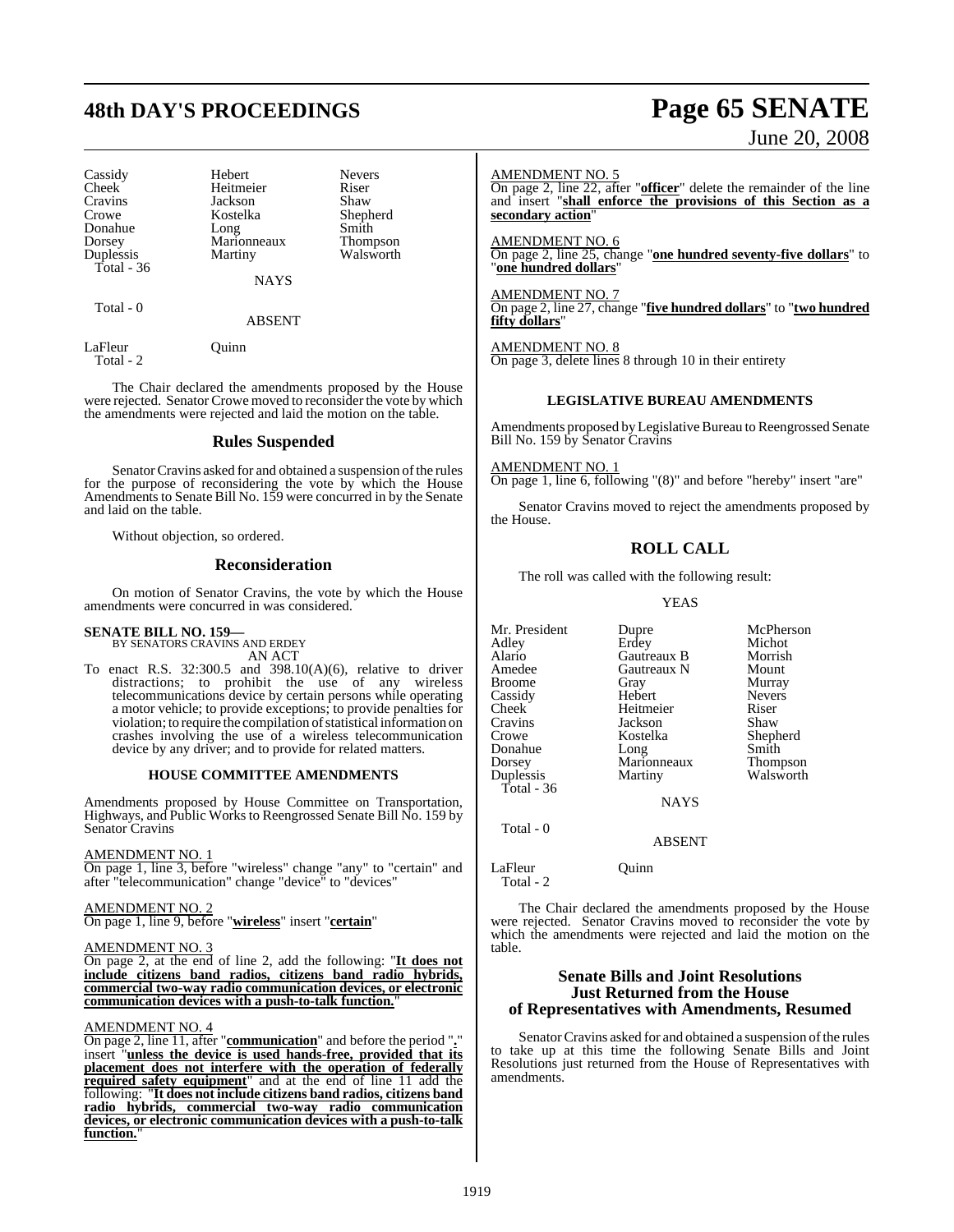## **Page 66 SENATE 48th DAY'S PROCEEDINGS**

## June 20, 2008

**SENATE BILL NO. 232—**<br>BY SENATORS MOUNT, MARIONNEAUX AND THOMPSON A JOINT RESOLUTION

Proposing to amend Article IV, Section 21(A), Article VIII, Sections 3(B), 5(B), 6(B), 7(B), and 7.1(B), Article IX, Section 8(B), and Article X, Sections 3(B) and 43(B) of the Constitution of Louisiana, relative to term limits for positions on certain boards and commissions; to provide a three-consecutive-term limit for positions on the Public Service Commission, the State Board of Elementary and SecondaryEducation, theBoard ofRegents, the Board of Supervisors for the University of Louisiana System, the Board of Supervisors of Louisiana State University and Agricultural and Mechanical College, the Board of Supervisors of Southern University and Agricultural and Mechanical College, the Board of Supervisors of Community and Technical Colleges, the Louisiana Forestry Commission, the State Civil Service Commission, and the State Police Commission; to specify an election for submission of the proposition to electors and provide a ballot proposition.

The bill was read by title. Returned from the House of Representatives with the following amendments:

#### **HOUSE COMMITTEE AMENDMENTS**

Amendments proposed by House Committee on House and Governmental Affairs to Reengrossed Senate Bill No. 232 by Senator Mount

#### AMENDMENT NO. 1

On page 1, line 3, after "43(B)" and before "of" insert "and to add Article IV, Section 22"

#### AMENDMENT NO. 2

On page 1, line 4, after "term limits for" change "positions on" to "members of"

#### AMENDMENT NO. 3

On page 1, line 5, after "to provide" change "a three-consecutiveterm limit for positions on" to "for a limitation on service for members of"

#### AMENDMENT NO. 4

On page 1, line 12, after "Commission;" and before "to specify" insert "to provide for a similar limit on service on more than one such board;"

#### AMENDMENT NO. 5

On page 2, line 1, after "43(B)" and before "of" insert "and to add Article IV, Section 22"

#### AMENDMENT NO. 6

On page 2, between lines 3 and 4, insert: "\* \* \*"

#### AMENDMENT NO. 7

On page 2, delete lines 14 through 18, and insert in lieu thereof:

"**(2) No person who has served as a member of the commission for more than two and one-half terms in three consecutive terms shall be elected to the commission for the succeeding term. This Subparagraph shall not apply to any person elected to the commission prior to the effective date of this Subparagraph, except that it shall apply to any term of service of any such person that begins after such date.**"

#### AMENDMENT NO. 8

On page 2, between lines 19 and 20, insert:

"**§22. Term Limits; Certain Boards and Commissions**

**(A) A person who has served as a member of any two or more of the following boards or commissions for more than two and one-half terms in three consecutive terms combined shall not serve as a member of any of the following boards or commissions for the succeeding term:**

**(1) The Public Service Commission.**

**(2) The State Board of Elementary and Secondary Education.**

**(3) The Board of Regents.**

**(4) The Board of Supervisors for the University of Louisiana System. (5) The Board of Supervisors of Louisiana State University**

**and Agricultural and Mechanical College. (6) The Board of Supervisors of Southern University and Agricultural and Mechanical College.**

**(7) The Board of Supervisors of Community and Technical Colleges.**

**(8) The Forestry Commission.**

**(9) The State Civil Service Commission.**

**(10) The State Police Commission.**

**(B) This Section shall not apply to any person who is serving on any such board or commission on the effective date of this Section, except that it shall apply to any term of service of any such person that begins after such date.** \* \* \*"

AMENDMENT NO. 9 On page 2, between lines 20 and 21, insert:

#### AMENDMENT NO. 10

On page 2, delete line 29 and on page 3, delete lines 1 through 4 and insert in lieu thereof:

"\* \* \*"

"**(2) No person who has served as a member of the board for more than two and one-half terms in three consecutive terms shall be elected or appointed to the board for the succeeding term. This Subparagraph shall not apply to any person elected or appointed to the board prior to the effective date of this Subparagraph, except that it shall apply to any term of service of** any such person that begins after such date.

#### AMENDMENT NO. 11

On page 3, delete lines 14 through 18, and insert in lieu thereof:

"**(2) No person who has served as a member of the board for more than two and one-half terms in three consecutive terms shall be appointed to the board for the succeeding term. This Subparagraph shall not apply to any person appointed to the board prior to the effective date of this Subparagraph, except that it shall apply to any term of service of any such person that begins after such date.**"

#### AMENDMENT NO. 12

On page 3, delete lines 27 through 29 and on page 4, delete lines 1 and 2 and insert in lieu thereof:

"**(2) No person who has served as a member of the board for more than two and one-half terms in three consecutive terms shall be appointed to the board for the succeeding term. This Subparagraph shall not apply to any person appointed to the board prior to the effective date of this Subparagraph, except that it shall apply to any term of service of any such person that begins after such date.**"

#### AMENDMENT NO. 13

On page 4, delete lines 13 through 17 and insert in lieu thereof:

"**(2) No person who has served as a member of either board for more than two and one-half terms in three consecutive terms shall be appointed to the board for the succeeding term. This Subparagraph shall not apply to any person appointed to either board prior to the effective date of this Subparagraph, except that it shall apply to any term of service of any such person that begins after such date.**"

#### AMENDMENT NO. 14

On page 5, delete lines 3 through 7 and insert in lieu thereof:

"**(2) No person who has served as a member of the board for more than two and one-half terms in three consecutive terms shall be appointed to the board for the succeeding term. This Subparagraph shall not apply to any person appointed to the board prior to the effective date of this Subparagraph, except**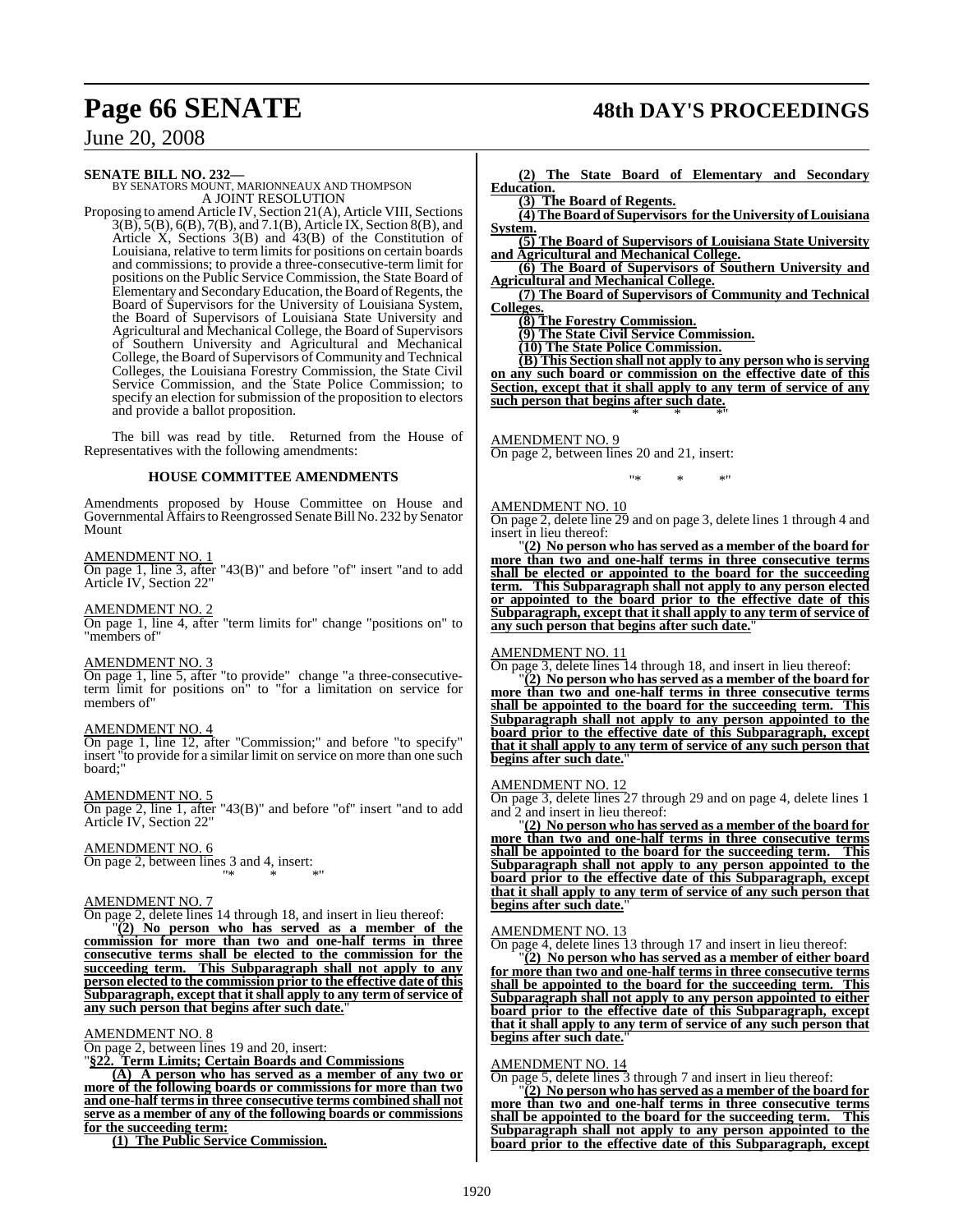# **48th DAY'S PROCEEDINGS Page 67 SENATE**

# June 20, 2008

**that it shall apply to any term of service of any such person that begins after such date.**"

AMENDMENT NO. 15 On page 5, between lines 9 and 10, insert: "\* \* \*"

#### AMENDMENT NO. 16

On page 5, delete lines 20 through 24 and insert in lieu thereof: "**(2) No person who has served as an appointed member of the commission for more than two and one-half terms in three consecutive terms shall be appointed to the commission for the succeeding term. This Subparagraph shall not apply to any person appointed to the commission prior to the effective date of this Subparagraph, except that it shall apply to any term of service of any such person that begins after such date.**"

AMENDMENT NO. 17

On page 5, between lines 27 and 28, insert: "\* \* \*"

### AMENDMENT NO. 18

On page 6, delete lines 4 through 8 and insert in lieu thereof:

"**(2) No person who has served as a member of the commission for more than two and one-half terms in three consecutive terms shall be appointed to the commission for the succeeding term. This Subparagraph shall not apply to any person appointed to the commission prior to the effective date of this Subparagraph, except that it shall apply to any term of** service of any such person that begins after such date.

#### AMENDMENT NO. 19

On page 6, between lines 10 and 11, insert: "\* \* \*"

#### AMENDMENT NO. 20

On page 6, delete lines 18 through 22 and insert in lieu thereof:

"**(2) No person who has served as a member of the commission for more than two and one-half terms in three consecutive termsshall be appointed or elected to the commission for the succeeding term. This Subparagraph shall not apply to any person appointed or elected to the commission prior to the effective date of this Subparagraph, except that it shall apply to any term of service of any such person that begins after such** date.

#### AMENDMENT NO. 21

On page 7, line 2, after "To provide for" change "a threeconsecutive-term limit for positions on" to "term limits for members of"

#### AMENDMENT NO. 22

On page 7, line 10, after "Commission" delete the period "." and insert a semi-colon ";" and "to provide that a person who has served for more than two and one-half terms in three consecutive terms shall not be appointed or elected to the succeeding term; and to provide for the same limit on service on more than one such board or commission."

#### AMENDMENT NO. 23

On page 7, at the end of line 12, delete ")" and insert a semi-colon ";" and "Adds Article IV, Section 22)"

#### **HOUSE FLOOR AMENDMENTS**

Amendments proposed by Representative Gallot to Reengrossed Senate Bill No. 232 by Senator Mount

#### AMENDMENT NO. 1

In House Committee Amendment No. 8, proposed by the House Committee on House and Governmental Affairs and adopted by the House of Representatives on June 12, 2008, delete lines 27 through 30 and insert in lieu thereof:

"**(A) A person who has served as a member of any one or more of the following boards or commissions for more than two and one-half terms in three consecutive terms combined shall not serve as a member of any of the following boards or commissions for a period of at least two years after the completion of such consecutive terms of service:**"

#### AMENDMENT NO. 2

In House Committee Amendment No. 22, proposed by the House Committee on House and Governmental Affairs and adopted by the House of Representatives on June 12, 2008, on page 4, line 18, change "the same" to "a"

Senator Mount moved to concur in the amendments proposed by the House.

#### **ROLL CALL**

The roll was called with the following result:

#### YEAS

Mr. President Dupre McPherson<br>
Adley Erdey Michot Adley Erdey Michot Alario Gautreaux B Morrish Amedee Gautreaux N<br>Broome Gray Gray Murray<br>Hebert Nevers Cassidy Hebert Never<br>Cheek Heitmeier Riser Cheek Heitmeier Riser<br>Cravins Jackson Shaw Jackson<br>Kostelka Crowe Kostelka Shepherd<br>
Donahue Long<br>
Smith Donahue Long Smith<br>Dorsey Marionneaux Thompson Dorsey Marionneaux<br>
Duplessis Martiny Walsworth Total - 36 NAYS

Total - 0

LaFleur Quinn Total - 2

The Chair declared the amendments proposed by the House were concurred in. Senator Mount moved to reconsider the vote by which the amendments were concurred in and laid the motion on the table.

ABSENT

## **SENATE BILL NO. 233—** BY SENATOR MOUNT

AN ACT To amend and reenact R.S. 17:2(C), 1453(A), 1851(C), the introductory paragraph of  $1871(A)(1)(a)$ , and  $3121(C)$ , R.S. 42:2, and R.S. 45:1161.1(B), and to enact R.S. 3:4272(D) and R.S. 42:3.2, relative to term limits for members of certain boards and commissions; to prohibit any person appointed or elected to a board or commission within the executive branch of state government to serve in such position for more than three consecutive terms; to prohibit the term of any person serving at the pleasure of an appointing authority to extend beyond twelve consecutive years; to provide for continuation of service for certain members exceeding the three terms or twelve year limits; to exclude persons serving on boards and commissions by virtue of their position or office held; and to provide for related matters.

The bill was read by title. Returned from the House of Representatives with the following amendments:

#### **HOUSE COMMITTEE AMENDMENTS**

Amendments proposed by House Committee on House and Governmental Affairs to Engrossed Senate Bill No. 233 by Senator Mount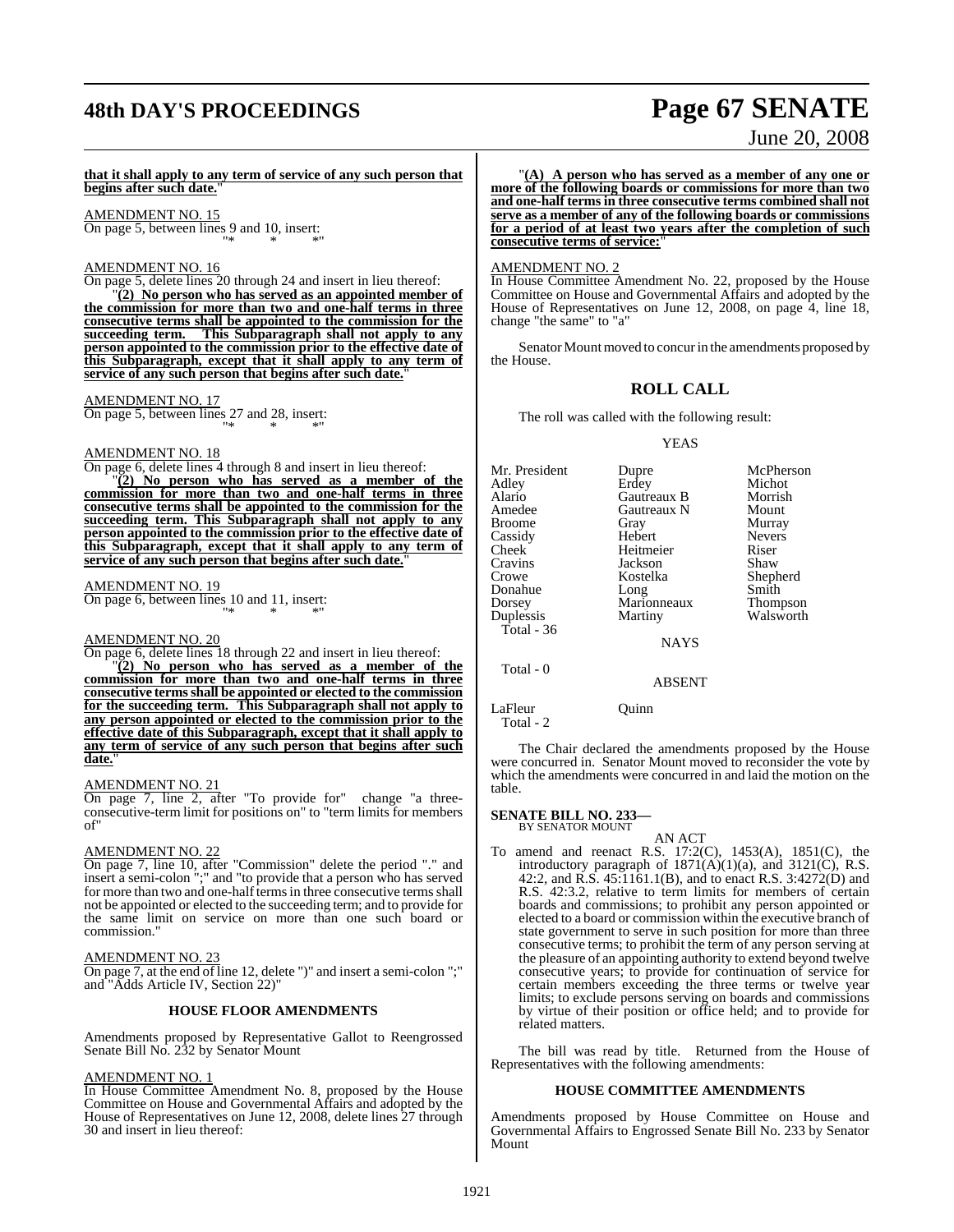## June 20, 2008

#### AMENDMENT NO. 1

On page 1, line 2, after "amend and reenact" delete the remainder of the line and delete lines 3 through 10 and on line 11, delete "virtue of their position or office held;" and insert in lieu thereof "R.S. 42:2 and to enact R.S. 42:3.2, relative to term limits for members of certain boards and commissions; to prohibit any person appointed or elected to a board or commission within the executive branch of state government from serving in such a position for more than a specified portion of a specified number of consecutive terms or for more than a specified number of consecutive years; to provide for a limit on service on more than one such board; to provide exceptions;"

#### AMENDMENT NO. 2

On page 1, line 13, after "Section 1." delete the remainder of the line and delete lines 14 through 17, delete page 2, and on page 3, delete lines 1 through 17, and on line 18, delete "Section 3."

#### AMENDMENT NO. 3

On page 3, line 22, after "suspension" delete "**or upon**" and insert a comma "**,**" and "**or**"

#### AMENDMENT NO. 4

On page 3, delete lines 27 through 29 and delete pages 4 and 5 and insert:

"**A.(1)(a) Notwithstanding any provision of law to the contrary, no person appointed or elected to a board or commission within the executive branch ofstate government who has served for more than two and one-half terms in three consecutive terms shall be elected or appointed to the succeeding term, unless another term limit is provided by law.**

**(b) Notwithstanding any provision of law to the contrary, no person appointed to a board or commission within the executive branch of state government serving at the pleasure of an appointing authority shall serve more than twelve consecutive years.**

**(2)(a) Notwithstanding any provision of law to the contrary, no person who has served as a member of any one or more boards or commissions in the executive branch of state government for two and one-half terms in three consecutive terms combined shall serve as a member of any board or commission in the executive branch of state government for a period of at least two years after the completion of such consecutive terms of service.**

**(b) Notwithstanding any provision of law to the contrary, no person who has served as a member of any one or more boards or commissions in the executive branch of state government for twelve consecutive years combined shall serve as a member of any board or commission in the executive branch of state government for a period of at least two years after the completion of such twelve consecutive years of service.**

**B. The provisions of this Section shall not apply to any person serving on a board or commission within the executive branch of state government on August 15, 2008, except that it shall apply to any term of service of any such person that begins after August 15, 2008, and it shall apply to service of any such person at the pleasure of an appointing authority pursuant to an appointment that is made after August 15, 2008.**

**C. The provisions of this Section shall not prohibit any person from serving as a member of a board or commission if such membership is by virtue of another office to which he is elected or appointed.**"

Senator Mount moved to concur in the amendments proposed by the House.

#### **ROLL CALL**

The roll was called with the following result:

#### YEAS

| Mr. President | Dupre       |
|---------------|-------------|
| Adlev         | Erdev       |
| Alario        | Gautreaux B |

upre McPherson dey Michot<br>autreaux B Morrish

**Page 68 SENATE 48th DAY'S PROCEEDINGS**

| Amedee<br><b>Broome</b><br>Cassidy<br>Cheek<br>Cravins<br>Crowe<br>Donahue<br>Dorsey<br>Duplessis<br>Total - $36$ | Gautreaux N<br>Gray<br>Hebert<br>Heitmeier<br>Jackson<br>Kostelka<br>Long<br>Marionneaux<br>Martiny | Mount<br>Murray<br><b>Nevers</b><br>Riser<br>Shaw<br>Shepherd<br>Smith<br>Thompson<br>Walsworth |
|-------------------------------------------------------------------------------------------------------------------|-----------------------------------------------------------------------------------------------------|-------------------------------------------------------------------------------------------------|
|                                                                                                                   | NAYS                                                                                                |                                                                                                 |
| Total - 0                                                                                                         | <b>ABSENT</b>                                                                                       |                                                                                                 |
| LaFleur<br>Total - 2                                                                                              | Ouinn                                                                                               |                                                                                                 |

The Chair declared the amendments proposed by the House were concurred in. Senator Mount moved to reconsider the vote by which the amendments were concurred in and laid the motion on the table.

#### **SENATE BILL NO. 511—** BY SENATOR AMEDEE

AN ACT

To amend and reenact R.S. 14:90.1, relative to the crime of gambling; to provide for the crime of gambling by computer; to provide for the disposition of seized evidence, property and paraphernalia; to provide for fines and penalties; and to provide for related matters.

The bill was read by title. Returned from the House of Representatives with the following amendments:

#### **HOUSE FLOOR AMENDMENTS**

Amendments proposed by Representative Wooton to Reengrossed Senate Bill No. 511 by Senator Amedee

AMENDMENT NO. 1 On page 4, line 26, after "**C.**" and before "**In**" insert "**(1)**"

AMENDMENT NO. 2 On page 5, line 4, change "**(1)**" to "**(a)**"

AMENDMENT NO. 3 On page 5, line 5, change "**(2)**" to "**(b)**"

AMENDMENT NO. 4 On page 5, line 6, change "**(3)**" to "**(c)**"

AMENDMENT NO. 5 On page 5, line 8, change "**(4)**" to "**(2)**"

AMENDMENT NO. 6 On page 6, line 2, after "**90.3**" and before "**shall**" insert "**they**"

#### **HOUSE FLOOR AMENDMENTS**

Amendments proposed by Representative Edwards to Reengrossed Senate Bill No. 511 by Senator Amedee

AMENDMENT NO. 1 On page 2, at the beginning of line 12, change " $(2)$ " to " $(2)(a)$ "

AMENDMENT NO. 2 On page 2, line 15, change "owner" to "holder"

#### AMENDMENT NO. 3

On page 2, between lines 20 and 21, insert the following:

"(b) Notwithstanding the provisions of this Section, a mortgage, lien, or security interest held by a federally-insured financial institution shall not be affected by the seizure and forfeiture provisions of this Section."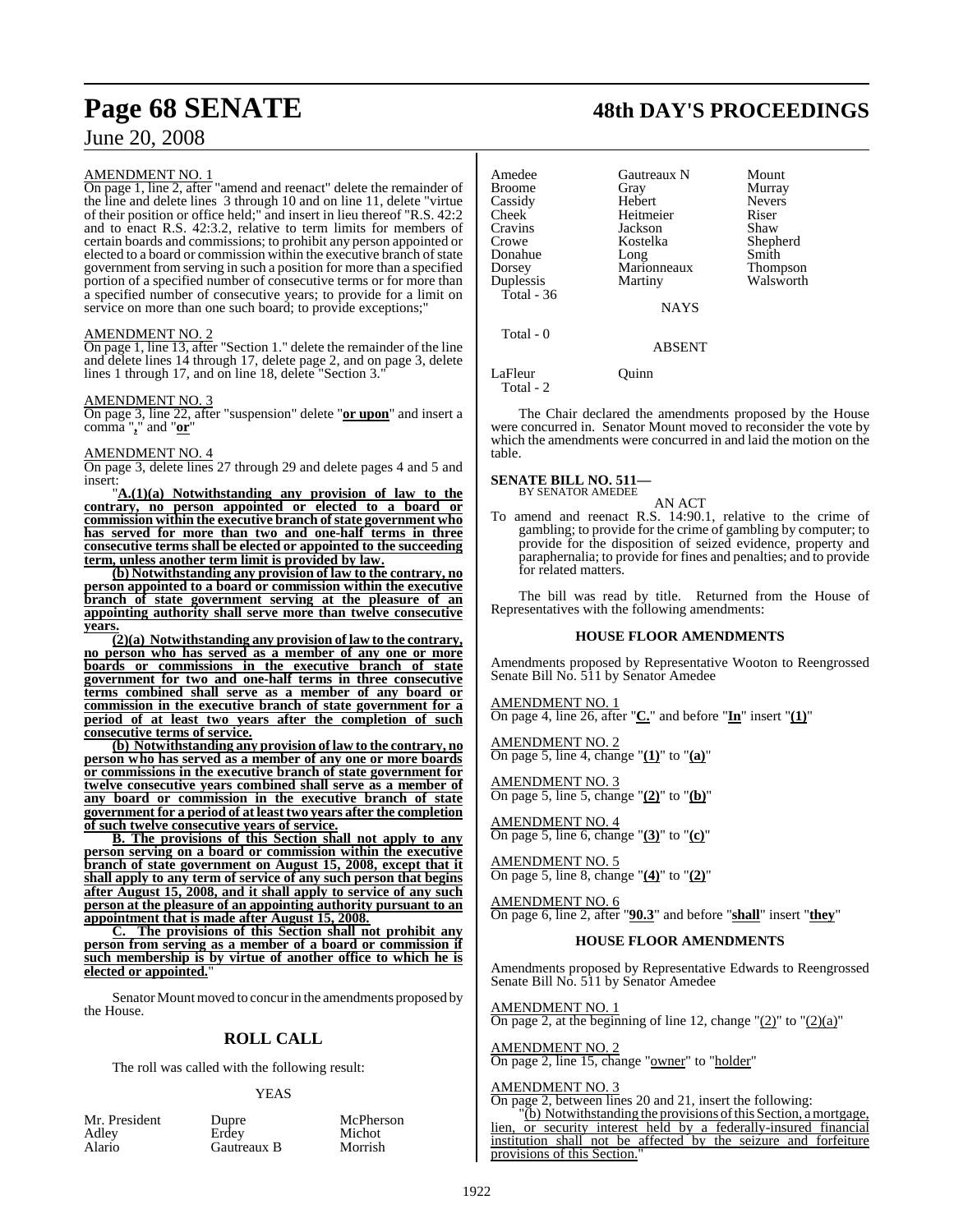# **48th DAY'S PROCEEDINGS Page 69 SENATE**

Senator Amedee moved to concur in the amendments proposed by the House.

#### **ROLL CALL**

The roll was called with the following result:

#### PRESENT

| Mr. President | Dupre       | McPherson       |
|---------------|-------------|-----------------|
| Adley         | Erdey       | Michot          |
| Alario        | Gautreaux B | Morrish         |
| Amedee        | Gautreaux N | Mount           |
| <b>Broome</b> | Gray        | Murray          |
| Cassidy       | Hebert      | <b>Nevers</b>   |
| Cheek         | Heitmeier   | Riser           |
| Cravins       | Jackson     | Shaw            |
| Crowe         | Kostelka    | Shepherd        |
| Donahue       | Long        | Smith           |
| Dorsey        | Marionneaux | <b>Thompson</b> |
| Duplessis     | Martiny     | Walsworth       |
| Total - 36    |             |                 |
|               | NAYS        |                 |

Total - 0

#### ABSENT

LaFleur Ouinn

Total - 2

The Chair declared the amendments proposed by the House were concurred in. Senator Amedee moved to reconsider the vote by which the amendments were concurred in and laid the motion on the table.

#### **SENATE BILL NO. 519—** BY SENATOR AMEDEE

AN ACT

To enact R.S. 37:3507.2(A)(4), relative to private investigators; to provide with respect to the types of licenses issued by the board; and to provide for related matters.

The bill was read by title. Returned from the House of Representatives with the following amendments:

#### **HOUSE FLOOR AMENDMENTS**

Amendments proposed by Representative Ponti to Engrossed Senate Bill No. 519 by Senator Amedee

AMENDMENT NO. 1 On page 1, line 10, change "**contractor**" to "**journeyman**"

AMENDMENT NO. 2 On page 1, line 11, change "**contractor**" to "**private investigator journeyman**"

Senator Amedee moved to concur in the amendments proposed by the House.

### **ROLL CALL**

The roll was called with the following result:

#### YEAS

Mr. President Dupre McPherson<br>Adley Erdey Michot Adley Erdey Michot Alario Gautreaux B Morrish Gautreaux N Mount<br>Grav Murray Broome Gray Murray<br>Cassidy Hebert Nevers Cassidy Hebert Never<br>
Cheek Heitmeier Riser Heitmeier

June 20, 2008

| Cravins     | Jackson     | Shaw            |
|-------------|-------------|-----------------|
| Crowe       | Kostelka    | Shepherd        |
| Donahue     | Long        | Smith           |
| Dorsey      | Marionneaux | <b>Thompson</b> |
| Duplessis   | Martiny     | Walsworth       |
| Total $-36$ |             |                 |
|             | <b>NAYS</b> |                 |
|             |             |                 |
| Total - 0   | ABSENT      |                 |

LaFleur Quinn Total - 2

The Chair declared the amendments proposed by the House were concurred in. Senator Amedee moved to reconsider the vote by which the amendments were concurred in and laid the motion on the table.

#### **SENATE BILL NO. 667—** BY SENATOR ADLEY

AN ACT To amend and reenact R.S. 42:1113(D) and 1114.3(A)(1) and (2), relative to conflicts of interest; to provide relative to certain contractsinvolving certain public servants and certain affiliated persons and entities; to provide restrictions on certain contracts; to provide for disclosure relative to certain contracts; to require certain disclosures by certain elected officials; to provide forthe content of such disclosures; to provide for enforcement and penalties; to provide exceptions and waivers; to provide for effectiveness; and to provide for related matters.

The bill was read by title. Returned from the House of Representatives with the following amendments:

#### **HOUSE COMMITTEE AMENDMENTS**

Amendments proposed by House Committee on House and Governmental Affairs to Reengrossed Senate Bill No. 667 by Senator Adley

AMENDMENT NO. 1

On page 3, line 29, change "**First Stop Shop**" to "**office of GeauxBiz**"

AMENDMENT NO. 2

On page 4, line 18, delete "Hereafter in" and insert "**For purposes of**"

AMENDMENT NO. On page 6, line 20, change "**First Stop Shop**" to "**office of GeauxBiz**"

#### **HOUSE FLOOR AMENDMENTS**

Amendments proposed by Representative Morris to Reengrossed Senate Bill No. 667 by Senator Adley

AMENDMENT NO. 1 On page 1, line 2, after "reenact" delete the remainder of the line and insert "R.S. 42:1113(D)(1)(a) and to enact R.S. 42:1113(D)(6), relative to conflicts of"

AMENDMENT NO. 2 On page 1, line 10, change "R.S. 42:1113(D) and 1114.3(A)(1) and (2) are" to "R.S.  $42:1113(D)(1)(a)$  is"

#### AMENDMENT NO. 3

On page 1, line 11, after "reenacted" insert "and R.S. 42:1113(D)(6) is hereby enacted"

### AMENDMENT NO. 4

On page 3, line 10, after "governor" delete the remainder of the line and delete line 11 in its entirety and insert a period "."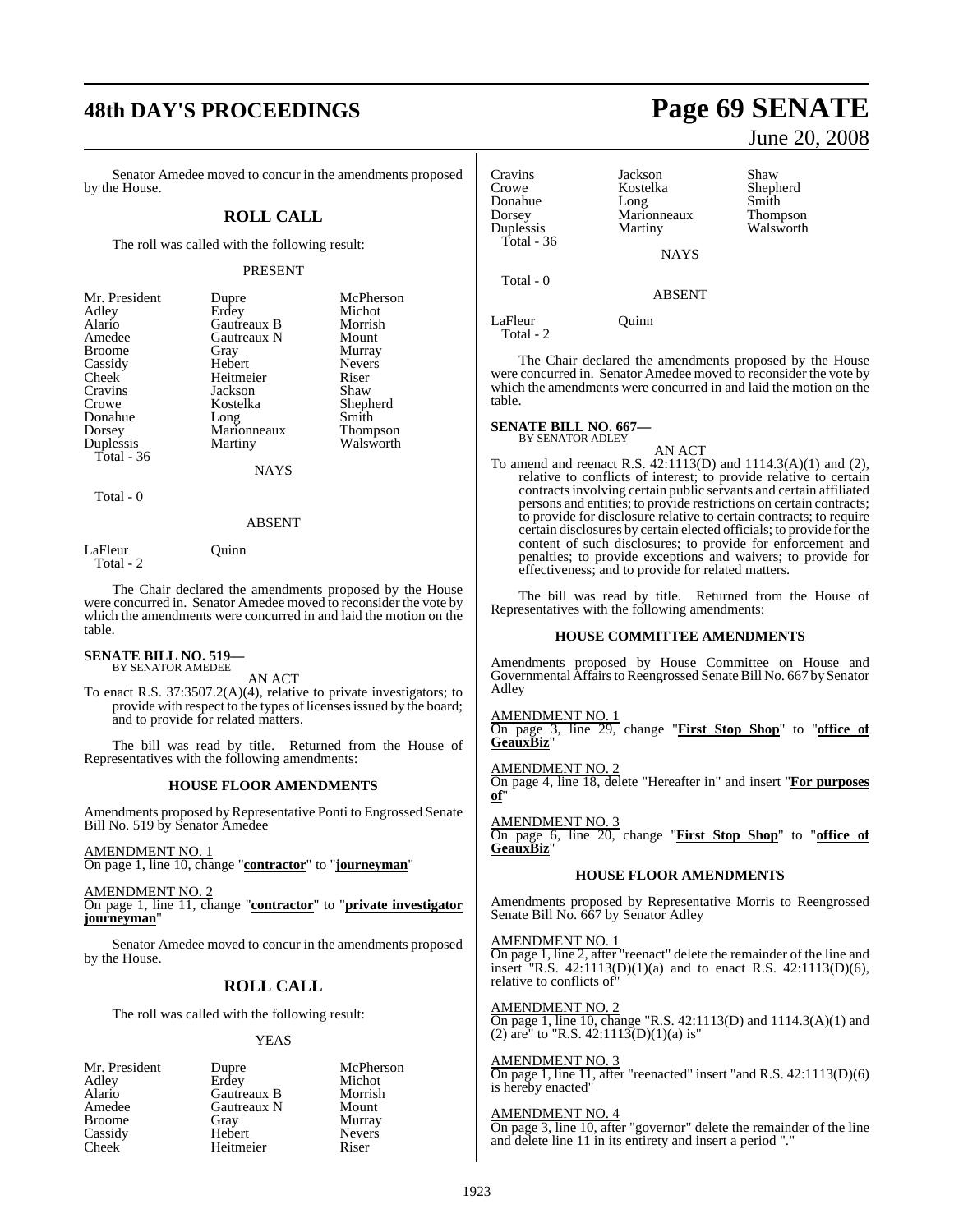## June 20, 2008

AMENDMENT NO. 5 On page 4, delete lines 4 through 29 and pages 5 and 6 in their entirety and insert the following:  $\overline{0}$  The provisions of R.S. 42:1113(D)(1)(a)(i), R.S.  $42:11\overline{13(D)(1)(b)}$ , and other provisions which reference these provisions oflawshall not apply to the spouses and immediate family members of the deputy secretaries, undersecretaries, assistant secretaries, or equivalent positions in the following agencies: (i) the Department of Economic Development. (ii) the Department of Culture, Recreation, and Tourism. (iii) the Department of Environmental Quality. (iv) the Department of Health and Hospitals. (v) the Department of Labor. (vi) the Department of Natural Resources. (vii) the Department of Public Safety and Corrections. (viii) the Department of Revenue. (ix) the Department of Social Services. (x) the Department of Transportation and Development. (xi) the Department of Wildlife and Fisheries. (xii) the Department of Veterans Affairs. (xiii) the Department of Agriculture and Forestry. (xiv) the Department of Education. (xv) the Department of Insurance. (xvi) the Department of Justice. (xvii) the Department of State. (xviii) the Department of the Treasury."

AMENDMENT NO. 6

Delete Amendment No. 3 proposed by the House Committee on House and Governmental Affairs and adopted by the House on June 13, 2008.

#### **Motion**

Senator Adleymoved to concur in the amendments be proposed by the House.

Senator N. Gautreaux moved as a substitute motion that the House amendments be rejected.

Senator Adley objected.

### **ROLL CALL**

The roll was called on the substitute motion with the following result:

#### YEAS

| Amedee<br><b>Cheek</b><br>Cravins<br>Dorsey<br>Duplessis<br>Gautreaux B<br>Total - 16          | Gautreaux N<br>Gray<br>Hebert<br>Heitmeier<br>Jackson<br>McPherson<br><b>NAYS</b>              | Michot<br>Morrish<br>Murray<br>Riser               |
|------------------------------------------------------------------------------------------------|------------------------------------------------------------------------------------------------|----------------------------------------------------|
| Mr. President<br>Adley<br>Alario<br><b>Broome</b><br>Cassidy<br>Donahue<br>Dupre<br>Total - 19 | Erdey<br>Kostelka<br>Long<br>Marionneaux<br>Martiny<br>Mount<br><b>Nevers</b><br><b>ABSENT</b> | Shaw<br>Shepherd<br>Smith<br>Thompson<br>Walsworth |

Total - 3

Crowe LaFleur Ouinn

The Chair declared the Senate refused to reject the House amendment.

## **ROLL CALL**

The roll was called on the original motion to concur with the

## **Page 70 SENATE 48th DAY'S PROCEEDINGS**

following result:

|                                                                                                                   | YEAS                                                                                                          |                                                                                                   |
|-------------------------------------------------------------------------------------------------------------------|---------------------------------------------------------------------------------------------------------------|---------------------------------------------------------------------------------------------------|
| Mr. President<br>Adley<br>Alario<br>Amedee<br><b>Broome</b><br>Cassidy<br>Cheek<br>Crowe<br>Donahue<br>Total - 27 | Duplessis<br>Dupre<br>Erdey<br>Gray<br>Heitmeier<br>Kostelka<br>Long<br>Marionneaux<br>Martiny<br><b>NAYS</b> | Michot<br>Morrish<br>Mount<br><b>Nevers</b><br>Shaw<br>Shepherd<br>Smith<br>Thompson<br>Walsworth |
| Cravins<br>Dorsey<br>Gautreaux B<br>Total - 8                                                                     | Gautreaux N<br>Jackson<br>McPherson<br><b>ABSENT</b>                                                          | Murray<br>Riser                                                                                   |
| Hebert<br>Total - 3                                                                                               | LaFleur                                                                                                       | Juinn                                                                                             |

The Chair declared the amendments proposed by the House were concurred in. Senator Adley moved to reconsider the vote by which the amendments were concurred in and laid the motion on the table.

## **SENATE BILL NO. 718—** BY SENATOR MARTINY

AN ACT To amend and reenact R.S. 42:1124.2(A), 1124.3(A), and  $1124.4(A)(1)$ , (C)(3), and (F), and to enact 42:1124.6, relative to financial disclosure; to require certain disclosures by appointed members of boards and commissions; to provide for penalties; and to provide for related matters.

The bill was read by title. Returned from the House of Representatives with the following amendments:

#### **HOUSE COMMITTEE AMENDMENTS**

Amendments proposed by House Committee on House and Governmental Affairs to Reengrossed Senate Bill No. 718 by Senator Martiny

#### AMENDMENT NO. 1

On page 1, line 2, after "reenact" delete the remainder of the line and delete lines 3 and 4 and insert "R.S.  $42:1124.1(A)(1)$  and  $(B)$ , 1124.2(A) and (C)(1), 1124.3(A), 1124.4(A)(1), (C)(3), and (F), and 1157(A)(4)(a)(ii), to enact R.S. 42:1124.2.1, and to repeal R.S.  $42:1124.2(\tilde{G})(4)$ , relative to financial disclosure; to require certain disclosures by certain public servants; to provide for the information required to be disclosed; to provide for definitions; to provide for penalties; to provide for effectiveness; and to"

#### AMENDMENT NO. 2

On page 1, line 7, after "Section 1." delete the remainder of the line and delete line 8 and insert "R.S. 42:1124.1(A)(1) and (B), 1124.2(A) and  $(C)(1)$ , 1124.4(A)(1),  $(C)(3)$ , and  $(F)$ , and 1157(A)(4)(a)(ii) are hereby amended and reenacted and R.S. 42:1124.2.1 is hereby enacted to read as follows:"

#### AMENDMENT NO. 3

On page 1, delete lines 9 through 17, and delete pages 2 through 5 and insert the following:

"§1124.1. Penalties; required reports; failure to file; timely and accurate filing

A.(1) Whoever fails to file a financial statement required by this Part, except for statements required by R.S. 42:1124, 1124.2, **1124.2.1,** and 1124.3, or knowingly and willfully fails to timely file any such statement, or knowingly and willfully fails to disclose or to accurately disclose any information required by this Part shall be assessed a civil penalty pursuant to R.S. 42:1157 for each day until such statement or the required accurate information is filed. \* \* \*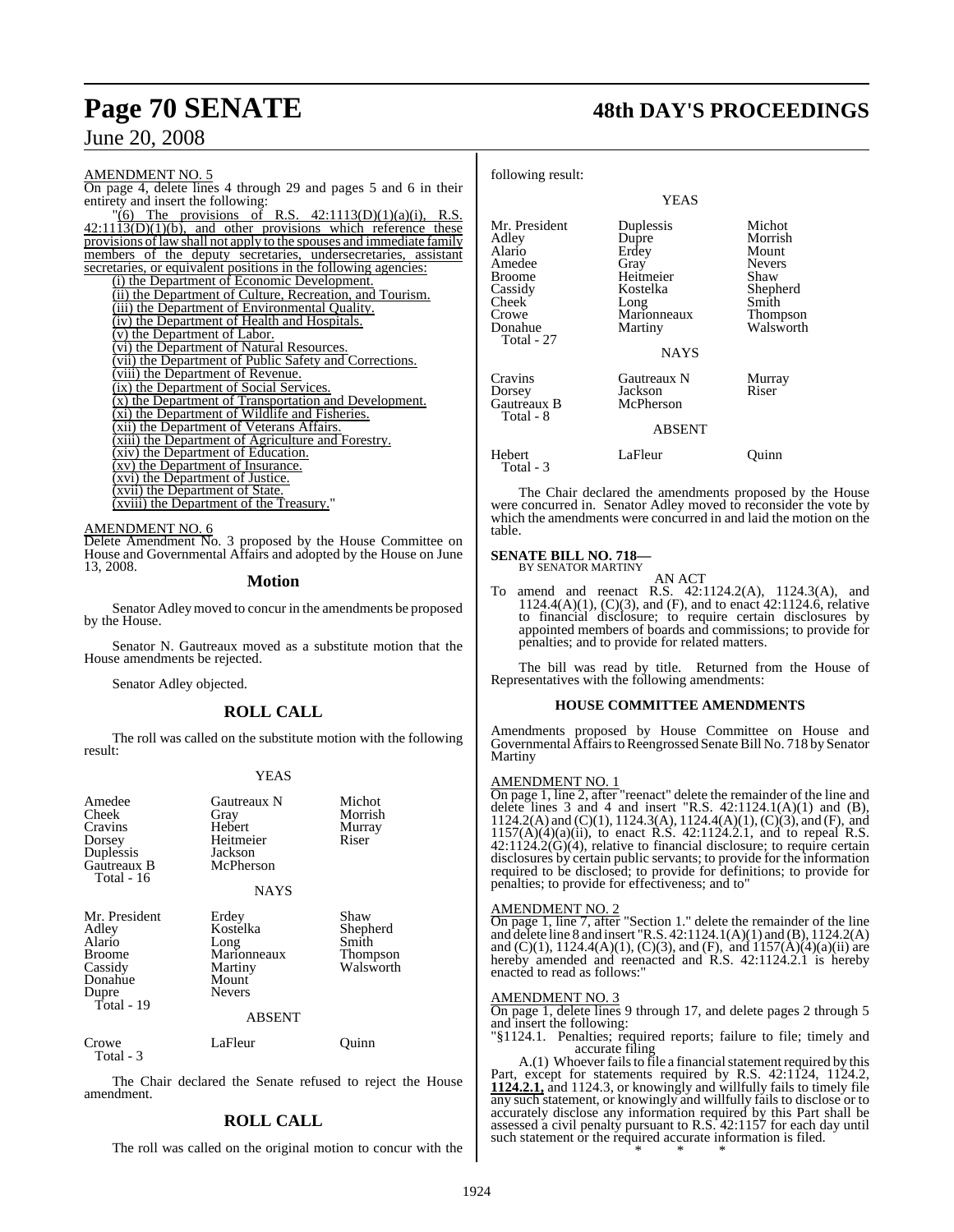# **48th DAY'S PROCEEDINGS Page 71 SENATE**

# June 20, 2008

B. Whoever knowingly and willfully files a false report required by this Part, except for statements required by R.S. 42:1124, 1124.2, **1124.2.1,** or 1124.3, shall be guilty of a misdemeanor and upon conviction thereof shall be fined not less than one thousand dollars nor more than ten thousand dollars or imprisoned in parish prison for not more than six months, or both. Any prosecution under this Subsection shall be tried before a jury of six persons, all of whom must concur to render a verdict.

\* \* \* §1124.2. Financial disclosure; certain elected officials; voting districts of five thousand or more; state **members of certain** boards and commissions**; ethics administrator**

A. Each **of the following, except a person who is required to file a financialstatement pursuant to R.S. 42:1124,shall annually file a financial statement as provided in this Section:**

**(1) Each** member of the state legislature. each **(2) Each** person holding a public office who represents a voting district having a population of five thousand or more persons. each **(3) Each** member of the Board of Ethics and the ethics administrator.

each **(4) Each** member of the State Board of Elementary and Secondary Education. each member of a state board or commission who receives a salary or other compensation for such public service in the amount of sixteen thousand eight hundred dollars or more per year and each member of a state board or commission which has the authority to expend, disburse, or invest one million dollars or more of funds in a fiscal year, except any person who is required to file a financial statement pursuant to R.S. 42:1124, shall annually file a financial statement as provided in this Section.

**(5) Each member of the Board of Commissioners of the Louisiana Stadium and Exposition District.**

**(6) The executive director and the assistant executive director of the Crescent City Connection Division.** \* \* \*

C. The financial statement required by this Section shall be filed on a form prescribed by the Board of Ethics and shall include the following information for the preceding calendar year:

(1) The full name and residence **mailing** address of the individual who is required to file. \* \* \*

#### **1124.2.1 Financial disclosure; members of boards and commissions**

**A. Each member and any designee of a member of a board or commission which has the authority to expend, disburse, or invest ten thousand dollars or more of funds in a fiscal year and each member of the State Civil Service Commission, except any person who is required to file a financial statement by pursuant to R.S. 42:1124 or 1124.2,shall annually file a financialstatement as provided in this Section.**

**B. The financial statement required by this Section shall be filed by May fifteenth of each year during which the person holds an office included in Subsection A of this Section and by May fifteenth of the year following the termination of the holding of such office.**

**C. The financial statement required by this Section shall be filed on a form prescribed by the Board of Ethics and shall include the following information for the preceding calendar year:**

**(1) The full name and mailing address of the individual who is required to file.**

**(2) The full name of the individual's spouse, if any, and the spouse's occupation and principal business address.**

**(3) The name of the employer, job title, and a brief job description of each full-time or part-time employment position held by the individual or spouse.**

**(4)(a) The name, address, brief description of, and nature of association with and the amount of interest in each business in which the individual or spouse is a director, officer, owner, partner, member, or trustee, and in which the individual or spouse, either individually or collectively, owns an interest which exceeds ten percent of that business.**

**(b) The name, address, brief description of, and nature of association with a nonprofit organization in which the individual or spouse is a director or officer.**

**(5) The name, address, type, and amount of each source of**

**income received by the individual or spouse, or by any business in which the individual or spouse, either individually or collectively, owns an interest which exceeds ten percent of that**

**business, which is received from any of the following: (a) The state or any political subdivision as defined in**

**Article VI of the Constitution of Louisiana. (b) Services performed for or in connection with a gaming**

**interest as defined in R.S. 18:1505.2(L)(3)(a). (6) A certification that such individual has filed his federal**

**and state income tax returns, or has filed for an extension of time for filing such tax return.**

**(7) One of the following:**

**(a) A certification that neither the individual nor any member of his immediate family had a personal or financial interest in any entity, contract, or business or a personal or financial relationship that in any way posed a conflict of interest which affected the impartial performance of the individual's duties as a member of the board or commission.**

**(b) A statement describing each conflict and any action the individual took to resolve or avoid the conflict.**

**D. For the purposes of this Section, the following words shall have the following meanings:**

**(1) "Board or commission" means each board, commission, and like entity created by law or executive order which is made a part of the executive branch of state government by the provisions of Title 36 of the Louisiana Revised Statutes of 1950, or which is placed in an executive branch department or in the office of the governor or lieutenant governor by law or executive order, or which exercises any authority or performs any function of the executive branch of state government. "Board or commission" also means any board, commission, or like entity created by the constitution, by law, by a political subdivision, or jointly by two or more political subdivisions as a governing authority of a political subdivision of the state or of local government. "Board or commission" shall not mean (a) the governing authority of a parish or municipality or (b) a board of directors of a private nonprofit corporation which is not specifically created by law.**

**(2) "Business" shall have the same meaning as provided in R.S. 42:1124.**

**(3)(a) "Income" for a business shall mean gross income less both of the following:**

**(i) Costs of goods sold.**

**(ii) Operating expenses.**

**(b) "Income" for an individual shall mean taxable income and shall not include any income received pursuant to a life insurance policy.**

**(4) "Public office" shall have the same meaning as provided in R.S. 18:1483.** \* \* \*

§1124.4. Penalties

A.(1) If a person fails to timely file a financial statement as required by R.S. 18:1495.7 or by R.S. 42:1124, 1124.2, **1124.2.1,** or 1124.3, or a person omits any information required to be included in the statement, orthe board hasreason to believe information included in the statement is inaccurate, the board shall notify the person of such failure, omission, or inaccuracy by sending him by certified mail a notice of delinquency immediately upon discovery of the failure, omission, or inaccuracy.

\* \* \* C. Penalties shall be assessed as follows:

\* \* \* (3) Fifty dollars per day for statements required by R.S. 42:**1124.2.1 or** 1124.3.

\* \* \* F. If a person who is required to disclose information required by R.S. 42:1124, 1124.2, **1124.2.1,** or 1124.3 discovers an error or inaccuracy in the information he disclosed and files an amendment to such disclosure correcting such error or inaccuracy prior to the receipt of a notice of delinquency, no penalties shall be assessed against the person, and the board shall replace the initial disclosure with the amendment thereto in the official records of the board. \* \* \*

§1157. Late filing fees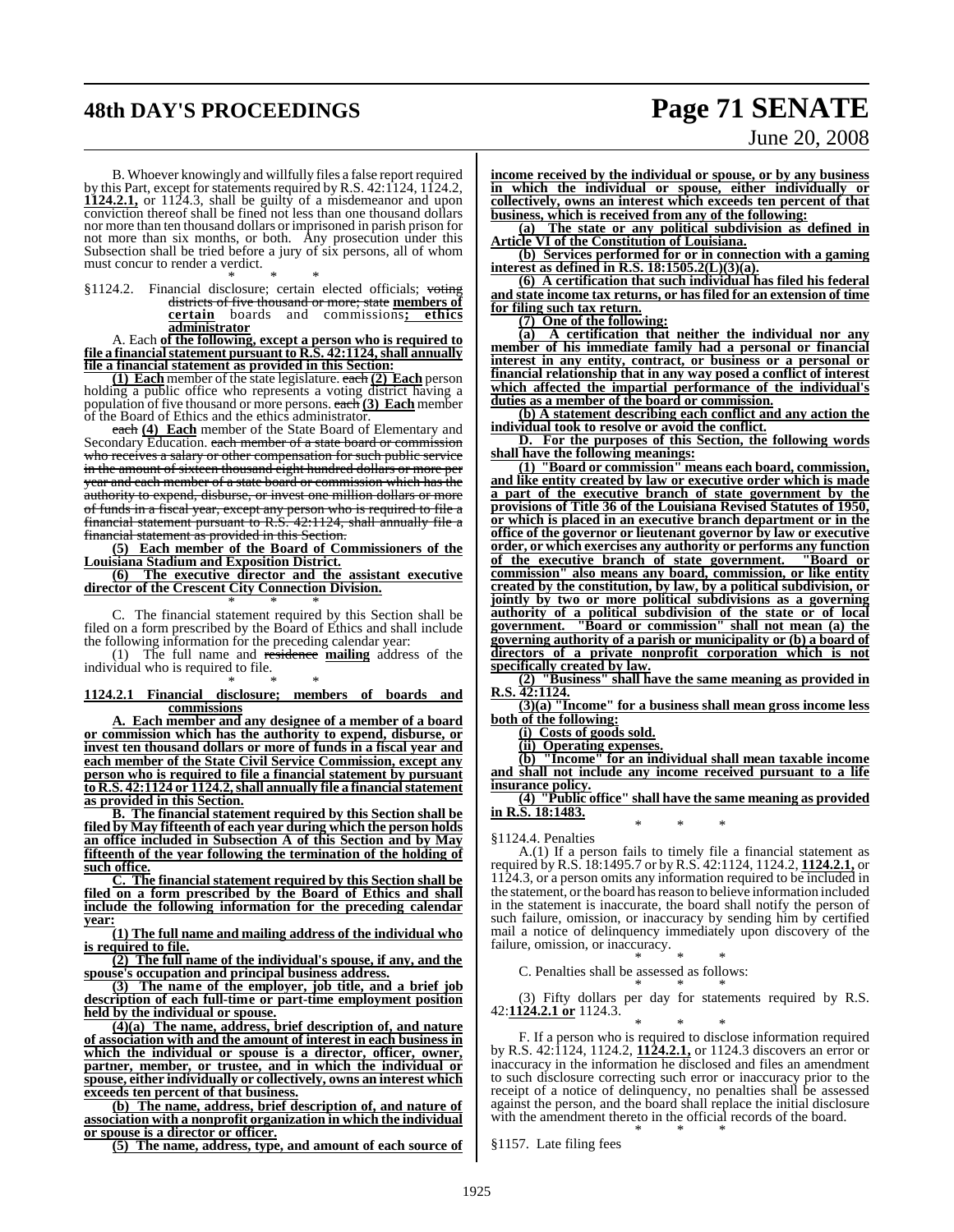# **Page 72 SENATE 48th DAY'S PROCEEDINGS**

June 20, 2008

A.

 $(4)(a)$ 

\* \* \* (ii) The late penalties for any violation of R.S. 42:1124, 1124.2, **1124.2.1,** or 1124.3 shall be as provided in R.S. 42:1124.4. \* \* \*

\* \* \*

Section 2. R.S. 42:1124.3(A) is hereby amended and reenacted to read as follows:

§1124.3. Financial disclosure; certain elected officials, voting districts of under five thousand

A. Each person holding a public office who represents a voting district having a population of fewer than five thousand and each member of a state board or commission which has the authority to

expend, disburse, or invest more than ten thousand but less than one million dollars, except any person who is required to file a financial statement byR.S. 42:1124**,** or 1124.2, **or 1124.2.1,**shall annually file a financial statement as provided in this Section.

\* \* \* Section 3. R.S.  $42:1124.2(G)(4)$  is hereby repealed in its entirety.

Section 4. The provisions of Section 3 of the Act which originated as House Bill No. 842 of this 2008 Regular Session of the Legislature shall be null, void, and of no effect.

Section 5. The provisions of the Act which originated as House Bill No. 842 of this 2008 Regular Session of the Legislature which amend and reenact R.S. 42:1124.2(A) shall be null, void, and of no effect.

Section 6. The first reports due pursuant to R.S. 42:1124.2 and 1124.2.1 as provided by this Act shall be complete for the calendar year 2008. The first reports due pursuant to R.S. 42:1124.3 as provided by this Act shall be complete for the calendar year 2009.

Section 7.A. The provisions of this Section and of Sections 1, 3, 5, and 6 of this Act shall become effective on January 1, 2009.

B. The provisions of Sections 2 and 4 of this Act shall become effective on January 1, 2010."

#### **HOUSE FLOOR AMENDMENTS**

Amendments proposed by Representative Greene to Reengrossed Senate Bill No. 718 by Senator Martiny

#### AMENDMENT NO. 1

In House Committee Amendment No. 1 proposed by the House Committee on House and Governmental Affairs and adopted by the House of Representatives on June 12, 2008, on page 1, line 4, after "(F)," insert "1125(B) and (C),"

#### AMENDMENT NO. 2

In House Committee Amendment No. 1 proposed by the House Committee on House and Governmental Affairs and adopted by the House of Representatives on June 12, 2008, on page 1, line 7, after "penalties;" insert "to provide relative to reporting of contributions and expenditures related to gubernatorial transition and inauguration and for the applicability of such provisions;"

#### AMENDMENT NO. 3

In House Committee Amendment No. 3 proposed by the House Committee on House and Governmental Affairs and adopted by the House of Representatives on June 12, 2008, on page 4, delete lines 10 through 24, and insert the following:

Section 3. R.S.  $42:1125(B)$  and  $(C)$  are hereby amended and reenacted to read as follows:

§1125. Gubernatorial transition and inauguration; contribution limits; reports

\* \* \* B. As used in this Section:

(1) "Contribution" means a gift, loan, conveyance, payment, or deposit of money or anything **any thing** of value, including an inkind contribution, made for the purpose of supporting the transition and any event, activity, or fund associated with the inauguration of the governor-elect. However, "contribution" shall not include funds received pursuant to R.S. 49:209 or the receipt and acceptance of a campaign contribution as defined in R.S. 18:1483(6).

#### (2) **"Expenditure" means any use of a contribution.**

**(3)** "Transition" means the effort to organize the operations of the governor-elect and includes the acquisition of funds to cover necessary office expenses, including the rental of office space, the employment of clerical and other assistance, and office provisions such as stationery, postage, telephone service, or other similar charges.

C. On or before the sixtieth day after the gubernatorial inauguration, **and by February fifteenth annually thereafter until all contributions have been expended or used,** the governor shall file one **an** all-inclusive report with the Board of Ethics for which reporting is required by Subsection A which shall state:

(1) The **full** name and address of each person, natural or legal, who has made a contribution.

(2) The date and amount of each contribution and a brief description and valuation of each in-kind contribution.

**(3) The full name and address of each person to whom an expenditure was made and the amount, date, and purpose of each expenditure and a description of the use of each in-kind contribution.**

\* \* \* Section 4. The governor in office on the effective date of this Act shall file the report required by R.S. 42:1125(C) as amended by this Act covering the period following the date of his election in 2007 and prior to the thirtieth day after his inauguration in 2008, and annually thereafter as required by the provisions of this Act. However, notwithstanding the time limitations provided by R.S. 42:1125(C)(introductory paragraph), an amended report in compliance with the provisions of this Act shall be filed by sixty days after the effective date of this Section.

Section 5. R.S.  $42:1124.2(G)(4)$  is hereby repealed in its entirety.

Section 6. The provisions of Section 3 of the Act which originated as House Bill No. 842 of this 2008 Regular Session of the Legislature shall be null, void, and of no effect.

Section 7. The provisions of the Act which originated as House Bill No. 842 of this 2008 Regular Session of the Legislature which amend and reenact R.S. 42:1124.2(A) shall be null, void, and of no effect.

Section 8. The first reports due pursuant to R.S. 42:1124.2 and 1124.2.1 as provided by this Act shall be complete for the calendar year 2008. The first reports due pursuant to R.S. 42:1124.3 as provided by this Act shall be complete for the calendar year 2009.

Section 9.A. The provisions of this Section and of Sections 3 and 4 of this Act shall become effective upon signature by the governor or, if not signed by the governor, upon expiration of the time for bills to become law without signature by the governor, as provided by Article III, Section 18 of the Constitution of Louisiana. If vetoed by the governor and subsequently approved by the legislature, the provisions ofthis Section and Sections 3 and 4 of this Act shall become effective on the day following such approval.

B. The provisions of Sections 1, 5, 7, and 8 of this Act shall become effective on January 1, 2009.

C. The provisions of Sections 2 and 6 of this Act shall become effective on January 1, 2010."

#### **HOUSE FLOOR AMENDMENTS**

Amendments proposed by Representative St. Germain to Reengrossed Senate Bill No. 718 by Senator Martiny

#### AMENDMENT NO. 1

In Committee Amendment No. 3 proposed by the Committee on House and Governmental Affairs and adopted by the House of Representatives on June 12, 2008, on page 3, line 18, after "**municipality**" delete "**or (b)**" and insert a comma "**,**" and insert "**(b) a board or commission or like entity which governs a political subdivision created by a single parish or municipal governing authority in a parish with a population of two hundred thousand or less or any subdistrict of such a political subdivision, or (c)**"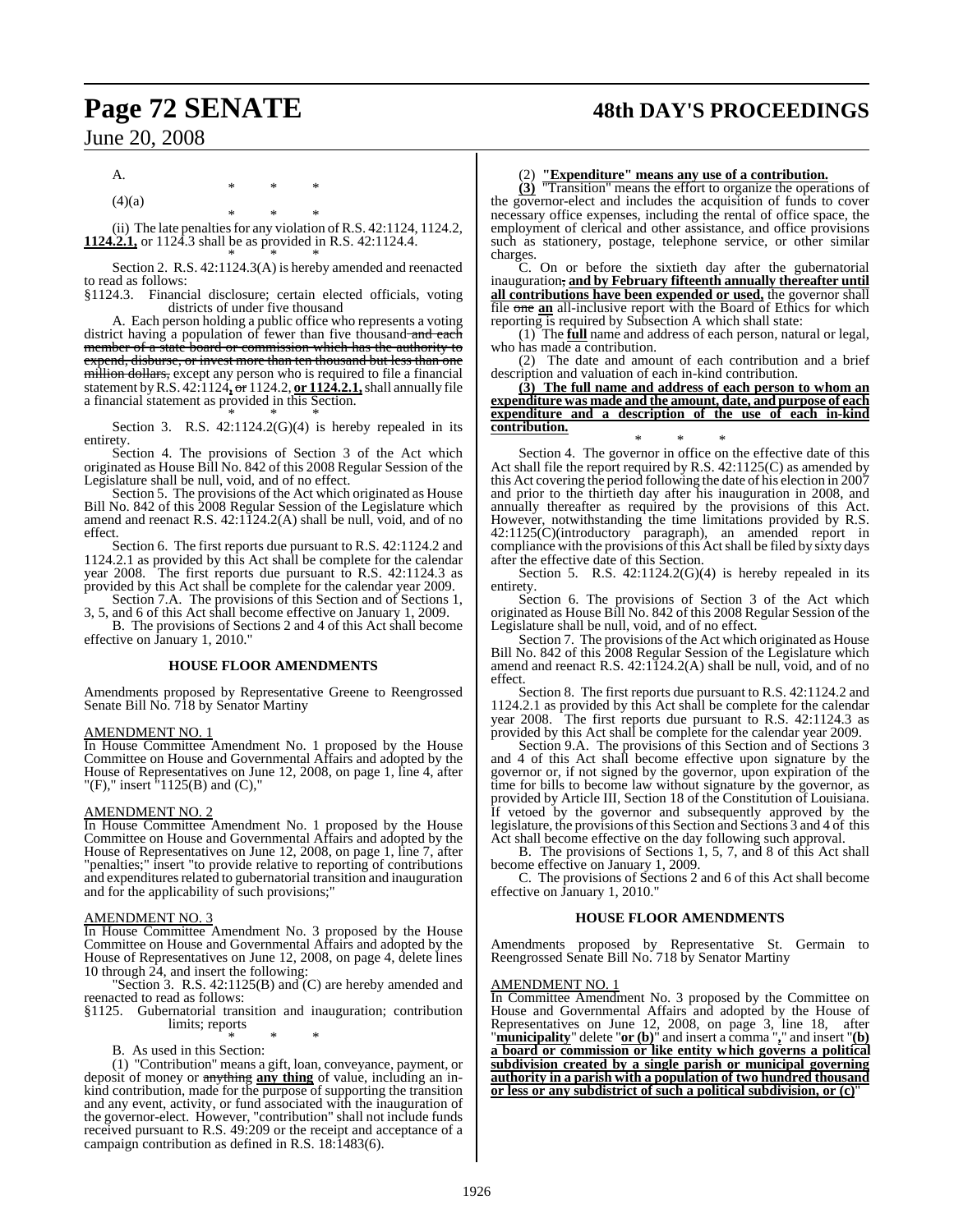## **48th DAY'S PROCEEDINGS Page 73 SENATE**

# June 20, 2008

Senator Martiny moved to reject the amendments proposed by the House. **ROLL CALL** The roll was called with the following result: YEAS Mr. President Dupre Michot<br>Adley Erdey Morrish Adley Erdey Morrish<br>Alario Gautreaux N Mount Gautreaux N Mount<br>
Gray Murray Amedee Gray Murray Broome Hebert Never<br>
Cassidy Heitmeier Riser Cassidy Heitmeier Riser<br>Cheek Jackson Shaw Cheek Jackson Shaw<br>Cravins Kostelka Shepherd Cravins Kostelka Shepherd<br>Crowe Long Smith Crowe Long<br>
Donahue Marionneaux Thompson<br>
Donahue Marionneaux Thompson Donahue Marionneaux<br>Dorsey Martiny Dorsey Martiny Walsworth<br>
Duplessis McPherson McPherson Total - 35 NAYS Gautreaux B Total - 1 ABSENT LaFleur Ouinn Total - 2 The Chair declared the amendments proposed by the House were rejected. Senator Martiny moved to reconsider the vote by which the amendments were rejected and laid the motion on the table. **SENATE BILL NO. 286—** BY SENATOR DUPLESSIS AN ACT To amend and reenact R.S. 17:24.10(B)(2), (D), (H)(2), and  $(I)(1)(a)(i)$  and  $(5)$  and to enact R.S. 17:24.10 $(I)(1)(a)(iii)$ , relative to early childhood education; to provide relative to universal access to the Cecil J. Picard LA 4 Early Childhood Education Program; to provide for timelines and eligibility requirements; to provide for participation by non-school system providers; to provide for local school system duties and responsibilities; to provide for reporting requirements; to provide relative to funding; and to provide for related matters. The bill was read by title. Returned from the House of Representatives with the following amendments: **HOUSE COMMITTEE AMENDMENTS** Amendments proposed by House Committee on Education to Re-Reengrossed Senate Bill No. 286 by Senator Duplessis AMENDMENT NO. 1 On page 2, line 15, after "**(c)**" and before "**the**" delete "**Beginning with**" and insert "**In addition to the children eligible pursuant to the provisions of Subparagraph (b) of this Paragraph and for**" AMENDMENT NO. 2 On page 2, line 21, after "**(d)**" and before "**the**" delete "**Beginning with**" and insert "**In addition to the children eligible pursuant to the provisions of Subparagraph (b) of this Paragraph and for**" AMENDMENT NO. 3 On page 2, line 27, after "**(e)**" and before "**the**" delete "**Beginning with**" and insert "**In addition to the children eligible pursuant to the provisions of Subparagraph (b) of this Paragraph and for**" AMENDMENT NO. 4 On page 3, line 4, after "**(f)**" and before "**the**" delete "**Beginning with**" and insert "**In addition to the children eligible pursuant to the provisions of Subparagraph (b) of this Paragraph and for**" AMENDMENT NO. 5 On page 3, line 10, after "**and**" and before "**thereafter**" insert "**continuing**" AMENDMENT NO. 6 On page 3, line 15, after "(1)**(a)(i)**" and before "**at**" delete "**Use**" and insert "**Beginning with the 2009-2010 school year and continuing thereafter, use**" AMENDMENT NO. 7 On page 3, line 15, after "**in**" and before "**funding**" insert "**LA 4**" AMENDMENT NO. 8 On page 3, line 16, after "**received**" and before "**to**" change "**during the 2008-2009 school year**" to "**for the prior year**" AMENDMENT NO. 9 On page 3, line 19, after "**the**" and before "**of**" change "**jurisdiction**" to "**geographic boundaries**" AMENDMENT NO. 10 On page 3, line 24, after "**include**" delete the comma "**,**" and delete the remainder of the line and insert "**but shall not be limited to**" AMENDMENT NO. 11 On page 4, line 1, after "**materials,**" and before "**supplies**" change "**and**" to "**or**" AMENDMENT NO. 12 On page 4, line 14, after "**shall**" and before "**to the**" change "**make an application**" to "**apply**" AMENDMENT NO. 13 On page 5, line 10, after "**(iii)**" and before "**employees**" delete "**All**" and insert "**The provisions of R.S. 17:15 shall be applicable to all**" AMENDMENT NO. 14 On page 5, line 13, after "**setting**" insert a comma "**,**" and delete the remainder of the line and at the beginning of line 14 delete "**as provided in R.S. 17:15,**" AMENDMENT NO. 15 On page 5, line 14, after "**each**" and before "**non-school**" delete "**participating**" AMENDMENT NO. 16 On page 5, at the end of line 16, change "**statute.**" to "**law relative to criminal history review.**" AMENDMENT NO. 17 On page 5, line 17, after "**requirement**" delete the remainder of the line and delete line 18 and at the beginning of line 19 delete "**system provider**" and insert "**specified in Subparagraph (a) of this Paragraph**" AMENDMENT NO. 18 On page 5, line 24, after "**(aa)**" and before "**are**" change "**That there**" to "**There**" AMENDMENT NO. 19 On page 5, line 25, after "**education**" and before "**of**" change "**within the jurisdiction**" to "**located within the geographic boundaries**" AMENDMENT NO. 20 On page 5, at the end of line 25, change "**has**" to "**have**" AMENDMENT NO. 21 On page 5, line 28, after "**(bb)**" and before "**participating**" change "**That the**" to "**The**"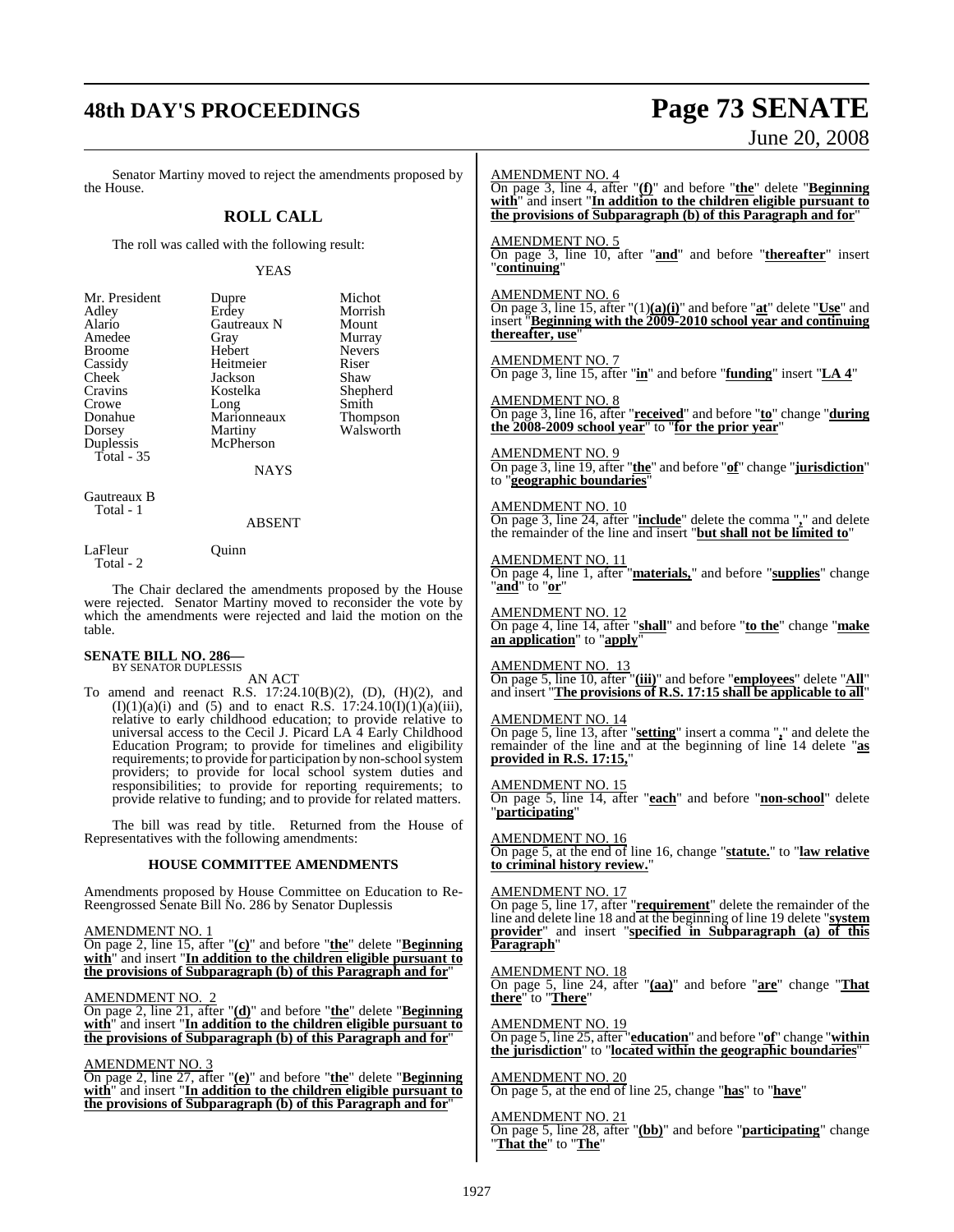## **Page 74 SENATE 48th DAY'S PROCEEDINGS**

AMENDMENT NO. 22 On page 6, line 2, after "**(cc)**" and before "**a**" change "**That after**" to "**After**"

AMENDMENT NO. 23 On page 6, line 3, after "**provider**" and before "**unable**" change "**were**" to "**are**"

AMENDMENT NO. 24 On page 6, line 7, after "**whether**" and before "**application**" change "**their**" to "**its**"

AMENDMENT NO. 25

On page 6, line 10, after "**law,**" and before "**the**" insert "**in any given school year**"

AMENDMENT NO. 26 On page 6, line 12, after "**program**" and before "**nor**" delete the comma "**,**"

AMENDMENT NO. 27 On page 8, line 5, after "**Paragraph**" and before "**of this**" change "**(B)(3)**" to "**(B)(2)**"

## **HOUSE FLOOR AMENDMENTS**

Amendments proposed by Representative Peterson to Re-Reengrossed Senate Bill No. 286 by Senator Duplessis

## AMENDMENT NO. 1

Delete House Committee Amendments Nos. 1, 2, 3, 4, and 8 proposed by the House Committee on Education and adopted by the House of Representatives on June 5, 2008.

## AMENDMENT NO. 2

In House Committee Amendment No. 17 proposed by the House Committee on Education and adopted by the House of Representative on June 5, 2008, on line 20, change "**Subparagraph (a) of this Paragraph**" to "**Item (a)(i) of this Paragraph**"

## AMENDMENT NO. 3

On page 2, line 1, after "(2)(a)" and before "LA" insert "**Through the 2008-2009 school year,**"

AMENDMENT NO. 4

On page 2, line 15, after "**(c)**" and before "**the**" change "**Beginning with**" to "**For**"

AMENDMENT NO. 5 On page 2, line 21, after "**(d)**" and before "**the**" change "**Beginning with**" to "**For**"

AMENDMENT NO. 6 On page 2, line 27, after "**(e)**" and before "**the**" change "**Beginning with**" to "**For**"

AMENDMENT NO. 7 On page 3, line 4, after "**(f)**" and before "**the**" change "**Beginning with**" to "**For**"

## **HOUSE FLOOR AMENDMENTS**

Amendments proposed by Representative Fannin to Re-Reengrossed Senate Bill No. 286 by Senator Duplessis

## AMENDMENT NO. 1

Delete House Committee Amendments Nos. 1, 2, 3, and 4 proposed by the House Committee on Education and adopted by the House of Representatives on June 5, 2008.

## AMENDMENT NO. 2

Delete House Floor Amendment No. 3 in Set No. HFASB286 335 5906 proposed by Representative Peterson on June 20, 2008.

## AMENDMENT NO. 3

On page 2, line 15, after "**(c)**" and before "**the**" change "**Beginning with**" to "**Subject to the appropriation of funds for this purpose and for**"

AMENDMENT NO. 4

On page 2, line 21, after "**(d)**" and before "**the**" change "**Beginning with**" to "**Subject to the appropriation of funds for this purpose and for**"

## AMENDMENT NO. 5

On page 2, line 27, after "**(e)**" and before "**the**" change "**Beginning with**" to "**Subject to the appropriation of funds for the purpose and for**"

## AMENDMENT NO. 6

On page 3, line 4, after "**(f)**" and before "**the**" change "**Beginning with**" to "**Subject to the appropriation of funds for this purpose and for**"

## AMENDMENT NO. 7

On page 3, line 10, after "**(g)**" and before "**with**" change "**Beginning**" to "**Subject to the appropriation of funds for this purpose and beginning**"

Senator Duplessismoved to concur in the amendments proposed by the House.

## **ROLL CALL**

The roll was called with the following result:

YEAS

Mr. President Dupre McPherson<br>Adley Erdev Michot Adley Erdey Michot Alario Gautreaux B Morrish Gautreaux N Mount<br>
Gray Murray Broome Gray Murray<br>Cassidy Hebert Nevers Cassidy Hebert Never<br>Cheek Heitmeier Riser Cheek Heitmeier Riser<br>Cravins Jackson Shaw Cravins Jackson<br>Crowe Kostelka Kostelka Shepherd<br>Long Smith Donahue Long Smith<br>Dorsey Marionneaux Thompson Dorsey Marionneaux<br>
Duplessis Martiny Walsworth Total - 36 NAYS

## ABSENT

LaFleur Quinn Total - 2

Total - 0

The Chair declared the amendments proposed by the House were concurred in. Senator Duplessis moved to reconsider the vote by which the amendments were concurred in and laid the motion on the table.

## **SENATE BILL NO. 351—**

BY SENATOR N. GAUTREAUX AN ACT

To amend and reenact R.S. 39:364, relative to state purchase of alternate fuel or hybrid vehicles; to provide that the commissioner of administration shall purchase or lease forstate use only alternative fuel and hybrid vehicles; to provide exceptions to the use of alternative fuel and hybrid vehicles; and to provide for related matters.

The bill was read by title. Returned from the House of Representatives with the following amendments: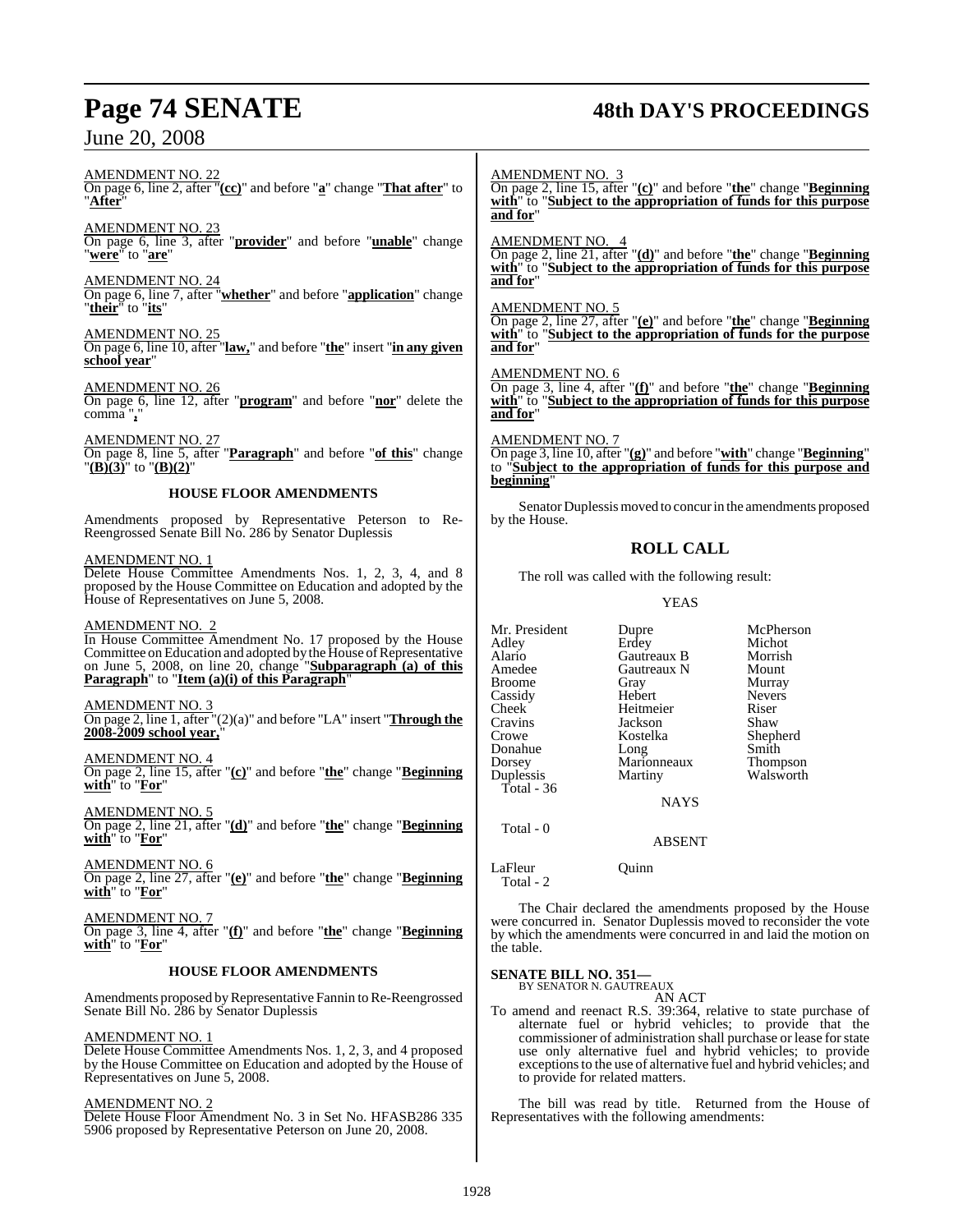## **48th DAY'S PROCEEDINGS Page 75 SENATE**

## **HOUSE FLOOR AMENDMENTS**

Amendments proposed by Representative Ellington to Engrossed Senate Bill No. 351 by Senator N. Gautreaux

### AMENDMENT NO. 1

On page 2, delete lines 16 and 17 in their entirety

Senator N. Gautreaux moved to reject the amendments proposed by the House.

## **ROLL CALL**

The roll was called with the following result:

### YEAS

| Mr. President<br>Adley                    | Erdey<br>Gautreaux N | Morrish<br>Mount |
|-------------------------------------------|----------------------|------------------|
| Alario                                    | Gray                 | Murray           |
| Amedee                                    | Hebert               | <b>Nevers</b>    |
| Cassidy                                   | Heitmeier            | Riser            |
| Cheek                                     | Jackson              | Shaw             |
| Cravins                                   | Kostelka             | Shepherd         |
| Crowe                                     | Long                 | Smith            |
| Donahue                                   | Marionneaux          | Thompson         |
| Dorsey                                    | Martiny              | Walsworth        |
| Duplessis                                 | McPherson            |                  |
| Dupre                                     | Michot               |                  |
| Total - 34                                |                      |                  |
|                                           | NAYS                 |                  |
| Total - 0                                 |                      |                  |
|                                           | <b>ABSENT</b>        |                  |
| <b>Broome</b><br>Gautreaux B<br>Total - 4 | LaFleur<br>Ouinn     |                  |

The Chair declared the amendments proposed by the House were rejected. Senator N. Gautreaux moved to reconsider the vote by which the amendments were rejected and laid the motion on the table.

### **SENATE BILL NO. 615—** BY SENATOR JACKSON

AN ACT

To amend and reenact R.S. 46:2604(A) through (D) and to enact R.S. 46:2604(G), relative to the Children's Cabinet; to provide with respect to the preparation and submission of the budget; and to provide for related matters.

The bill was read by title. Returned from the House of Representatives with the following amendments:

### **HOUSE COMMITTEE AMENDMENTS**

Amendments proposed by House Committee on Health and Welfare to Reengrossed Senate Bill No. 615 by Senator Jackson

AMENDMENT NO. 1 On page 4, line 6, between "**ECSIB**" and "**provide**" change "**will**" to "**shall**"

AMENDMENT NO. 2 On page 4, at the beginning of line 8, change "**will**" to "**shall**"

AMENDMENT NO. 3

On page 4, line 26, between "**ECSIB**" and "**not**" change "**will**" to "**shall**"

AMENDMENT NO. 4 On page 4, line 29, change "**development/mental**" to "**development and mental**"

# June 20, 2008

### AMENDMENT NO. 5

On page 5, line 3, between "**budget**" and "**be**" change "**will**" to "**shall**"

AMENDMENT NO. 6 On page 5, at the end of line 4, change "**will**" to "**shall**"

AMENDMENT NO. 7 On page 5, at the beginning of line 6, change "**will**" to "**shall**"

Senator Jackson moved to concur in the amendments proposed by the House.

## **ROLL CALL**

The roll was called with the following result:

YEAS

| Mr. President            | Dupre         | Michot        |
|--------------------------|---------------|---------------|
| Adley                    | Erdey         | Morrish       |
| Alario                   | Gautreaux N   | Mount         |
| Amedee                   | Gray          | Murray        |
| Broome                   | Hebert        | <b>Nevers</b> |
| Cassidy                  | Heitmeier     | Riser         |
| Cheek                    | Jackson       | Shaw          |
| Cravins                  | Kostelka      | Shepherd      |
| Crowe                    | Long          | Smith         |
| Donahue                  | Marionneaux   | Thompson      |
| Dorsey                   | Martiny       | Walsworth     |
| Duplessis                | McPherson     |               |
| Total - 35               |               |               |
|                          | <b>NAYS</b>   |               |
| Total - 0                |               |               |
|                          | <b>ABSENT</b> |               |
| Gautreaux B<br>Total - 3 | LaFleur       | Ouınn         |

The Chair declared the amendments proposed by the House were concurred in. Senator Jackson moved to reconsider the vote by which the amendments were concurred in and laid the motion on the table.

## **SENATE BILL NO. 429—**

BY SENATOR SHEPHERD AND REPRESENTATIVES RICHMOND AND HARDY AN ACT

To amend and reenact R.S. 13:477(24) and 621.24, relative to judges; to provide relative to certain election procedures; to provide relative to certain elections and judicial vacanciesin the Twenty-Fourth Judicial District Court; to provide certain terms, conditions, procedures and requirements; and to provide for related matters.

The bill was read by title. Returned from the House of Representatives with the following amendments:

## **HOUSE COMMITTEE AMENDMENTS**

Amendments proposed by House Committee on Judiciary to Reengrossed Senate Bill No. 429 by Senator Shepherd

AMENDMENT NO. 1 On page 1, line 2, after "R.S.13:477(24)" and before the "," delete "and 621.24"

AMENDMENT NO. 2 On page 1, line 7, after "R.S. 13:477(24)" and before "hereby" delete and  $621.24$  are" and insert in lieu thereof "is"

AMENDMENT NO. 3 On page 2, at the end of line 2, change "**Divisions H**" to "**Division H**"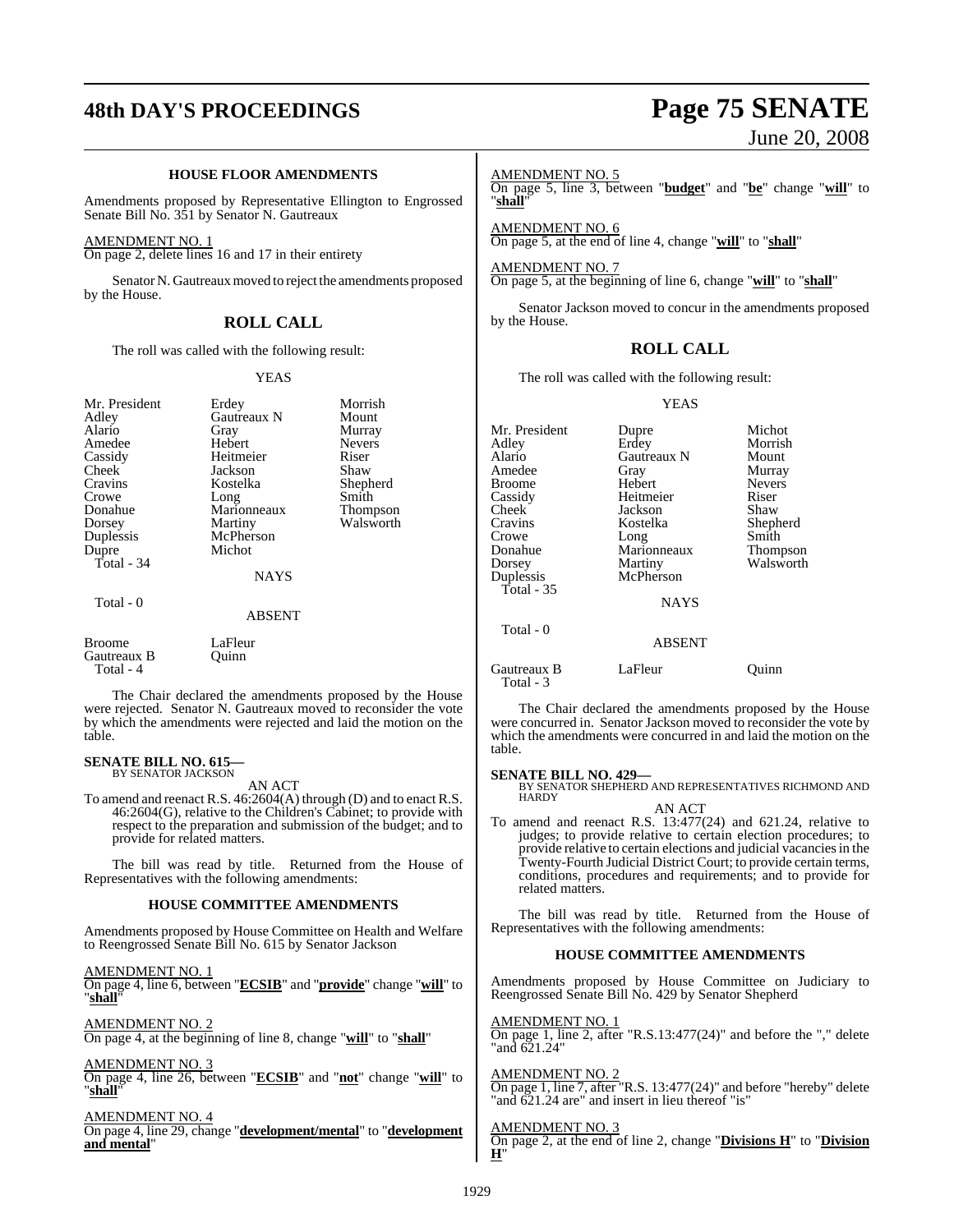## **Page 76 SENATE 48th DAY'S PROCEEDINGS**

AMENDMENT NO. 4 On page 2, at the beginning of line 3, delete "**and I**"

### AMENDMENT NO. 5 On page 2, at the beginning of line 4, change "**Divisions C and P**" to "**Divisions C, I, and P**"

## AMENDMENT NO. 6

On page 2, delete lines 7 through 12 in their entirety and insert in lieu thereof the following:

"Section 2. This Act shall become effective upon signature by the governor or, if notsigned by the governor, upon expiration of the time for bills to become law without signature by the governor, as provided by Article III, Section 18 of the Constitution of Louisiana. If vetoed by the governor and subsequently approved by the legislature, this Act shall become effective on the day following such approval."

## **HOUSE FLOOR AMENDMENTS**

Amendments proposed by Representative Girod Jackson to Reengrossed Senate Bill No. 429 by Senator Shepherd

## AMENDMENT NO. 1

Delete House Committee Amendments Nos. 1, 2, 3, 4, 5, and 6 proposed by the House Committee on Judiciary and adopted by the House on June 3, 2008.

## AMENDMENT NO. 2

On page 1, line 3, after "elections" delete "and judicial" and on line 4, delete "vacancies"

## AMENDMENT NO. 3

On page 1, line 5, after "requirements;" insert "to provide for an additional judgeship for the Twenty-Fourth Judicial District Court and the election and duties for such judgeship;"

AMENDMENT NO. 4 On page 2, line 4. delete "**C and P**" and insert "**C, P, and Q**"

AMENDMENT NO. 5 On page 2, line 8, delete "**A**."

## AMENDMENT NO. 6

On page 2, line 8, delete "sixteen" and insert "**seventeen"**

## AMENDMENT NO. 7

On page 2, delete lines 9 through 12 in their entirety

## AMENDMENT NO. 8

On page 2, after line 12, insert the following:

"Section 2.(A) The additional judgeship created by this Act shall be filled by election from election section five and shall serve in Division Q.

(B) The person to be elected to the additional judgeship created by this Act shall be elected, as provided by Article V, Section 22 of the Constitution of Louisiana, at the regularly scheduled election for judges of the Twenty-Fourth Judicial District court to be held in 2008. His term of office shall begin on January 1, 2009, and expire at the same time as is provided by law for the other judges of the court. Thereafter, his successor shall be elected at the same time and in the same manner and shall serve the same term as provided by law. The additional judge and his successor shall receive the same compensation and expense allowances, payable from the same sources and in the same manner, as are now or may hereafter be provided for other judges of the district.

(C) The provisions of this Act shall not reduce the term of office of any judge of the Twenty-Fourth Judicial District court.

Section 3. This Act shall become effective upon signature by the governor or, if notsigned by the governor, upon expiration of the time for bills to become law without signature by the governor, as provided by Article III, Section 18 of the Constitution of Louisiana.

If vetoed by the governor and subsequently approved by the legislature, this Act shall become effective on the day following such approval."

## **HOUSE FLOOR AMENDMENTS**

Amendments proposed by Representative Girod Jackson to Reengrossed Senate Bill No. 429 by Senator Shepherd

## AMENDMENT NO. 1

Delete the set of House Floor Amendments proposed by Representative Girod Jackson and adopted by the House on June 13, 2008.

## AMENDMENT NO. 2

Delete House Committee Amendments Nos. 1 through 6 proposed by the House Committee on Judiciary and adopted by the House on June 3, 2008.

Senator Shepherd moved to concur in the amendments proposed by the House.

## **ROLL CALL**

The roll was called with the following result:

## YEAS

| Dupre<br>Erdey<br>Gautreaux B<br>Gautreaux N<br>Gray<br>Hebert<br>Heitmeier<br>Jackson<br>Kostelka<br>Long<br>Marionneaux<br>Martiny | McPherson<br>Michot<br>Morrish<br>Mount<br>Murray<br><b>Nevers</b><br>Riser<br>Shaw<br>Shepherd<br>Smith<br><b>Thompson</b><br>Walsworth |
|--------------------------------------------------------------------------------------------------------------------------------------|------------------------------------------------------------------------------------------------------------------------------------------|
| <b>NAYS</b>                                                                                                                          |                                                                                                                                          |
| <b>ABSENT</b>                                                                                                                        |                                                                                                                                          |
|                                                                                                                                      |                                                                                                                                          |

LaFleur Ouinn Total - 2

The Chair declared the amendments proposed by the House were concurred in. Senator Shepherd moved to reconsider the vote by which the amendments were concurred in and laid the motion on the table.

## **Appointment of Conference Committee on Senate Bill No. 159**

The President of the Senate appointed the following members to confer with a like committee from the House for the purpose of considering the disagreement on Senate Bill No. 159: Senators Cravins, McPherson and Erdey.

## **Appointment of Conference Committee on Senate Bill No. 351**

The President of the Senate appointed the following members to confer with a like committee from the House for the purpose of considering the disagreement on Senate Bill No. 351: Senators N. Gautreaux, Michot and Dorsey.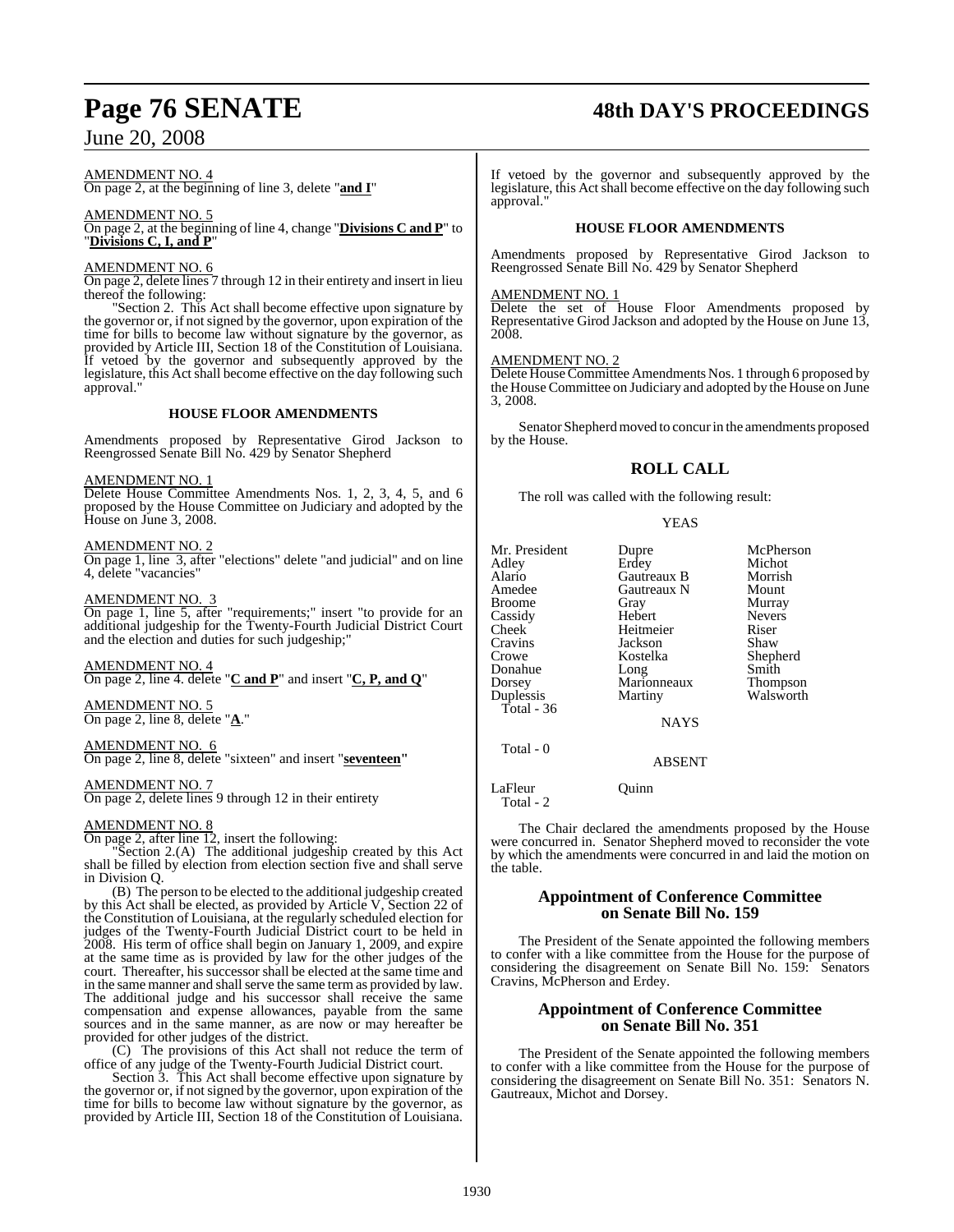## **48th DAY'S PROCEEDINGS Page 77 SENATE**

# June 20, 2008

## **Appointment of Conference Committee on Senate Bill No. 499**

The President of the Senate appointed the following members to confer with a like committee from the House for the purpose of considering the disagreement on Senate Bill No. 499: Senators Crowe, Kostelka and Murray.

## **Appointment of Conference Committee on Senate Bill No. 718**

The President of the Senate appointed the following members to confer with a like committee from the House for the purpose of considering the disagreement on Senate Bill No. 718: Senators Martiny, Chaisson and Kostelka.

## **Appointment of Conference Committee on Senate Bill No. 758**

The President of the Senate appointed the following members to confer with a like committee from the House for the purpose of considering the disagreement on Senate Bill No. 758: Senators Broome, Murray and Quinn.

## **Privilege Report of the Committee on Senate and Governmental Affairs**

## **ENROLLMENTS**

Senator Kostelka, Chairman on behalf of the Committee on Senate and Governmental Affairs, submitted the following report:

June 20, 2008

To the President and Members of the Senate:

I am directed by your Committee on Senate and Governmental Affairs to submit the following report:

The following Senate Concurrent Resolutions have been properly enrolled:

## **SENATE CONCURRENT RESOLUTION NO. 115—**<br>BY SENATOR CROWE AND REPRESENTATIVES CROMER AND

PEARSON A CONCURRENT RESOLUTION

To commend Pastor Emeritus Dr. Hoyte Nelson on his fortieth anniversary of ministry at First Baptist Church of Slidell.

### **SENATE CONCURRENT RESOLUTION NO. 116—** BY SENATOR THOMPSON

A CONCURRENT RESOLUTION

To designate the week of June 22-28, 2008, as "Pollinator Week in Louisiana.

## **SENATE CONCURRENT RESOLUTION NO. 119—**

BY SENATOR BROOME AND REPRESENTATIVES BARROW, HONEY, MICHAEL JACKSON AND PATRICIA SMITH A CONCURRENT RESOLUTION

To express the sincere and heartfelt condolences of the Legislature of Louisiana upon the death of Murphy Wilbert Bell.

## **SENATE CONCURRENT RESOLUTION NO. 120—** BY SENATOR MICHOT AND REPRESENTATIVE FANNIN A CONCURRENT RESOLUTION

To commend Robert C. Israel, president of the Louisiana Automobile Dealers Association, for his twenty-five years of dedicated service to the association, its members and to the motor vehicle industry.

### **SENATE CONCURRENT RESOLUTION NO. 121—** BY SENATOR THOMPSON

A CONCURRENT RESOLUTION To express the heartfelt and sincere condolences of the Legislature of Louisiana upon the death of educator and community leader Ralph Wimberly Moore.

> Respectfully submitted, ROBERT W. "BOB" KOSTELKA Chairman

The foregoing Senate Concurrent Resolutions were signed by the President of the Senate.

## **Privilege Report of the Committee on Senate and Governmental Affairs**

## **ENROLLMENTS**

Senator Kostelka, Chairman on behalf of the Committee on Senate and Governmental Affairs, submitted the following report:

## June 20, 2008

To the President and Members of the Senate:

I am directed by your Committee on Senate and Governmental Affairs to submit the following report:

The following Senate Bills have been properly enrolled:

**SENATE BILL NO. 53—** BY SENATOR SHAW

AN ACT

To enact R.S.  $42:1141(B)(1)(c)$ , relative to ethics complaints; to provide that the Board of Ethics shall not investigate or otherwise address anonymous complaints; and to provide for related matters.

## **SENATE BILL NO. 440—** BY SENATOR DUPLESSIS

AN ACT

To enact R.S. 17:24.4(H) and 172, relative to public school students; to require a process for the provision of information to the parents or legal guardians of public school students; to require parental notification of procedures relative to making complaints and information requests; to require the establishment of a procedure for the granting of certain waivers for students regarding statewide standards of achievement; to provide for rules and regulations; to provide for the responsibilities of schools and school governing authorities; to provide for effectiveness; and to provide for related matters.

## **SENATE BILL NO. 469—**

BY SENATORS DUPRE, AMEDEE, DORSEY, DUPLESSIS AND MOUNT AN ACT

To enact the Children's Code Article 857(C) and the Code of Criminal Procedure Article 876, relative to criminal procedure; to provide for sentencing of adults for certain crimes committed as a child; to provide for certain adults charged for crimes committed as a child; to provide for requirements of sentencing; to provide terms, conditions, and procedures; and to provide for related matters.

## **SENATE BILL NO. 722—** BY SENATOR SMITH

AN ACT

To amend and reenact R.S. 33:4734(A) and 4780.52(A), relative to municipal and parish zoning; to provide for advance notice of zoning actions to certain military installations; and to provide for related matters.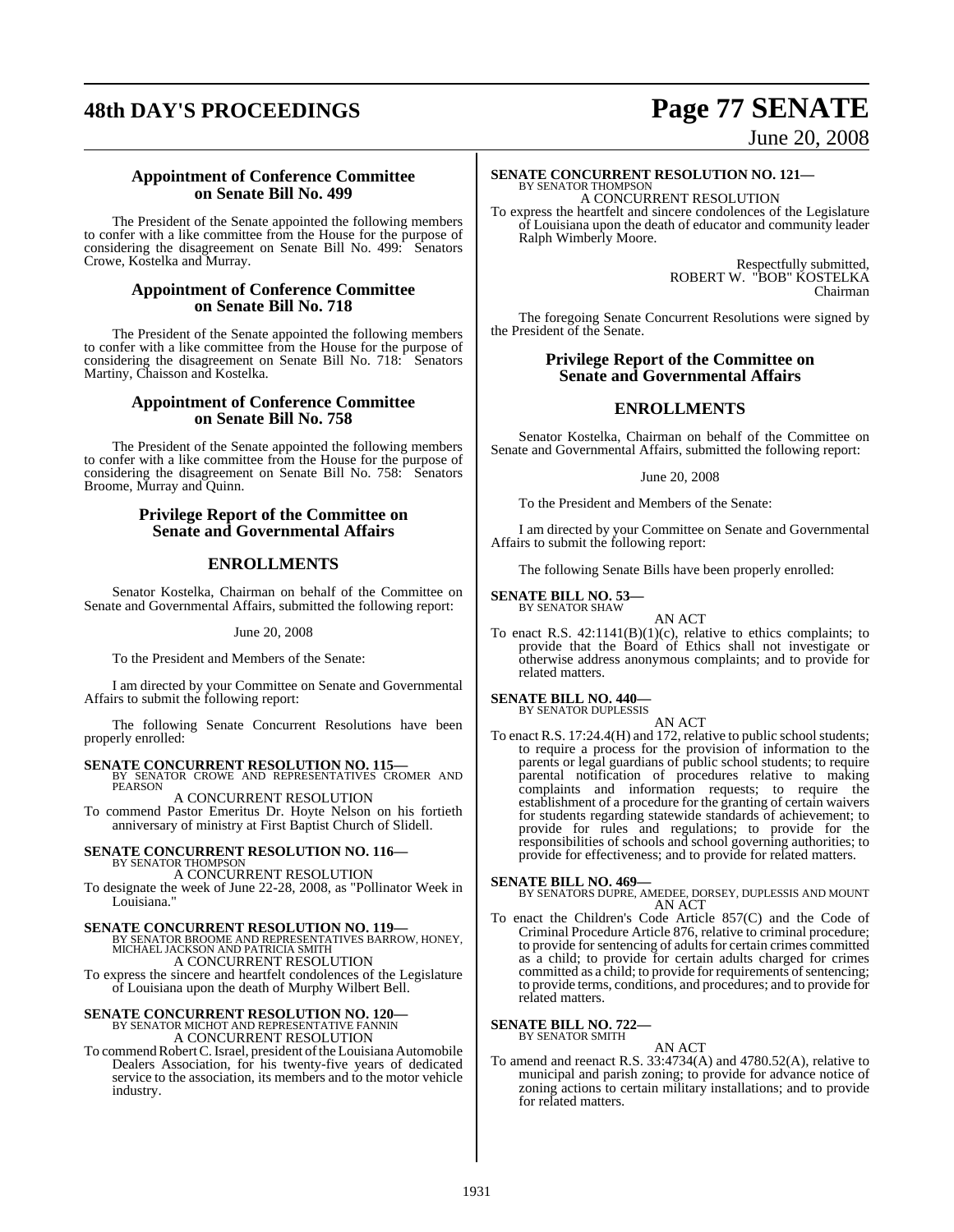### **SENATE BILL NO. 791—** BY SENATOR N. GAUTREAUX

AN ACT

To enact R.S. 4:251.1, relative to racing; to provide with respect to horse racing; to provide for the Horsemen's Self-Help Pension Program; to provide relative to pension benefits; to provide relative to purses and purse supplements; and to provide for related matters.

### **SENATE BILL NO. 56—** BY SENATOR MICHOT

AN ACT

To amend and reenact R.S. 42:1112(D), to enact R.S. 42:1120.4, and to repeal R.S. 42:1120.2 and 1120.3, relative to conflicts of interest; to permit an appointed member of a board or commission to recuse himself from voting in certain matters involving the board or commission; to remove specific recusal provisions applicable to certain boards and commissions; and to provide for related matters.

## **SENATE BILL NO. 337—**

- BY SENATORS MICHOT, THOMPSON AND WALSWORTH AND REPRESENTATIVES KATZ AND MILLS AN ACT
- To amend and reenact R.S. 46:2761(A), relative to uncompensated care payments; to provide for the type of data to be reported; to provide for reporting; to provide for legislative audits; and to provide for related matters.

### **SENATE BILL NO. 679—** BY SENATOR KOSTELKA

AN ACT

To enact R.S. 23:303(E), relative to civil suits regarding employment discrimination; to provide with respect to prescription in such cases; and to provide for related matters.

## **SENATE BILL NO. 801—**

BY SENATORS NEVERS AND BROOME AN ACT

To amend and reenactR.S. 9:3198(A)(2), and to enact R.S. 9:3198.1, relative to property disclosure documents; to provide for disclosure of information relative to the production or manufacturing of methamphetamine; to provide for procedures for the listing and publication of contaminated properties; to provide for the promulgation of rules and regulations for remediating contaminated properties; to provide for limitation of liability; to provide for exceptions; and to provide for related matters.

## **SENATE BILL NO. 98—** BY SENATOR MURRAY

AN ACT

To amend and reenact R.S. 25:799(C)(1)(d) and (e), (4) and (10) and (G)(4), relative to the French Quarter-Marigny Historic Area Management District; to provide for the number of meetings members of the governing board may miss before they are disqualified and removed; to remove the requirement that board minutes be published in the official journal; to provide revitalization and nurturing of cultural tourism as objectives of the district; to provide relative to the appointment of certain members; and to provided for related matters.

## **SENATE BILL NO. 574—** BY SENATOR MICHOT

AN ACT

To enact R.S. 39:1691(E), relative to actions by or against the state in connection with contracts; to provide for appeals; and to provide for related matters.

## **SENATE BILL NO. 611—** BY SENATOR MURRAY

AN ACT<br>reenact R.S. To amend and reenact R.S. 33:4720.56(19),  $4720.59(A),(B)(1),(C),(D),$  and  $(E)(1),(4),(5)$ , and  $(6)$ , and 4720.60.1 and to enact R.S.  $33:4720.56(20)$  and R.S. 33:4720.59(E)(7), relative to the New Orleans Redevelopment Authority; to provide authorization for the transfer of adjudicated properties from the city of New Orleans to the authority; to provide authorization forthe purchase of properties by the authority at tax sales; to provide for the purchase of properties by the authority at code lien enforcement proceedings; to amend relative to the authority of the New Orleans Redevelopment Authority to conduct expedited quite title and foreclosure proceedings; to provide for the removal of abandoned property; to provide for an effective date; and to provide for related matters.

## **SENATE BILL NO. 783—**

BY SENATOR B. GAUTREAUX AN ACT

To enact R.S.  $3:2364(D)(8)$ , (9), and (10), relative to the Louisiana Animal Welfare Commission; to provide relative to powers of the commission; to permit the commission to obtain records and inspect facilities; and to provide for related matters.

### **SENATE BILL NO. 91—** BY SENATOR QUINN

AN ACT To amend and reenact R.S. 13:621.22, relative to district judges; to provide for two additional judgeships for the Twenty-Second Judicial District Court; to provide for jurisdiction; to provide for compensation of the additional judges; to provide for the election and term of the offices and those of the successors to those offices; and to provide for related matters.

## **SENATE BILL NO. 229—**

BY SENATOR MOUNT AN ACT

To amend and reenact R.S. 40:2009.11(B)(2)(b), (B)(3), and (F)(2), R.S.  $40:2199(B)(2)(b)$  and  $(B)(3)$ , and  $(F)$ , relative to health care facilities violations and penalties; to provide for violations; to provide for penalties; to provide for the Health Care Facility Fund and for its uses; and to provide for related matters.

## **SENATE BILL NO. 262**

BY SENATOR JACKSON AN ACT

To enact R.S. 39:2(49) and 36(A)(6), relative to the contents and format of the executive budget; to provide for certain comparative statements; to provide for an effective date; and to provide for related matters.

## **SENATE BILL NO. 265—**

BY SENATOR QUINN

- AN ACT
- To amend and reenact Chapter 2 of Title VIII of Book I of the Civil Code, to be comprised of Articles 365 through 371, Civil Code Article 2318, and Title V of Book VII of the Code of Civil Procedure, to be comprised of Articles 3991 through 3998, relative to the emancipation of minors; to provide for the kinds of emancipation; to provide for judicial emancipation; to provide for emancipation by marriage; to provide for limited emancipation by authentic act; to provide for the effective date of an emancipation; to provide for the modification or termination of an emancipation; to provide for parental liability of an unemancipated minor; to provide for an effective date; and to provide for related matters.

**SENATE BILL NO. 788—** BY SENATOR WALSWORTH AND REPRESENTATIVES HINES, LEGER, LORUSSO, RICHMOND AND WHITE

AN ACT

To enact R.S. 29:723(7), (8), (9), (10), (11) and (12) and 725.3 through 725.6, relative to the Governor's Office of Homeland Security and Emergency Preparedness; to provide for definitions; to provide for the creation of the office of interoperability; to provide for an assistant deputy director of interoperability; to establish the interoperability subcommittee, regional parish office of emergency preparedness directors committee, and first responders committee under the Unified

## **Page 78 SENATE 48th DAY'S PROCEEDINGS**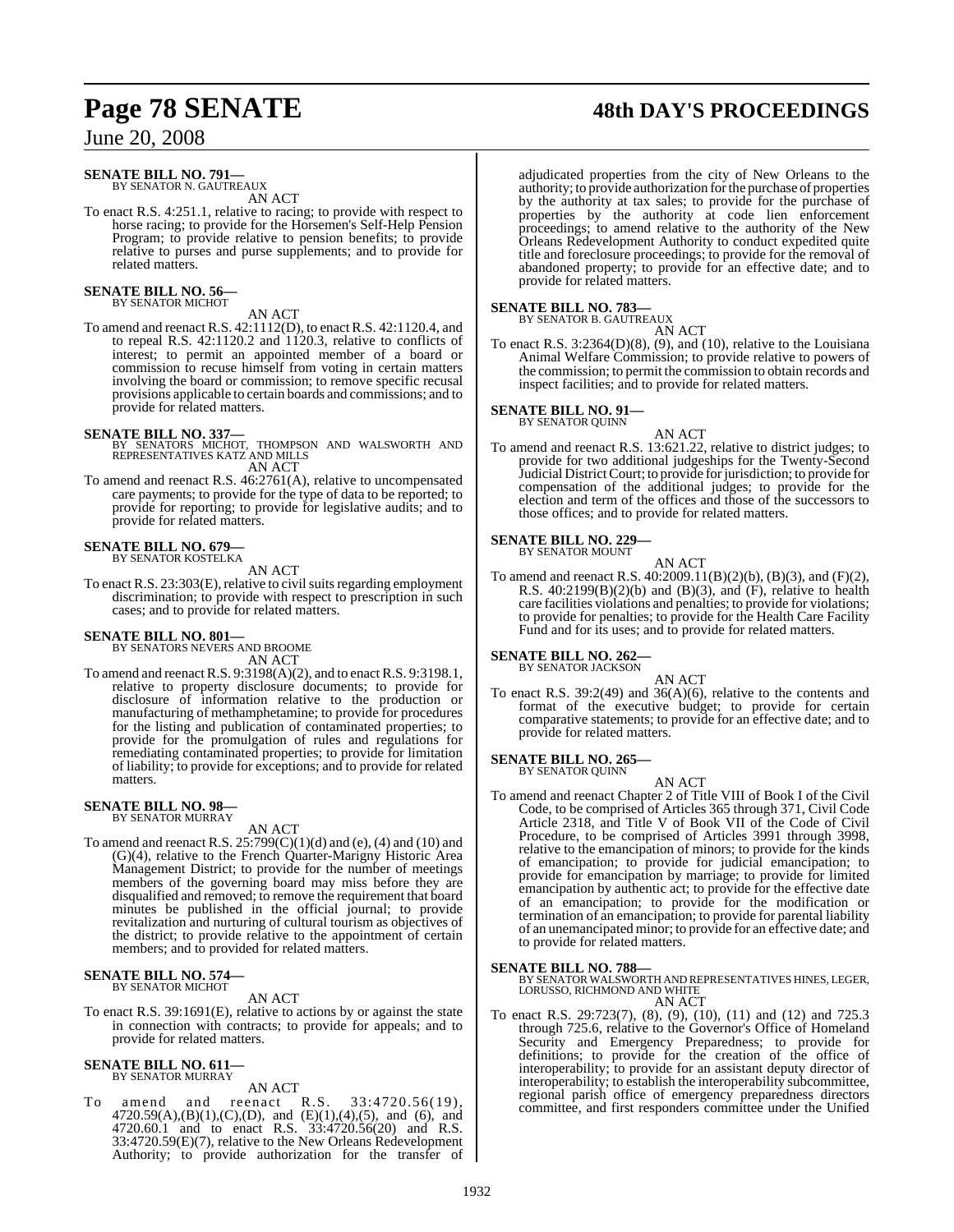## **48th DAY'S PROCEEDINGS Page 79 SENATE**

# June 20, 2008

Command Group to design, construct, administer, and maintain a statewide communications interoperability plan for first responders and to design, construct, administer, and maintain a statewide interoperability plan; and to provide for related matters.

> Respectfully submitted, ROBERT W. "BOB" KOSTELKA Chairman

The foregoing Senate Bills were signed by the President of the Senate.

## **Message to the Governor**

## **SIGNED SENATE BILLS**

June 20, 2008

To the Honorable Governor of the State of Louisiana:

The President of the Senate and the Speaker of the House of Representatives have signed the following Senate Bills:

## **SENATE BILL NO. 275—** BY SENATOR MOUNT

AN ACT

To amend and reenact R.S. 32:407(E) and to enact R.S. 17:221(J) and 233(C), and R.S. 32:407(F), 414(T) and 431.1, relative to driving privileges of students; to authorize the denial or suspension of a driver's license or learner's permit of a minor who is not enrolled in or has not completed school or an adult education program or who is habitually absent or tardy; to authorize school boards and nonpublic schoolsto adopt policies providing relative to such denial or suspensions; to authorize the Recovery School District to adopt policies providing relative to such denials or suspensions for schools managed by the district; to provide for notification to the Department of Public Safety and Corrections when a minor drops out of school or is considered habitually absent or tardy; to provide for reinstatement of driving privileges; to authorize issuance of a hardship license; to provide for an appeal process; to provide for the responsibilities of the department; to provide definitions; and to provide for related matters.

### **SENATE BILL NO. 461—** BY SENATOR GRAY

AN ACT

To amend and reenact Code of Criminal Procedure Art. 795(C), (D), and (E), relative to challenges in jury trials; to provide relative to peremptory challenges based on race or gender; and to provide for related matters.

### **SENATE BILL NO. 493—** BY SENATOR MCPHERSON

AN ACT

To enact R.S. 44:23.1, relative to certain records of the Department of Transportation and Development; to provide an exception to the laws relative to public records for certain records of the Department of Transportation and Development; and to provide for related matters.

### **SENATE BILL NO. 591—** BY SENATOR ADLEY

AN ACT

To enact R.S. 39:1405.4, relative to the State Bond Commission; to require certain issuers of bonds to report the costs of issuance and post closing costs to the State Bond Commission; to provide for the contents of the costs of issuance reports; to provide for the report to be filed with the issuer; to provide for a penalty for the violation of the reporting requirements; and to provide for related matters.

## **SENATE BILL NO. 713—**

BY SENATORS LONG AND MCPHERSON AN ACT

To enact Chapter 49 of Title 34 of the Louisiana Revised Statutes of 1950, to be comprised of R.S. 34:3491 and 3492, relative to port commissions; to authorize certain port commissions to enter into contracts, leases, or other agreements for ninety-nine years; to create and provide relative to port commissions in certain parishes; to provide relative to the board of commissioners and their powers and duties; and to provide for related matters.

## **SENATE BILL NO. 762—** BY SENATOR CROWE

AN ACT To enact R.S. 40:2007.1(A)(3) and 2116(J)(3), relative to nursing homes; to provide for the re-building of certain facilities; to provide for certain nursing home licenses; to provide for the owners of nursing homes destroyed by hurricanes Katrina or Rita to demonstrate a failure to receive notice of surrender of their license; to provide for circumstances under which such facilities may have pre-storm licenses re-issued; to provide for possible extensions of time to rebuild once the license is reissued; and to provide for related matters.

### **SENATE BILL NO. 770—** BY SENATOR CHAISSON

AN ACT

To amend and reenact R.S. 24:53(A)(5) and R.S. 49:74(A)(5)(a) and (b)(ii) and to enact R.S.  $49:74(A)(7)$ , relative to lobbying; to provide for the disclosure of certain income received by an executive branch lobbyist; to provide forthe required disclosure of certain business relationships; and to provide for related matters.

## **SENATE BILL NO. 793—** BY SENATOR SHEPHERD

AN ACT To amend and reenactR.S. 47:463.24(A), 463.58(D), 463.121(E)(2), 463.122(E)(2) and 490.4(B) and to enact R.S. 47:463.136, relative to motor vehicle prestige license plates; to provide for creation and issuance of the New Home Full Gospel Ministries license plate; to provide for the design of the plate; to provide relative to the required number of applicants for prestige license plates for the Beacon Light Baptist Church and the Greater St. Stephens Ministries; to provide for the distribution of the proceeds collected from applicants for the Life Center Full Gospel Baptist Cathedral prestige license plate; to provide for issuance of prestige license plates for retired law enforcement officers to certain vehicles and motorcycles; to provide for issuance of military honor license plates for disabled veterans to motorcycles; to authorize the promulgation of rules and regulations; and to provide for related matters.

SENATE BILL NO. 164—<br>
BY SENATORS THOMPSON, ADLEY, ALARIO, AMEDEE, BROOME, CASSIDY, CHAISSON, CHEEK, DONAHUE, DORSEY, DUPLESSIS,<br>
CASSIDY, CHAISSON, CHEEK, DONAHUE, DORSEY, DUPLESSIS,<br>
DUPRE, ERDEY, B. GAUTREAUX, N. GAUTRE

## AN ACT

To amend and reenact the Title of Chapter 5-N of Title 25 of the Louisiana Revised Statutes of 1950, R.S. 25:380.111, 380.112(A) and (C)(1), 380.113(B)(4) and (C)(3), 380.114, 380.115, and 380.116 and R.S. 36:744(Y) and 801.18(A) and (C), relative to state museums; to change the name of the Aviation and Military Museum of Louisiana, Inc., to the Chennault Aviation and Military Museum of Louisiana; and to provide for related matters.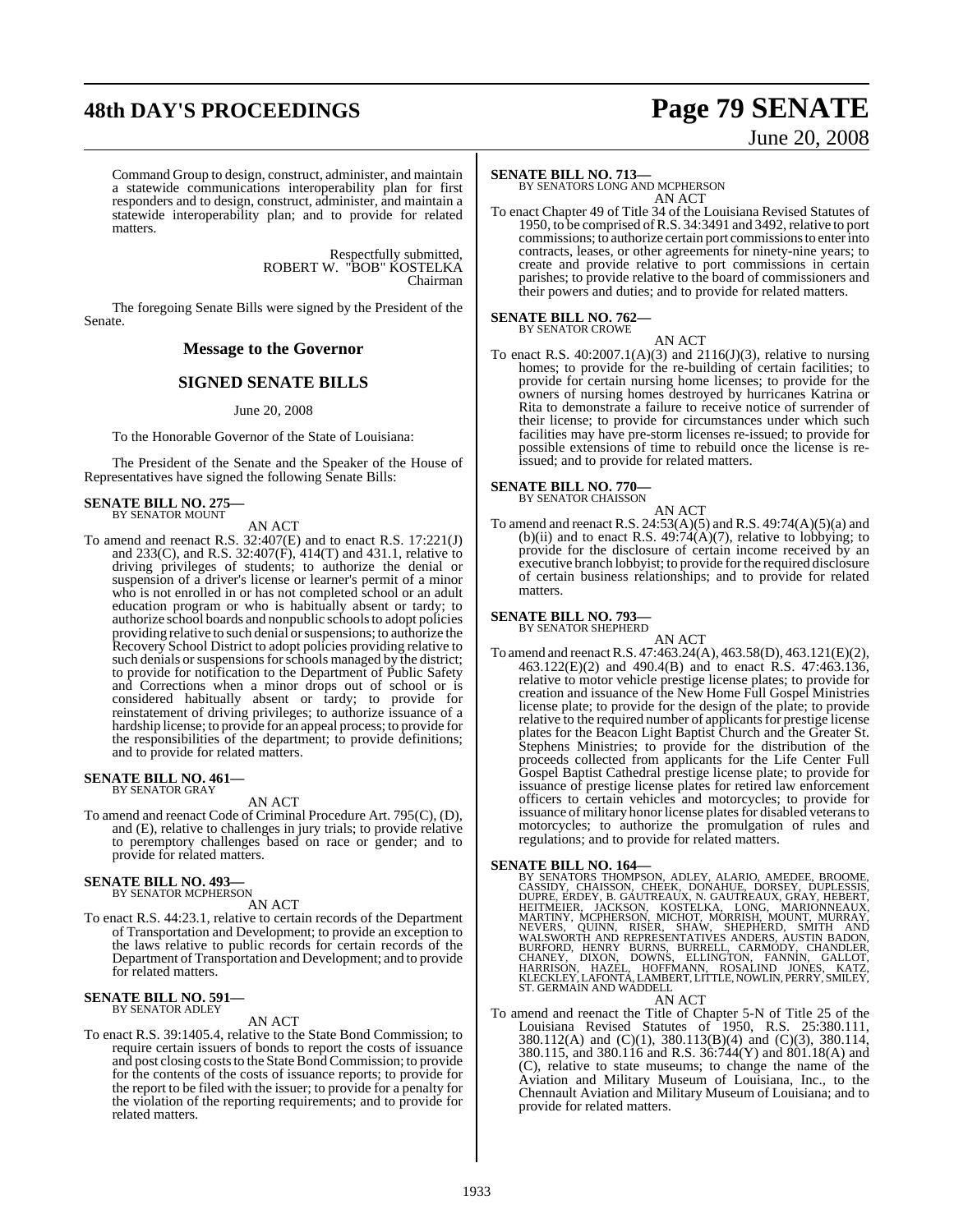## **Page 80 SENATE 48th DAY'S PROCEEDINGS**

## June 20, 2008

## **SENATE BILL NO. 407—**

BY SENATOR DONAHUE AND REPRESENTATIVES SCHRODER AND PEARSON AND SENATOR SCALISE AN ACT

To enact R.S. 48:942 and to repeal R.S. 48:492 as enacted by Act No. 313 which originated as House Bill No. 1081 of the 2008 Regular Session of the Legislature, relative to public bridges; to prohibit certain contracts with regard to certain bridges without legislative approval; and to provide for related matters.

## **SENATE BILL NO. 329—** BY SENATOR ADLEY

## AN ACT

To enact R.S. 47:337.101, relative to the Uniform Local Sales Tax Code; to provide for procedures to determine whether a law, rule, regulation, policy, or interpretation of local sales and use tax law, ordinance, rules, or regulations violates the requirement of uniformity of interpretation; and to provide for related matters.

## **SENATE BILL NO. 367—**

- BY SENATOR DUPRE AND REPRESENTATIVES ARNOLD, BALDONE,<br>BILLIOT, CHAMPAGNE, GISCLAIR, HENDERSON, SAM JONES,<br>LABRUZZO, LEGER, PERRY, RICHARD, ST. GERMAIN AND TEMPLET AN ACT
- To amend and reenact R.S. 38:351 and R.S. 49:213.1(D), 213.2(9), (10), and (11), 213.3(C), 213.4(A)(1), (2), (4), (7), (B)(1), (2),  $(4)$ ,  $(5)$ ,  $(6)$ ,  $(8)$ ,  $(9)$ ,  $(C)(1)$ ,  $(2)$ ,  $(4)$ , and  $(D)$ ,  $213.5(A)(10)$ , (11), (12), and (13), and 213.6(A)(1), and 213.11 and to enact R.S. 38:251 and R.S. 49:213.2(12), 213.4(A)(8) and (E),  $213.5(A)(14)$ , and  $213.7(C)(3)$ , relative to Louisiana Coastal Protection, Conservation, Restoration, and Management; to provide relative to the Coastal Protection and Restoration Authority; to provide for the powers and duties; to provide definitions, terms and conditions; to provide for membership of the authority; to provide for a three-year projection in the required annual plan; to provide for dedication of funding; to provide for employment of legal counsel; and to provide for related matters.

## **SENATE BILL NO. 724—**

### BY SENATOR THOMPSON AND REPRESENTATIVE GALLOT AN ACT

To amend and reenact R.S. 25:341(D),(E), (F), and (G), 342(A)(1), and (B)(2), 343, and 351, and R.S. 36:207(A)(1) and (2), 208(C), and 909 and to enact R.S. 25:341(H), relative to the Louisiana State Museum; to provide for the appointment and service of members of the Board of Directors of the Louisiana State Museum; to provide for appointment of the museum director and assistant secretary for the office of the state museum; to provide for board meetings and domicile; to provide for lease of certain museum property; to provide for board members serving on the effective date of the Act; and to provide for related matters.

### **SENATE BILL NO. 119—** BY SENATOR BROOME

AN ACT

To amend and reenact R.S. 37:1742.1(G), relative to the definition of "lifestyle modifications"; to provide for the definition of "lifestyle modifications"; and to provide for related matters.

### **SENATE BILL NO. 365—** BY SENATOR DUPRE

AN ACT

To amend and reenact R.S. 30:2503(A)(1) and (2)(introductory paragraph) and (C)(2) and 2504(A)(introductory paragraph) and (B) and R.S. 47:463.43(A), (D), and (E), to enact R.S. 36:609(B)(4) and 610(B)(10), and to repeal R.S. 36:4(O), relative to the Louisiana Environmental Education Act; to provide relative to the Louisiana Environmental Education Commission; to provide for the transfer of the commission to the Department of Wildlife and Fisheries; to provide for the membership, powers, and duties of the commission; to provide relative to the office of environmental education; to abolish the office of environmental education and to create the environmental education division within the Department of

Wildlife and Fisheries, office of wildlife, as its successor; to provide relative to the composition, powers, and duties of the office and the division; to provide relative to the coordinator; and to provide for related matters.

### **SENATE BILL NO. 3—** BY SENATOR CROWE

AN ACT

To enact R.S. 49:170.15, relative to state symbols; to designate Plaquemines Parish as the Gateway to Louisiana and America; and to provide for related matters.

## **SENATE BILL NO. 96—**

BY SENATOR BROOME AN ACT

To amend and reenact R.S. 37:761(C) and 764(D) and to enact R.S.  $37:795(B)(1)(m)$  and  $(B)(2)(u)$ , relative to the profession of dentistry; to provide for requirements of applicants for dental licensure; to provide for the requirements of licensure of a dental hygienist; to provide for fees; and to provide for related matters.

## **SENATE BILL NO. 212—**

BY SENATOR MARIONNEAUX AN ACT

To enact R.S. 2:654.1 and to repeal R.S. 2:650 through 661, relative to the Louisiana Airport Authority; to provide for certain changes in membership of the Board of Commissioners for the Louisiana Airport Authority; to provide for completion of certain items by the Department of Economic Development; to abolish the Louisiana Airport Authority; and to provide for related matters.

## **SENATE BILL NO. 269—**

BY SENATOR MCPHERSON

AN ACT To amend and reenact R.S. 17:2047(B) and 2048(C), R.S. 36:259(E)(22) and (23) and 801.5, and R.S. 37:1005(B) and 1007(A), the introductory paragraph of 1007(B),  $1007(\text{B})(2)$ , and the introductory paragraph of 1007(C), to enact Part IV-B of Chapter 9 of Title 17 of the Louisiana Revised Statutes of 1950, to be comprised of R.S. 17:2048.51, and R.S. 36:651(AA), and to repeal R.S. 23:1871, R.S. 36:259(E)(24), and R.S.  $37:1007(B)(3)$  and (4), relative to boards and commissions; to provide for the placement of the Louisiana Health Works Commission within the Department of Education, under the jurisdiction of the Board of Regents; to provide for the membership of the commission; to provide for the date of submission of the commission's initial annual report; to rename the Nursing Supply and Demand Commission as the Nursing Supply and Demand Council; to transfer such council from the Department of Health and Hospitals to the Department of Education, under the jurisdiction of the Board of Regents; to provide for membership and powers and duties of the council, including repealing certain powers and duties; to provide for the powers and duties of the Board of Regents as it applies to the commission and the council; to delete provisions relative to the Allied Health Workforce Council; to provide an effective date; and to provide for related matters.

## **SENATE BILL NO. 346—** BY SENATOR N. GAUTREAUX

AN ACT

To amend and reenact R.S. 1:55(E)(1)(e), relative to days of public rest, legal holidays, and half-holidays; to provide for the clerk of court of the Fifteenth Judicial District Court and the clerk of court of the City Court of Abbeville to change the closure date for their offices in observance of the Cattle Festival; and to provide for related matters.

### **SENATE BILL NO. 373** BY SENATOR DUPLESSIS

AN ACT

To amend and reenact R.S.  $32:707.2$  (A),(B),(C), and (D), and to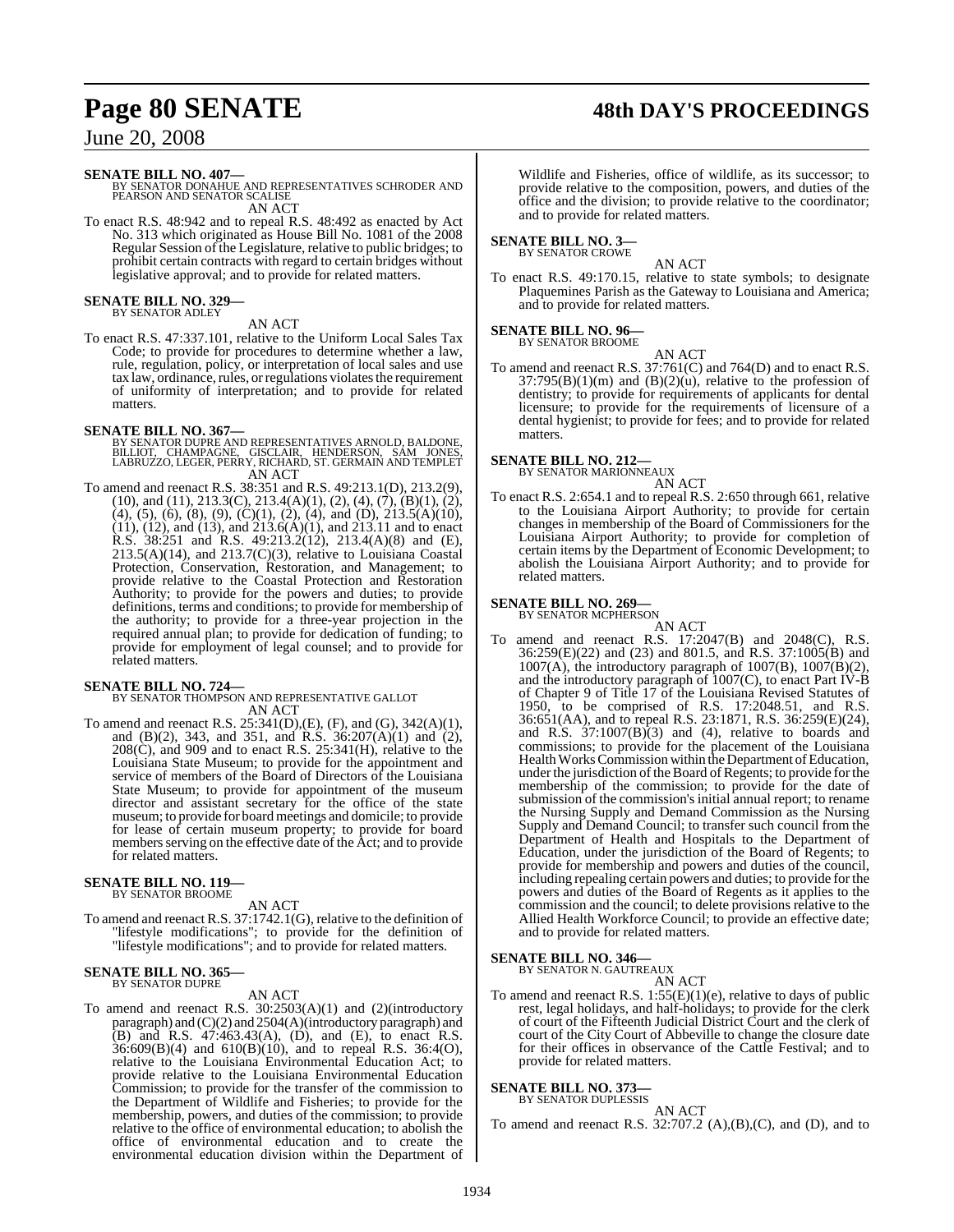## **48th DAY'S PROCEEDINGS Page 81 SENATE**

# June 20, 2008

enact R.S. 32:707.2(G), relative to motor vehicles; requires the electronic recording of information on vehicle security interests; and to provide for related matters.

### **SENATE BILL NO. 418— BY SENATOR MURRAY**

AN ACT

To enact R.S. 17:1519.17 and R.S. 40:2013.1, relative to physicians serving in certain publicly funded facilities; to require certain physicians to render opinions for purposes of disability determinations by the Social Security Administration under certain circumstances; and to provide for related matters.

### **SENATE BILL NO. 559—** BY SENATOR MARIONNEAUX

AN ACT

To enact R.S. 39:72.1, relative to appropriations; to provide that recipients of appropriations be in compliance with audit requirements in order to receive appropriated funds; authorizes legislative auditor to give extensions of time to comply with audit requirements; and to provide for related matters.

**SENATE BILL NO. 660—**<br>
BY SENATORS NEVERS, ADLEY, ALARIO, AMEDEE, BROOME, CASSIDY, CHAISSON, CHEEK, CRAVINS, CROWE, DORSEY,<br>
DUPLESSIS, DUPRE, ERDEY, B. GAUTREAUX, N. GAUTREAUX, GRAY,<br>
HEBERT, JACKSON, LAFLEUR, LONG, MARI

To amend and reenact R. S. 36:801 and to enact R.S. 36:478(K) and Chapter 62 of Title 46 of the Louisiana Revised Statutes of 1950, to be comprised of R.S. 46:2801 and 2802, relative to preventing child poverty; to create theChild Poverty Prevention Council for Louisiana within the Department of Social Services; to provide for the membership of the council; to provide for the duties and responsibilities of the council; to provide for reporting; to create the Child Poverty Prevention Fund as a special fund in the state treasury; to provide for the deposit into and use of monies in the fund; to provide for an effective date; and to provide for related matters.

**SENATE BILL NO. 701—**<br>BY SENATORS MOUNT, CASSIDY, CHEEK, ERDEY, GRAY, HEITMEIER<br>AND NEVERS AND REPRESENTATIVES BOBBY BADON, BALDONE,<br>BARROW, BILLIOT, TIM BURNS, CARMODY, CHANDLER, CHANEY,<br>DOWNS, FANNIN, GISCLAIR, ELBERT G

AN ACT

To amend and reenact R.S. 46:52.1(E), and to enact R.S. 46:52.1(F) and (G) and 52.2, relative to an integrated case management and service delivery model; to provide for integrated case management; to provide for a service integration delivery model program; to provide goals for the program; and to provide for related matters.

### **SENATE BILL NO. 810— (Substitute of Senate Bill No. 694 by Senator Mount)**

BY SENATORS MOUNT, ADLEY, ALARIO, AMEDEE, BROOME,<br>CASSIDY, CHAISSON, CROWE, DONAHUE, DORSEY, DUPLESSIS,<br>DUPRE, ERDEY, GRAY, HEBERT, HEITMEIER JACKSON, LAFLEUR,<br>LONG,MARIONNEAUX,MARTINY,MCPHERSON,MICHOT,MURAY,<br>NEVERS,QUINN,

## AN ACT

To enact R.S. 40:2162 and Part XIV of Chapter 11 of Title 40 of the Louisiana Revised Statutes of 1950, to be comprised of R.S. 40:2200.1 through 2200.5, relative to dementia training; to provide for dementia training for certain persons; to provide for definitions; to provide for rules and regulations; and to provide for related matters.

## **SENATE BILL NO. 56—**<br>BY SENATOR MICHOT

AN ACT

To amend and reenact R.S. 42:1112(D), to enact R.S. 42:1120.4, and to repeal R.S. 42:1120.2 and 1120.3, relative to conflicts of interest; to permit an appointed member of a board or commission to recuse himself from voting in certain matters involving the board or commission; to remove specific recusal provisions applicable to certain boards and commissions; and to provide for related matters.

## **SENATE BILL NO. 337—**

BY SENATORS MICHOT, THOMPSON AND WALSWORTH AND REPRESENTATIVES KATZ AND MILLS AN ACT

To amend and reenact R.S. 46:2761(A), relative to uncompensated care payments; to provide for the type of data to be reported; to provide for reporting; to provide for legislative audits; and to provide for related matters.

## **SENATE BILL NO. 679—**

BY SENATOR KOSTELKA

AN ACT To enact R.S.  $23:303(E)$ , relative to civil suits regarding employment discrimination; to provide with respect to prescription in such cases; and to provide for related matters.

**SENATE BILL NO. 801—** BY SENATORS NEVERS AND BROOME

AN ACT To amend and reenactR.S. 9:3198(A)(2), and to enact R.S. 9:3198.1, relative to property disclosure documents; to provide for disclosure of information relative to the production or manufacturing of methamphetamine; to provide for procedures for the listing and publication of contaminated properties; to provide for the promulgation of rules and regulations for remediating contaminated properties; to provide for limitation of liability; to provide for exceptions; and to provide for related matters.

## **SENATE BILL NO. 98—**

BY SENATOR MURRAY AN ACT

To amend and reenact R.S.  $25:799(C)(1)(d)$  and (e), (4) and (10) and (G)(4), relative to the French Quarter-Marigny Historic Area Management District; to provide for the number of meetings members of the governing board may miss before they are disqualified and removed; to remove the requirement that board minutes be published in the official journal; to provide revitalization and nurturing of cultural tourism as objectives of the district; to provide relative to the appointment of certain members; and to provided for related matters.

### **SENATE BILL NO. 574—** BY SENATOR MICHOT

### AN ACT

To enact R.S. 39:1691(E), relative to actions by or against the state in connection with contracts; to provide for appeals; and to provide for related matters.

## **SENATE BILL NO. 611—**

## BY SENATOR MURRAY

AN ACT<br>reenact R.S. To amend and reenact R.S. 33:4720.56(19), 4720.59(A),(B)(1),(C),(D), and (E)(1),(4),(5), and (6), and 4720.60.1 and to enact R.S. 33:4720.56(20) and R.S. 33:4720.59(E)(7), relative to the New Orleans Redevelopment Authority; to provide authorization for the transfer of adjudicated properties from the city of New Orleans to the authority; to provide authorization for the purchase of properties by the authority at tax sales; to provide for the purchase of properties by the authority at code lien enforcement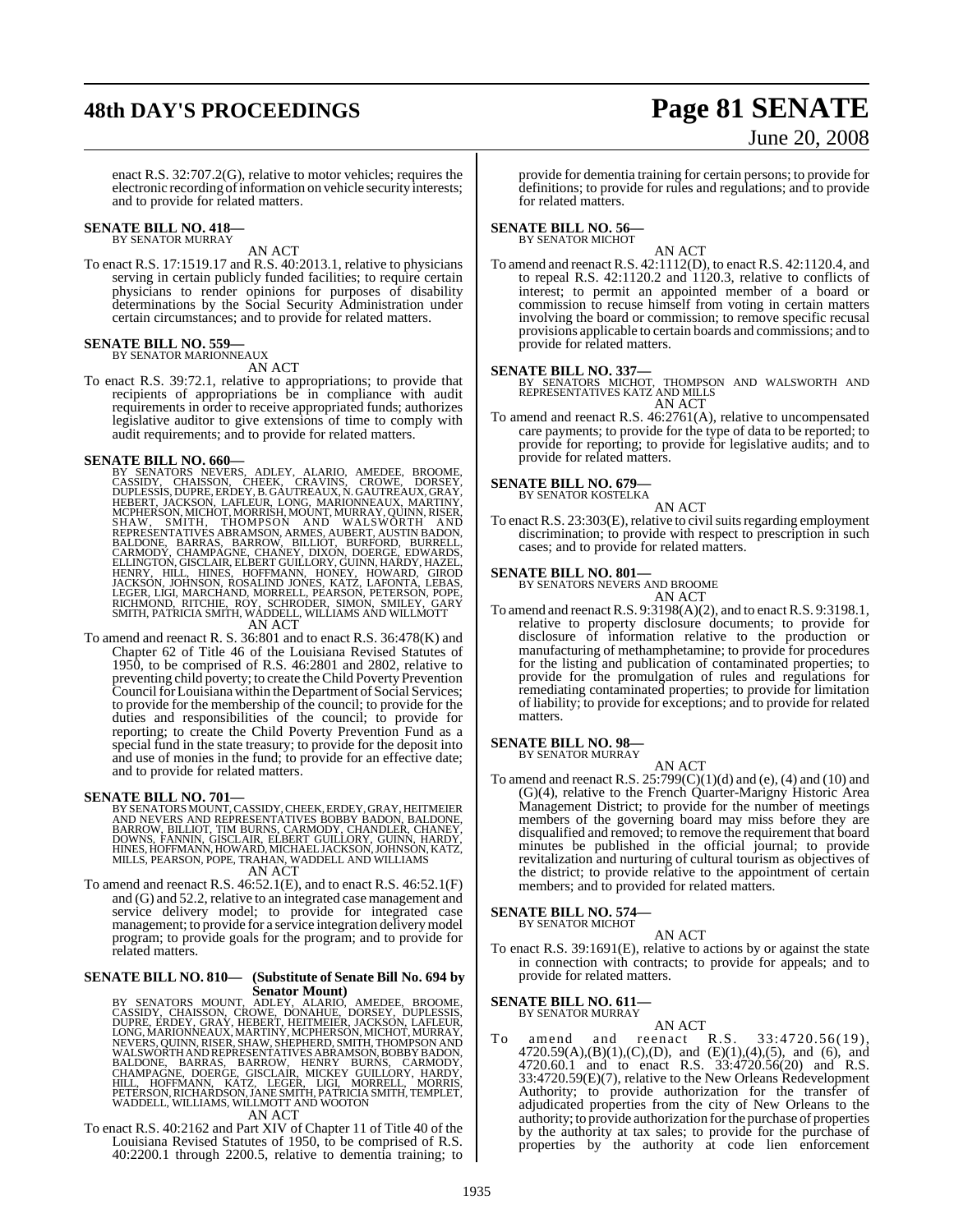## **Page 82 SENATE 48th DAY'S PROCEEDINGS**

## June 20, 2008

proceedings; to amend relative to the authority of the New Orleans Redevelopment Authority to conduct expedited quite title and foreclosure proceedings; to provide for the removal of abandoned property; to provide for an effective date; and to provide for related matters.

## **SENATE BILL NO. 783—** BY SENATOR B. GAUTREAUX

AN ACT

To enact R.S. 3:2364(D)(8), (9), and (10), relative to the Louisiana Animal Welfare Commission; to provide relative to powers of the commission; to permit the commission to obtain records and inspect facilities; and to provide for related matters.

### **SENATE BILL NO. 91—** BY SENATOR QUINN

AN ACT

To amend and reenact R.S. 13:621.22, relative to district judges; to provide for two additional judgeships for the Twenty-Second Judicial DistrictCourt; to provide forjurisdiction; to provide for compensation of the additional judges; to provide for the election and term of the offices and those of the successors to those offices; and to provide for related matters.

### **SENATE BILL NO. 53—** BY SENATOR SHAW

AN ACT

To enact R.S. 42:1141(B)(1)(c), relative to ethics complaints; to provide that the Board of Ethics shall not investigate or otherwise address anonymous complaints; and to provide for related matters.

### **SENATE BILL NO. 440—** BY SENATOR DUPLESSIS

AN ACT

To enact R.S. 17:24.4(H) and 172, relative to public school students; to require a process for the provision of information to the parents or legal guardians of public school students; to require parental notification of procedures relative to making complaints and information requests; to require the establishment of a procedure for the granting of certain waivers for students regarding statewide standards of achievement; to provide for rules and regulations; to provide for the responsibilities of schools and school governing authorities; to provide for effectiveness; and to provide for related matters.

**SENATE BILL NO. 469—** BY SENATORS DUPRE, AMEDEE, DORSEY, DUPLESSIS AND MOUNT AN ACT

To enact the Children's Code Article 857(C) and the Code of Criminal Procedure Article 876, relative to criminal procedure; to provide for sentencing of adults for certain crimes committed as a child; to provide for certain adults charged for crimes committed as a child; to provide for requirements of sentencing; to provide terms, conditions, and procedures; and to provide for related matters.

### **SENATE BILL NO. 722—** BY SENATOR SMITH

## AN ACT

To amend and reenact R.S. 33:4734(A) and 4780.52(A), relative to municipal and parish zoning; to provide for advance notice of zoning actions to certain military installations; and to provide for related matters.

### **SENATE BILL NO. 791—** BY SENATOR N. GAUTREAUX

AN ACT

To enact R.S. 4:251.1, relative to racing; to provide with respect to horse racing; to provide for the Horsemen's Self-Help Pension Program; to provide relative to pension benefits; to provide relative to purses and purse supplements; and to provide for related matters.

## **SENATE BILL NO. 229—**

BY SENATOR MOUNT

AN ACT To amend and reenact R.S. 40:2009.11(B)(2)(b), (B)(3), and (F)(2), R.S.  $40:2199(B)(2)(b)$  and  $(B)(3)$ , and  $(F)$ , relative to health care facilities violations and penalties; to provide for violations; to provide for penalties; to provide for the Health Care Facility Fund and for its uses; and to provide for related matters.

### **SENATE BILL NO. 262—** BY SENATOR JACKSON

AN ACT

To enact R.S. 39:2(49) and 36(A)(6), relative to the contents and format of the executive budget; to provide for certain comparative statements; to provide for an effective date; and to provide for related matters.

### **SENATE BILL NO. 265—** BY SENATOR QUINN



To amend and reenact Chapter 2 of Title VIII of Book I of the Civil Code, to be comprised of Articles 365 through 371, Civil Code Article 2318, and Title V of Book VII of the Code of Civil Procedure, to be comprised of Articles 3991 through 3998, relative to the emancipation of minors; to provide for the kinds of emancipation; to provide for judicial emancipation; to provide for emancipation by marriage; to provide for limited emancipation by authentic act; to provide for the effective date of an emancipation; to provide for the modification or termination of an emancipation; to provide for parental liability of an unemancipated minor; to provide for an effective date; and to provide for related matters.

## **SENATE BILL NO. 788—**

BY SENATOR WALSWORTH AND REPRESENTATIVES HINES, LEGER, LORUSSO, RICHMOND AND WHITE AN ACT

To enact R.S. 29:723(7), (8), (9), (10), (11) and (12) and 725.3 through 725.6, relative to the Governor's Office of Homeland Security and Emergency Preparedness; to provide for definitions; to provide for the creation of the office of interoperability; to provide for an assistant deputy director of interoperability; to establish the interoperability subcommittee, regional parish office of emergency preparedness directors committee, and first responders committee under the Unified Command Group to design, construct, administer, and maintain a statewide communications interoperability plan for first responders and to design, construct, administer, and maintain a statewide interoperability plan; and to provide for related matters.

and they are hereby presented for executive approval.

Respectfully submitted, GLENN A. KOEPP Secretary of the Senate

## **Message from the House**

## **SIGNED HOUSE BILLS AND JOINT RESOLUTIONS**

June 20, 2008

To the Honorable President and Members of the Senate:

I am directed to inform your honorable body that the Speaker of the House of Representatives has signed the following House Bills and Joint Resolutions:

## **HOUSE BILL NO. 3—**

BY REPRESENTATIVE GREENE AND SENATOR MARIONNEAUX AN ACT

To enact the Omnibus Bond Authorization Act of 2008, relative to the implementation of a five-year capital improvement program; to provide for the repeal of certain prior bond authorizations; to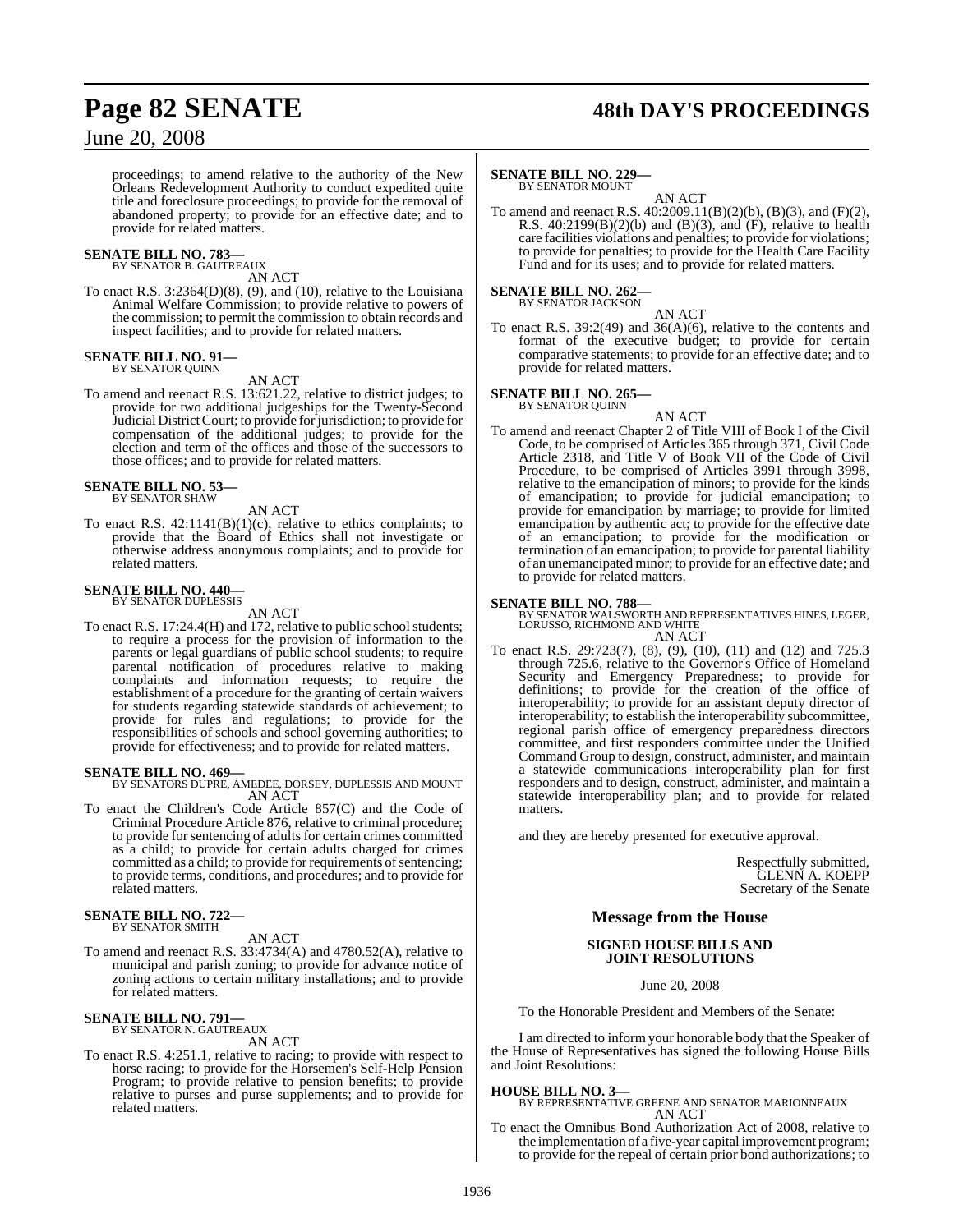## **48th DAY'S PROCEEDINGS Page 83 SENATE**

# June 20, 2008

provide for new bond authorizations; to provide for authorization and sale of such bonds by the State Bond Commission; and to provide for related matters.

### **HOUSE BILL NO. 5—**

BY REPRESENTATIVES LAFONTA, ABRAMSON, HINES, LEGER,<br>LORUSSO, AND RICHMOND AND SENATORS ADLEY, ALARIO,<br>BROOME, CASSIDY, CHAISSON, CHEEK, CROWE, DONAHUE,<br>DORSEY, ERDEY, GRAY, HEITMEIER, JACKSON, LONG, MICHOT,<br>MURRAY,AND THOM

AN ACT

To enact R.S. 1:58.4, relative to Hurricane Katrina and Hurricane Rita; to provide for a day of remembrance; and to provide for related matters.

### **HOUSE BILL NO. 43—** BY REPRESENTATIVE GEYMANN

AN ACT

To amend and reenact R.S. 51:1943(A)(1), relative to express warranties on new motor vehicles; to provide for changes in express warranties on new motor vehicles; and to provide for related matters.

## **HOUSE BILL NO. 110—** BY REPRESENTATIVES CHAMPAGNE, BARRAS, AND LIGI

AN ACT

To amend and reenact R.S. 15:574.4(A)(3), relative to parole eligibility; to provide that persons convicted of armed robbery shall not be eligible for parole; and to provide for related matters.

## **HOUSE BILL NO. 158—** BY REPRESENTATIVE LORUSSO

AN ACT

- 
- To amend and reenact Title II of Book I of the Civil Code, comprised of Civil Code Articles 38 through 46, and to enact Code of Civil Procedure Article 11, relative to domicile; to provide for the domicile of a natural person; to provide that a person may not have more than one domicile; to provide for the lack of a habitual residence; to provide for the domicile of spouses; to provide for the domicile of interdicts; to provide for the domicile of a person under continued or permanent tutorship; to provide for the domicile of unemancipated minors; to provide for a change of domicile; to provide for the intent to change domicile; to provide for the domicile of persons who hold a temporary position; to provide for the domicile of military personnel; to provide for an effective date; and to provide for related matters.

## **HOUSE BILL NO. 164—**

BY REPRESENTATIVES LORUSSO, ABRAMSON, BURFORD, TIM<br>BURNS, CARTER, CROMER, EDWARDS, FOIL, GEYMANN, GISCLAIR,<br>HAZEL, HENRY, HOWARD, LABRUZZO, LIGI, LOPINTO, MORRIS,<br>PERRY, RICHARDSON, ROBIDEAUX, SCHRODER, SMILEY, ST.<br>GERMAIN AN ACT

To enact Part V of Chapter 1 of Title 24 of the Louisiana Revised Statutes of 1950, to be comprised of R.S. 24:77.1 through 77.4; to provide for temporary successors for members of the legislature under certain circumstances; to provide for the designation of temporary successors; to provide for the qualifications, powers, functions, duties, and compensation of temporary successors; to provide for certain requirements and prohibitions; to provide for the compensation of a legislator for whom a temporary successor is serving in the legislature; to provide for definitions; to provide for effectiveness; and to provide for related matters.

## **HOUSE BILL NO. 190—** BY REPRESENTATIVE MILLS

AN ACT

To enact R.S. 40:6(G), relative to the state Sanitary Code; to authorize the Department of Health and Hospitals to make an order of the secretary and state health officer executory in a state district court; and to provide for related matters.

## **HOUSE BILL NO. 299—**

BY REPRESENTATIVE MORRELL AN ACT

To enact R.S. 33:2740.69, relative to Orleans Parish; to create the Gentilly Development District within the parish; to provide relative to the boundaries, purpose, and powers and duties ofthe district; to provide relative to district funding, including the authority to levy taxes; and to provide for related matters.

## **HOUSE BILL NO. 335—**

BY REPRESENTATIVES WILLMOTT, JOHNSON, AND LOPINTO AN ACT

To amend and reenact R.S. 9:315.5 and 315.16(A) and to enact R.S. 9:315.16(B)(11), relative to child support; to provide for the time period for determining extraordinary medical expenses; to provide for the review of the guidelines; to provide for the membership of the review committee; and to provide for related matters.

## **HOUSE BILL NO. 586—** BY REPRESENTATIVE HARDY

AN ACT

To amend and reenact R.S. 15:262(C), relative to the protection of witnesses; to provide that witness protection may include the establishment of a new identity and relocation and twenty-fourhour security; to provide for legislative appropriation of funds; and to provide for related matters.

**HOUSE BILL NO. 601—** BY REPRESENTATIVE ARNOLD AND SENATOR MARIONNEAUX AN ACT

To amend and reenact R.S. 33:2002(A)(4)(a) and 2218.2(A)(2)(a), relative to state supplemental pay; to provide relative to supplemental pay for certain commissioned law enforcement officers; to provide relative to supplemental pay for certain fire protection officers; to provide for the locations of headquarters of agencies employing such officers; and to provide for related matters.

**HOUSE BILL NO. 613—** BY REPRESENTATIVE TUCKER AND SENATOR THOMPSON AN ACT

To amend and reenact R.S. 15:824(B)(1)(a), relative to the local housing of persons committed to or in the temporary custody of the Department of Public Safety and Corrections; to increase the amount paid to a parish sheriff or parish governing authority for keeping and feeding an individual committed to or in the custody of the department; to provide for an effective date; and to provide for related matters.

**HOUSE BILL NO. 633—** BY REPRESENTATIVE ANDERS AND SENATORS THOMPSON AND WALSWORTH

AN ACT

To enact R.S. 9:2795.5, relative to civil liability; to provide a limitation of liability for certain agritourism activities; to provide for definitions; to provide for exceptions; to require certain warnings; and to provide for related matters.

## **HOUSE BILL NO. 705—**

BY REPRESENTATIVE HARDY

AN ACT To amend and reenact R.S. 15:588, relative to the Louisiana Bureau of Criminal Identification and Information; to amend provisions regarding individual access to information; to authorize the attorney of the individual to have access to the information; and to provide for related matters.

## **HOUSE BILL NO. 715—**

BY REPRESENTATIVE GEYMANN

### AN ACT

To direct the Department of Public Safety and Corrections to not implement the provisions of the Federal Real ID Act of 2005; and to provide for related matters.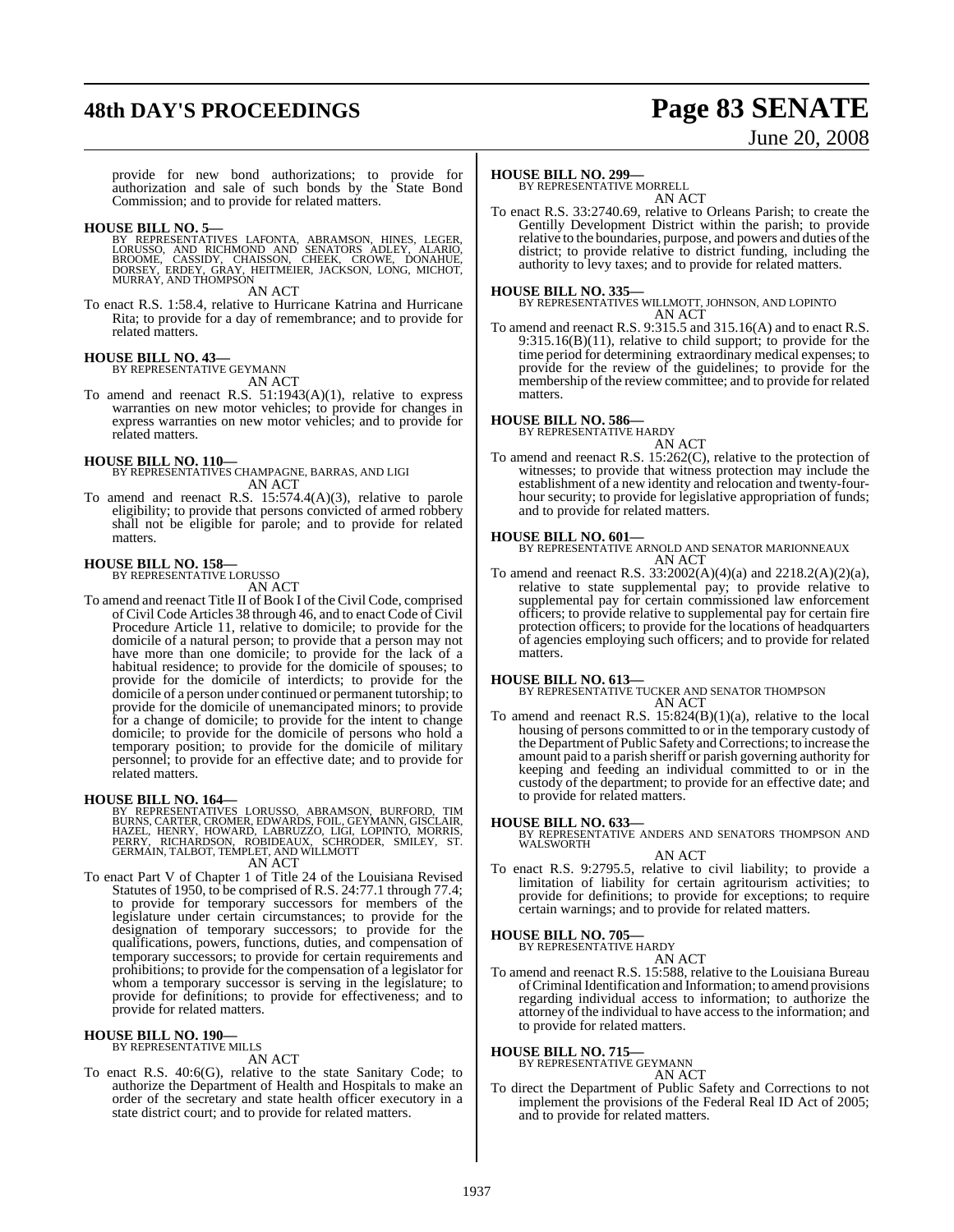## **Page 84 SENATE 48th DAY'S PROCEEDINGS**

June 20, 2008

## **HOUSE BILL NO. 844—**

BY REPRESENTATIVES TUCKER AND GALLOT AN ACT

To enact R.S. 24:53(J), 55(H), and 57(4) and R.S. 49:74(A)(7) and  $(H)$ , 76(H), and 77(5), relative to lobbying; to provide relative to the regulation of lobbying; to provide relative to registration and reporting; to provide for the duties of the Board of Ethics relative thereto; and to provide for related matters.

## **HOUSE BILL NO. 888—**

BY REPRESENTATIVE HENRY AND SENATOR WALSWORTH AN ACT

To amend and reenact R.S. 39:33.1(B)(1) and to enact R.S. 39:33.1(B)(4), relative to the expenditure of state funds; to provide for determination of the expenditure limit; to provide for the factors and method of calculation of the expenditure limit; and to provide for related matters.

## **HOUSE BILL NO. 909—** BY REPRESENTATIVE MORRELL

AN ACT To amend and reenact R.S. 17:10.7(C); to provide for the time period for which the Recovery School District shall retain jurisdiction over any school transferred to it; to provide relative to the return of a transferred school; to require certain reports; to provide relative to the powers and duties of the State Board of Elementary and Secondary Education; to provide an effective date; and to provide for related matters.

## **HOUSE BILL NO. 928—**

BY REPRESENTATIVE SAM JONES

- AN ACT
- To enact R.S. 25:912(15) and 914, relative to certain cemeteries within the state of Louisiana; to provide for the creation of a historic cemetery register within the division of historic preservation, office of cultural development, Department of Culture, Recreation and Tourism; to provide relative to the nomination, review, and approval of any such cemetery for inclusion on the state register; to provide relative to the adoption of rules and regulations by the division; and to provide for related matters.

### **HOUSE BILL NO. 945—** BY REPRESENTATIVE MONICA

AN ACT

To amend and reenact R.S. 32:473.1, relative to abandoned motor vehicles; to provide relative to the removal of abandoned vehicles from highways by parishes and municipalities; to provide relative to liability; to provide for notice of removal; and to provide for related matters.

## **HOUSE BILL NO. 1040—** BY REPRESENTATIVES ABRAMSON AND LORUSSO AN ACT

To amend and reenact R.S. 13:4711(A), 4712, 4713(A) and (C)(2), and 4715, relative to nuisances; to provide for definitions; to provide for the award of damages; to authorize certain people to file petitions; to provide for evidence; to provide for the closing of the premises; and to provide for related matters.

## **HOUSE BILL NO. 1054—**

BY REPRESENTATIVE PETERSON AND SENATOR GRAY AN ACT

To enact R.S. 17:100.10, relative to authorizing city, parish, and other local public school boards to create public benefit corporations and enter into contracts with such public benefit corporations for the planning, renovation, construction, leasing, subleasing, management, and improvement of school properties; to exempt such school boards from certain limitations relative to property dispositions under certain circumstances; to authorize such school boards to enter into financing arrangements with their public benefit corporations and certain other private parties to construct new schools and to renovate existing school properties; and to provide for related matters.

## **HOUSE BILL NO. 1149—**

BY REPRESENTATIVES MICHAEL JACKSON, ARMES, AUBERT,<br>AUSTIN BADON,CARTER,CHAMPAGNE,RITCHIE,PATRICIASMITH,<br>AND TRAHAN AND SENATOR DORSEY AN ACT

To enact R.S. 17:85.13, relative to naming a stadium; to authorize the parish school board in certain parishes to name a stadium in honor of a former principal; to provide limitations; and to provide for related matters.

## **HOUSE BILL NO. 1267—** BY REPRESENTATIVE MONTOUCET

| ATIVE MONTOUCET |        |
|-----------------|--------|
|                 | AN ACT |

To amend and reenact R.S. 13:1883(J), relative to the marshal of the city of Rayne; to authorize an increase in salary; and to provide for related matters.

## **HOUSE BILL NO. 1363— (Substitute for House Bill No. 107 by Representative Abramson)** BY REPRESENTATIVE ABRAMSON AN ACT

To enact Code of Criminal Procedure Article 334.2, relative to bail; to prohibit certain offenders from being readmitted to bail or released on the signature of any other person on those same charges, if that person did not voluntarily surrender following the revocation or forfeiture; to prohibit certain offenders from being readmitted to bail if bail on those charges has been revoked or is subject to forfeiture; to provide for definitions; to provide for applicability; and to provide for related matters.

## **HOUSE BILL NO. 39—**

BY REPRESENTATIVE HAZEL AN ACT

To enact R.S. 14:2(B)(41), relative to crimes of violence; to add battery of a police officer to the list of enumerated crimes of violence; and to provide for related matters.

## **HOUSE BILL NO. 187—** BY REPRESENTATIVE KATZ

AN ACT

To enact R.S. 17:170.1(G), relative to immunizations of persons registering for courses at postsecondary education institutions; to require chief administrators of all postsecondary education institutions to check student immunization records for compliance with applicable law; to provide for the electronic transmission of immunization compliance reports; and to provide for related matters.

## **HOUSE BILL NO. 303—** BY REPRESENTATIVE HAZEL

AN ACT

To amend and reenact R.S. 11:1631(F), relative to the District Attorneys' Retirement System; to provide for the reemployment of certain retirees; to allow such reemployed retirees to receive full salary and benefits; to provide with respect to employer and employee contributions; and to provide for related matters.

## **HOUSE BILL NO. 416—**

BY REPRESENTATIVE ELLINGTON

AN ACT To enact R.S.  $51:1787(A)(1)(a)(iii)$ , (iv), and (v), relative to the rebate of sales and use taxes; to require the timely payment of sales and use tax rebates; to authorize reconsideration of certain items; to require the payment of interest under certain circumstances; and to provide for related matters.

**HOUSE BILL NO. 465—** BY REPRESENTATIVES LABRUZZO, BILLIOT, CONNICK, LIGI, LOPINTO, TALBOT, WILLMOTT, AND WOOTON AND SENATOR MARTINY

AN ACT

To enact R.S. 33:1420.19, relative to economic development in Jefferson Parish; to provide for the creation of a special district in the parish for the purpose of promoting, encouraging, and participating in infrastructure improvements to stimulate the economy; to provide for the boundaries, governance, and duties and powers of the district, including the power to provide for tax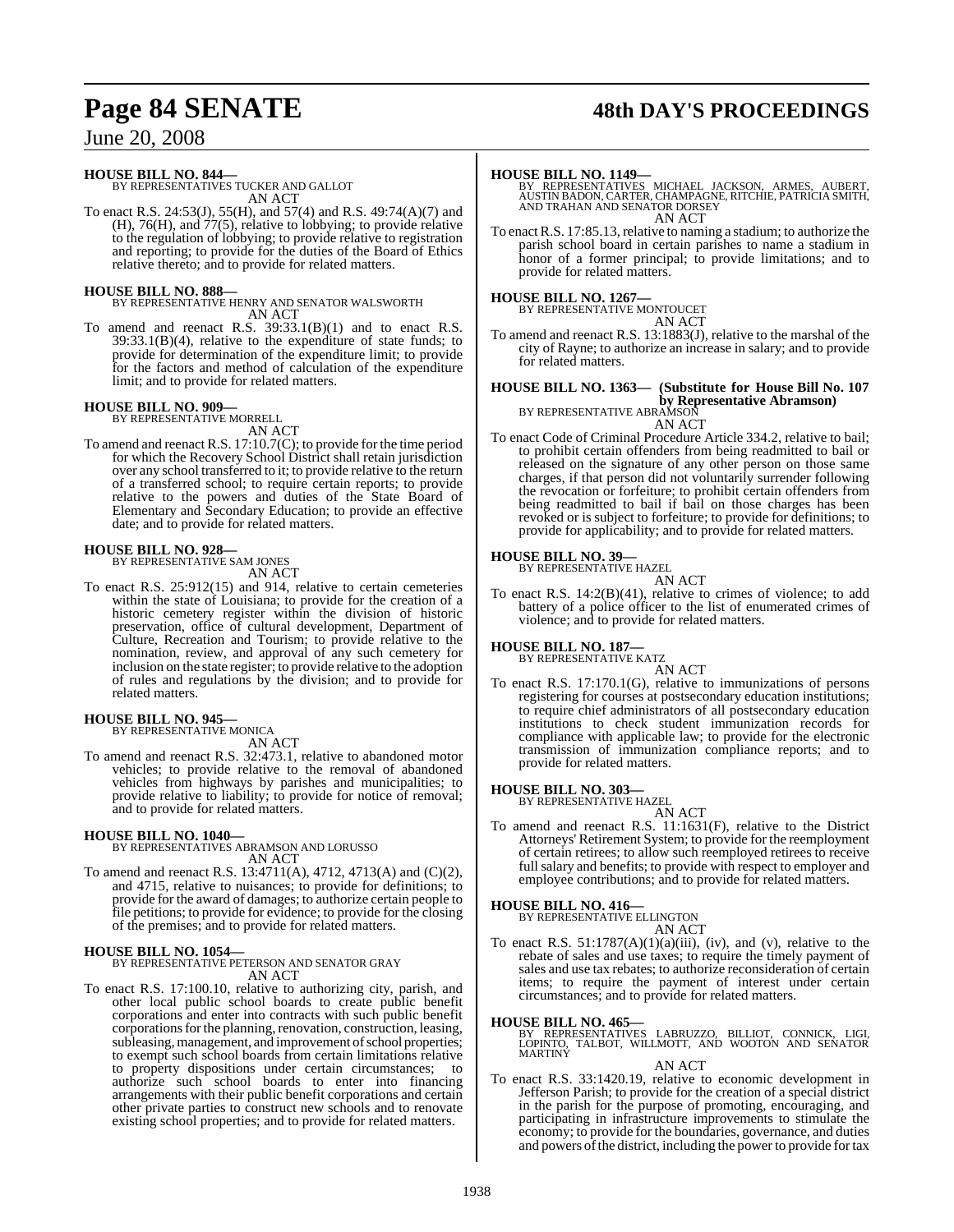## **48th DAY'S PROCEEDINGS Page 85 SENATE**

# June 20, 2008

increment financing and to incur debt and issue evidences of indebtedness; and to provide for related matters.

## **HOUSE BILL NO. 503—** BY REPRESENTATIVE GALLOT

AN ACT

To amend and reenact R.S. 25:2(A) and R.S. 51:1256(B)(2)(introductory paragraph), (3)(introductory paragraph), and (4),  $(E)$ ,  $(F)$ , and  $(G)$ , 1257 $(E)$ ,  $1284(A)$ (introductory paragraph) and (B), and  $1318(C)$  and (I), relative to certain boards and commissions; to change the appointing authority for certain boards and commissions; to provide for terms of service; to provide for appointment of chairmen; to provide for implementation; and to provide for related matters.

## **HOUSE BILL NO. 526—** BY REPRESENTATIVE ARNOLD

- AN ACT To amend and reenact R.S. 11:3685(D), relative to the Harbor Police
- Retirement System; to provide for a change in the formula used to calculate a cost-of-living adjustment; to provide for an effective date; and to provide for related matters.

## **HOUSE BILL NO. 535—**

BY REPRESENTATIVE PONTI

AN ACT To amend and reenact R.S. 23:1232, relative to workers' compensation death benefits; to provide for the equal allocation of payments to dependents of injured workers; to provide for the schedule of payments; and to provide for related matters.

### **HOUSE BILL NO. 547—** BY REPRESENTATIVE PONTI

AN ACT

To amend and reenact R.S. 23:1310.11, relative to workers' compensation; to provide relative to a time and procedure for the submission of filing fees; to provide for an application for waiver of costs; to require payment of a filing fee to the office of workers' compensation administration within five days of the date of denial of the waiver of costs; and to provide for related matters.

## **HOUSE BILL NO. 556—** BY REPRESENTATIVES ARNOLD AND PONTI

AN ACT

To amend and reenact R.S. 37:2156.1(F) and to enact R.S. 37:2150.1(14) and (15) and 2156.1(M), relative to the licensing of electrical and mechanical contractors; to provide for definitions; to provide for preemption of certain contractors; to provide for waiver of examination under certain circumstances; and to provide for related matters.

## **HOUSE BILL NO. 558—**

BY REPRESENTATIVE DOWNS AN ACT

To amend and reenact R.S.  $38:2212(A)(3)(a)$ , (b), and (c), relative to public contracts; to provide relative to certain designer's estimates and to the procedures for bidding on such contracts including forms used for such purposes; and to provide for related matters.

## **HOUSE BILL NO. 563—** BY REPRESENTATIVE DOWNS

AN ACT

To amend and reenact R.S.  $38:2212(A)(1)(b)$ , relative to the letting of contracts for public works; to provide relative to the more effective and efficient letting of such contracts; to provide relative to the procedures for bidding on such contracts including forms used for such purpose; and to provide for related matters.

## **HOUSE BILL NO. 766—**

BY REPRESENTATIVE RICHARDSON AN ACT

To enact R.S. 47:2060.1, relative to tax collectors; to provide a procedure for the settlement of erroneous payments; and to provide for related matters.

## **HOUSE BILL NO. 899—** BY REPRESENTATIVE PETERSON

AN ACT To enact R.S. 39:34(D), 51(E), and 56(D), relative to the state operating budget; to require the inclusion of certain tax exemption information in the executive budget and the state budget; to require that certain tax exemption information shall be available as an appendix to the General Appropriation Bill; and to provide for related matters.

### **HOUSE BILL NO. 918—**

BY REPRESENTATIVE HENRY

AN ACT To enact R.S. 38:2212.7 and R.S. 39:1496.2 and 1594.3, relative to procurement; to prohibit bids or proposals for public contracts by certain contract consultants; and to provide for related matters.

### **HOUSE BILL NO. 968—**

BY REPRESENTATIVE EDWARDS AN ACT

To enact R.S. 23:921(F)(1)(c), relative to covenants not to compete; to provide relative to employment with a franchise; and to provide for related matters.

### **HOUSE BILL NO. 1278—**

BY REPRESENTATIVE WADDELL

AN ACT To enact R.S. 17:3048.1(B)(4), relative to eligible schools for use of a TOPS-Tech Award pursuant to the Tuition Opportunity Program for Students; to include certain schools having a valid and current certificate of registration issued by the State Board of Cosmetology and proprietary schools having a valid and current license issued by the Board of Regents; to provide conditions; to provide relative to award amounts at such schools; to provide limitations; to provide effectiveness; to provide an effective date; and to provide for related matters.

## **HOUSE BILL NO. 1347—**

BY REPRESENTATIVES AUSTIN BADON, TIM BURNS, CARTER,<br>CONNICK, CROMER, GREENE, HAZEL, HENRY, LIGI, LORUSSO,<br>MONICA, PEARSON, PERRY, PUGH, ROBIDEAUX, SCHRODER,<br>SMILEY,TALBOT, AND TUCKER AND SENATOR WALSWORTH<br>AN ACT

To enact Chapter 43 of Title 17 of the Louisiana Revised Statutes of 1950, to be comprised ofR.S. 17:4011 through 4025, relative to educational options for parents and other legal guardians; to establish and provide for the implementation of the Student Scholarships for Educational Excellence Program; to provide for legislative findings; to provide for definitions; to provide relative to the duties and responsibilities of the State Board of Elementary and Secondary Education and the state Department of Education; to provide relative to eligibility and participation requirements for students and schools; to provide relative to selection and enrollment of eligible students; to provide relative to funding and payments to eligible schools including eligible nonpublic schools; to provide relative to testing; to provide for reports; and to provide for related matters.

## **HOUSE BILL NO. 146—**

BY REPRESENTATIVE RICHMOND AN ACT

To enact Code of Criminal Procedure Article 930.9, relative to postconviction relief; to provide that the petitioner may attend postconviction relief proceedings by teleconference, video link, or other visual remote technology; and to provide for related matters.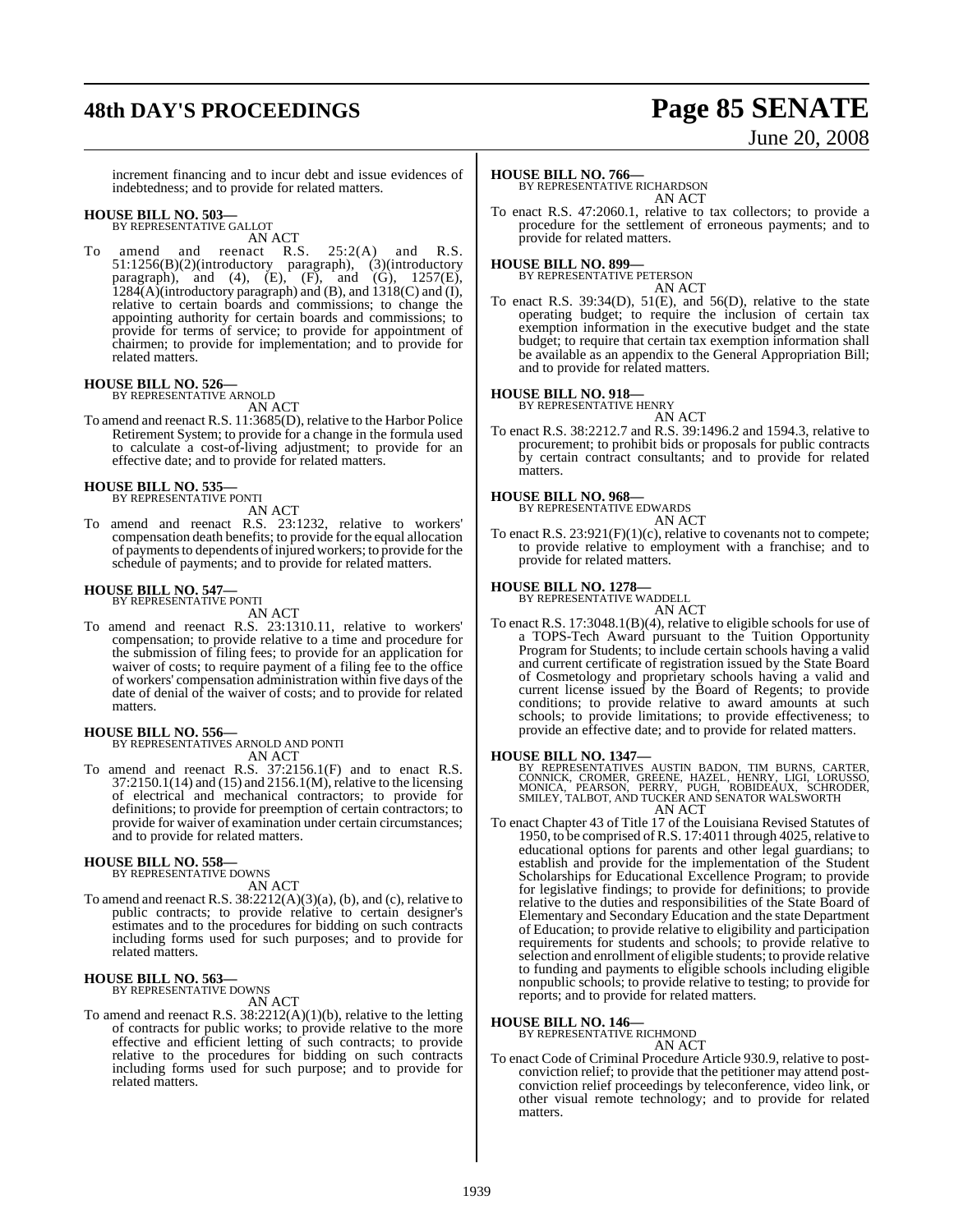**HOUSE BILL NO. 183—**<br>BY REPRESENTATIVES LORUSSO, FOIL, HAZEL, ABRAMSON,<br>BURFORD, TIM BURNS, CARTER, CROMER, EDWARDS, GEYMANN,<br>GISCLAIR, HENRY, HOWARD, LABRUZZO, LIGI, LOPINTO, MORRIS,<br>PERRY, RICHARDSON, ROBIDEAUX, SCHRODE A JOINT RESOLUTION

Proposing to add Article III, Section 4(F) of the Constitution of Louisiana, to require the legislature to provide by law for the succession to the powers and duties of a member of the legislature when the incumbent member becomes unavailable for certain reasons; to provide for submission of the proposed amendment to the electors; and to provide for related matters.

**HOUSE BILL NO. 337—**<br>BY REPRESENTATIVES BURRELL, AUBERT, AUSTIN BADON, BOBBY<br>BADON, BARRAS, BARROW, BURFORD, HENRY BURNS, CARMODY,<br>CARTER, DIXON, DOWNS, FRANKLIN, GALLOT, HARDY, HENRY,<br>HOFFMANN, HONEY, HOWARD, MICHAEL JAC

### AN ACT

To enact a new Chapter 5 of Subtitle III of Title 47 of the Louisiana Revised Statutes of 1950, formerly comprised of Parts I through III, to be comprised of new Parts I through VII; to enact Part I, to be comprised of R.S. 47:2121 through 2124, Part II, to be comprised of R.S. 47:2126 through 2137, Subpart A of Part III, to be comprised of R.S. 47:2141 through 2147, Subpart B of Part III, to be comprised of R.S. 47:2151 through 2163, Subpart A of Part IV, to be comprised of R.S. 47:2196 through 2197, Subpart B of Part IV, to be comprised of R.S. 47:2201 through 2211, Subpart C of Part IV, to be comprised of R.S. 47:2231 through 2237, Subpart A of Part V, to be comprised of R.S. 47:2241 through 2245, Subpart B of Part V, to be comprised of R.S. 47:2246 and 2247, Subpart A of Part VI, to be comprised of R.S. 47:2266, Subpart B of Part VI, to be comprised of R.S. 47:2271 through 2280, and Part VII, to be comprised of R.S. 47:2286 through 2292, and to repeal R.S. 13:4951, Subparts E, F, and G of Part II of Chapter 6 of Title 33, comprised of R.S. 33:2861 through 2892.9, Chapters 13A, 13B, and 13C of Title 33, comprised of R.S. 33:4720.11 through 4720.49, and Part II of Chapter 4 of Subtitle III of Title 47, comprised of R.S. 47:2101 through 2114; and to repeal former Parts I, II, and III of Chapter 5 of Subtitle III of Title 47, comprised of R.S. 47:2171 through 2194, 2221 through 2230, and 2251 through 2262, all relative to the payment and collection of property taxes, tax sales, and adjudicated property; to provide general provisions and definitions; to provide for payment and collection; to provide for tax sales of movable and immovable property; to provide for adjudicated property; to provide for redemptions; to provide procedures to quiet tax title and for actions to annul; and to provide for related matters.

## **HOUSE BILL NO. 413—**

BY REPRESENTATIVE WOOTON AN ACT

To enact R.S. 14:67.26, relative to the theft of a motor vehicle; to create the crime of theft of a motor vehicle; to provide for the procedure for reporting a theft of a motor vehicle; to provide for penalties; and to provide for related matters.

**HOUSE BILL NO. 444—**<br>BY REPRESENTATIVES TEMPLET, ARMES, ARNOLD, BOBBY BADON, BENELIOT, HENRY, HINES, HUTTER,<br>BILLIOT, HENRY BURNS, FOIL, GISCLAIR, HENRY, HINES, HUTTER,<br>MICHAEL JACKSON, LEGER, LIGI, LOPINTO, LORUSSO, MORR WADDELL, WILLMOTT, AND WOOTON AN ACT

To amend and reenact Children's Code Articles 1123(B) and (C), 1124, 1125, 1126, 1127, 1127.1, 1137(D), 1172, 1173(A)(2), 1185, 1186(A) and (B), 1188, 1189, 1190(A) and (C), 1191, 1192, 1269.1, 1269.2(B), 1269.6, 1270(A) and (C), 1272(C) and (D), and 1276 and to enact Children's Code Articles  $1122(B)(12)$ , (13), and (14), (F)(18), (19), and (20), (G)(18) and (19), and (H), 1123(D), 1190(D), 1269.1.1, and 1270(F), relative to the adoption of children; to provide for the act of surrender; to provide for the statement of family history; to provide for the age of a child eligible for adoption; to provide

for the validity of continued contact agreements; to provide for the preplacement home study; to provide for counseling; and to provide for related matters.

**HOUSE BILL NO. 494—** BY REPRESENTATIVES HINES AND TIM BURNS AN ACT

To amend and reenact R.S. 9:315.19, relative to child support; to provide for the schedule of basic child support obligations; and to provide for related matters.

## **HOUSE BILL NO. 522—** BY REPRESENTATIVE ROBIDEAUX

AN ACT

To amend and reenact R.S. 11:1195.1(A) and to enact R.S. 11:1195.2, relative to the Louisiana School Employees' Retirement System; to provide with respect to the unfunded accrued liability; to provide for payment by certain employers in cases where certain positions are eliminated; to provide for an effective date; and to provide for related matters.

## **HOUSE BILL NO. 539—** BY REPRESENTATIVE LAMBERT

AN ACT

To amend and reenact R.S. 30:2066(B) and to enact R.S. 30:2066(D), relative to fees paid in severe and extreme ozone nonattainment zones; to provide for fees to be paid with respect to the one-hour ozone national ambient air quality standard; to require the Department of Environmental Quality to adopt rules and regulations in response to certain actions by congress, the Environmental Protection Agency, or a court; and to provide for related matters.

### **HOUSE BILL NO. 710—** BY REPRESENTATIVE GREENE

AN ACT To amend and reenact R.S. 11:2221(F)(2)(introductory paragraph) and to enact R.S. 11:2221(F)(2)(d), relative to the Municipal Police Employees' Retirement System; to provide for investment of deferred retirement option plan funds; to provide for eligibility; to provide plan participants an option for investments; to establish limitation of liability; to provide for an effective date; and to provide for related matters.

## **HOUSE BILL NO. 868—** BY REPRESENTATIVE RICHMOND

AN ACT

To amend and reenact R.S. 15:323(A) and (B)(2)(introductory paragraph), (a), (b), (c), (e), and (f), relative to the Louisiana Sentencing Commission; to change the number of voting members on the commission; to provide for changes in the membership of the commission; and to provide for related matters.

- HOUSE BILL NO. 910—<br>
BY REPRESENTATIVES TUCKER, ABRAMSON, ANDERS, ARMES, ARNOLD, AUBERT, AUSTIN BADON, BOBBY BADON, BALDONE, BARROW, ELLIOT, BURFORD, HENRY BURNS, TIM BURNS, CORTEZ, CARMODY, CARTER, CHANNAGNE, CHANEY, CONN
- To enact R.S. 39:1517.1, relative to state contracts; to require the reporting of certain information relating to the contract between the division of administration, office of community development, and ICF Emergency Management Services for management of The Road Home Program; to require oversight by the Legislative Audit Advisory Council; and to provide for related matters.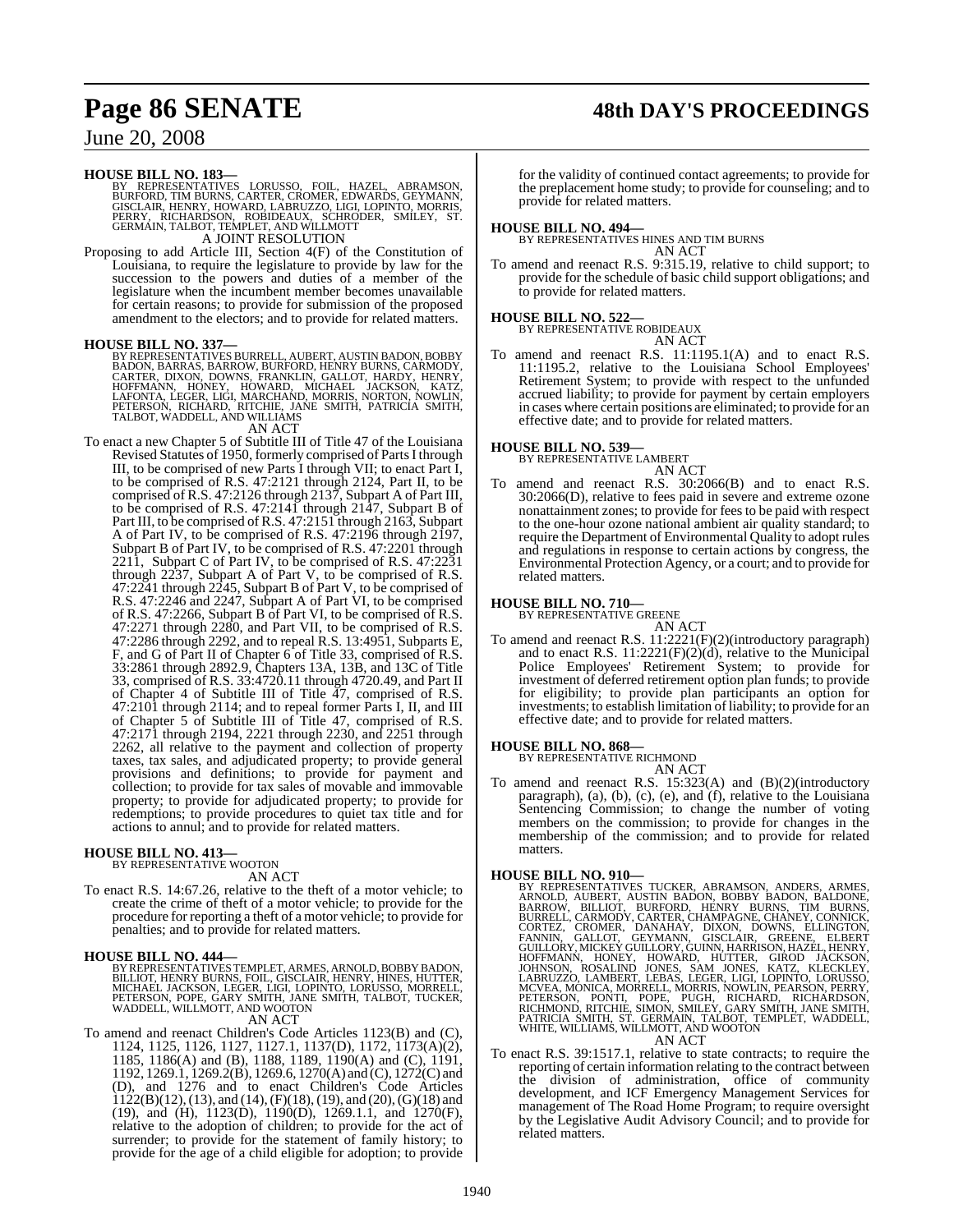## **48th DAY'S PROCEEDINGS Page 87 SENATE**

# June 20, 2008

**HOUSE BILL NO. 937—**

BY REPRESENTATIVES ST. GERMAIN AND AUBERT AND SENATOR **MARIONNEAUX** 

AN ACT To amend and reenact R.S. 4:211(5) and R.S. 27:353(4) and to enact R.S. 18:1300.24, relative to conducting live horse racing and pari-mutuel wagering in Iberville Parish; to provide for the calling and conducting of certain referendum elections in Iberville Parish relative to authorizing the conducting of horse racing and pari-mutuel wagering in the parish, authorizing the operation of an offtrack wagering facility in Iberville Parish, and authorizing an eligible horse racing facility in Iberville Parish to conduct slot machine gaming; to provide for the submission of propositions by the governing authority of Iberville Parish; to provide relative to the approval of the propositions by the voters; to provide for applicability; to amend the definition of eligible facility for the purposes of conducting

## related matters.

**HOUSE BILL NO. 1018—** BY REPRESENTATIVES TUCKER, LEGER, AND TRAHAN AND SENATOR WALSWORTH

slot machine gaming; to amend the definition of pari-mutuel facility for the purpose of offtrack wagering; and to provide for

AN ACT

To enact R.S. 17:1874, relative to state funds; to establish the Workforce Training Rapid Response Fund as a special fund in the state treasury; to provide for the dedication, deposit, use, and investment on monies in the fund; to provide for an effective date; and to provide for related matters.

## **HOUSE BILL NO. 1071—**

BY REPRESENTATIVE ELLINGTON AND SENATORS ADLEY, ALARIO,<br>BROOME, CASSIDY, CHEEK, DUPRE, GRAY, JACKSON, KOSTELKA,<br>LAFLEUR, LONG, MARTINY, MCPHERSON, MICHOT, MURRAY,<br>NEVERS, QUINN, RISER, SMITH, THOMPSON, AND WALSWORTH AN ACT

To enact R.S. 40:1300.6, relative to student loans for physicians; to provide for the establishment of a loan forgiveness program for physicians who agree to work in rural areas; to provide for the administration of the program; to provide for eligibility requirements; to provide for terms and conditions of a loan repayment assistance contract entered into between the applicant and the Department of Health and Hospitals; and to provide for related matters.

### **HOUSE BILL NO. 1105—** BY REPRESENTATIVE TRAHAN

AN ACT

To amend and reenact R.S. 17:3995(A)(1)(introductory paragraph) and (4), relative to charter schools; to provide relative to charter school funding, including for Type 5 charter schools; to authorize the imposition of certain fees by chartering authorities; to provide relative to charges for the purchase of certain services by a charter school; to provide limitations; to provide for certain reports to a charter school; to provide an effective date; and to provide for related matters.

### **HOUSE BILL NO. 1171—** BY REPRESENTATIVE CROMER

AN ACT

To enact R.S. 42:1119(G), relative to nepotism; to provide an exception for the employment of state police cadets; to provide for recusal; to provide limitations; to provide for effectiveness; and to provide for related matters.

## **HOUSE BILL NO. 1230—** BY REPRESENTATIVE BARRAS

AN ACT

To amend and reenact R.S. 9:4753, relative to the notice of certain privileges against proceeds recovered by injured persons; to provide for notice by facsimile transmission under certain circumstances; and to provide for related matters.

## **HOUSE BILL NO. 1253—**

BY REPRESENTATIVE SIMON

AN ACT<br>and reenact R.S. To amend and reenact R.S. 3:304, 496, 544(D), 556.3(B)(introductory paragraph), 557.4(A), (C), and (D), 558.3(B), 561(3), 562, 563, 565, 567(E) and (F), 663(1) and (2), 665(A) and (B), 666(5), 671, 732(A), 742,  $1204(A)(1)(a)$ (introductory paragraph) and (b), (2), and (3), (B), (C), and (D)(5), (7), (8), (9), (10), and (12), 1205(A)(4), (B), (C), (D), (E), (F)(1) and (5), (G), (H), (I)(1), (2), (3), (4), (5), and (7), (J), (K), and (L), 1206, 1207(B) and (G), 1311(2), 1312(A), 1432(A), 1891(5) and (13), 1892(A)(1), 1961, 1962, 1963, 1965, 1967, 1968, 1969, 1970, 2005, 2091(A), (B)(1), (7), and (9), and (L), 2093(introductory paragraph) and (8), 2094, 2095, 2096, 2097(A)(3), 2099, 2100(A), 2131, 2171, 2172, 2173, 2174, 2175, 2176, 2177, 2178, 2180, 2181, 2182, 2183, 2184, 2186, 2187, 2221(A) and (C), 2223, 2224, 2226, 2228, 2232, 2261, 2262, 2263, 2264, 2341, 2342, 2343, 2344, 2345, 2346, 2347, 2358.1, 2358.3(8), 2358.4, 2358.5(introductory paragraph) and (1), 2358.6, 2358.7(A) and (B), 2358.8(A),  $2358.9$ ,  $2358.10$ ,  $2358.11$ ,  $2358.12$ (B), (C), and (D), 2358.13(1),(2),(3),(4), and (8), 2358.14(B), 2391, 2433, 2435, 2436, 2437, 2438, 2452(A), 2453(A), 2651, 2802(1), 2859(A), 3002(1), 3106(A), 3112, 3202(8), 3362(3), 3363(A) and (B)(3),  $3801(A)(1)$ , (B), and (C)(4), (6), and (8), and  $3807(B)(4)$ , R.S.  $30:2011(D)(20)$ , and R.S.  $36:621(C)(1)$ ,  $627(A)$  and  $(E)$ ,  $628(A)$ and (B),  $629(O)$ , and 802.12 and to enact R.S.  $3:1(4)$ ,  $559.4(K)$ , and  $2091(B)(16)$  and (M), relative to the Department of Agriculture and Forestry; to provide for technical changes; to provide for definitions; to provide for Louisiana Crawfish Promotion and Research Board; to provide for the Catfish Promotion and Research Program; to provide for a name change of the Louisiana State Livestock Sanitary Board; to provide for commission members; to provide for a name change of the assistant commissioner of the office of marketing; to provide for the Dairy Industry Promotion Board; to provide for Louisiana Aquaculture Development Act; to provide for the Livestock Brand Commission; to provide for the authority of the commissioner; to provide for the power to deal with contagious diseases of animals; to provide for a name change of the United States Bureau of Animal Industry; to provide for the name change for pet turtles; and to provide for related matters.

## **HOUSE BILL NO. 1297—**

BY REPRESENTATIVES BARROW AND ELBERT GUILLORY AN ACT

To enact R.S. 33:1236.28, relative to buildings and structures that endanger the public health and welfare; to authorize parish and municipal ordinances, rules, and regulationsto require securing or condemnation and demolition or removal or both of such structures and maintenance of property; to provide for notice; to provide for costs and payment of costs and procedures therefor; to authorize national guard assistance in removal and demolition ofstructures under certain conditions; and to provide for related matters.

## **HOUSE BILL NO. 1312—** BY REPRESENTATIVE PONTI

AN ACT

To amend and reenact R.S.  $32:861(B)(2)$ ,  $(C)(1)(a)$  and  $(b)$ , 866(A)(1) and (F), 894(A), and  $900(B)(2)(a)$ , (b), and (c), relative to motor vehicle liability policies; to provide for increased minimum liability limits in motor vehicle liability policies for damages resulting from bodily injury, death, or destruction of property; to provide for increased minimum motor vehicle bonds to be secured with the state treasurer for damages resulting from bodily injury, death, or destruction of property; to provide for limited recovery by an uninsured motorist involved in a nonfault motor vehicle accident; and to provide for related matters.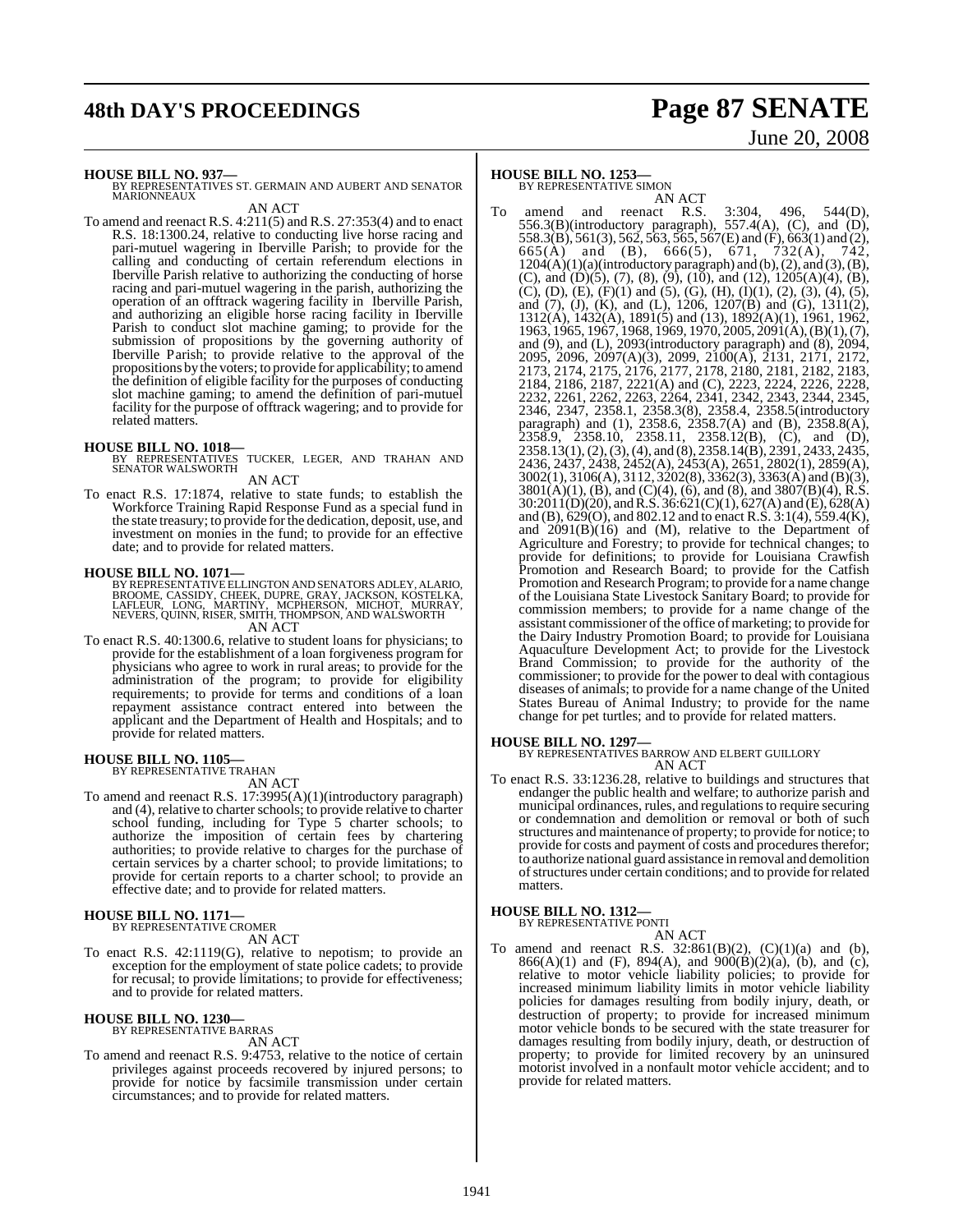## **Page 88 SENATE 48th DAY'S PROCEEDINGS**

June 20, 2008

## **HOUSE BILL NO. 1367— (Substitute for House Bill No. 451 by Representative Hardy)** BY REPRESENTATIVES HARDY AND GISCLAIR

AN ACT

To enact R.S. 32:77.1, relative to passing in school zones; to prohibit passing in school zones; to provide for penalties for operators of motor vehicles who pass other motor vehicles in school zones; and to provide for related matters.

## **HOUSE BILL NO. 1373— (Substitute for House Bill No. 1052**

by Representative Baldone)<br>BADON, HENRY BURNS, CHAMPAGNE, ARMES, ARNOLD, BOBBY<br>BADON, HENRY BURNS, CHAMPAGNE, DOVE, GISCLAIR, HARDY,<br>HENDERSON, HOFFMANN, HONEY, LABRUZZO, LEGER, LORUSSO,<br>RICHARD, RICHMOND, GARY SMITH, JANE

- AN ACT
- To amend and reenact R.S. 15:241, 541(1)(d), (e), (f), (g), (h), (i), (j), and (k), (14.1), and (14.2)(a) and (f),  $542(\text{C})(2)$ ,  $542.1(\text{A})(1)(e)$ and (2)(a), 542.1.1(A)(1) and (B), 542.1.3(A), (B), and (F), 542.1.5(A)(1) and (2)(a) and (F), 542.1.6, 543(B)(introductory paragraph) and (6), 543.1, and 544(A), (B), (C), and (D)(3)(d), to enact R.S. 15:541(1)(l) and (m), 542.1.3(H), and 544(E), and to repeal R.S.  $15:541(14.2)(k)$  and  $542.1.1(A)(4)$ , relative to sex offenses and offenses involving child victims; to provide with respect to victims of sex offenses; to provide with respect to the requirements of sex offender and child predator registration and notification provisions; to provide for definitions; to provide for the time period in which an offender must comply with registration and notification requirements; to provide for the duties of the Department of Public Safety and Corrections and the office of youth development; to provide relative to the duration ofregistration and notification requirements; to provide for written notification by the courts; and to provide for related matters.

## **HOUSE BILL NO. 1375— (Substitute for House Bill No. 1348 by Representative Girod**

BY REPRESENTATIVE GIROD JAČKSON AND SENATORS ALARIO,<br>CRAVINS, DORSEY, DUPLESSIS, DUPRE, B. GAUTREAUX, N.<br>GAUTREAUX,MURRAY,NEVERS,QUINN,AND THOMPSON AN ACT

To enact R.S. 22:1425.1, relative to homeowner's insurance; to authorize insurers that write homeowner's insurance to provide a ten percent discount to activemilitary personnel; to require the commissioner of insurance to adopt rules and regulations in accordance with the Administrative Procedure Act; and to provide for related matters.

and asked that the President of the Senate affix his signature to the same.

> Respectfully submitted, ALFRED W. SPEER Clerk of the House of Representatives

The House Bills and Joint Resolutions contained herein were signed by the President of the Senate.

## **Message from the House**

## **SIGNED HOUSE CONCURRENT RESOLUTIONS**

## June 20, 2008

To the Honorable President and Members of the Senate:

I am directed to inform your honorable body that the Speaker of the House of Representatives has signed the following House Concurrent Resolutions:

## **HOUSE CONCURRENT RESOLUTION NO. 184—** BY REPRESENTATIVES LAFONTA AND MILLS A CONCURRENT RESOLUTION

To create the Mental Health Care Improvement Task Force to study the ongoing mental health crisisin Louisiana and to report to the House and Senate committees on health and welfare no later than April 1, 2009.

## **HOUSE CONCURRENT RESOLUTION NO. 190—** BY REPRESENTATIVE TUCKER AND SENATOR CHAISSON A CONCURRENT RESOLUTION

To approve a proposed amendment, Action Plan Amendment Number 6, to the Action Plan for Fiscal Year 2006 Community Development Block Grant Disaster Recovery Funds proposed by the Louisiana Recovery Authority and approved by the governor and the Joint Legislative Committee on the Budget for the Long Term Community Recovery Program and for Infrastructure Program Delivery; and to provide for other matters pertaining thereto.

## **HOUSE CONCURRENT RESOLUTION NO. 191—** BY REPRESENTATIVE TUCKER AND SENATOR CHAISSON A CONCURRENT RESOLUTION

To approve a proposed amendment, Action Plan Amendment Number 19, to the Action Plan for Fiscal Year 2006 Community Development Block Grant Disaster Recovery Funds proposed by the Louisiana Recovery Authority and approved by the governor and the Joint Legislative Committee on the Budget for the Long Term Community Recovery Program and the Local Government Emergency Infrastructure Program: Primary and Secondary Education Infrastructure; and to provide for other matters pertaining thereto.

### **HOUSE CONCURRENT RESOLUTION NO. 220—** BY REPRESENTATIVE PERRY

A CONCURRENT RESOLUTION

To recognize Wednesday, June 18, 2008, as Hugh O'Brian Youth Leadership Day at the Louisiana State Capitol.

## **HOUSE CONCURRENT RESOLUTION NO. 221—** BY REPRESENTATIVES MCVEA AND EDWARDS AND SENATOR RISER

A CONCURRENT RESOLUTION To commend Catherine Thoms Reames for her years of dedicated service as a poll commissioner in West Feliciana Parish.

## **HOUSE CONCURRENT RESOLUTION NO. 223—** BY REPRESENTATIVE BILLIOT AND SENATOR ALARIO A CONCURRENT RESOLUTION

To commend Nine Mile Point Volunteer Fire Company No. 1 upon the celebration of its fiftieth anniversary.

HOUSE CONCURRENT RESOLUTION NO. 224-<br>BY REPRESENTATIVES PATRICIA SMITH, ABRAMSON, ANDERS, ARNES, ARNOLD, AUBERT, AUSTIN BADAN, BOBBY BADON, BALLON, BARAS, BARROW, BILLIOT, BURFORD, HEINENS, TIM BURNS, BURRELL, CARMODY, CAR

To commend the LSU Lady Tigers track and field team upon winning the 2008 NCAA Division I Outdoor Track and Field championship.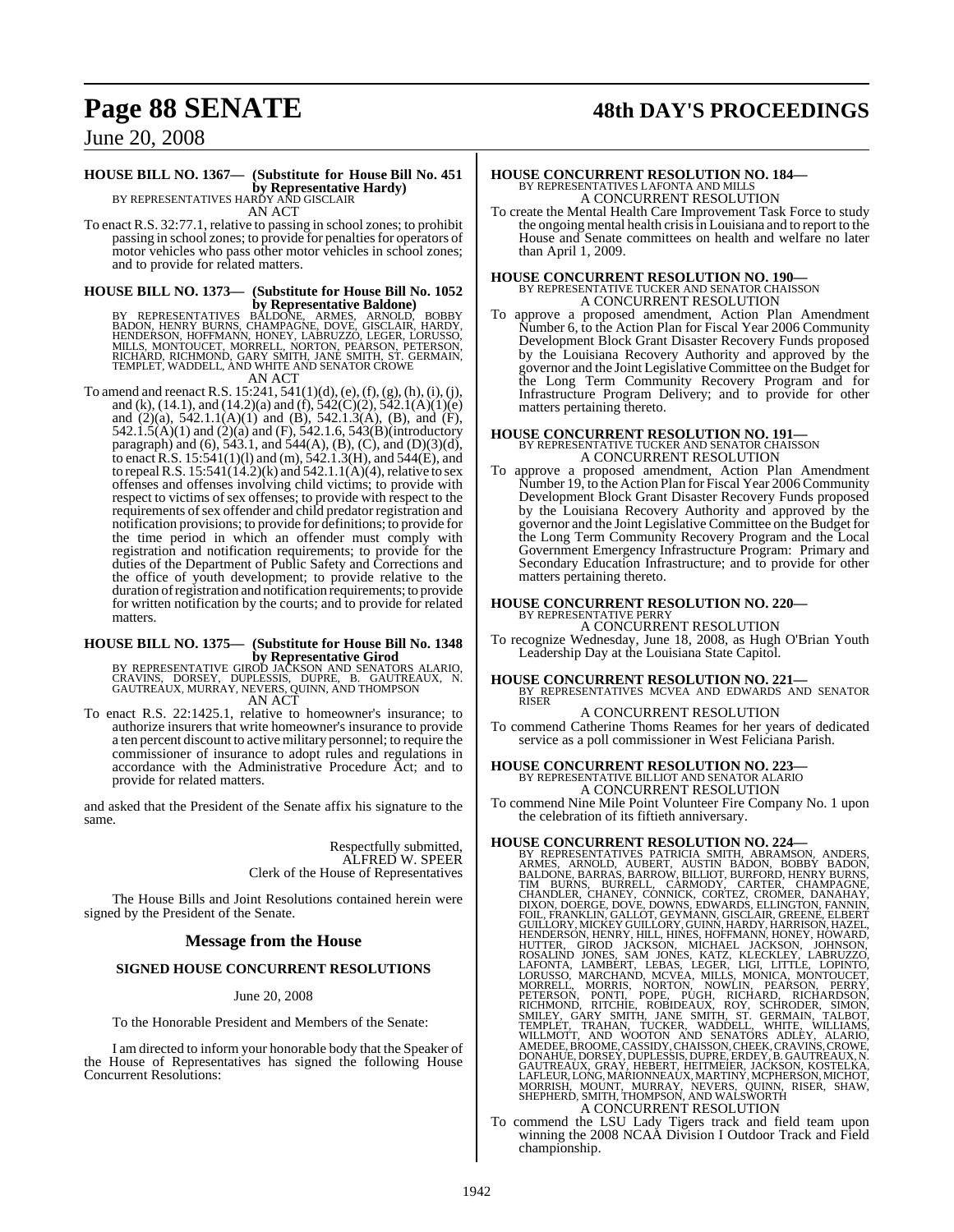## **48th DAY'S PROCEEDINGS Page 89 SENATE**

# June 20, 2008

**HOUSE CONCURRENT RESOLUTION NO. 207—**<br>BY REPRESENTATIVE TRAHAN AND SENATORS ADLEY, ALARIO,<br>AMEDEE, BROOME, CASSIDY, CHAISSON, CHEEK, CRAVINS, CROWE,<br>DONAHUE, DORSEY, DUPLESSIS, DUPRE, ERDEY, B. GAUTREAUX,<br>GRAY, HEBERT, HE A CONCURRENT RESOLUTION

To provide for legislative approval of the formula to determine the cost of a minimum foundation program of education in all public elementary and secondary schools as well asto equitably allocate the funds to parish and city school systems as developed by the State Board of Elementary and Secondary Education and adopted by the board on June 6, 2008.

## **HOUSE CONCURRENT RESOLUTION NO. 26—** BY REPRESENTATIVE ST. GERMAIN AND SENATOR MARIONNEAUX A CONCURRENT RESOLUTION

To adopt Joint Rule No. 7 of the Joint Rules of the Senate and House of Representatives, to establish the Atchafalaya Basin Program Oversight Committee to monitor, review, and make recommendations relative to all aspects of the Atchafalaya Basin Program in the Department of Natural Resources.

## **HOUSE CONCURRENT RESOLUTION NO. 50—** BY REPRESENTATIVE RICHMOND A CONCURRENT RESOLUTION

To urge and request the Civil District Court for the parish of Orleans and the Criminal District Court for the parish of Orleans to consider establishing mental health divisions by a vote en banc of the judges for each of the two courts.

**HOUSE CONCURRENT RESOLUTION NO. 52—**<br>BY REPRESENTATIVE DOWNS AND SENATORS B. GAUTREAUX,<br>HEITMEIER, MOUNT, AND SHAW A CONCURRENT RESOLUTION

To memorialize the United States Congress to take such actions as are necessary to establish a minimum sound level standard for all new automobiles sold in the United States to ensure the safety of the blind and other pedestrians.

## **HOUSE CONCURRENT RESOLUTION NO. 65—**

BY REPRESENTATIVES TUCKER, ARMES, AUBERT, AUSTIN BADON,<br>CARMODY, CARTER, CHANDLER, CHANEY, DIXON, DOWNS,<br>EDWARDS, HOFFMANN, LEGER, RICHARDSON, RITCHIE, PATRICIA SMITH, AND TRAHAN

## A CONCURRENT RESOLUTION

To urge and request the Board of Regents, in developing and adopting a formula for Fiscal Year 2009-2010 and subsequent years for the equitable distribution of funds to the institutions of postsecondary education to consider specified factors, including but not limited to certain findings of the Workforce Investment Council, relative to budget recommendations for institutions and programs under the supervision and management of the Board of Supervisors of Community and Technical Colleges.

## **HOUSE CONCURRENT RESOLUTION NO. 68—** BY REPRESENTATIVE WILLIAMS

A CONCURRENT RESOLUTION

To urge and request the House Committee on Health and Welfare and the Senate Committee on Health and Welfare to function as a joint committee to study possible initiatives, policies, programs, and other actionsto decrease childhood obesity in the state.

## **HOUSE CONCURRENT RESOLUTION NO. 69—** BY REPRESENTATIVE WILLIAMS

## A CONCURRENT RESOLUTION

To urge and request the House Committee on Health and Welfare and the Senate Committee on Health and Welfare to meet and to function as a joint committee to study and make recommendations with respect to autism spectrum disorders.

## **HOUSE CONCURRENT RESOLUTION NO. 76—** BY REPRESENTATIVE MICKEY GUILLORY A CONCURRENT RESOLUTION

To urge and request the State Board of Elementary and Secondary Education to study the effectiveness of the Dolly Parton Imagination Library in improving literacy among Louisiana's preschool children and to submit a written report of its findings to the House Committee on Education and the Senate Committee on Education prior to the beginning of the 2009 Regular Session.

## **HOUSE CONCURRENT RESOLUTION NO. 77—** BY REPRESENTATIVE MORRIS A CONCURRENT RESOLUTION

To urge and request the State Board of Elementary and Secondary Education to study all aspects of the national board certification processes for teachers and school counselors, including but not limited to all requirements and costs involved for the teachers and school counselors who pursue such national board certification, and to submit a written report of study findings and recommendations to the House Committee on Education and the Senate Committee on Education prior to the beginning of the 2009 Regular Session.

### **HOUSE CONCURRENT RESOLUTION NO. 100—** BY REPRESENTATIVE LAFONTA A CONCURRENT RESOLUTION

To urge and request the State Board of Elementary and Secondary Education to study the negative and positive effects of highstakes testing, including the Louisiana Educational Assessment Program (LEAP) and the Graduation Exit Examination (GEE), on Louisiana's students, including but not limited to negative impacts on student dropout, retention, and attendance rates, and to submit a written report of study findings to the House Committee on Education and the Senate Committee on Education prior to the beginning of the 2009 Regular Session.

## **HOUSE CONCURRENT RESOLUTION NO. 101—**

BY REPRESENTATIVE HOFFMANN A CONCURRENT RESOLUTION

To urge and request each city, parish, and other local public school board to adopt a policy recommending that classroom doors in certain schools be equipped with single action deadbolt locks that can be bolted from the inside.

### **HOUSE CONCURRENT RESOLUTION NO. 105—** BY REPRESENTATIVE JANE SMITH A CONCURRENT RESOLUTION

To urge and request the Louisiana Department of Veterans Affairs and the Veterans Affairs Commission to study and make recommendations before the 2009 Regular Session of the Legislature, to establish the Afghanistan, Iraq, Global War on Terror Bonus Plan and to recommend a program for payments to certain Louisiana residents who have been deployed for active duty in either Operation Enduring Freedom, Operation Iraqi Freedom, or the Global War on Terror.

## **HOUSE CONCURRENT RESOLUTION NO. 107—** BY REPRESENTATIVE DOWNS A CONCURRENT RESOLUTION

To urge and request the Board of Regents, in consultation with the public postsecondary education management boards, to study current policies and practices relative to the accessibility of textbooks and other instructional materials for use by blind students at public postsecondary educational institutions and to submit a written report of study findings and recommendations to the House Committee on Education and the Senate Committee on Education not later than sixty days prior to the convening of the 2009 Regular Session.

**HOUSE CONCURRENT RESOLUTION NO. 110—** BY REPRESENTATIVES JANE SMITH, HENRY BURNS, EDWARDS, HOFFMANN, AND TRAHAN A CONCURRENT RESOLUTION

To urge and request the State Board of Elementary and Secondary Education to revise the Louisiana Educational Assessment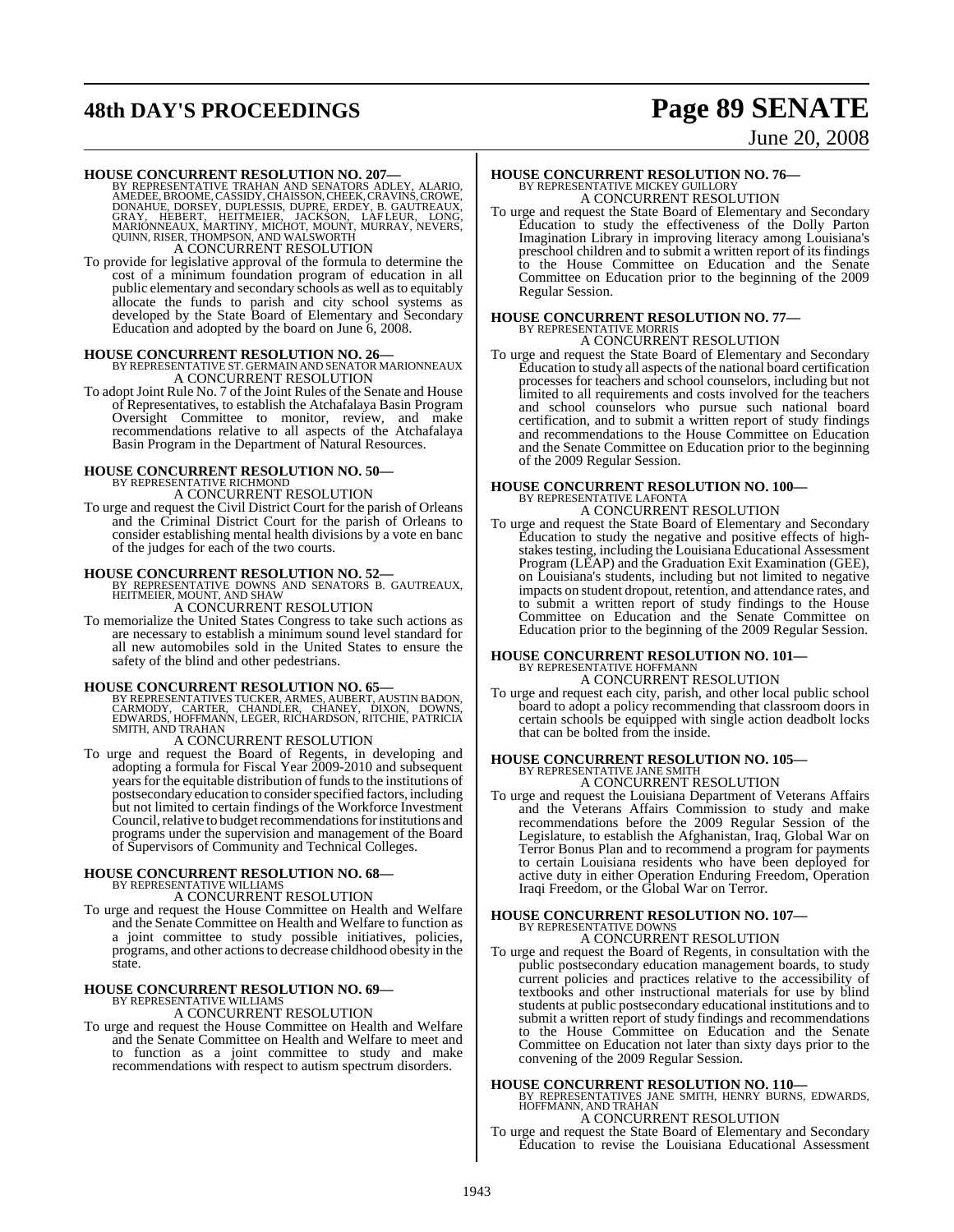## **Page 90 SENATE 48th DAY'S PROCEEDINGS**

## June 20, 2008

Program testing schedule to provide for the administration of the tests required pursuant to the program to begin no earlier than the second week of April for the 2009-2010 school year and no earlier than the first week of May for the 2010-2011 school year and thereafter, and to adopt a policy prohibiting any public elementary or secondary school from starting the school year prior to the last week of August.

## **HOUSE CONCURRENT RESOLUTION NO. 114—** BY REPRESENTATIVE TRAHAN A CONCURRENT RESOLUTION

To urge and request the Board of Regents, in fulfilling the board's constitutional duties to formulate and make timely revision of a master plan for postsecondary education, which shall include a formula for the equitable distribution of funds to the institutions of postsecondary education, to require, effective with Fiscal Year 2009-2010 and thereafter, that at least fifteen percent of an institution's funding pursuant to the formula be allocated based on performance standards, including but not limited to improvements in student retention and graduation rates and increasesin the amounts of external funding generated for the institution compared to institutional peers.

## **HOUSE CONCURRENT RESOLUTION NO. 115—**

BY REPRESENTATIVES TRAHAN, HARDY, AND HOFFMANN A CONCURRENT RESOLUTION

To urge and request the State Board of Elementary and Secondary Education, in consultation with the Louisiana High School Athletic Association, to study all issues relative to minimum academic eligibility requirements for participation by students in interscholastic athletics and other extracurricular activities, including but not limited to a review of other states' policies and laws relative to such issue, and to submit a written report of study findings and recommendations to the House Committee on Education and the Senate Committee on Education by not later than January 1, 2009.

### **HOUSE CONCURRENT RESOLUTION NO. 116—** BY REPRESENTATIVE TRAHA

A CONCURRENT RESOLUTION

To urge and request the State Board of Elementary and Secondary Education, the Board of Supervisors of Community and Technical Colleges, and the Board of Regents jointly to study the feasibility and advisability of transferring the administration of adult education programs from the State Board of Elementary and Secondary Education to the Board of Supervisors of Community and Technical Colleges and to report study findings and recommendations to the House Committee on Education and the Senate Committee on Education prior to the beginning of the 2009 Regular Session.

## **HOUSE CONCURRENT RESOLUTION NO. 125—** BY REPRESENTATIVE BARROW AND SENATOR BROOME A CONCURRENT RESOLUTION

To urge and request the Department of Labor to study the need for an annual cost-of-living wage increase for direct support professionals and design a plan for implementing such raises for direct support professionals.

## **HOUSE CONCURRENT RESOLUTION NO. 126—** BY REPRESENTATIVE LABRUZZO

A CONCURRENT RESOLUTION

To urge and request the legislative auditor to conduct an audit of the Greater New Orleans Expressway Commission.

### **HOUSE CONCURRENT RESOLUTION NO. 130—** BY REPRESENTATIVE ABRAMSON

A CONCURRENT RESOLUTION

To urge and request the Louisiana State Law Institute to study and make recommendations on the revision of the laws relative to the use and prohibition of counterletters.

### **HOUSE CONCURRENT RESOLUTION NO. 132—** BY REPRESENTATIVE JANE SMITH A CONCURRENT RESOLUTION

To urge and request the State Board of Elementary and Secondary Education to study and review recommended best practices relative to the use of additional safety devices not currently required by law to alert motor vehicle drivers when a school bus is preparing to stop or is stopped on a roadway for the loading or unloading of riders or is stopped for other reasons as required by law; to provide for the board to make certain determinations relative to establishing a pilot program to be implemented during the 2009-2010 school year for the purpose of evaluating benefits to the safety of students, other bus riders, and bus operators of requiring school buses to be equipped with such additional devices; to provide study guidelines; and to require submission of a report on study findings and recommendations to the House Committee on Education and the Senate Committee on Education prior to the 2009 Regular Session of the Legislature.

**HOUSE CONCURRENT RESOLUTION NO. 151—**<br>BY REPRESENTATIVES HOFFMANN, ARMES, AUBERT, AUSTIN BADON, CARMODY, CARTER, CHANDLER, CHANEY, DIXON, DOWNS, EDWARDS, LEGER, RICHARDSON, RITCHIE, PATRICIA SMITH, AND TRAHAN AND SENATOR

## A CONCURRENT RESOLUTION

To urge and request the State Board of Elementary and Secondary Education, in conjunction with the High School Redesign Commission, to develop and implement two separate curricular strands and two related diploma versions for high school students and to submit a written report on the status of such development and implementation to the House Committee on Education and the Senate Committee on Education not later than December 31, 2008.

### **HOUSE CONCURRENT RESOLUTION NO. 155—** BY REPRESENTATIVE MILLS A CONCURRENT RESOLUTION

To urge and request the Department of Health and Hospitals to study the development and implementation of civil commitment procedures for the treatment of sexually violent predators and child sexual predators.

## **HOUSE CONCURRENT RESOLUTION NO. 182—** BY REPRESENTATIVE PERRY A CONCURRENT RESOLUTION

To urge and request the Vermilion Parish Police Jury to consider adoption of zoning ordinances to regulate the use of land pursuant to authority granted to it and all parish governments by R.S. 33:4780.40 et seq. in an effort to protect and promote the health, safety, and general welfare of the public.

## **HOUSE CONCURRENT RESOLUTION NO. 187—** BY REPRESENTATIVE SIMON A CONCURRENT RESOLUTION

To urge and request the town of Abita Springs, with the assistance of the Department of Transportation and Development, to develop a model "complete streets" plan which could be used as a design template for building streets, highways, and communities that provide for travel by all citizens regardless of mode of travel.

## **HOUSE CONCURRENT RESOLUTION NO. 205—** BY REPRESENTATIVE BARROW A CONCURRENT RESOLUTION

To urge and request the Louisiana State Law Institute to study the replacement of all politically incorrect and insensitive terms in law and to make recommendations as to specific legislation at least thirty days prior to the beginning of the 2009 Regular Session of the Legislature.

### **HOUSE CONCURRENT RESOLUTION NO. 219—** BY REPRESENTATIVE TRAHAI A CONCURRENT RESOLUTION

To urge and request the State Board of Elementary and Secondary Education to study the certification processforforeign associate teachers, including the possibility of providing for reciprocal agreements with other states relative to the certification of such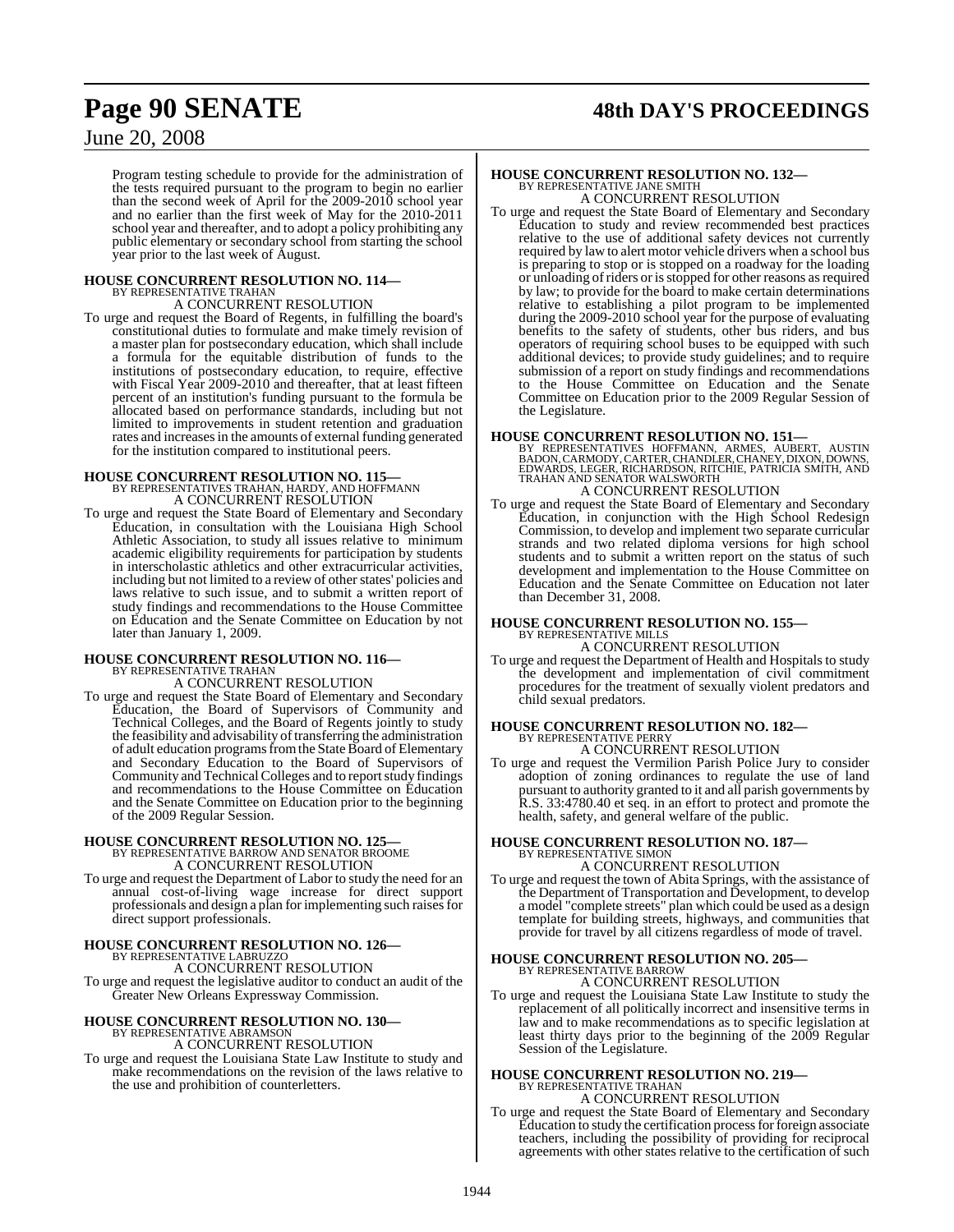## **48th DAY'S PROCEEDINGS Page 91 SENATE**

## June 20, 2008

teachers, and to submit a written report of its findings, including any recommendations for legislation relative to the issue, to the House Committee on Education and the Senate Committee on Education not later than sixty days prior to the beginning of the 2009 Regular Session.

## **HOUSE CONCURRENT RESOLUTION NO. 222—** BY REPRESENTATIVE MORRELL

A CONCURRENT RESOLUTION

To urge and request the House Committee on Municipal, Parochial and Cultural Affairs and the Senate Committee on Local and Municipal Affairs to meet and function as a joint committee to study the issues related to changing the membership of the Sewerage and Water Board of New Orleans, including the appointment process, the member confirmation process, the length of terms of board members, board member qualifications, and the recusal and resignation process.

## **HOUSE CONCURRENT RESOLUTION NO. 225—** BY REPRESENTATIVE CORTEZ AND SENATOR HEBERT

A CONCURRENT RESOLUTION To urge and request the Department of Insurance to assess network adequacy issues by market for all health plans operating in the state, including the scope and magnitude of non-contracted providers by market, and other related matters.

## **HOUSE CONCURRENT RESOLUTION NO. 226—** BY REPRESENTATIVE GREENE

A CONCURRENT RESOLUTION

To urge and request the East Baton Rouge Redevelopment Authority to file annual reports with the House Committee on Municipal, Parochial and Cultural Affairs and the Senate Committee on Local and Municipal Affairs indicating all property it purchased under authority granted to it by R.S.  $33:4720.151(H)(23)$  as enacted by the Act which originated as House Bill No. 1108 of the 2008 Regular Session of the Legislature.

## **HOUSE CONCURRENT RESOLUTION NO. 227—**

BY REPRESENTATIVE ELLINGTON AND SENATOR RISER A CONCURRENT RESOLUTION

To urge and request the Department of Transportation and Development to designate the bridge on Louisiana Highway 8 in Harrisburg, Louisiana, in Catahoula Parish as the Veterans Memorial Bridge and to erect proper signage in the appropriate location reflecting this designation.

## **HOUSE CONCURRENT RESOLUTION NO. 228—** BY REPRESENTATIVE ELLINGTON AND SENATOR RISER

A CONCURRENT RESOLUTION

To urge and request the Department of Transportation and Development to designate the bridge on Louisiana Highway 8 in Harrisonburg, Louisiana, in Catahoula Parish asthe Veterans Memorial Bridge and to erect proper signage in the appropriate location reflecting this designation.

HOUSE CONCURRENT RESOLUTION NO. 229—<br>BY REPRESENTATIVES HARDY, AUBERT, BOBBY BADONE, BARRAS, BARROW, CHAMPAGNE, CORTEZ, DANAHAY, DOVE, FRANKLIN, GEYMANN, GISCLAIR, ELBERT GUILLORY, MICKEY<br>GUILLORY, GUINN, HARRISON, JOHNSON A CONCURRENT RESOLUTION

To commend the Louisiana State University-Eunice baseball teamon winning the National Junior College Athletic Association (NJCAA) Division II World Series.

## **HOUSE CONCURRENT RESOLUTION NO. 230—**

BY REPRESENTATIVES PATRICIA SMITH, ABRAMSON, ANDERS,<br>ARMES, ARNOLD, AUBERT, AUSTIN BADON, BOBBY BADON,<br>BALDONE, BARRAS, BARROW, BILLIOT, BURFORD, HENRY BURNS,<br>TIM BURNS, BURRELL, CARMODY, CARTER, CHAMPAGNE,<br>CHANDLER, CHANE

DIXON, DOERGE, DOVE, DOWNS, EDWARDS, ELLINGTON, FANNILIN, GUILLORY, MALLOT, GUILLORY, GUINN, GUILLORY, ANDICION, GUILLORY, ANDICION, HARRISON, HAZEL, HOLDAN, HARRY, HILL, HINES, HOFFMANN, HONEY, HORNON, HORNON, HORNON, HOR

## A CONCURRENT RESOLUTION

To commend the LSU men's track and field team upon placing second in the 2008 NCAA Division I Outdoor Track and Field Championship.

## **HOUSE CONCURRENT RESOLUTION NO. 231—** BY REPRESENTATIVE MONTOUCET

A CONCURRENT RESOLUTION

To encourage the Congrès Mondial Acadien (World Acadian Congress) to hold its 2014 celebration in Louisiana.

### **HOUSE CONCURRENT RESOLUTION NO. 120—** BY REPRESENTATIVE HARDY

A CONCURRENT RESOLUTION

To urge and request the secretary of the Department of Public Safety and Corrections, the sheriff, or any operator of a private correctional facility to provide notification within one hour of discovery of the escape of a prisoner to the newspaper of general circulation in the area where the prisoner escaped and to the radio and television media servicing the area where the prisoner escaped for publication and broadcast.

HOUSE CONCURRENT RESOLUTION NO. 232-<br>BY REPRESENTATIVES PATRICIA SMITH, ABRAMSON, ANDERS, ARMES, ARNOLD, AUBERT, AUSTIN BADAN, BOBBY BADON, BALLON, BLADONE, BARRAS, BARROW, BILLIOT, BURFORD, HENNEY, CONNEX, CORTEZ, CROMER,

To commend LSU track and field coach Dennis Shaver upon being named the 2008 NCAA Women's Outdoor Coach of the Year.

## **HOUSE CONCURRENT RESOLUTION NO. 233—** BY REPRESENTATIVE FOIL

A CONCURRENT RESOLUTION

To commend Captain Frederick A. Wild III upon hisretirement from the United States Navy.

and asked that the President of the Senate affix his signature to the same.

> Respectfully submitted, ALFRED W. SPEER Clerk of the House of Representatives

The House Concurrent Resolutions contained herein were signed by the President of the Senate.